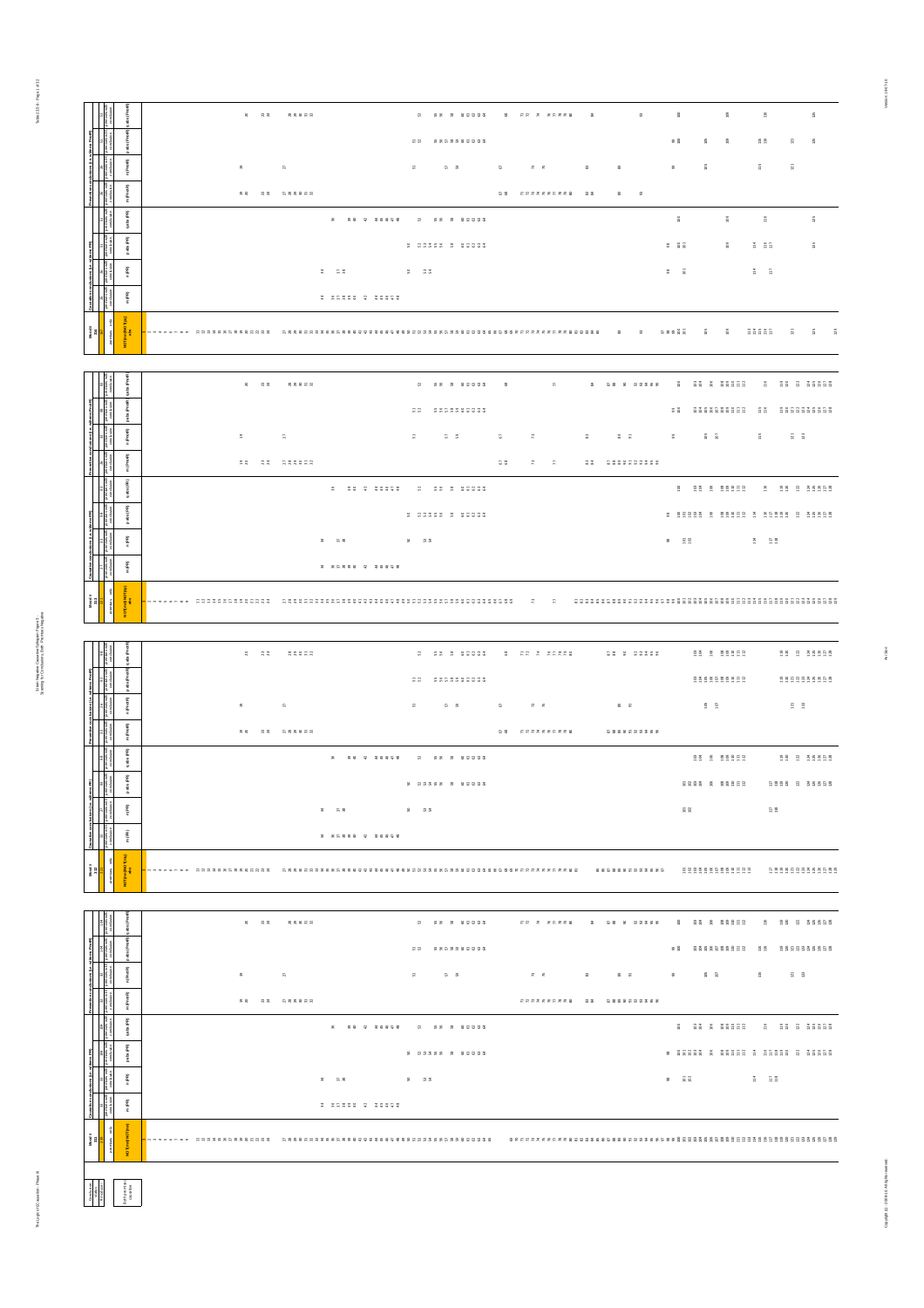|        |  |               |                                                                                                                                                                                                                                                                                                                                                                                      | $\frac{32}{14}$                                                                                                                                                                                                                                                                                                                                                                                                                   | 157                                                                                                                                         |                                                                                                                                                                                                                                                                                                                                                                                                                                   |              | 30  | 189             |  | $\frac{9}{21}$ $\frac{9}{21}$ $\frac{9}{21}$ $\frac{3}{21}$ $\frac{3}{21}$ $\frac{3}{21}$ $\frac{3}{21}$ $\frac{3}{21}$ $\frac{3}{21}$ $\frac{3}{21}$ $\frac{3}{21}$ $\frac{3}{21}$ $\frac{3}{21}$ $\frac{3}{21}$ $\frac{3}{21}$ $\frac{3}{21}$ $\frac{3}{21}$ $\frac{3}{21}$ $\frac{3}{21}$ $\frac{3}{21}$                                                                                                                                                                                                                  |      |                |                               | $\frac{2}{3}$                                                                                                        |            | $\ddot{z}$                 | $\bar{z}$                 |        | 253                                                                                 |
|--------|--|---------------|--------------------------------------------------------------------------------------------------------------------------------------------------------------------------------------------------------------------------------------------------------------------------------------------------------------------------------------------------------------------------------------|-----------------------------------------------------------------------------------------------------------------------------------------------------------------------------------------------------------------------------------------------------------------------------------------------------------------------------------------------------------------------------------------------------------------------------------|---------------------------------------------------------------------------------------------------------------------------------------------|-----------------------------------------------------------------------------------------------------------------------------------------------------------------------------------------------------------------------------------------------------------------------------------------------------------------------------------------------------------------------------------------------------------------------------------|--------------|-----|-----------------|--|------------------------------------------------------------------------------------------------------------------------------------------------------------------------------------------------------------------------------------------------------------------------------------------------------------------------------------------------------------------------------------------------------------------------------------------------------------------------------------------------------------------------------|------|----------------|-------------------------------|----------------------------------------------------------------------------------------------------------------------|------------|----------------------------|---------------------------|--------|-------------------------------------------------------------------------------------|
|        |  |               |                                                                                                                                                                                                                                                                                                                                                                                      | $\frac{75}{25}$                                                                                                                                                                                                                                                                                                                                                                                                                   | 57                                                                                                                                          |                                                                                                                                                                                                                                                                                                                                                                                                                                   |              | 580 | <b>18 89</b>    |  | aa aasaasaasa ss                                                                                                                                                                                                                                                                                                                                                                                                                                                                                                             |      |                | $\overline{n}$ $\overline{n}$ | $\frac{27}{228}$                                                                                                     |            | $\ddot{a}$                 | 昇著                        |        | 용 - B                                                                               |
|        |  |               |                                                                                                                                                                                                                                                                                                                                                                                      | $\overline{\mathfrak{A}}$ .                                                                                                                                                                                                                                                                                                                                                                                                       |                                                                                                                                             |                                                                                                                                                                                                                                                                                                                                                                                                                                   |              | 179 | $\frac{55}{28}$ |  | $\begin{array}{ccc}\n\ddots & \ddots & \ddots & \ddots \\ \ddots & \ddots & \ddots & \ddots & \ddots \\ \ddots & \ddots & \ddots & \ddots & \ddots \\ \ddots & \ddots & \ddots & \ddots & \ddots \\ \ddots & \ddots & \ddots & \ddots & \ddots \\ \ddots & \ddots & \ddots & \ddots & \ddots \\ \ddots & \ddots & \ddots & \ddots & \ddots \\ \ddots & \ddots & \ddots & \ddots & \ddots \\ \ddots & \ddots & \ddots & \ddots & \ddots \\ \ddots & \ddots & \ddots & \ddots & \ddots \\ \ddots & \ddots & \ddots & \ddots &$ |      | $\overline{a}$ |                               | $\overline{\mathbf{z}}$                                                                                              | $\ddot{a}$ |                            | $\mathbb{R}$              | 349    |                                                                                     |
|        |  |               |                                                                                                                                                                                                                                                                                                                                                                                      |                                                                                                                                                                                                                                                                                                                                                                                                                                   |                                                                                                                                             |                                                                                                                                                                                                                                                                                                                                                                                                                                   |              |     |                 |  |                                                                                                                                                                                                                                                                                                                                                                                                                                                                                                                              |      |                |                               |                                                                                                                      |            |                            |                           |        |                                                                                     |
|        |  |               | 면 전면 문문모모표 또                                                                                                                                                                                                                                                                                                                                                                         |                                                                                                                                                                                                                                                                                                                                                                                                                                   | .<br>- 그리고 그리고 있는 그리고 있는 그리고 있는 그리고 있는 것이 없는 것이 없는 것이 없는 것이 없는 것이 없는 것이 없는 것이 없는 것이 있는 것이 있는 것이 있는 것이 있는 것이 있는 것이 있                         |                                                                                                                                                                                                                                                                                                                                                                                                                                   |              |     |                 |  |                                                                                                                                                                                                                                                                                                                                                                                                                                                                                                                              |      |                |                               |                                                                                                                      |            | $\overline{a}$             |                           |        | $2\,\mathrm{S}$                                                                     |
|        |  |               |                                                                                                                                                                                                                                                                                                                                                                                      |                                                                                                                                                                                                                                                                                                                                                                                                                                   |                                                                                                                                             |                                                                                                                                                                                                                                                                                                                                                                                                                                   |              |     |                 |  |                                                                                                                                                                                                                                                                                                                                                                                                                                                                                                                              |      |                |                               |                                                                                                                      |            |                            |                           |        |                                                                                     |
|        |  |               |                                                                                                                                                                                                                                                                                                                                                                                      | 7.49                                                                                                                                                                                                                                                                                                                                                                                                                              | 157                                                                                                                                         |                                                                                                                                                                                                                                                                                                                                                                                                                                   |              |     |                 |  | <u> - 1988 - 1988 - 1988 - 1988 - 1988 - 1988 - 1988 - 1988 - 1988 - 1988 - 1988 - 1988 - 1988 - 1988 - 1988 - 1</u>                                                                                                                                                                                                                                                                                                                                                                                                         |      |                |                               |                                                                                                                      |            |                            |                           |        | 253                                                                                 |
|        |  | $\mathbb{Z}$  |                                                                                                                                                                                                                                                                                                                                                                                      | <u>유</u> 전 시간 시간 시간 시간 시간 시간 시간 시간 시간 시간 시간이 있다.                                                                                                                                                                                                                                                                                                                                                                                  |                                                                                                                                             | $\begin{array}{ccc}\n\mathbf{G} & \mathbf{H} & \mathbf{H} & \mathbf{H} & \mathbf{H} & \mathbf{H} & \mathbf{H} & \mathbf{H} & \mathbf{H} & \mathbf{H} & \mathbf{H} & \mathbf{H} & \mathbf{H} & \mathbf{H} & \mathbf{H} & \mathbf{H} & \mathbf{H} & \mathbf{H} & \mathbf{H} & \mathbf{H} & \mathbf{H} & \mathbf{H} & \mathbf{H} & \mathbf{H} & \mathbf{H} & \mathbf{H} & \mathbf{H} & \mathbf{H} & \mathbf{H} & \mathbf{H} & \math$ |              |     |                 |  |                                                                                                                                                                                                                                                                                                                                                                                                                                                                                                                              |      |                |                               | $\overset{5}{\phantom{1}}\phantom{00}$ $\overset{5}{\phantom{1}}\phantom{00}$ $\overset{5}{\phantom{1}}\phantom{00}$ |            |                            | $\mathbb{R}$ $\mathbb{R}$ |        |                                                                                     |
|        |  |               | $\overline{a}$ $\overline{a}$ $\overline{a}$ $\overline{a}$ $\overline{a}$ $\overline{a}$ $\overline{a}$ $\overline{a}$ $\overline{a}$ $\overline{a}$ $\overline{a}$ $\overline{a}$ $\overline{a}$ $\overline{a}$ $\overline{a}$ $\overline{a}$ $\overline{a}$ $\overline{a}$ $\overline{a}$ $\overline{a}$ $\overline{a}$ $\overline{a}$ $\overline{a}$ $\overline{a}$ $\overline{$ |                                                                                                                                                                                                                                                                                                                                                                                                                                   |                                                                                                                                             |                                                                                                                                                                                                                                                                                                                                                                                                                                   | $\mathbb{R}$ |     |                 |  |                                                                                                                                                                                                                                                                                                                                                                                                                                                                                                                              |      |                |                               |                                                                                                                      |            |                            |                           |        |                                                                                     |
|        |  |               |                                                                                                                                                                                                                                                                                                                                                                                      |                                                                                                                                                                                                                                                                                                                                                                                                                                   |                                                                                                                                             |                                                                                                                                                                                                                                                                                                                                                                                                                                   |              |     |                 |  |                                                                                                                                                                                                                                                                                                                                                                                                                                                                                                                              |      |                |                               |                                                                                                                      |            |                            |                           |        |                                                                                     |
|        |  |               |                                                                                                                                                                                                                                                                                                                                                                                      |                                                                                                                                                                                                                                                                                                                                                                                                                                   |                                                                                                                                             |                                                                                                                                                                                                                                                                                                                                                                                                                                   |              |     |                 |  |                                                                                                                                                                                                                                                                                                                                                                                                                                                                                                                              |      |                |                               |                                                                                                                      |            |                            |                           |        |                                                                                     |
|        |  |               |                                                                                                                                                                                                                                                                                                                                                                                      |                                                                                                                                                                                                                                                                                                                                                                                                                                   |                                                                                                                                             |                                                                                                                                                                                                                                                                                                                                                                                                                                   |              |     |                 |  |                                                                                                                                                                                                                                                                                                                                                                                                                                                                                                                              |      |                |                               |                                                                                                                      |            |                            |                           |        |                                                                                     |
|        |  |               |                                                                                                                                                                                                                                                                                                                                                                                      | 몇 점점 20점점을                                                                                                                                                                                                                                                                                                                                                                                                                        |                                                                                                                                             |                                                                                                                                                                                                                                                                                                                                                                                                                                   |              |     |                 |  |                                                                                                                                                                                                                                                                                                                                                                                                                                                                                                                              |      |                |                               |                                                                                                                      |            |                            |                           |        |                                                                                     |
|        |  |               |                                                                                                                                                                                                                                                                                                                                                                                      |                                                                                                                                                                                                                                                                                                                                                                                                                                   |                                                                                                                                             |                                                                                                                                                                                                                                                                                                                                                                                                                                   |              |     |                 |  |                                                                                                                                                                                                                                                                                                                                                                                                                                                                                                                              |      |                |                               |                                                                                                                      |            |                            |                           |        | 정을 공품물을등품물을등품 할 것 및 할 보다 자유 다양 다양 보다 보기 시작되는 다양 다양 다양 다양 다양 다양 보기 시작을 보기 전 다양 다양한다. |
|        |  |               |                                                                                                                                                                                                                                                                                                                                                                                      | $\begin{array}{ccc}\n\mathbf{5} & \mathbf{1} & \mathbf{1} & \mathbf{1} & \mathbf{1} & \mathbf{1} & \mathbf{1} & \mathbf{1} & \mathbf{1} & \mathbf{1} & \mathbf{1} & \mathbf{1} & \mathbf{1} & \mathbf{1} & \mathbf{1} & \mathbf{1} & \mathbf{1} & \mathbf{1} & \mathbf{1} & \mathbf{1} & \mathbf{1} & \mathbf{1} & \mathbf{1} & \mathbf{1} & \mathbf{1} & \mathbf{1} & \mathbf{1} & \mathbf{1} & \mathbf{1} & \mathbf{1} & \math$ |                                                                                                                                             |                                                                                                                                                                                                                                                                                                                                                                                                                                   |              |     |                 |  | - 『 『 『 『 『 』 『 『 』 『 『 』 『 『 』 『 『 』 『 『 』 『 『 』 『 『 』 『 『 』 『 『 』 『 『 』 『 『 』 『 『 』 『 『 』 『 『 』 『 』 『 『 』 『 』 『 『 』 『 』 『 『 』 『 』 『 『 』 『 』 『 』 『 』 『 』 『 』 『 』 『 』 『 』 『 』 『 』 『 』 『 』 『 』 『 』 『 』 『 』 『 』 』 『 』 『 』 『 』                                                                                                                                                                                                                                                                                                  |      |                |                               |                                                                                                                      |            |                            |                           |        |                                                                                     |
|        |  |               |                                                                                                                                                                                                                                                                                                                                                                                      |                                                                                                                                                                                                                                                                                                                                                                                                                                   |                                                                                                                                             |                                                                                                                                                                                                                                                                                                                                                                                                                                   |              |     |                 |  |                                                                                                                                                                                                                                                                                                                                                                                                                                                                                                                              |      |                |                               |                                                                                                                      |            |                            |                           |        |                                                                                     |
|        |  |               |                                                                                                                                                                                                                                                                                                                                                                                      |                                                                                                                                                                                                                                                                                                                                                                                                                                   |                                                                                                                                             |                                                                                                                                                                                                                                                                                                                                                                                                                                   |              |     |                 |  |                                                                                                                                                                                                                                                                                                                                                                                                                                                                                                                              |      |                |                               |                                                                                                                      |            |                            |                           |        |                                                                                     |
|        |  | $\mathbb{R}$  | $\frac{d\mathbf{r}}{d\mathbf{r}} = \frac{d\mathbf{r}}{d\mathbf{r}}$                                                                                                                                                                                                                                                                                                                  |                                                                                                                                                                                                                                                                                                                                                                                                                                   |                                                                                                                                             |                                                                                                                                                                                                                                                                                                                                                                                                                                   |              |     |                 |  |                                                                                                                                                                                                                                                                                                                                                                                                                                                                                                                              |      |                |                               |                                                                                                                      |            |                            |                           |        |                                                                                     |
|        |  |               |                                                                                                                                                                                                                                                                                                                                                                                      |                                                                                                                                                                                                                                                                                                                                                                                                                                   |                                                                                                                                             |                                                                                                                                                                                                                                                                                                                                                                                                                                   |              |     |                 |  |                                                                                                                                                                                                                                                                                                                                                                                                                                                                                                                              |      |                |                               |                                                                                                                      |            |                            |                           |        |                                                                                     |
|        |  | $\frac{3}{2}$ |                                                                                                                                                                                                                                                                                                                                                                                      |                                                                                                                                                                                                                                                                                                                                                                                                                                   |                                                                                                                                             |                                                                                                                                                                                                                                                                                                                                                                                                                                   |              |     |                 |  |                                                                                                                                                                                                                                                                                                                                                                                                                                                                                                                              |      |                |                               |                                                                                                                      |            |                            |                           |        |                                                                                     |
|        |  | $\frac{3}{2}$ | $\frac{1}{2}$                                                                                                                                                                                                                                                                                                                                                                        |                                                                                                                                                                                                                                                                                                                                                                                                                                   |                                                                                                                                             | <b>S 38888 6 66566</b>                                                                                                                                                                                                                                                                                                                                                                                                            |              |     |                 |  |                                                                                                                                                                                                                                                                                                                                                                                                                                                                                                                              |      |                |                               |                                                                                                                      |            |                            |                           |        |                                                                                     |
|        |  |               |                                                                                                                                                                                                                                                                                                                                                                                      |                                                                                                                                                                                                                                                                                                                                                                                                                                   |                                                                                                                                             |                                                                                                                                                                                                                                                                                                                                                                                                                                   |              |     |                 |  |                                                                                                                                                                                                                                                                                                                                                                                                                                                                                                                              |      |                |                               |                                                                                                                      |            |                            |                           |        |                                                                                     |
| ğg     |  | 588           | $\frac{1}{2}$                                                                                                                                                                                                                                                                                                                                                                        |                                                                                                                                                                                                                                                                                                                                                                                                                                   |                                                                                                                                             |                                                                                                                                                                                                                                                                                                                                                                                                                                   |              |     |                 |  |                                                                                                                                                                                                                                                                                                                                                                                                                                                                                                                              |      |                |                               |                                                                                                                      |            |                            |                           |        |                                                                                     |
|        |  |               |                                                                                                                                                                                                                                                                                                                                                                                      |                                                                                                                                                                                                                                                                                                                                                                                                                                   |                                                                                                                                             |                                                                                                                                                                                                                                                                                                                                                                                                                                   |              |     |                 |  |                                                                                                                                                                                                                                                                                                                                                                                                                                                                                                                              |      |                |                               |                                                                                                                      |            |                            |                           |        |                                                                                     |
|        |  |               |                                                                                                                                                                                                                                                                                                                                                                                      |                                                                                                                                                                                                                                                                                                                                                                                                                                   | 여행 원의원을                                                                                                                                     |                                                                                                                                                                                                                                                                                                                                                                                                                                   |              |     |                 |  |                                                                                                                                                                                                                                                                                                                                                                                                                                                                                                                              |      |                |                               |                                                                                                                      |            |                            |                           |        | 음품 음료음료음                                                                            |
|        |  |               |                                                                                                                                                                                                                                                                                                                                                                                      |                                                                                                                                                                                                                                                                                                                                                                                                                                   | 99 989388                                                                                                                                   |                                                                                                                                                                                                                                                                                                                                                                                                                                   |              |     |                 |  |                                                                                                                                                                                                                                                                                                                                                                                                                                                                                                                              |      |                |                               |                                                                                                                      |            |                            |                           |        |                                                                                     |
|        |  |               |                                                                                                                                                                                                                                                                                                                                                                                      |                                                                                                                                                                                                                                                                                                                                                                                                                                   | $\frac{1}{2}$                                                                                                                               |                                                                                                                                                                                                                                                                                                                                                                                                                                   |              |     |                 |  | .<br>1980년 1월 1일 - 대한민국의 대한민국의 대한민국의 대한민국의 대한민국의 대한민국의 대한민국의 대한민국의 대한민국의 대한민국의 대한민국의 대한민국의 대한민국의 대한민국의 대한민국의 대한민국의<br>1980년 1월 1일 - 대한민국의 대한민국의 대한민국의 대한민국의 대한민국의 대한민국의 대한민국의 대한민국의 대한민국의 대한민국의 대한민국의 대한민국의 대한민국의 대한민국의 대한민국의 대한민국                                                                                                                                                                                                                                                                                           |      |                |                               |                                                                                                                      |            |                            |                           |        |                                                                                     |
|        |  |               |                                                                                                                                                                                                                                                                                                                                                                                      |                                                                                                                                                                                                                                                                                                                                                                                                                                   |                                                                                                                                             |                                                                                                                                                                                                                                                                                                                                                                                                                                   |              |     |                 |  |                                                                                                                                                                                                                                                                                                                                                                                                                                                                                                                              |      |                |                               |                                                                                                                      |            |                            |                           |        |                                                                                     |
|        |  |               |                                                                                                                                                                                                                                                                                                                                                                                      |                                                                                                                                                                                                                                                                                                                                                                                                                                   |                                                                                                                                             |                                                                                                                                                                                                                                                                                                                                                                                                                                   |              |     |                 |  |                                                                                                                                                                                                                                                                                                                                                                                                                                                                                                                              |      |                |                               |                                                                                                                      |            |                            |                           |        |                                                                                     |
|        |  |               |                                                                                                                                                                                                                                                                                                                                                                                      |                                                                                                                                                                                                                                                                                                                                                                                                                                   |                                                                                                                                             |                                                                                                                                                                                                                                                                                                                                                                                                                                   |              |     |                 |  |                                                                                                                                                                                                                                                                                                                                                                                                                                                                                                                              |      |                |                               |                                                                                                                      |            |                            |                           |        |                                                                                     |
|        |  |               |                                                                                                                                                                                                                                                                                                                                                                                      |                                                                                                                                                                                                                                                                                                                                                                                                                                   | 3358 3538                                                                                                                                   |                                                                                                                                                                                                                                                                                                                                                                                                                                   |              |     |                 |  |                                                                                                                                                                                                                                                                                                                                                                                                                                                                                                                              |      |                |                               |                                                                                                                      |            | 8388 8 85883 88588 3 85888 |                           |        | <b>RARA A HHAMA</b>                                                                 |
|        |  | $\Xi$ $\Xi$   |                                                                                                                                                                                                                                                                                                                                                                                      | $\frac{20}{20}$                                                                                                                                                                                                                                                                                                                                                                                                                   |                                                                                                                                             | 1919년 1월 1919년 1월 1919년 1월 21일 - 대한민국의 대한민국의 대한민국의 대한민국의 대한민국의 대한민국의 대한민국의 대한민국의 대한민국의 대한민국의 대한민국의 대한민국의 대한민국의                                                                                                                                                                                                                                                                                                                    |              |     |                 |  |                                                                                                                                                                                                                                                                                                                                                                                                                                                                                                                              | - 음종 |                |                               | 28                                                                                                                   |            |                            | 28                        |        |                                                                                     |
|        |  |               | 88388 99999                                                                                                                                                                                                                                                                                                                                                                          |                                                                                                                                                                                                                                                                                                                                                                                                                                   |                                                                                                                                             | gges e ensen                                                                                                                                                                                                                                                                                                                                                                                                                      |              |     |                 |  |                                                                                                                                                                                                                                                                                                                                                                                                                                                                                                                              |      |                |                               |                                                                                                                      |            |                            |                           |        |                                                                                     |
|        |  |               |                                                                                                                                                                                                                                                                                                                                                                                      |                                                                                                                                                                                                                                                                                                                                                                                                                                   |                                                                                                                                             |                                                                                                                                                                                                                                                                                                                                                                                                                                   |              |     |                 |  |                                                                                                                                                                                                                                                                                                                                                                                                                                                                                                                              |      |                |                               |                                                                                                                      |            |                            |                           |        |                                                                                     |
| Mood # |  |               |                                                                                                                                                                                                                                                                                                                                                                                      |                                                                                                                                                                                                                                                                                                                                                                                                                                   |                                                                                                                                             |                                                                                                                                                                                                                                                                                                                                                                                                                                   |              |     |                 |  |                                                                                                                                                                                                                                                                                                                                                                                                                                                                                                                              |      |                |                               |                                                                                                                      |            |                            |                           |        |                                                                                     |
|        |  |               |                                                                                                                                                                                                                                                                                                                                                                                      |                                                                                                                                                                                                                                                                                                                                                                                                                                   |                                                                                                                                             |                                                                                                                                                                                                                                                                                                                                                                                                                                   |              |     |                 |  |                                                                                                                                                                                                                                                                                                                                                                                                                                                                                                                              |      |                |                               |                                                                                                                      |            |                            |                           |        |                                                                                     |
|        |  |               |                                                                                                                                                                                                                                                                                                                                                                                      |                                                                                                                                                                                                                                                                                                                                                                                                                                   | $\frac{2}{3}$ $\frac{1}{3}$ $\frac{1}{3}$ $\frac{1}{3}$ $\frac{1}{3}$ $\frac{1}{3}$ $\frac{1}{3}$ $\frac{1}{3}$ $\frac{1}{3}$ $\frac{1}{3}$ |                                                                                                                                                                                                                                                                                                                                                                                                                                   |              |     |                 |  |                                                                                                                                                                                                                                                                                                                                                                                                                                                                                                                              |      |                |                               |                                                                                                                      |            |                            |                           |        |                                                                                     |
|        |  |               |                                                                                                                                                                                                                                                                                                                                                                                      |                                                                                                                                                                                                                                                                                                                                                                                                                                   | 53 53 53538                                                                                                                                 |                                                                                                                                                                                                                                                                                                                                                                                                                                   |              |     | 四角 网络照角照照角照照    |  |                                                                                                                                                                                                                                                                                                                                                                                                                                                                                                                              |      |                |                               |                                                                                                                      |            |                            |                           |        | 최용점원원총원원원회 자체 비과통원원원원원원 통원 회원원권원원원원원 국민 동영원원원원원원원원                                  |
|        |  |               |                                                                                                                                                                                                                                                                                                                                                                                      | 第二十一章 第二十一章                                                                                                                                                                                                                                                                                                                                                                                                                       |                                                                                                                                             |                                                                                                                                                                                                                                                                                                                                                                                                                                   |              |     |                 |  | - 그리고 그리고 그리고 그리고 있는 그리고 있는 그리고 있는 그리고 있는 그리고 있는 그리고 있는 그리고 있는 것이다.<br>- 그리고 그리고 그리고 있는 그리고 있는 그리고 있는 그리고 있는 그리고 있는 그리고 있는 그리고 있는 그리고 있는 그리고 있는 그리고 있는 그리고 있는 그리고 있는 그리고 있는 그리고 있는 그리                                                                                                                                                                                                                                                                                                                                        |      |                |                               |                                                                                                                      |            |                            |                           | 78.751 |                                                                                     |
|        |  |               |                                                                                                                                                                                                                                                                                                                                                                                      |                                                                                                                                                                                                                                                                                                                                                                                                                                   |                                                                                                                                             |                                                                                                                                                                                                                                                                                                                                                                                                                                   |              |     |                 |  |                                                                                                                                                                                                                                                                                                                                                                                                                                                                                                                              |      |                |                               |                                                                                                                      |            |                            |                           |        |                                                                                     |
|        |  |               |                                                                                                                                                                                                                                                                                                                                                                                      |                                                                                                                                                                                                                                                                                                                                                                                                                                   |                                                                                                                                             |                                                                                                                                                                                                                                                                                                                                                                                                                                   |              |     |                 |  |                                                                                                                                                                                                                                                                                                                                                                                                                                                                                                                              |      |                |                               |                                                                                                                      |            |                            |                           |        |                                                                                     |
|        |  |               |                                                                                                                                                                                                                                                                                                                                                                                      | - 음을 웃도로모로 몇 중점 올림픽함을 및 등록 운 운동은 을 물을 물을 물을 물을 줄 일 수 있을 것 같습니다. 그 등을 일 일 등을 일 일 <u>등</u> 을 일 등을 걸 수 있는 것 같습니다.                                                                                                                                                                                                                                                                                                                    |                                                                                                                                             |                                                                                                                                                                                                                                                                                                                                                                                                                                   |              |     |                 |  |                                                                                                                                                                                                                                                                                                                                                                                                                                                                                                                              |      |                |                               |                                                                                                                      |            |                            |                           |        |                                                                                     |
|        |  |               |                                                                                                                                                                                                                                                                                                                                                                                      | និនិជីជីផី ជីជីជីជីន                                                                                                                                                                                                                                                                                                                                                                                                              |                                                                                                                                             |                                                                                                                                                                                                                                                                                                                                                                                                                                   |              |     |                 |  |                                                                                                                                                                                                                                                                                                                                                                                                                                                                                                                              |      |                |                               |                                                                                                                      |            |                            |                           |        |                                                                                     |
|        |  | $\Xi$ $\Xi$   |                                                                                                                                                                                                                                                                                                                                                                                      |                                                                                                                                                                                                                                                                                                                                                                                                                                   |                                                                                                                                             |                                                                                                                                                                                                                                                                                                                                                                                                                                   |              |     |                 |  |                                                                                                                                                                                                                                                                                                                                                                                                                                                                                                                              |      |                |                               |                                                                                                                      |            |                            | $R$ $R$                   |        |                                                                                     |
|        |  |               |                                                                                                                                                                                                                                                                                                                                                                                      | 8388 87883                                                                                                                                                                                                                                                                                                                                                                                                                        |                                                                                                                                             | a assas e consos                                                                                                                                                                                                                                                                                                                                                                                                                  |              |     |                 |  |                                                                                                                                                                                                                                                                                                                                                                                                                                                                                                                              |      |                |                               |                                                                                                                      |            |                            |                           |        |                                                                                     |
|        |  |               |                                                                                                                                                                                                                                                                                                                                                                                      |                                                                                                                                                                                                                                                                                                                                                                                                                                   |                                                                                                                                             |                                                                                                                                                                                                                                                                                                                                                                                                                                   |              |     |                 |  |                                                                                                                                                                                                                                                                                                                                                                                                                                                                                                                              |      |                |                               |                                                                                                                      |            |                            |                           |        |                                                                                     |
| g s    |  |               |                                                                                                                                                                                                                                                                                                                                                                                      |                                                                                                                                                                                                                                                                                                                                                                                                                                   |                                                                                                                                             |                                                                                                                                                                                                                                                                                                                                                                                                                                   |              |     |                 |  |                                                                                                                                                                                                                                                                                                                                                                                                                                                                                                                              |      |                |                               |                                                                                                                      |            |                            |                           |        |                                                                                     |
|        |  |               |                                                                                                                                                                                                                                                                                                                                                                                      |                                                                                                                                                                                                                                                                                                                                                                                                                                   |                                                                                                                                             |                                                                                                                                                                                                                                                                                                                                                                                                                                   |              |     |                 |  |                                                                                                                                                                                                                                                                                                                                                                                                                                                                                                                              |      |                |                               |                                                                                                                      |            |                            |                           |        |                                                                                     |
|        |  |               |                                                                                                                                                                                                                                                                                                                                                                                      |                                                                                                                                                                                                                                                                                                                                                                                                                                   |                                                                                                                                             |                                                                                                                                                                                                                                                                                                                                                                                                                                   |              |     |                 |  |                                                                                                                                                                                                                                                                                                                                                                                                                                                                                                                              |      |                |                               |                                                                                                                      |            |                            |                           |        |                                                                                     |
|        |  |               |                                                                                                                                                                                                                                                                                                                                                                                      |                                                                                                                                                                                                                                                                                                                                                                                                                                   |                                                                                                                                             |                                                                                                                                                                                                                                                                                                                                                                                                                                   |              |     |                 |  |                                                                                                                                                                                                                                                                                                                                                                                                                                                                                                                              |      |                |                               |                                                                                                                      |            |                            |                           |        |                                                                                     |

 $\lambda$ vi Sion

Copyright (c) - 2008-10. All rights reserved.

Vasion: 19-07-10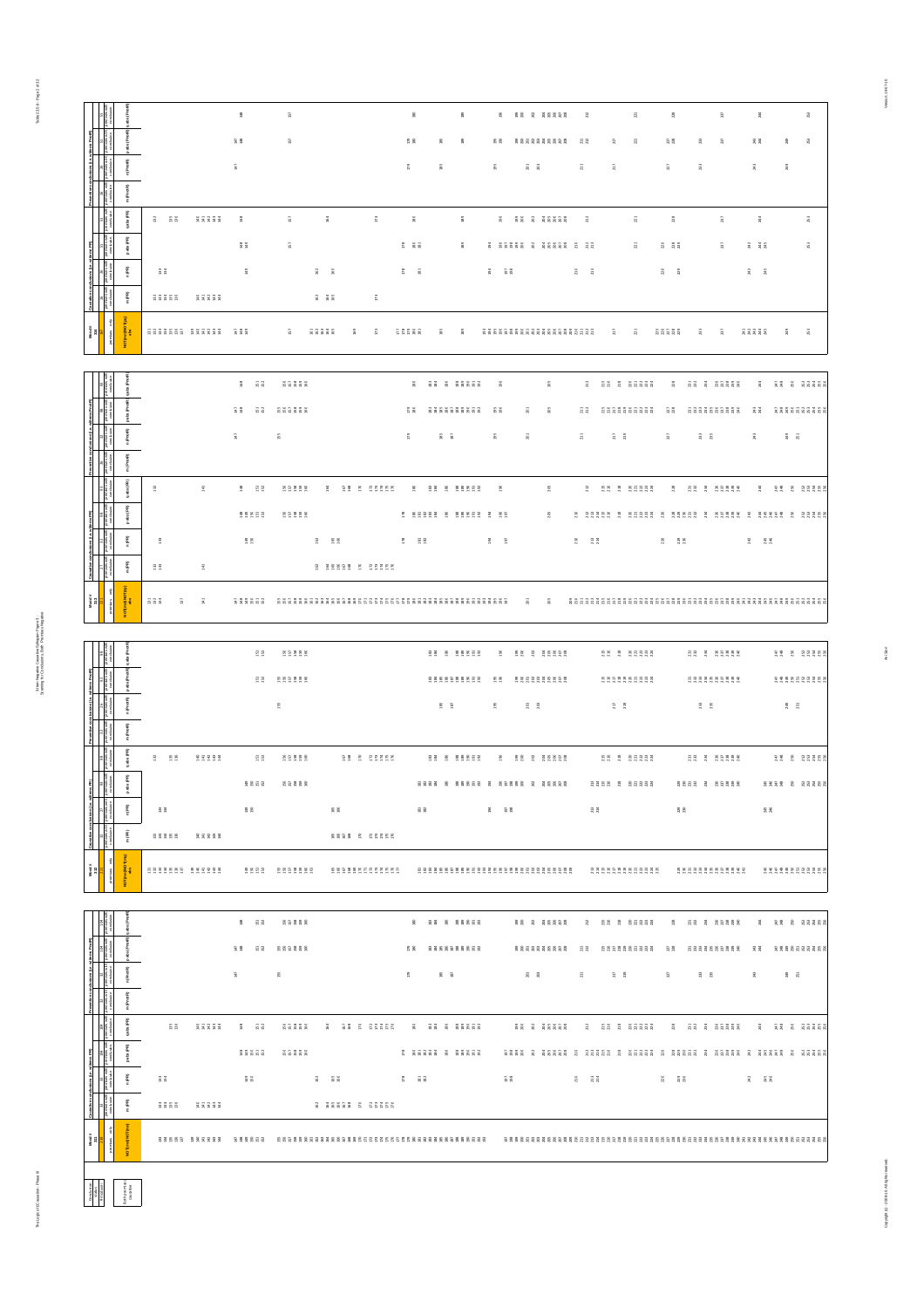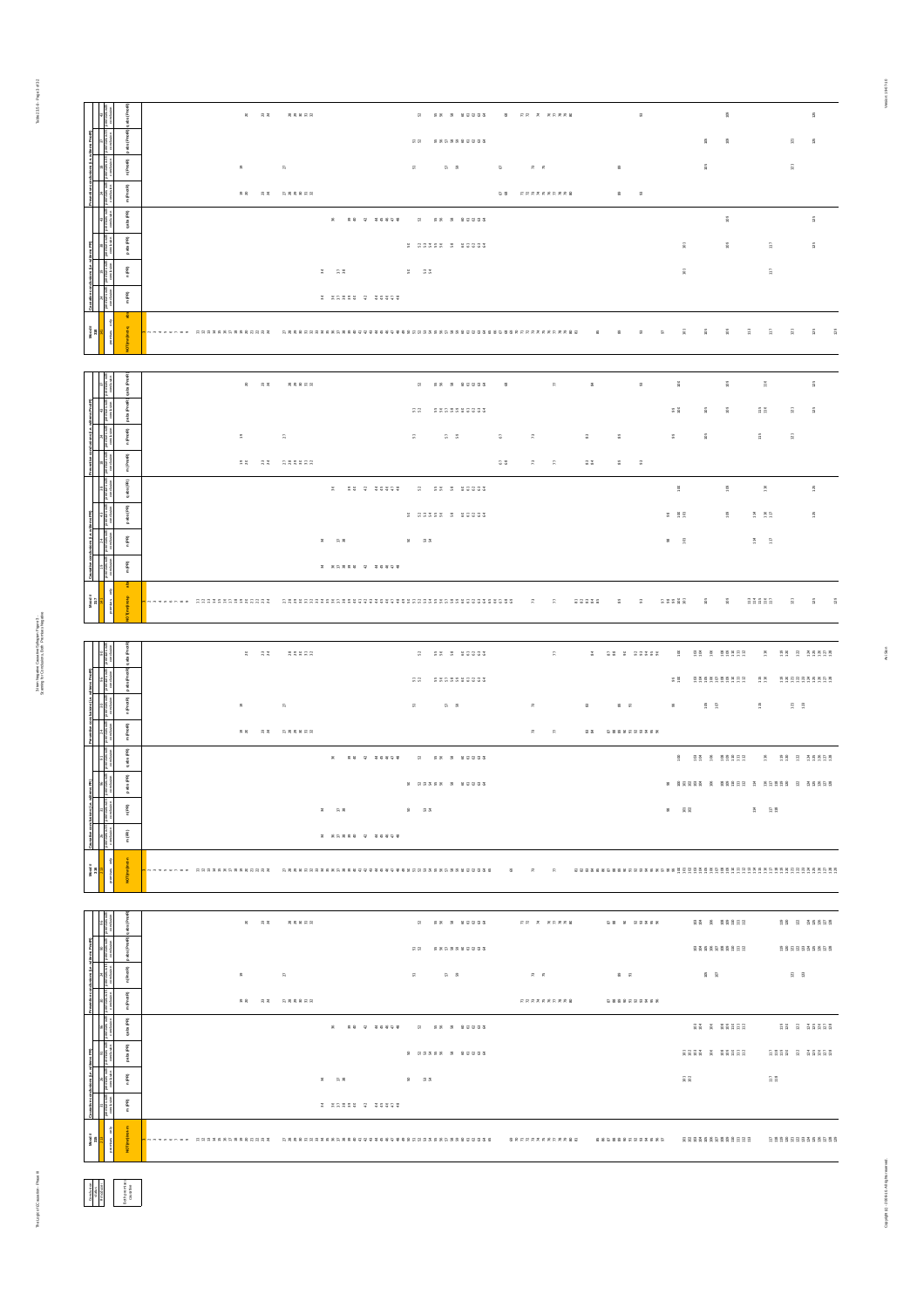|          |   |                         |                 |                                                                                                                                                                                                                                                                                                                     | $\overline{\phantom{a}}$ |       |                                                                                                                                                                                                                                                                                                                                      |                         |                                                                                                                 | 189                             |                                                             |                 | 5 28 38 38 38 38 38                                                                                             |                                                                                                                                                                                                                                                                                                                                                                                                                                             |                | $\bar{n}$                                       |                |                               | $\overline{a}$          |                             |                | 253                                     |
|----------|---|-------------------------|-----------------|---------------------------------------------------------------------------------------------------------------------------------------------------------------------------------------------------------------------------------------------------------------------------------------------------------------------|--------------------------|-------|--------------------------------------------------------------------------------------------------------------------------------------------------------------------------------------------------------------------------------------------------------------------------------------------------------------------------------------|-------------------------|-----------------------------------------------------------------------------------------------------------------|---------------------------------|-------------------------------------------------------------|-----------------|-----------------------------------------------------------------------------------------------------------------|---------------------------------------------------------------------------------------------------------------------------------------------------------------------------------------------------------------------------------------------------------------------------------------------------------------------------------------------------------------------------------------------------------------------------------------------|----------------|-------------------------------------------------|----------------|-------------------------------|-------------------------|-----------------------------|----------------|-----------------------------------------|
|          |   |                         |                 |                                                                                                                                                                                                                                                                                                                     | $\overline{\mathbb{S}}$  |       |                                                                                                                                                                                                                                                                                                                                      |                         | $\frac{55}{25}$                                                                                                 | 98                              |                                                             |                 | aa aasaasaasa                                                                                                   |                                                                                                                                                                                                                                                                                                                                                                                                                                             |                | $\overline{n}$ $\overline{n}$                   |                | $\ddot{a}$                    | $\overline{a}$          |                             | 33             | - 23                                    |
|          |   |                         |                 |                                                                                                                                                                                                                                                                                                                     |                          |       |                                                                                                                                                                                                                                                                                                                                      |                         |                                                                                                                 | $\frac{95}{28}$                 |                                                             |                 | $\begin{array}{ccc}\n\mathbf{3} & \mathbf{4} & \mathbf{5} \\ \mathbf{5} & \mathbf{5} & \mathbf{5}\n\end{array}$ |                                                                                                                                                                                                                                                                                                                                                                                                                                             | $\overline{n}$ |                                                 |                |                               | $\overline{\mathbf{a}}$ |                             | 3 <sup>o</sup> |                                         |
|          |   |                         |                 |                                                                                                                                                                                                                                                                                                                     |                          |       |                                                                                                                                                                                                                                                                                                                                      |                         |                                                                                                                 |                                 |                                                             |                 |                                                                                                                 |                                                                                                                                                                                                                                                                                                                                                                                                                                             |                |                                                 |                |                               |                         |                             |                |                                         |
|          |   |                         | 8 88 83833      |                                                                                                                                                                                                                                                                                                                     | $\Xi$                    |       | $\mathbb{R}$                                                                                                                                                                                                                                                                                                                         |                         |                                                                                                                 |                                 |                                                             |                 |                                                                                                                 |                                                                                                                                                                                                                                                                                                                                                                                                                                             |                | $\overline{2}$                                  |                |                               | $\frac{5}{2}$           |                             |                | $^{53}$                                 |
|          |   |                         |                 | $\frac{32}{14}$                                                                                                                                                                                                                                                                                                     | 157                      |       |                                                                                                                                                                                                                                                                                                                                      |                         | $\mathbb{R}$                                                                                                    |                                 |                                                             |                 |                                                                                                                 |                                                                                                                                                                                                                                                                                                                                                                                                                                             | $\mathbb{R}$   | $\overline{z}$                                  | $\frac{2}{3}$  |                               | $\overline{z}$          |                             | $\frac{35}{6}$ | 253                                     |
|          |   | និងី                    |                 | 33                                                                                                                                                                                                                                                                                                                  |                          | 365   |                                                                                                                                                                                                                                                                                                                                      |                         |                                                                                                                 |                                 |                                                             |                 |                                                                                                                 |                                                                                                                                                                                                                                                                                                                                                                                                                                             |                |                                                 | $\mathbb{R}^n$ |                               |                         | $\frac{3}{2}$               |                |                                         |
|          |   |                         |                 |                                                                                                                                                                                                                                                                                                                     |                          | 365   | $\mathbb{R}^n$                                                                                                                                                                                                                                                                                                                       |                         |                                                                                                                 |                                 |                                                             |                 |                                                                                                                 |                                                                                                                                                                                                                                                                                                                                                                                                                                             |                |                                                 |                |                               |                         |                             |                |                                         |
|          |   |                         |                 |                                                                                                                                                                                                                                                                                                                     |                          |       |                                                                                                                                                                                                                                                                                                                                      |                         |                                                                                                                 |                                 |                                                             |                 |                                                                                                                 |                                                                                                                                                                                                                                                                                                                                                                                                                                             |                |                                                 |                |                               |                         |                             |                |                                         |
| 종 음      |   | ssesses exxxxx          |                 | 33                                                                                                                                                                                                                                                                                                                  |                          |       | $\frac{3}{2}$                                                                                                                                                                                                                                                                                                                        | $\epsilon$              | $\overline{a}$                                                                                                  | $\frac{33}{23}$ $\frac{33}{23}$ |                                                             |                 |                                                                                                                 |                                                                                                                                                                                                                                                                                                                                                                                                                                             |                | $\overline{\mathbf{a}}$ $\overline{\mathbf{a}}$ | ਸ਼ੋ            | $\tilde{n}$                   | ã                       | Е.                          | 妥              | 육 13                                    |
|          |   |                         |                 |                                                                                                                                                                                                                                                                                                                     |                          |       |                                                                                                                                                                                                                                                                                                                                      |                         |                                                                                                                 |                                 |                                                             |                 |                                                                                                                 |                                                                                                                                                                                                                                                                                                                                                                                                                                             |                |                                                 |                |                               |                         |                             |                |                                         |
|          |   |                         |                 | 7.8                                                                                                                                                                                                                                                                                                                 | $\sim 157$               |       |                                                                                                                                                                                                                                                                                                                                      | 180                     |                                                                                                                 |                                 | 196                                                         |                 | 205                                                                                                             | $\frac{1}{2}$                                                                                                                                                                                                                                                                                                                                                                                                                               |                | $\overline{z}$                                  | $2.28\,$       |                               | $2\pi$                  | $\frac{3}{2}$               |                | $\Xi$                                   |
|          |   |                         |                 | $\frac{2}{3}$ $\frac{2}{3}$                                                                                                                                                                                                                                                                                         | $\overline{5}$           |       |                                                                                                                                                                                                                                                                                                                                      | 3.80                    |                                                                                                                 | $185$ $189$                     | 3.36                                                        | $\frac{25}{20}$ |                                                                                                                 | HH.                                                                                                                                                                                                                                                                                                                                                                                                                                         | $\overline{z}$ | $\bar{n}$                                       | 228            | $\overline{n}$ $\overline{n}$ |                         | 装置                          |                | 249<br>253                              |
|          |   |                         |                 | $\overline{\mathfrak{A}}$ .                                                                                                                                                                                                                                                                                         |                          |       |                                                                                                                                                                                                                                                                                                                                      |                         | $\begin{array}{ccc}\n\mathbf{B} & \mathbf{B} & \mathbf{B} \\ \mathbf{B} & \mathbf{B} & \mathbf{B}\n\end{array}$ |                                 |                                                             |                 |                                                                                                                 | $\begin{array}{ccccccccccccc} \mathbb{R} & & & & & & & \mathbb{R} & & & & \mathbb{R} & & & \mathbb{R} & & \mathbb{R} & & \mathbb{R} & & \mathbb{R} & & \mathbb{R} & & \mathbb{R} & & \mathbb{R} & & \mathbb{R} & & \mathbb{R} & & \mathbb{R} & & \mathbb{R} & & \mathbb{R} & & \mathbb{R} & & \mathbb{R} & & \mathbb{R} & & \mathbb{R} & & \mathbb{R} & & \mathbb{R} & & \mathbb{R} & & \mathbb{R} & & \mathbb{R} & & \mathbb{R} & & \math$ |                |                                                 |                |                               |                         |                             |                |                                         |
|          |   |                         |                 |                                                                                                                                                                                                                                                                                                                     |                          |       |                                                                                                                                                                                                                                                                                                                                      |                         |                                                                                                                 |                                 |                                                             |                 |                                                                                                                 |                                                                                                                                                                                                                                                                                                                                                                                                                                             |                |                                                 |                |                               |                         |                             |                |                                         |
|          |   | $\overline{H}$          | $\mathbb{R}$    | $\frac{28}{14}$                                                                                                                                                                                                                                                                                                     | $\Xi^-$                  |       | $\begin{array}{ccc} 3 & 0 & 0 \\ 0 & 0 & 0 \\ 0 & 0 & 0 \\ 0 & 0 & 0 \\ 0 & 0 & 0 \\ 0 & 0 & 0 \\ 0 & 0 & 0 \\ 0 & 0 & 0 \\ 0 & 0 & 0 \\ 0 & 0 & 0 \\ 0 & 0 & 0 \\ 0 & 0 & 0 \\ 0 & 0 & 0 \\ 0 & 0 & 0 & 0 \\ 0 & 0 & 0 & 0 \\ 0 & 0 & 0 & 0 \\ 0 & 0 & 0 & 0 & 0 \\ 0 & 0 & 0 & 0 & 0 \\ 0 & 0 & 0 & 0 & 0 \\ 0 & 0 & 0 & 0 & 0 \\$ |                         |                                                                                                                 | $\frac{33}{14}$                 | $-36$                                                       |                 | $\frac{8}{6}$                                                                                                   | $\frac{3}{2}$                                                                                                                                                                                                                                                                                                                                                                                                                               |                | $\Xi$                                           | $_{\rm 2.23}$  |                               | $\overline{n}$          | $\frac{3}{24}$              |                | $\overline{23}$                         |
|          |   |                         |                 | 28                                                                                                                                                                                                                                                                                                                  | $\overline{\mathbb{S}}$  |       |                                                                                                                                                                                                                                                                                                                                      | 78.88                   |                                                                                                                 | $\frac{80}{100}$                | 3.33                                                        |                 | 205                                                                                                             | 8 88                                                                                                                                                                                                                                                                                                                                                                                                                                        |                | $\mathbf{221}$                                  | 3 33           |                               | 27                      | 74.78                       |                | $\overline{23}$                         |
|          | Ê | $\frac{2}{11}$          |                 | 149                                                                                                                                                                                                                                                                                                                 |                          | 162   |                                                                                                                                                                                                                                                                                                                                      | $73 - 51$               |                                                                                                                 |                                 |                                                             |                 |                                                                                                                 |                                                                                                                                                                                                                                                                                                                                                                                                                                             |                |                                                 |                |                               |                         | $\frac{1}{2}$ $\frac{1}{2}$ |                |                                         |
|          |   | នីនី                    | $\frac{\pi}{2}$ |                                                                                                                                                                                                                                                                                                                     |                          | 33.38 | $\sim 100$                                                                                                                                                                                                                                                                                                                           |                         |                                                                                                                 |                                 |                                                             |                 |                                                                                                                 |                                                                                                                                                                                                                                                                                                                                                                                                                                             |                |                                                 |                |                               |                         |                             |                |                                         |
| 콜듀       |   | $\Xi$ $\Xi$ $\Xi$<br>-8 | - 51            | 533                                                                                                                                                                                                                                                                                                                 | 57                       | 53333 | $\frac{5}{26}$<br>- 6                                                                                                                                                                                                                                                                                                                | <b>GEERE</b>            |                                                                                                                 |                                 | 53555                                                       |                 |                                                                                                                 |                                                                                                                                                                                                                                                                                                                                                                                                                                             |                |                                                 |                |                               |                         |                             |                |                                         |
|          |   |                         |                 |                                                                                                                                                                                                                                                                                                                     |                          |       |                                                                                                                                                                                                                                                                                                                                      |                         |                                                                                                                 |                                 |                                                             |                 |                                                                                                                 |                                                                                                                                                                                                                                                                                                                                                                                                                                             |                |                                                 |                |                               |                         |                             |                |                                         |
|          |   |                         |                 |                                                                                                                                                                                                                                                                                                                     |                          |       |                                                                                                                                                                                                                                                                                                                                      |                         |                                                                                                                 |                                 |                                                             |                 |                                                                                                                 |                                                                                                                                                                                                                                                                                                                                                                                                                                             |                |                                                 |                |                               |                         |                             |                |                                         |
|          |   |                         |                 |                                                                                                                                                                                                                                                                                                                     | 3 33 35389               |       |                                                                                                                                                                                                                                                                                                                                      |                         | - 음 - 음종 - 음 - 음종음동물                                                                                            |                                 |                                                             |                 | $\frac{1}{2}$                                                                                                   |                                                                                                                                                                                                                                                                                                                                                                                                                                             |                |                                                 |                |                               |                         |                             |                | a aa aanaa a saa ahaan a sa a aasaa     |
|          |   |                         |                 | 53 58 535389                                                                                                                                                                                                                                                                                                        |                          |       |                                                                                                                                                                                                                                                                                                                                      |                         | na asasasasa                                                                                                    |                                 |                                                             |                 | $201$ $205$                                                                                                     |                                                                                                                                                                                                                                                                                                                                                                                                                                             |                |                                                 |                |                               |                         |                             |                | HH HARAAAHAA RA HHAAHAAAA RA RAARAHAARA |
|          |   |                         |                 | $\frac{1}{2}$ $\frac{1}{2}$ $\frac{1}{2}$ $\frac{1}{2}$ $\frac{1}{2}$ $\frac{1}{2}$ $\frac{1}{2}$ $\frac{1}{2}$ $\frac{1}{2}$ $\frac{1}{2}$ $\frac{1}{2}$ $\frac{1}{2}$ $\frac{1}{2}$ $\frac{1}{2}$ $\frac{1}{2}$ $\frac{1}{2}$ $\frac{1}{2}$ $\frac{1}{2}$ $\frac{1}{2}$ $\frac{1}{2}$ $\frac{1}{2}$ $\frac{1}{2}$ |                          |       |                                                                                                                                                                                                                                                                                                                                      |                         |                                                                                                                 |                                 | $179$ $185$ $187$                                           |                 |                                                                                                                 |                                                                                                                                                                                                                                                                                                                                                                                                                                             |                |                                                 |                |                               |                         |                             |                |                                         |
|          |   |                         |                 |                                                                                                                                                                                                                                                                                                                     |                          |       |                                                                                                                                                                                                                                                                                                                                      |                         |                                                                                                                 |                                 |                                                             |                 |                                                                                                                 |                                                                                                                                                                                                                                                                                                                                                                                                                                             |                |                                                 |                |                               |                         |                             |                |                                         |
|          |   |                         | $\Xi^-$         | $3 - 53$                                                                                                                                                                                                                                                                                                            |                          |       | <b>AGAAS A GA COCECE A AA A AASAA</b>                                                                                                                                                                                                                                                                                                |                         |                                                                                                                 |                                 |                                                             |                 | 205                                                                                                             |                                                                                                                                                                                                                                                                                                                                                                                                                                             |                |                                                 |                |                               |                         |                             |                | a aa a aanaa a aa aanaa a aa aanaan     |
|          |   |                         |                 | 33333                                                                                                                                                                                                                                                                                                               | 85888                    |       |                                                                                                                                                                                                                                                                                                                                      | <u> 또 올릴릴릴플 볼 플릴을 볼</u> |                                                                                                                 |                                 |                                                             | $\overline{5}$  |                                                                                                                 |                                                                                                                                                                                                                                                                                                                                                                                                                                             |                |                                                 |                |                               |                         |                             |                |                                         |
|          |   | $\frac{5}{11}$          |                 |                                                                                                                                                                                                                                                                                                                     |                          |       |                                                                                                                                                                                                                                                                                                                                      |                         |                                                                                                                 |                                 |                                                             |                 |                                                                                                                 |                                                                                                                                                                                                                                                                                                                                                                                                                                             |                |                                                 |                |                               |                         |                             |                |                                         |
|          |   |                         | $\mathbb{R}$    |                                                                                                                                                                                                                                                                                                                     |                          |       | S ASSEM R REERS                                                                                                                                                                                                                                                                                                                      |                         |                                                                                                                 |                                 |                                                             |                 |                                                                                                                 |                                                                                                                                                                                                                                                                                                                                                                                                                                             |                |                                                 |                |                               |                         |                             |                |                                         |
| y<br>316 |   |                         |                 |                                                                                                                                                                                                                                                                                                                     |                          |       |                                                                                                                                                                                                                                                                                                                                      |                         |                                                                                                                 |                                 |                                                             |                 |                                                                                                                 |                                                                                                                                                                                                                                                                                                                                                                                                                                             |                |                                                 |                |                               |                         |                             |                |                                         |
|          |   |                         |                 |                                                                                                                                                                                                                                                                                                                     | ជិតិ ជិតិជិតិនិ          |       |                                                                                                                                                                                                                                                                                                                                      |                         |                                                                                                                 |                                 | 행복 방 방법 방법 사고 있는 사고 있는 것을 하고 있는 것을 하고 있다. 이 사고 있는 것을 하고 있다. |                 |                                                                                                                 |                                                                                                                                                                                                                                                                                                                                                                                                                                             |                |                                                 |                |                               |                         |                             |                |                                         |
|          |   |                         |                 |                                                                                                                                                                                                                                                                                                                     |                          |       |                                                                                                                                                                                                                                                                                                                                      |                         |                                                                                                                 |                                 | 목록원원특별원유원의 회원회원정조영화원회 의원특권회원리터리조 피티코츠원원특권원호 노동호원회원리민조원원     |                 |                                                                                                                 |                                                                                                                                                                                                                                                                                                                                                                                                                                             |                |                                                 |                |                               |                         |                             |                |                                         |
|          |   |                         |                 |                                                                                                                                                                                                                                                                                                                     | 156                      |       |                                                                                                                                                                                                                                                                                                                                      |                         |                                                                                                                 |                                 |                                                             |                 |                                                                                                                 |                                                                                                                                                                                                                                                                                                                                                                                                                                             |                |                                                 |                |                               |                         |                             |                |                                         |
|          |   |                         |                 |                                                                                                                                                                                                                                                                                                                     |                          |       |                                                                                                                                                                                                                                                                                                                                      |                         |                                                                                                                 |                                 |                                                             |                 |                                                                                                                 |                                                                                                                                                                                                                                                                                                                                                                                                                                             |                |                                                 |                |                               |                         |                             |                |                                         |
|          |   |                         |                 | 음을 모르고로로 금을 올림픽을 높고 등록을 통해 등록을 통해 등록을 통해 등록을 하고 있다. 그는 동물 등록을 들고 <u>통</u>                                                                                                                                                                                                                                           |                          |       |                                                                                                                                                                                                                                                                                                                                      |                         |                                                                                                                 |                                 |                                                             |                 |                                                                                                                 |                                                                                                                                                                                                                                                                                                                                                                                                                                             |                |                                                 |                |                               |                         |                             |                |                                         |
|          |   |                         |                 |                                                                                                                                                                                                                                                                                                                     |                          |       | និងជីន គឺឯងនិនិ                                                                                                                                                                                                                                                                                                                      |                         |                                                                                                                 |                                 |                                                             |                 |                                                                                                                 |                                                                                                                                                                                                                                                                                                                                                                                                                                             |                |                                                 |                |                               |                         |                             |                |                                         |
|          |   |                         |                 | 중국 이 영화 이 영화 이 사람들은 사람들을 만들어 보고 있다. 이 사람들은 그 사람들은 그 사람들은 어디에 대해 있는 것을 하고 있다.                                                                                                                                                                                                                                        |                          |       |                                                                                                                                                                                                                                                                                                                                      |                         |                                                                                                                 |                                 |                                                             |                 |                                                                                                                 |                                                                                                                                                                                                                                                                                                                                                                                                                                             |                |                                                 |                |                               |                         |                             | 246            |                                         |
|          |   |                         | 8888 88888      |                                                                                                                                                                                                                                                                                                                     |                          |       | <b>MAGA R REERR</b>                                                                                                                                                                                                                                                                                                                  |                         |                                                                                                                 |                                 |                                                             |                 |                                                                                                                 |                                                                                                                                                                                                                                                                                                                                                                                                                                             |                |                                                 |                |                               |                         |                             |                |                                         |
| ğ s      |   |                         |                 |                                                                                                                                                                                                                                                                                                                     |                          |       |                                                                                                                                                                                                                                                                                                                                      |                         |                                                                                                                 |                                 |                                                             |                 |                                                                                                                 |                                                                                                                                                                                                                                                                                                                                                                                                                                             |                |                                                 |                |                               |                         |                             |                |                                         |

 $\lambda$ vi Sion

Copyright (c) - 2008-10. All rights reserved.

Vasion: 19-07-10

Table 23.5-9 - Page 4 of 32

Table 23.5-9 - Page 4 of 32

The Logic of ECausation - Phase III

Conclusion<br># status<br># moduses<br>causative<br>causative Both premises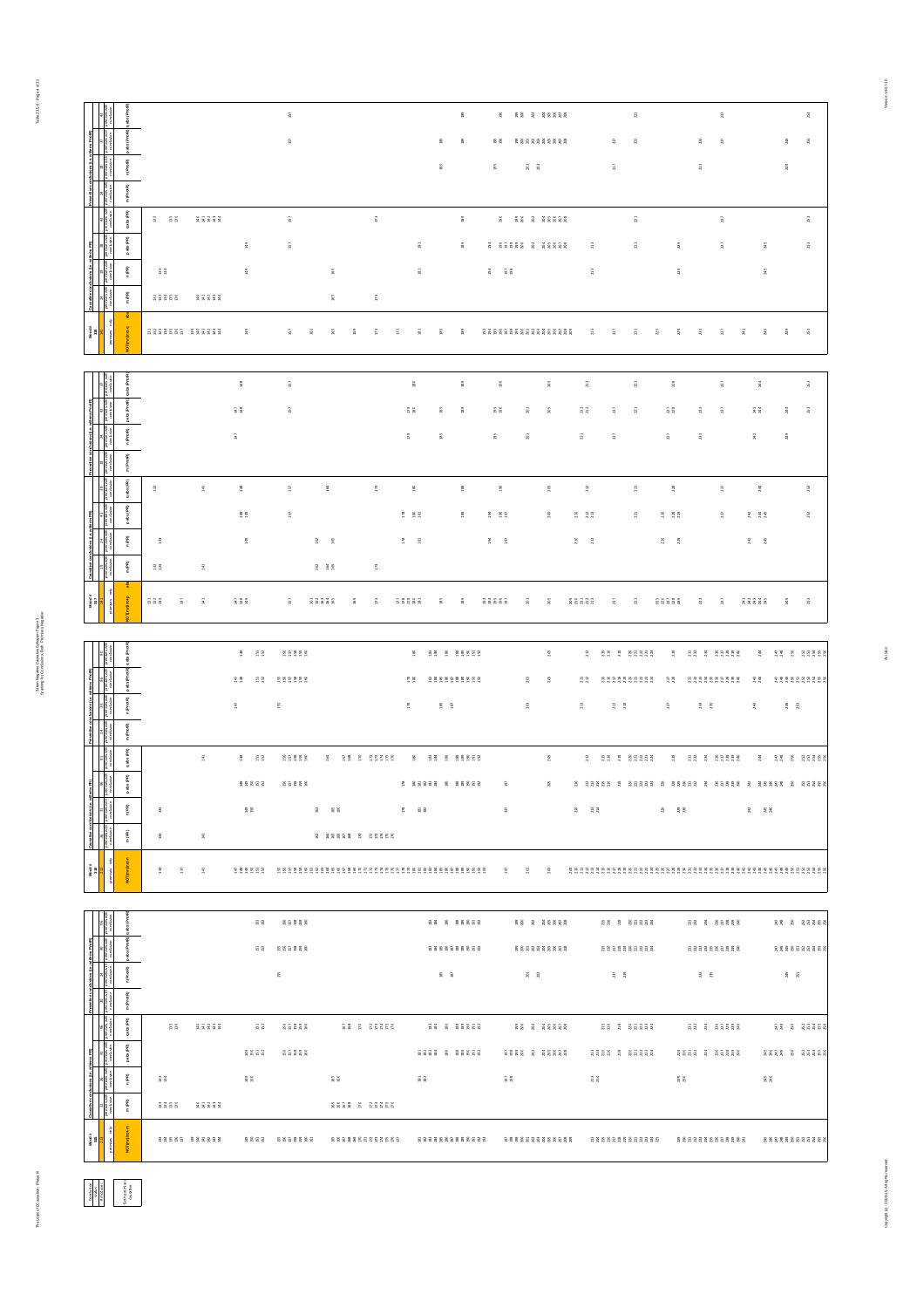

 $rac{5}{4}$ 

Table 23.5-9 - Page 5 of 32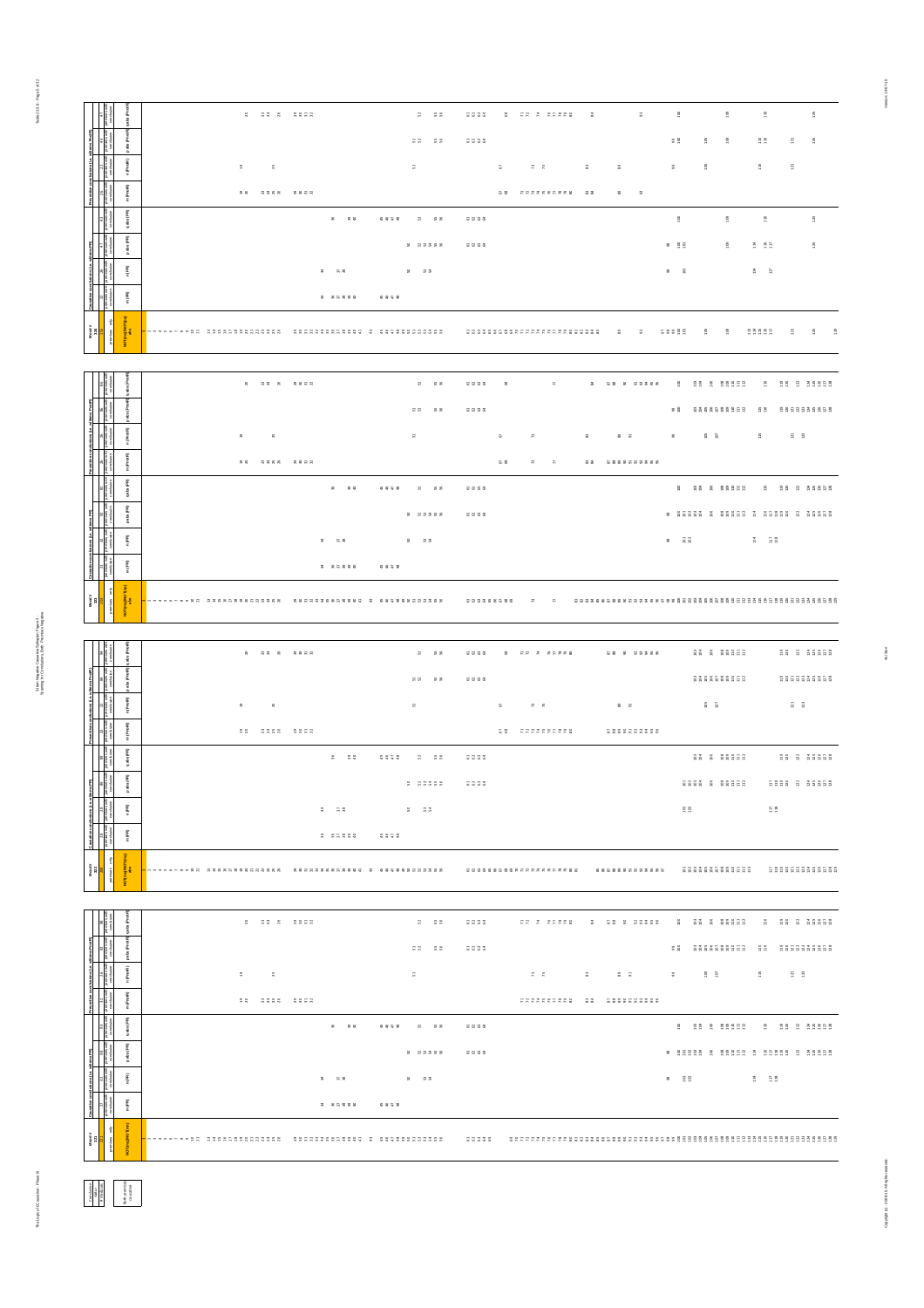|                |    |                                                                                                                      | 57                                                                                                                                                                                  |                                                                       | $_{\rm 2.33}$<br>$\frac{88}{10}$<br>a ag gagaga g<br>$\overline{z}$<br>237<br>$\frac{\pi}{2}$<br>$2\,\mathrm{S}$                                                                                                                            |
|----------------|----|----------------------------------------------------------------------------------------------------------------------|-------------------------------------------------------------------------------------------------------------------------------------------------------------------------------------|-----------------------------------------------------------------------|---------------------------------------------------------------------------------------------------------------------------------------------------------------------------------------------------------------------------------------------|
|                |    | $\overline{\mathbf{B}}$ and $\overline{\mathbf{B}}$                                                                  |                                                                                                                                                                                     |                                                                       | 189<br>nn natasaanan da<br>$\overline{a}$ $\overline{a}$<br>227<br>$\overline{a}$ $\overline{a}$<br>装置<br>ㅋ<br>지 153                                                                                                                        |
|                |    | $\overline{\mathfrak{D}}$                                                                                            |                                                                                                                                                                                     |                                                                       | $\overline{a}$<br>$\overline{\mathbf{a}}$                                                                                                                                                                                                   |
|                |    |                                                                                                                      |                                                                                                                                                                                     |                                                                       |                                                                                                                                                                                                                                             |
|                |    | 음음 좀 <i>- 물질 물질</i>                                                                                                  | 157<br>$\mathbb{R}$                                                                                                                                                                 |                                                                       | $-89$<br><u>. 이 지 않은 것을 하지 않은 것이 없는 것이다.</u><br>$\overline{a}$ $\overline{a}$<br>$2\,\mathrm{S}$                                                                                                                                            |
|                |    | <u>이 없는 것이 없는 것이 없다.</u>                                                                                             |                                                                                                                                                                                     | 그는 모두 아이들이 어려워.                                                       | 253                                                                                                                                                                                                                                         |
|                |    | $\frac{2}{3}$ $\frac{2}{3}$                                                                                          |                                                                                                                                                                                     |                                                                       | .<br>19. 그리고 19. 그리고 19. 그리고 19. 그리고 19. 그리고 19. 그리고 19. 그리고 19. 그리고 19. 그리고 19. 그리고 19. 그리고 19. 그리고 19. 그리고 19. 그리                                                                                                                         |
|                |    | 8 8588 8 5333                                                                                                        | $\frac{9}{25}$<br>$\mathbb{R}$                                                                                                                                                      |                                                                       |                                                                                                                                                                                                                                             |
|                |    |                                                                                                                      |                                                                                                                                                                                     |                                                                       |                                                                                                                                                                                                                                             |
|                |    |                                                                                                                      |                                                                                                                                                                                     |                                                                       |                                                                                                                                                                                                                                             |
|                |    |                                                                                                                      | <b>SRSS GRSS</b>                                                                                                                                                                    | <u>이 없는 것이 없는 것이 없다.</u>                                              | 회의원의 범인 및 및 법칙 방법법 방법 대표 대표 대표 대표 대표 대표 대표 대표 대표 대표 대표                                                                                                                                                                                      |
|                |    | 13.3                                                                                                                 |                                                                                                                                                                                     |                                                                       | - 1980년 - 1981년 - 1981년 - 1981년 - 1982년 - 1982년 - 1982년 - 1982년 - 1982년 - 1982년 - 1982년 - 1982년 - 1982년 - 198<br>대한민국의 대한민국의 대한민국의 대한민국의 대한민국의 대한민국의 대한민국의 대한민국의 대한민국의 대한민국의 대한민국의 대한민국의 대한민국의 대한민국의 대한민국의 대한민국의 대한민국의 대한민국의 대한             |
|                |    |                                                                                                                      |                                                                                                                                                                                     |                                                                       |                                                                                                                                                                                                                                             |
|                |    |                                                                                                                      |                                                                                                                                                                                     |                                                                       | ਸ਼ੁਸ਼ੁਸ਼ੁਸ਼ੁਸ਼ੁਰ ਕਰਨ ਕਰਨਾ ਹੈ। ਸਿੰਘ ਸ਼ੁਰੂ ਸ਼ੁਸ਼ੁਸ਼ੁਸ਼ੁਸ਼ੁਸ਼ੁਸ਼ੁਸ਼ੁਸ਼ੁਰੂ ਕਰਨ ਦਾ ਸ਼ੁਸ਼ੁਸ਼ੁਸ਼ੁਸ਼ੁਸ਼ੁਸ਼ੁਸ਼ੁਸ਼ੁਸ਼ੁਸ਼                                                                                                                              |
|                |    | $\mathbb{R}$ a man $\mathbb{R}$ and $\mathbb{R}$ and $\mathbb{R}$ and $\mathbb{R}$ and $\mathbb{R}$ and $\mathbb{R}$ |                                                                                                                                                                                     | <b>HHRA</b>                                                           |                                                                                                                                                                                                                                             |
|                |    | a a                                                                                                                  | <u> 1988년 - 1989년 - 1989년 - 1989년 - 1989년 - 1989년 - 1989년 - 1989년 - 1989년 - 1989년 - 1989</u>                                                                                        |                                                                       | 표현 총 등 의 의 지점 : 20 원 원 원 원 원 원 부 명 및 변영                                                                                                                                                                                                     |
|                |    | $\frac{8}{2}$ $\frac{8}{2}$<br>$\mathbb{R}$                                                                          | 2222 5555                                                                                                                                                                           |                                                                       |                                                                                                                                                                                                                                             |
| 323            |    |                                                                                                                      |                                                                                                                                                                                     |                                                                       |                                                                                                                                                                                                                                             |
|                |    |                                                                                                                      |                                                                                                                                                                                     |                                                                       |                                                                                                                                                                                                                                             |
|                |    | ជាជី ជី ធំនិនិនិ                                                                                                     |                                                                                                                                                                                     | $\frac{1}{22}$                                                        |                                                                                                                                                                                                                                             |
|                |    |                                                                                                                      | <b>EREA 6888</b>                                                                                                                                                                    | 33.3                                                                  |                                                                                                                                                                                                                                             |
|                |    | 그는 몇 개 시                                                                                                             |                                                                                                                                                                                     |                                                                       |                                                                                                                                                                                                                                             |
|                |    |                                                                                                                      |                                                                                                                                                                                     |                                                                       |                                                                                                                                                                                                                                             |
|                |    | 2255 5 5382                                                                                                          |                                                                                                                                                                                     | 5885                                                                  | xxxx a aaaaa<br>aaaa a aaaaa<br>aasa a aaaaa<br><b>2252 2 23522 2 23533</b>                                                                                                                                                                 |
|                |    | 280<br>8 83                                                                                                          |                                                                                                                                                                                     |                                                                       | 1929년 - 1930년 - 1930년 - 1930년 - 1930년 - 1930년 - 1930년 - 1930년 - 1930년 - 1930년 - 1930년 - 1930년 - 1930년 - 1930년<br>대한민국의 대한민국의 대한민국의 대한민국의 대한민국의 대한민국의 대한민국의 대한민국의 대한민국의 대한민국의 대한민국의 대한민국의 대한민국의 대한민국의 대한민국의 대한민국의 대한민국의 대한민국의 대한<br>28<br>28 |
|                |    | 8 8588 8 5383                                                                                                        |                                                                                                                                                                                     |                                                                       |                                                                                                                                                                                                                                             |
|                | 32 | <b>As a</b> n analysis and a sender as a second a second a second                                                    |                                                                                                                                                                                     |                                                                       | 회의표의의표회의회회회원자회원회원회원회 지진원의원회원 대학원 이 대학원 대학원 대학원 공장 사항 대학원 이 대학원 지원 지원 대학원 이 대학원 대학원 대학원 대학원 대학원 대학원 대학원 대학원 대학원                                                                                                                              |
|                |    |                                                                                                                      |                                                                                                                                                                                     |                                                                       |                                                                                                                                                                                                                                             |
|                |    |                                                                                                                      | $555 - 5332$                                                                                                                                                                        |                                                                       |                                                                                                                                                                                                                                             |
|                |    |                                                                                                                      | ជជជជី ធំជីជី                                                                                                                                                                        | $-22.76$                                                              | 정정적정 이성성 정보 이 부분의 사업 시대 이 사업 시대 시대 이 그는 사업 사업 이 사업 사업 사업을 하고 있다.                                                                                                                                                                            |
|                |    | $\overline{3}$                                                                                                       |                                                                                                                                                                                     |                                                                       |                                                                                                                                                                                                                                             |
|                |    |                                                                                                                      |                                                                                                                                                                                     |                                                                       |                                                                                                                                                                                                                                             |
|                |    |                                                                                                                      |                                                                                                                                                                                     |                                                                       |                                                                                                                                                                                                                                             |
|                |    |                                                                                                                      | $\mathbb R$ = $\mathbb R$ $\widehat{\otimes}$ and $\widehat{\otimes}$ = $\widehat{\otimes}$ = $\widehat{\otimes}$ = $\widehat{\otimes}$ = $\widehat{\otimes}$ = $\widehat{\otimes}$ | $\frac{1}{2}$ $\frac{1}{2}$ $\frac{1}{2}$ $\frac{1}{2}$ $\frac{1}{2}$ | 행정적의 생활장성 첫 영성병성성 김 대원보체 및 정보대원의 및 당성병원의 및 명보법정을 및 결정용론을 정 연선연장의                                                                                                                                                                            |
|                |    |                                                                                                                      |                                                                                                                                                                                     |                                                                       |                                                                                                                                                                                                                                             |
|                |    | 8588 8 5993                                                                                                          | <b>BBBB</b> BEER                                                                                                                                                                    |                                                                       |                                                                                                                                                                                                                                             |
| <b>B</b><br>Ex |    |                                                                                                                      |                                                                                                                                                                                     |                                                                       |                                                                                                                                                                                                                                             |

 $\lambda$ vi Sion

Copyright (c) - 2008-10. All rights reserved.

Vasion: 19-07-10

Table 23.5-9 - Page 6 of 32

Table 23.5-9 - Page 6 of 32

Conclusion<br># moduses<br># moduses<br>causative Both premises

The Logic of ECausation - Phase III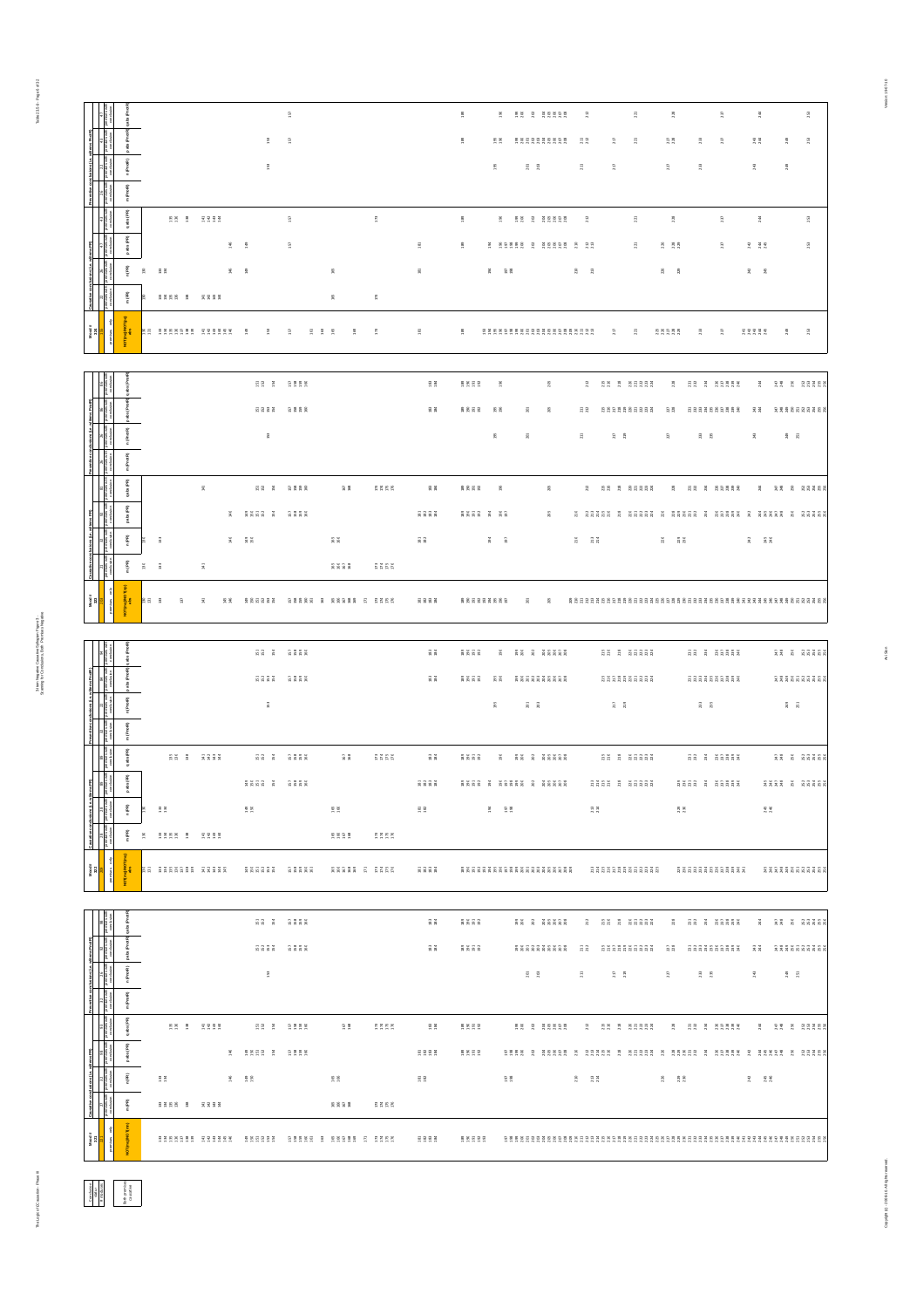|                                            | $8$ $75$ $8$ $78$ $78$                                                                                                                                                                                                                                                                                                                                                                                                                        |                                                                                 | ದಿ ಬಿಜಿ                                                                                                                 | 5333<br><b>3 AN A ALASS</b>                                  |                                  | $\qquad \quad \text{as} \quad$                                                                                                                                                                                                                                                                                                                                                                                                                                   |                                   | $\frac{8}{2}$                                                                                                                                                                                                                                                                                                                                                                                                                      |                                                                                                          | $_{125}$                 |
|--------------------------------------------|-----------------------------------------------------------------------------------------------------------------------------------------------------------------------------------------------------------------------------------------------------------------------------------------------------------------------------------------------------------------------------------------------------------------------------------------------|---------------------------------------------------------------------------------|-------------------------------------------------------------------------------------------------------------------------|--------------------------------------------------------------|----------------------------------|------------------------------------------------------------------------------------------------------------------------------------------------------------------------------------------------------------------------------------------------------------------------------------------------------------------------------------------------------------------------------------------------------------------------------------------------------------------|-----------------------------------|------------------------------------------------------------------------------------------------------------------------------------------------------------------------------------------------------------------------------------------------------------------------------------------------------------------------------------------------------------------------------------------------------------------------------------|----------------------------------------------------------------------------------------------------------|--------------------------|
|                                            |                                                                                                                                                                                                                                                                                                                                                                                                                                               |                                                                                 | $53 - 52$                                                                                                               | 2232                                                         |                                  |                                                                                                                                                                                                                                                                                                                                                                                                                                                                  | š                                 | 56                                                                                                                                                                                                                                                                                                                                                                                                                                 | $\overline{\mathbf{a}}$                                                                                  | $\frac{5}{12}$           |
|                                            | $\mathfrak{N}$<br>$\aleph$                                                                                                                                                                                                                                                                                                                                                                                                                    |                                                                                 | $5\%$                                                                                                                   | $\mathbbm{G}$<br>$R$ $R$                                     |                                  | $\frac{2}{30}$                                                                                                                                                                                                                                                                                                                                                                                                                                                   | $\mathbb{S}$                      |                                                                                                                                                                                                                                                                                                                                                                                                                                    | $\overline{\mathbf{a}}$                                                                                  |                          |
|                                            | BR RANA RAHH                                                                                                                                                                                                                                                                                                                                                                                                                                  |                                                                                 |                                                                                                                         | G 8 R R R R R R R R B                                        |                                  | $x = x$                                                                                                                                                                                                                                                                                                                                                                                                                                                          |                                   |                                                                                                                                                                                                                                                                                                                                                                                                                                    |                                                                                                          |                          |
| £                                          |                                                                                                                                                                                                                                                                                                                                                                                                                                               | $\begin{array}{ccc} \circ & \circ & \circ \\ \circ & \circ & \circ \end{array}$ |                                                                                                                         | 3333                                                         |                                  |                                                                                                                                                                                                                                                                                                                                                                                                                                                                  |                                   | $\tilde{a}$                                                                                                                                                                                                                                                                                                                                                                                                                        |                                                                                                          | $\Xi$                    |
| 흪                                          |                                                                                                                                                                                                                                                                                                                                                                                                                                               |                                                                                 | 8 22252                                                                                                                 | 5333                                                         |                                  |                                                                                                                                                                                                                                                                                                                                                                                                                                                                  | $\frac{5}{2}$                     | $^{20}$                                                                                                                                                                                                                                                                                                                                                                                                                            | ÷                                                                                                        | $_{125}$                 |
|                                            |                                                                                                                                                                                                                                                                                                                                                                                                                                               | $\overline{a}$ $\overline{a}$ $\overline{a}$                                    |                                                                                                                         |                                                              |                                  |                                                                                                                                                                                                                                                                                                                                                                                                                                                                  | $\tilde{\mathbb{S}}$              |                                                                                                                                                                                                                                                                                                                                                                                                                                    | $\Xi$                                                                                                    |                          |
| $\frac{1}{6}$                              |                                                                                                                                                                                                                                                                                                                                                                                                                                               |                                                                                 | $9 - 7.7$                                                                                                               |                                                              |                                  |                                                                                                                                                                                                                                                                                                                                                                                                                                                                  |                                   |                                                                                                                                                                                                                                                                                                                                                                                                                                    |                                                                                                          |                          |
| $\frac{1}{n}$<br>है<br>$\frac{3}{2}$<br>Š. | 第一十五日的第三章 经利益证券 医神经性发育 医血清过敏 医血管脊髓细胞 医甲状腺 医甲状腺 医血管 美军事 医血管切除术 计加拿大式 计加拿大式 计加拿大 医血清炎 医神经病 医神经病 医神经病 医神经病 医神经病 医神经病 医神经病                                                                                                                                                                                                                                                                                                                        | 5.8888                                                                          | $\psi$ , $\psi$ , $\psi$                                                                                                |                                                              |                                  | $\mathbb{R}$<br>$\mathbb{Z}$                                                                                                                                                                                                                                                                                                                                                                                                                                     | $\overline{a}$<br>g.<br>$\approx$ | 56                                                                                                                                                                                                                                                                                                                                                                                                                                 | $\begin{array}{cccccccccccccc} \Box & \Box & \Box & \Box & \Box & \Box & \Box & \Box & \Box \end{array}$ |                          |
|                                            |                                                                                                                                                                                                                                                                                                                                                                                                                                               |                                                                                 |                                                                                                                         |                                                              |                                  |                                                                                                                                                                                                                                                                                                                                                                                                                                                                  |                                   |                                                                                                                                                                                                                                                                                                                                                                                                                                    |                                                                                                          |                          |
|                                            | $8$ $75$ $8$ $7852$                                                                                                                                                                                                                                                                                                                                                                                                                           |                                                                                 | $\frac{2}{3}$ $\frac{2}{3}$                                                                                             | 3332<br>$^{10}$                                              | $\mathbb{R}^n$<br>$\overline{a}$ | $^{9}$                                                                                                                                                                                                                                                                                                                                                                                                                                                           | $\tilde{a}$                       | $\frac{8}{10}$<br>$\frac{8}{14}$                                                                                                                                                                                                                                                                                                                                                                                                   |                                                                                                          | $\frac{35}{24}$          |
|                                            |                                                                                                                                                                                                                                                                                                                                                                                                                                               |                                                                                 | $52 - 52$                                                                                                               | 3332                                                         |                                  |                                                                                                                                                                                                                                                                                                                                                                                                                                                                  | <b>9.9</b><br>$\frac{8}{14}$      | 109<br>$\frac{15}{116}$                                                                                                                                                                                                                                                                                                                                                                                                            | $\overline{a}$                                                                                           | $\tilde{\mathbf{z}}$     |
|                                            | $23 - 25$                                                                                                                                                                                                                                                                                                                                                                                                                                     |                                                                                 | $\frac{\pi}{10}$                                                                                                        | $\overline{\circ}$<br>$\mathbb R$                            | $\mathfrak{D}$                   | $\frac{9}{2}$                                                                                                                                                                                                                                                                                                                                                                                                                                                    | $\mathbb{S}^2$<br>99              | $\ddot{a}$                                                                                                                                                                                                                                                                                                                                                                                                                         | $\overline{\mathbf{a}}$                                                                                  |                          |
| €                                          | <b>BR RANA RAHH</b>                                                                                                                                                                                                                                                                                                                                                                                                                           |                                                                                 |                                                                                                                         | 68<br>$\mathbb{R}$                                           | $\mathbb{R}$<br>22               | $\mathbb{R}$<br>- 8                                                                                                                                                                                                                                                                                                                                                                                                                                              |                                   |                                                                                                                                                                                                                                                                                                                                                                                                                                    |                                                                                                          |                          |
| Ê                                          |                                                                                                                                                                                                                                                                                                                                                                                                                                               | $8 - R$                                                                         |                                                                                                                         | $\begin{smallmatrix} 2 & 3 & 3 & 2 \end{smallmatrix}$        |                                  |                                                                                                                                                                                                                                                                                                                                                                                                                                                                  | $\frac{8}{10}$                    | $\frac{8}{10}$<br>$\widetilde{u}$                                                                                                                                                                                                                                                                                                                                                                                                  |                                                                                                          | $\widetilde{\mathbf{z}}$ |
|                                            |                                                                                                                                                                                                                                                                                                                                                                                                                                               |                                                                                 | .                                                                                                                       | 3332                                                         |                                  |                                                                                                                                                                                                                                                                                                                                                                                                                                                                  | 3.85                              | 3.32<br>$\frac{8}{14}$                                                                                                                                                                                                                                                                                                                                                                                                             |                                                                                                          | B.                       |
| Ç                                          |                                                                                                                                                                                                                                                                                                                                                                                                                                               | $\overline{a}$ $\overline{a}$ $\overline{a}$                                    | $9 - 77$                                                                                                                |                                                              |                                  |                                                                                                                                                                                                                                                                                                                                                                                                                                                                  | $30 - 5$                          | $\mathbf{H} = \mathbf{H} \mathbf{H} + \mathbf{H} \mathbf{H} + \mathbf{H} \mathbf{H} + \mathbf{H} \mathbf{H} + \mathbf{H} \mathbf{H} + \mathbf{H} \mathbf{H} + \mathbf{H} \mathbf{H} + \mathbf{H} \mathbf{H} + \mathbf{H} \mathbf{H} + \mathbf{H} \mathbf{H} + \mathbf{H} \mathbf{H} + \mathbf{H} \mathbf{H} + \mathbf{H} \mathbf{H} + \mathbf{H} \mathbf{H} + \mathbf{H} \mathbf{H} + \mathbf{H} \mathbf{H} + \mathbf{H$           |                                                                                                          |                          |
| $\frac{\partial}{\partial t}$<br>Ł         |                                                                                                                                                                                                                                                                                                                                                                                                                                               | 787772                                                                          | 2222                                                                                                                    |                                                              |                                  |                                                                                                                                                                                                                                                                                                                                                                                                                                                                  |                                   |                                                                                                                                                                                                                                                                                                                                                                                                                                    |                                                                                                          |                          |
| Ã<br>n<br>Bood<br>Br<br>$\frac{8}{3}$      |                                                                                                                                                                                                                                                                                                                                                                                                                                               |                                                                                 |                                                                                                                         |                                                              |                                  |                                                                                                                                                                                                                                                                                                                                                                                                                                                                  |                                   |                                                                                                                                                                                                                                                                                                                                                                                                                                    |                                                                                                          |                          |
|                                            |                                                                                                                                                                                                                                                                                                                                                                                                                                               |                                                                                 |                                                                                                                         |                                                              |                                  |                                                                                                                                                                                                                                                                                                                                                                                                                                                                  |                                   |                                                                                                                                                                                                                                                                                                                                                                                                                                    |                                                                                                          |                          |
|                                            |                                                                                                                                                                                                                                                                                                                                                                                                                                               |                                                                                 |                                                                                                                         | $\begin{array}{c} 2 \  \  2 \  \  2 \  \  2 \end{array}$     | $\mathbb{R}^{n}$                 |                                                                                                                                                                                                                                                                                                                                                                                                                                                                  |                                   |                                                                                                                                                                                                                                                                                                                                                                                                                                    |                                                                                                          |                          |
|                                            |                                                                                                                                                                                                                                                                                                                                                                                                                                               |                                                                                 | $53 - 52$                                                                                                               | 2222                                                         |                                  |                                                                                                                                                                                                                                                                                                                                                                                                                                                                  |                                   |                                                                                                                                                                                                                                                                                                                                                                                                                                    |                                                                                                          |                          |
|                                            | $\frac{6}{24}$<br>$\frac{25}{25}$                                                                                                                                                                                                                                                                                                                                                                                                             |                                                                                 | $\frac{\pi}{20}$                                                                                                        | $\mathbb R$                                                  | $\approx$                        | $8 - 5$                                                                                                                                                                                                                                                                                                                                                                                                                                                          |                                   |                                                                                                                                                                                                                                                                                                                                                                                                                                    |                                                                                                          |                          |
|                                            | $22 - 2222 - 2222$                                                                                                                                                                                                                                                                                                                                                                                                                            |                                                                                 |                                                                                                                         |                                                              |                                  | $\mathbb{R} \qquad \qquad \mathbb{R} \qquad \qquad \mathbb{R} \qquad \qquad \mathbb{R} \qquad \qquad \mathbb{R} \qquad \qquad \mathbb{R} \qquad \mathbb{R} \qquad \mathbb{R} \qquad \mathbb{R} \qquad \mathbb{R} \qquad \mathbb{R} \qquad \mathbb{R} \qquad \mathbb{R} \qquad \mathbb{R} \qquad \mathbb{R} \qquad \mathbb{R} \qquad \mathbb{R} \qquad \mathbb{R} \qquad \mathbb{R} \qquad \mathbb{R} \qquad \qquad \mathbb{R} \qquad \qquad \mathbb{R} \qquad \$ |                                   |                                                                                                                                                                                                                                                                                                                                                                                                                                    |                                                                                                          |                          |
|                                            |                                                                                                                                                                                                                                                                                                                                                                                                                                               | $8$ $8$ $8$                                                                     | $\psi \hspace{.08cm} \psi \hspace{.08cm} \psi \hspace{.08cm} \psi \hspace{.08cm} \psi \hspace{.08cm} \psi$<br>$28$ $28$ |                                                              |                                  |                                                                                                                                                                                                                                                                                                                                                                                                                                                                  |                                   |                                                                                                                                                                                                                                                                                                                                                                                                                                    |                                                                                                          |                          |
|                                            |                                                                                                                                                                                                                                                                                                                                                                                                                                               |                                                                                 | 8 9 7 7 8 8                                                                                                             | $\begin{smallmatrix} 2 & 3 & 3 & 2 \end{smallmatrix}$        |                                  |                                                                                                                                                                                                                                                                                                                                                                                                                                                                  | * 85995 \$ 88999 5 89888 9 58898  |                                                                                                                                                                                                                                                                                                                                                                                                                                    |                                                                                                          |                          |
|                                            |                                                                                                                                                                                                                                                                                                                                                                                                                                               |                                                                                 | $\begin{array}{cccccccccccccc} \pi & & \pi\pi & & & & & & & & \mathbb{R} & & \mathbb{R} & \pi\pi \end{array}$           |                                                              |                                  |                                                                                                                                                                                                                                                                                                                                                                                                                                                                  |                                   |                                                                                                                                                                                                                                                                                                                                                                                                                                    |                                                                                                          |                          |
|                                            |                                                                                                                                                                                                                                                                                                                                                                                                                                               | a shaag wege                                                                    |                                                                                                                         |                                                              |                                  |                                                                                                                                                                                                                                                                                                                                                                                                                                                                  |                                   |                                                                                                                                                                                                                                                                                                                                                                                                                                    |                                                                                                          |                          |
| $\mathfrak{m}$ (PR)<br>$rac{4}{3}$         |                                                                                                                                                                                                                                                                                                                                                                                                                                               |                                                                                 |                                                                                                                         |                                                              |                                  |                                                                                                                                                                                                                                                                                                                                                                                                                                                                  |                                   |                                                                                                                                                                                                                                                                                                                                                                                                                                    |                                                                                                          |                          |
|                                            | 8 83 8 8858                                                                                                                                                                                                                                                                                                                                                                                                                                   |                                                                                 |                                                                                                                         | 여 여러 선생님은 지난 지 부서에 대해 이 지역을 하고 있다. 이 그 그는 그의 그 그의 그들을 하고 있다. |                                  |                                                                                                                                                                                                                                                                                                                                                                                                                                                                  |                                   |                                                                                                                                                                                                                                                                                                                                                                                                                                    |                                                                                                          |                          |
|                                            |                                                                                                                                                                                                                                                                                                                                                                                                                                               |                                                                                 | $77.27$ $37.37$                                                                                                         | 3333                                                         |                                  |                                                                                                                                                                                                                                                                                                                                                                                                                                                                  |                                   |                                                                                                                                                                                                                                                                                                                                                                                                                                    |                                                                                                          |                          |
|                                            | $\begin{array}{ccc}\n\mathfrak{B} & \mathfrak{B} & \mathfrak{B} \\ \mathfrak{B} & \mathfrak{B} & \mathfrak{B} \\ \mathfrak{B} & \mathfrak{B} & \mathfrak{B} \\ \mathfrak{B} & \mathfrak{B} & \mathfrak{B} \\ \mathfrak{B} & \mathfrak{B} & \mathfrak{B} \\ \mathfrak{B} & \mathfrak{B} & \mathfrak{B} \\ \mathfrak{B} & \mathfrak{B} & \mathfrak{B} \\ \mathfrak{B} & \mathfrak{B} & \mathfrak{B} \\ \mathfrak{B} & \mathfrak{B} & \mathfrak$ |                                                                                 | $\frac{4\pi}{10}$ . $\ldots$                                                                                            |                                                              |                                  |                                                                                                                                                                                                                                                                                                                                                                                                                                                                  |                                   | 8888888888 888888888                                                                                                                                                                                                                                                                                                                                                                                                               |                                                                                                          |                          |
|                                            | na nana nasa                                                                                                                                                                                                                                                                                                                                                                                                                                  |                                                                                 |                                                                                                                         | <b>ARREARES</b>                                              |                                  | .                                                                                                                                                                                                                                                                                                                                                                                                                                                                |                                   |                                                                                                                                                                                                                                                                                                                                                                                                                                    |                                                                                                          |                          |
| g                                          |                                                                                                                                                                                                                                                                                                                                                                                                                                               |                                                                                 | 18 1819 - 1819 - 1819 - 1819 - 1819 - 1819 - 1819 - 1819 - 1819 - 1819 - 1819 - 1819 - 1819 - 1819 - 1819 - 18          |                                                              |                                  |                                                                                                                                                                                                                                                                                                                                                                                                                                                                  |                                   | $\begin{tabular}{lllllllll} \multicolumn{3}{l}{{\bf84}} & \multicolumn{3}{l}{{\bf84}} & \multicolumn{3}{l}{{\bf84}} & \multicolumn{3}{l}{{\bf84}} & \multicolumn{3}{l}{{\bf84}} & \multicolumn{3}{l}{{\bf84}} & \multicolumn{3}{l}{{\bf84}} & \multicolumn{3}{l}{{\bf84}} & \multicolumn{3}{l}{{\bf84}} & \multicolumn{3}{l}{{\bf84}} & \multicolumn{3}{l}{{\bf84}} & \multicolumn{3}{l}{{\bf84}} & \multicolumn{3}{l}{{\bf84}} &$ |                                                                                                          |                          |
|                                            |                                                                                                                                                                                                                                                                                                                                                                                                                                               |                                                                                 | $8$ $0.0588$ $0.0058$                                                                                                   |                                                              |                                  |                                                                                                                                                                                                                                                                                                                                                                                                                                                                  |                                   |                                                                                                                                                                                                                                                                                                                                                                                                                                    |                                                                                                          |                          |
|                                            |                                                                                                                                                                                                                                                                                                                                                                                                                                               | $x = R$                                                                         | $8 - 8$                                                                                                                 |                                                              |                                  |                                                                                                                                                                                                                                                                                                                                                                                                                                                                  |                                   |                                                                                                                                                                                                                                                                                                                                                                                                                                    |                                                                                                          |                          |
|                                            |                                                                                                                                                                                                                                                                                                                                                                                                                                               | x xaxas                                                                         | 9999                                                                                                                    |                                                              |                                  |                                                                                                                                                                                                                                                                                                                                                                                                                                                                  |                                   | 특별 등 100ml (1) 100ml (1) 100ml (1) 100ml (1) 100ml (1) 100ml (1) 100ml (1) 100ml (1) 100ml (1) 100ml (1) 100ml                                                                                                                                                                                                                                                                                                                     |                                                                                                          |                          |
| 言<br><b>Mood</b><br>ã                      |                                                                                                                                                                                                                                                                                                                                                                                                                                               |                                                                                 |                                                                                                                         |                                                              |                                  |                                                                                                                                                                                                                                                                                                                                                                                                                                                                  |                                   |                                                                                                                                                                                                                                                                                                                                                                                                                                    |                                                                                                          |                          |

 $\lambda$ vi Sion

Copyright (c) - 2008-10. All rights reserved.

Vasion: 19-07-10

Table 23.5-9 - Page 7 of 32

Table 235-9 - Page 7 of 32

The Logic of ECausation - Phase III

Conclusion<br># status<br># moduses<br>causative<br>causative Both premises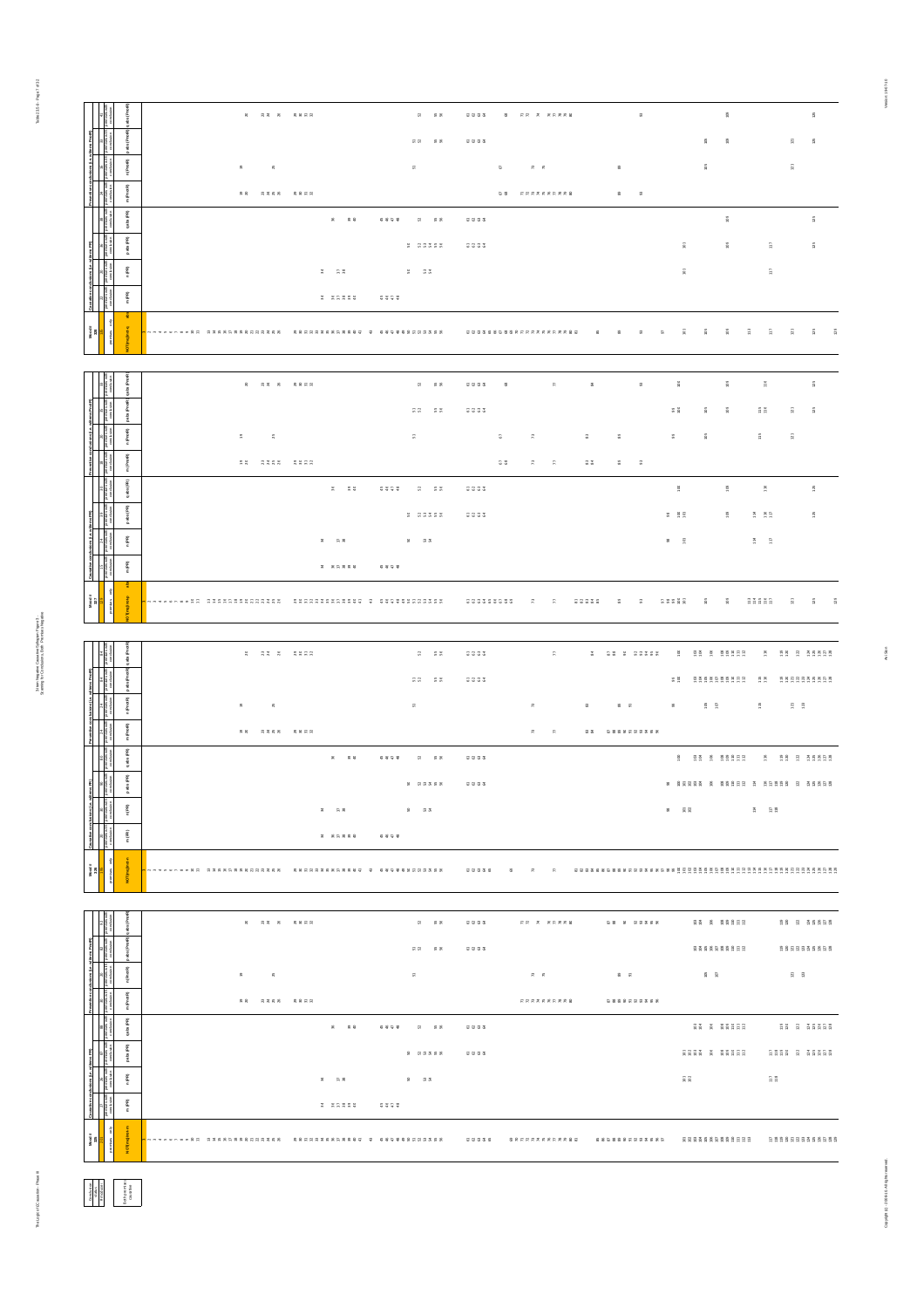|             |                              |                                                       |                               |                                                                                                                                                  | $\frac{57}{27}$                                       |                                                                                                                                            |                |                                                                                                                                                                                                                                                                                                                                                                                                                                                                      | 189                       |                                                                                                                       | $\frac{8}{2}$ $\frac{8}{2}$ $\frac{8}{2}$ $\frac{8}{2}$ $\frac{8}{2}$ $\frac{8}{2}$ $\frac{8}{2}$ $\frac{8}{2}$ $\frac{8}{2}$ $\frac{8}{2}$ $\frac{8}{2}$ $\frac{8}{2}$ $\frac{8}{2}$ $\frac{8}{2}$ $\frac{8}{2}$ $\frac{8}{2}$ $\frac{8}{2}$ $\frac{8}{2}$ $\frac{8}{2}$ $\frac{8}{2}$ $\frac{8}{2}$ $\frac{8}{2}$ |               |                                                                                                                                                                                                                                                                                                                                                                                                                                             | $\overline{\mathbf{a}}$                             |                               |                               | $\overline{a}$          |                                   |                | 253                                             |
|-------------|------------------------------|-------------------------------------------------------|-------------------------------|--------------------------------------------------------------------------------------------------------------------------------------------------|-------------------------------------------------------|--------------------------------------------------------------------------------------------------------------------------------------------|----------------|----------------------------------------------------------------------------------------------------------------------------------------------------------------------------------------------------------------------------------------------------------------------------------------------------------------------------------------------------------------------------------------------------------------------------------------------------------------------|---------------------------|-----------------------------------------------------------------------------------------------------------------------|---------------------------------------------------------------------------------------------------------------------------------------------------------------------------------------------------------------------------------------------------------------------------------------------------------------------|---------------|---------------------------------------------------------------------------------------------------------------------------------------------------------------------------------------------------------------------------------------------------------------------------------------------------------------------------------------------------------------------------------------------------------------------------------------------|-----------------------------------------------------|-------------------------------|-------------------------------|-------------------------|-----------------------------------|----------------|-------------------------------------------------|
|             |                              |                                                       |                               | $\overline{\mathbf{n}}$ – $\overline{\mathbf{n}}$                                                                                                |                                                       |                                                                                                                                            |                |                                                                                                                                                                                                                                                                                                                                                                                                                                                                      | $\overline{\mathfrak{A}}$ |                                                                                                                       |                                                                                                                                                                                                                                                                                                                     |               | និនី និងដឹងដឹងដឹងដឹង                                                                                                                                                                                                                                                                                                                                                                                                                        |                                                     |                               | $\overline{n}$ $\overline{n}$ |                         |                                   |                | 33 FS                                           |
|             |                              |                                                       |                               |                                                                                                                                                  |                                                       |                                                                                                                                            |                |                                                                                                                                                                                                                                                                                                                                                                                                                                                                      |                           |                                                                                                                       |                                                                                                                                                                                                                                                                                                                     |               |                                                                                                                                                                                                                                                                                                                                                                                                                                             |                                                     |                               |                               |                         |                                   |                |                                                 |
|             |                              |                                                       |                               | $\widetilde{\mathbf{m}}$                                                                                                                         |                                                       |                                                                                                                                            |                |                                                                                                                                                                                                                                                                                                                                                                                                                                                                      |                           |                                                                                                                       | $\begin{array}{ccc}\n\ddot{\mathbf{a}} & \mathbf{a} & \mathbf{a}\n\end{array}$                                                                                                                                                                                                                                      |               | $\overline{\mathbf{a}}$                                                                                                                                                                                                                                                                                                                                                                                                                     |                                                     |                               | $\ddot{a}$                    |                         |                                   | 3 <sup>2</sup> |                                                 |
|             |                              |                                                       |                               |                                                                                                                                                  |                                                       |                                                                                                                                            |                |                                                                                                                                                                                                                                                                                                                                                                                                                                                                      |                           |                                                                                                                       |                                                                                                                                                                                                                                                                                                                     |               |                                                                                                                                                                                                                                                                                                                                                                                                                                             |                                                     |                               |                               |                         |                                   |                |                                                 |
|             |                              |                                                       | 88 8 5333                     |                                                                                                                                                  |                                                       |                                                                                                                                            | $\mathbb{R}$   |                                                                                                                                                                                                                                                                                                                                                                                                                                                                      |                           |                                                                                                                       |                                                                                                                                                                                                                                                                                                                     |               |                                                                                                                                                                                                                                                                                                                                                                                                                                             | $\overline{221}$                                    |                               |                               | $\overline{\mathbf{z}}$ |                                   |                | 253                                             |
|             |                              |                                                       |                               |                                                                                                                                                  |                                                       |                                                                                                                                            |                |                                                                                                                                                                                                                                                                                                                                                                                                                                                                      |                           |                                                                                                                       |                                                                                                                                                                                                                                                                                                                     |               |                                                                                                                                                                                                                                                                                                                                                                                                                                             |                                                     |                               |                               |                         |                                   |                |                                                 |
|             |                              |                                                       |                               | $\frac{1}{2}$                                                                                                                                    |                                                       |                                                                                                                                            |                |                                                                                                                                                                                                                                                                                                                                                                                                                                                                      |                           | <b>E ROU E RESERVA E E RESERVA E LA CARACCIA E LA CARACCIA E LA CARACCIA E LA CARACCIA E LA CARACCIA E LA CARACCI</b> |                                                                                                                                                                                                                                                                                                                     |               |                                                                                                                                                                                                                                                                                                                                                                                                                                             |                                                     | 229                           |                               | $\overline{a}$          | $\tilde{z}$                       |                | 253                                             |
|             |                              | E a an                                                |                               | $\frac{9}{24}$                                                                                                                                   |                                                       | 36                                                                                                                                         |                |                                                                                                                                                                                                                                                                                                                                                                                                                                                                      |                           |                                                                                                                       |                                                                                                                                                                                                                                                                                                                     |               |                                                                                                                                                                                                                                                                                                                                                                                                                                             |                                                     |                               |                               |                         | $\frac{3}{2}$                     |                |                                                 |
|             |                              |                                                       |                               |                                                                                                                                                  |                                                       |                                                                                                                                            |                |                                                                                                                                                                                                                                                                                                                                                                                                                                                                      |                           |                                                                                                                       |                                                                                                                                                                                                                                                                                                                     |               |                                                                                                                                                                                                                                                                                                                                                                                                                                             |                                                     |                               |                               |                         |                                   |                |                                                 |
|             |                              | 8 8588 8 8883                                         |                               |                                                                                                                                                  |                                                       | $\begin{array}{ccc}\n\text{ss} & \text{m} & \text{m} \\ \text{m} & \text{m} & \text{m}\n\end{array}$                                       |                |                                                                                                                                                                                                                                                                                                                                                                                                                                                                      |                           |                                                                                                                       |                                                                                                                                                                                                                                                                                                                     |               |                                                                                                                                                                                                                                                                                                                                                                                                                                             |                                                     |                               |                               |                         |                                   |                |                                                 |
|             | y a                          | <b>An Anadana sasas a</b>                             |                               |                                                                                                                                                  |                                                       |                                                                                                                                            |                | e e s se e e e de de la de estado de estado de estado de estado de estado de estado de estado de estado de est                                                                                                                                                                                                                                                                                                                                                       |                           |                                                                                                                       |                                                                                                                                                                                                                                                                                                                     |               |                                                                                                                                                                                                                                                                                                                                                                                                                                             |                                                     |                               |                               |                         |                                   |                |                                                 |
|             |                              |                                                       |                               |                                                                                                                                                  |                                                       |                                                                                                                                            |                |                                                                                                                                                                                                                                                                                                                                                                                                                                                                      |                           |                                                                                                                       |                                                                                                                                                                                                                                                                                                                     |               |                                                                                                                                                                                                                                                                                                                                                                                                                                             |                                                     |                               |                               |                         |                                   |                |                                                 |
|             |                              |                                                       |                               |                                                                                                                                                  |                                                       |                                                                                                                                            |                |                                                                                                                                                                                                                                                                                                                                                                                                                                                                      |                           |                                                                                                                       |                                                                                                                                                                                                                                                                                                                     |               |                                                                                                                                                                                                                                                                                                                                                                                                                                             |                                                     |                               |                               |                         |                                   |                |                                                 |
|             |                              |                                                       |                               |                                                                                                                                                  | $\Xi$                                                 |                                                                                                                                            |                |                                                                                                                                                                                                                                                                                                                                                                                                                                                                      | $\frac{88}{100}$          | $^{36}$                                                                                                               | $\frac{1}{2}$                                                                                                                                                                                                                                                                                                       | $\frac{2}{3}$ |                                                                                                                                                                                                                                                                                                                                                                                                                                             | $\mathbb{R}^n$                                      | $223\,$                       |                               | $\overline{\mathbf{z}}$ | $\frac{4}{3}$                     |                | $^{25}$                                         |
|             |                              |                                                       |                               | $\frac{53}{15}$                                                                                                                                  |                                                       |                                                                                                                                            |                |                                                                                                                                                                                                                                                                                                                                                                                                                                                                      | 189                       | 55                                                                                                                    | $201$ $205$                                                                                                                                                                                                                                                                                                         | Eã.           | $\frac{1}{2}$ $\frac{1}{2}$                                                                                                                                                                                                                                                                                                                                                                                                                 |                                                     | 228                           | $\frac{23}{23}$               |                         | 음종<br>2                           |                | $749$ $753$                                     |
|             |                              |                                                       |                               |                                                                                                                                                  |                                                       |                                                                                                                                            |                |                                                                                                                                                                                                                                                                                                                                                                                                                                                                      |                           |                                                                                                                       |                                                                                                                                                                                                                                                                                                                     |               |                                                                                                                                                                                                                                                                                                                                                                                                                                             |                                                     |                               |                               |                         |                                   |                |                                                 |
|             |                              |                                                       |                               |                                                                                                                                                  | $\overline{\mathfrak{m}}$ . The set of $\mathfrak{m}$ |                                                                                                                                            |                |                                                                                                                                                                                                                                                                                                                                                                                                                                                                      |                           |                                                                                                                       |                                                                                                                                                                                                                                                                                                                     |               | $\begin{array}{ccccccccccccccccc} \mathbb{S} & & & & & \mathbb{S} & & & \mathbb{S} & & \mathbb{S} & & \mathbb{S} & & \mathbb{S} & & \mathbb{S} & & \mathbb{S} & & \mathbb{S} & & \mathbb{S} & & \mathbb{S} & & \mathbb{S} & & \mathbb{S} & & \mathbb{S} & & \mathbb{S} & & \mathbb{S} & & \mathbb{S} & & \mathbb{S} & & \mathbb{S} & & \mathbb{S} & & \mathbb{S} & & \mathbb{S} & & \mathbb{S} & & \mathbb{S} & & \mathbb{S} & & \mathbb{S$ |                                                     |                               |                               |                         |                                   |                |                                                 |
|             |                              |                                                       |                               |                                                                                                                                                  |                                                       |                                                                                                                                            |                |                                                                                                                                                                                                                                                                                                                                                                                                                                                                      |                           |                                                                                                                       |                                                                                                                                                                                                                                                                                                                     |               |                                                                                                                                                                                                                                                                                                                                                                                                                                             |                                                     |                               |                               |                         |                                   |                |                                                 |
|             |                              |                                                       |                               |                                                                                                                                                  |                                                       |                                                                                                                                            |                |                                                                                                                                                                                                                                                                                                                                                                                                                                                                      |                           |                                                                                                                       |                                                                                                                                                                                                                                                                                                                     |               |                                                                                                                                                                                                                                                                                                                                                                                                                                             | $\overline{\mathbf{a}}$ and $\overline{\mathbf{a}}$ |                               | $\frac{1}{2}$                 |                         | $\overline{a}$ and $\overline{a}$ |                | 25                                              |
|             |                              |                                                       |                               |                                                                                                                                                  |                                                       |                                                                                                                                            |                |                                                                                                                                                                                                                                                                                                                                                                                                                                                                      |                           |                                                                                                                       |                                                                                                                                                                                                                                                                                                                     |               |                                                                                                                                                                                                                                                                                                                                                                                                                                             |                                                     |                               |                               |                         |                                   |                |                                                 |
|             |                              |                                                       |                               | $\begin{array}{cccccccccc} \mathcal{B} & \mathcal{B} & \mathcal{B} & \mathcal{B} & \mathcal{B} & \mathcal{B} & \mathcal{B} \end{array}$          |                                                       |                                                                                                                                            |                | 좀 좀 좀 좀 봐요.                                                                                                                                                                                                                                                                                                                                                                                                                                                          |                           |                                                                                                                       |                                                                                                                                                                                                                                                                                                                     |               |                                                                                                                                                                                                                                                                                                                                                                                                                                             |                                                     | 3 33                          |                               | $\overline{z}$          | 품 종종                              |                | $\overline{25}$                                 |
|             |                              | $\frac{5}{2}$                                         |                               | - 第 章                                                                                                                                            |                                                       | 165                                                                                                                                        |                |                                                                                                                                                                                                                                                                                                                                                                                                                                                                      |                           |                                                                                                                       |                                                                                                                                                                                                                                                                                                                     |               |                                                                                                                                                                                                                                                                                                                                                                                                                                             |                                                     |                               |                               |                         |                                   |                |                                                 |
|             |                              | $\begin{matrix} 0 & 0 \\ 0 & 0 \\ 0 & 0 \end{matrix}$ | $\mathbb{R}^2$                |                                                                                                                                                  |                                                       | $\begin{array}{ccc}\n\mathbb{S}^1 & \mathbb{S}^1 & \mathbb{S}^1 \\ \mathbb{S}^1 & \mathbb{S}^1 & \mathbb{S}^1 & \mathbb{S}^1\n\end{array}$ |                |                                                                                                                                                                                                                                                                                                                                                                                                                                                                      |                           |                                                                                                                       |                                                                                                                                                                                                                                                                                                                     |               |                                                                                                                                                                                                                                                                                                                                                                                                                                             |                                                     |                               |                               |                         |                                   |                |                                                 |
|             |                              |                                                       |                               |                                                                                                                                                  |                                                       |                                                                                                                                            |                |                                                                                                                                                                                                                                                                                                                                                                                                                                                                      |                           |                                                                                                                       |                                                                                                                                                                                                                                                                                                                     |               |                                                                                                                                                                                                                                                                                                                                                                                                                                             |                                                     |                               |                               |                         |                                   |                |                                                 |
|             | រ៉ូដ <mark>្ឋ</mark>         | $\frac{2}{3}$ $\frac{2}{3}$                           |                               |                                                                                                                                                  |                                                       | ş.                                                                                                                                         |                | $\begin{array}{ccc} \overline{11} & \overline{11} & \overline{11} & \overline{11} & \overline{11} & \overline{11} \\ \overline{11} & \overline{11} & \overline{11} & \overline{11} & \overline{11} & \overline{11} \\ \overline{11} & \overline{11} & \overline{11} & \overline{11} & \overline{11} & \overline{11} \\ \overline{11} & \overline{11} & \overline{11} & \overline{11} & \overline{11} & \overline{11} \\ \overline{11} & \overline{11} & \overline{1$ |                           |                                                                                                                       |                                                                                                                                                                                                                                                                                                                     |               |                                                                                                                                                                                                                                                                                                                                                                                                                                             |                                                     |                               |                               |                         |                                   |                |                                                 |
|             |                              |                                                       |                               |                                                                                                                                                  |                                                       |                                                                                                                                            |                |                                                                                                                                                                                                                                                                                                                                                                                                                                                                      |                           |                                                                                                                       |                                                                                                                                                                                                                                                                                                                     |               |                                                                                                                                                                                                                                                                                                                                                                                                                                             |                                                     |                               |                               |                         |                                   |                |                                                 |
|             |                              |                                                       |                               |                                                                                                                                                  |                                                       |                                                                                                                                            |                |                                                                                                                                                                                                                                                                                                                                                                                                                                                                      |                           |                                                                                                                       |                                                                                                                                                                                                                                                                                                                     |               |                                                                                                                                                                                                                                                                                                                                                                                                                                             |                                                     |                               |                               |                         |                                   |                |                                                 |
|             |                              |                                                       |                               |                                                                                                                                                  | 53 5 5388                                             |                                                                                                                                            |                | - 종 종                                                                                                                                                                                                                                                                                                                                                                                                                                                                | 8858                      |                                                                                                                       |                                                                                                                                                                                                                                                                                                                     |               |                                                                                                                                                                                                                                                                                                                                                                                                                                             |                                                     |                               |                               |                         |                                   |                |                                                 |
|             |                              |                                                       |                               |                                                                                                                                                  | 5995 5389                                             |                                                                                                                                            |                |                                                                                                                                                                                                                                                                                                                                                                                                                                                                      | 음품 음울품질                   |                                                                                                                       |                                                                                                                                                                                                                                                                                                                     |               |                                                                                                                                                                                                                                                                                                                                                                                                                                             |                                                     |                               |                               |                         |                                   |                | a a aa aahaaaanaa ha adaanahaaa aa haaananaha   |
|             |                              |                                                       |                               |                                                                                                                                                  |                                                       |                                                                                                                                            |                |                                                                                                                                                                                                                                                                                                                                                                                                                                                                      |                           |                                                                                                                       |                                                                                                                                                                                                                                                                                                                     |               |                                                                                                                                                                                                                                                                                                                                                                                                                                             |                                                     |                               |                               |                         |                                   |                |                                                 |
|             |                              |                                                       |                               | 153                                                                                                                                              |                                                       |                                                                                                                                            |                |                                                                                                                                                                                                                                                                                                                                                                                                                                                                      |                           |                                                                                                                       |                                                                                                                                                                                                                                                                                                                     |               |                                                                                                                                                                                                                                                                                                                                                                                                                                             |                                                     |                               |                               |                         |                                   |                |                                                 |
|             |                              |                                                       |                               |                                                                                                                                                  |                                                       |                                                                                                                                            |                |                                                                                                                                                                                                                                                                                                                                                                                                                                                                      |                           |                                                                                                                       |                                                                                                                                                                                                                                                                                                                     |               |                                                                                                                                                                                                                                                                                                                                                                                                                                             |                                                     |                               |                               |                         |                                   |                |                                                 |
|             |                              |                                                       | 長い                            |                                                                                                                                                  | 53 5 5338                                             |                                                                                                                                            |                | $\frac{1}{22}$ $\frac{1}{22}$                                                                                                                                                                                                                                                                                                                                                                                                                                        | និនីនីនី                  |                                                                                                                       |                                                                                                                                                                                                                                                                                                                     |               |                                                                                                                                                                                                                                                                                                                                                                                                                                             |                                                     |                               |                               |                         |                                   |                | ង ដ ដង ដ ដងដង ដ ដង ដងដងដង ដ ដង ដ ដង ដ           |
|             |                              |                                                       |                               |                                                                                                                                                  |                                                       |                                                                                                                                            |                |                                                                                                                                                                                                                                                                                                                                                                                                                                                                      |                           |                                                                                                                       |                                                                                                                                                                                                                                                                                                                     |               |                                                                                                                                                                                                                                                                                                                                                                                                                                             |                                                     |                               |                               |                         |                                   |                |                                                 |
|             |                              |                                                       |                               | $8$ $8844$ $8$ $9$ $10$ $8$ $8$ $8$ $9$ $10$                                                                                                     |                                                       |                                                                                                                                            |                | 長岡岡美                                                                                                                                                                                                                                                                                                                                                                                                                                                                 | 8858                      |                                                                                                                       | 53 33                                                                                                                                                                                                                                                                                                               |               |                                                                                                                                                                                                                                                                                                                                                                                                                                             |                                                     |                               |                               |                         |                                   |                | a anana a anana a anana a anana a arara a ngana |
|             |                              | $\frac{53}{14}$                                       |                               | $\frac{36}{2}$ $\frac{36}{2}$                                                                                                                    |                                                       | 58 38                                                                                                                                      | $\frac{1}{24}$ |                                                                                                                                                                                                                                                                                                                                                                                                                                                                      |                           |                                                                                                                       |                                                                                                                                                                                                                                                                                                                     |               | - 日本語 - 日本語 - 「「「」                                                                                                                                                                                                                                                                                                                                                                                                                          |                                                     | $\mathbb{R}$ and $\mathbb{R}$ |                               |                         | - 명 동물                            |                |                                                 |
|             |                              | $\mathbb{R}^n$ and $\mathbb{R}^n$                     |                               |                                                                                                                                                  |                                                       | $2222$ $222$                                                                                                                               |                |                                                                                                                                                                                                                                                                                                                                                                                                                                                                      |                           |                                                                                                                       |                                                                                                                                                                                                                                                                                                                     |               |                                                                                                                                                                                                                                                                                                                                                                                                                                             |                                                     |                               |                               |                         |                                   |                |                                                 |
|             |                              |                                                       |                               |                                                                                                                                                  |                                                       |                                                                                                                                            |                |                                                                                                                                                                                                                                                                                                                                                                                                                                                                      |                           |                                                                                                                       |                                                                                                                                                                                                                                                                                                                     |               |                                                                                                                                                                                                                                                                                                                                                                                                                                             |                                                     |                               |                               |                         |                                   |                |                                                 |
|             | a<br>326<br><mark>136</mark> |                                                       |                               |                                                                                                                                                  |                                                       |                                                                                                                                            |                |                                                                                                                                                                                                                                                                                                                                                                                                                                                                      |                           |                                                                                                                       |                                                                                                                                                                                                                                                                                                                     |               |                                                                                                                                                                                                                                                                                                                                                                                                                                             |                                                     |                               |                               |                         |                                   |                |                                                 |
|             |                              |                                                       |                               |                                                                                                                                                  |                                                       |                                                                                                                                            |                |                                                                                                                                                                                                                                                                                                                                                                                                                                                                      |                           |                                                                                                                       |                                                                                                                                                                                                                                                                                                                     |               |                                                                                                                                                                                                                                                                                                                                                                                                                                             |                                                     |                               |                               |                         |                                   |                |                                                 |
|             |                              |                                                       |                               |                                                                                                                                                  |                                                       |                                                                                                                                            |                |                                                                                                                                                                                                                                                                                                                                                                                                                                                                      |                           |                                                                                                                       |                                                                                                                                                                                                                                                                                                                     |               |                                                                                                                                                                                                                                                                                                                                                                                                                                             |                                                     |                               |                               |                         |                                   |                |                                                 |
|             |                              |                                                       |                               |                                                                                                                                                  | $535$ $3$ $5333$                                      |                                                                                                                                            |                |                                                                                                                                                                                                                                                                                                                                                                                                                                                                      |                           |                                                                                                                       |                                                                                                                                                                                                                                                                                                                     |               |                                                                                                                                                                                                                                                                                                                                                                                                                                             |                                                     |                               |                               |                         |                                   |                |                                                 |
|             |                              |                                                       |                               |                                                                                                                                                  | 8883 5888                                             |                                                                                                                                            |                | <u>종 종</u>                                                                                                                                                                                                                                                                                                                                                                                                                                                           |                           | 회원회원 회원회원의회원회원 의원의원회원의원 원의민공원회원회원 고등학원회원회원회원                                                                          |                                                                                                                                                                                                                                                                                                                     |               |                                                                                                                                                                                                                                                                                                                                                                                                                                             |                                                     |                               |                               |                         |                                   |                |                                                 |
|             |                              |                                                       |                               | $\overline{3}$                                                                                                                                   |                                                       |                                                                                                                                            |                |                                                                                                                                                                                                                                                                                                                                                                                                                                                                      |                           |                                                                                                                       |                                                                                                                                                                                                                                                                                                                     |               | .<br>1980년 - 대한민국의 대한민국의 대한민국의 대한민국의 대한민국의 대한민국의 대한민국의 대한민국의 대한민국의 대한민국의 대한민국의 대한민국의 대한민국의 대한민국의 대한민국의 대한민국의 대한민국의                                                                                                                                                                                                                                                                                                                          |                                                     |                               |                               |                         |                                   |                |                                                 |
|             |                              |                                                       |                               |                                                                                                                                                  |                                                       |                                                                                                                                            |                |                                                                                                                                                                                                                                                                                                                                                                                                                                                                      |                           |                                                                                                                       |                                                                                                                                                                                                                                                                                                                     |               |                                                                                                                                                                                                                                                                                                                                                                                                                                             |                                                     |                               |                               |                         |                                   |                |                                                 |
|             |                              |                                                       |                               |                                                                                                                                                  |                                                       |                                                                                                                                            |                |                                                                                                                                                                                                                                                                                                                                                                                                                                                                      |                           |                                                                                                                       |                                                                                                                                                                                                                                                                                                                     |               |                                                                                                                                                                                                                                                                                                                                                                                                                                             |                                                     |                               |                               |                         |                                   |                |                                                 |
|             |                              |                                                       |                               | 음을 불로로로 들을 들출을 모을 만들었다. 그 등을 통해 등을 수 있는 것이 있는 것이 있는 것을 보고 있다.                                                                                    |                                                       |                                                                                                                                            |                |                                                                                                                                                                                                                                                                                                                                                                                                                                                                      |                           |                                                                                                                       |                                                                                                                                                                                                                                                                                                                     |               |                                                                                                                                                                                                                                                                                                                                                                                                                                             |                                                     |                               |                               |                         |                                   |                |                                                 |
|             |                              |                                                       |                               | <b>ESSS 3 5388</b>                                                                                                                               |                                                       |                                                                                                                                            |                | គមនិនី                                                                                                                                                                                                                                                                                                                                                                                                                                                               |                           | និនិនីនី និនីនិនី និនីនីនីនីនី និងីនីនី និនីដីនីនី និងីនីនី និងីនីនីនី និនីនីនី និនីនីនី និ                           |                                                                                                                                                                                                                                                                                                                     |               |                                                                                                                                                                                                                                                                                                                                                                                                                                             |                                                     |                               |                               |                         |                                   |                |                                                 |
|             |                              |                                                       |                               |                                                                                                                                                  |                                                       |                                                                                                                                            |                |                                                                                                                                                                                                                                                                                                                                                                                                                                                                      |                           |                                                                                                                       |                                                                                                                                                                                                                                                                                                                     |               |                                                                                                                                                                                                                                                                                                                                                                                                                                             |                                                     |                               |                               |                         |                                   |                |                                                 |
|             |                              |                                                       | $\overline{a}$ $\overline{b}$ | $\begin{array}{ccc} \mathfrak{S}_{2} & \mathfrak{S}_{3} & \mathfrak{S}_{4} & \mathfrak{S}_{5} & \mathfrak{S}_{6} & \mathfrak{S}_{7} \end{array}$ |                                                       |                                                                                                                                            |                |                                                                                                                                                                                                                                                                                                                                                                                                                                                                      |                           |                                                                                                                       |                                                                                                                                                                                                                                                                                                                     |               |                                                                                                                                                                                                                                                                                                                                                                                                                                             |                                                     |                               |                               |                         |                                   | 2.46           |                                                 |
|             |                              |                                                       | 5556 5 5335                   |                                                                                                                                                  |                                                       |                                                                                                                                            | 通道登望 网络鸡蹄      |                                                                                                                                                                                                                                                                                                                                                                                                                                                                      |                           |                                                                                                                       |                                                                                                                                                                                                                                                                                                                     |               |                                                                                                                                                                                                                                                                                                                                                                                                                                             |                                                     |                               |                               |                         |                                   |                |                                                 |
|             |                              |                                                       |                               |                                                                                                                                                  |                                                       |                                                                                                                                            |                |                                                                                                                                                                                                                                                                                                                                                                                                                                                                      |                           |                                                                                                                       |                                                                                                                                                                                                                                                                                                                     |               |                                                                                                                                                                                                                                                                                                                                                                                                                                             |                                                     |                               |                               |                         |                                   |                |                                                 |
| <b>Mood</b> |                              |                                                       |                               |                                                                                                                                                  |                                                       |                                                                                                                                            |                |                                                                                                                                                                                                                                                                                                                                                                                                                                                                      |                           |                                                                                                                       |                                                                                                                                                                                                                                                                                                                     |               |                                                                                                                                                                                                                                                                                                                                                                                                                                             |                                                     |                               |                               |                         |                                   |                |                                                 |
|             |                              |                                                       |                               |                                                                                                                                                  |                                                       |                                                                                                                                            |                |                                                                                                                                                                                                                                                                                                                                                                                                                                                                      |                           |                                                                                                                       |                                                                                                                                                                                                                                                                                                                     |               |                                                                                                                                                                                                                                                                                                                                                                                                                                             |                                                     |                               |                               |                         |                                   |                |                                                 |
|             |                              |                                                       |                               |                                                                                                                                                  |                                                       |                                                                                                                                            |                |                                                                                                                                                                                                                                                                                                                                                                                                                                                                      |                           |                                                                                                                       |                                                                                                                                                                                                                                                                                                                     |               |                                                                                                                                                                                                                                                                                                                                                                                                                                             |                                                     |                               |                               |                         |                                   |                |                                                 |
|             |                              |                                                       |                               |                                                                                                                                                  |                                                       |                                                                                                                                            |                |                                                                                                                                                                                                                                                                                                                                                                                                                                                                      |                           |                                                                                                                       |                                                                                                                                                                                                                                                                                                                     |               |                                                                                                                                                                                                                                                                                                                                                                                                                                             |                                                     |                               |                               |                         |                                   |                |                                                 |

Avi Sion

Copyright (c) - 2008-10. All rights reserved.

 $V$ asian 19-07-10

Table 23.5-9 - Page 8 of 32

Table age - Page 8d'32

The Logic of Coussider - Phase III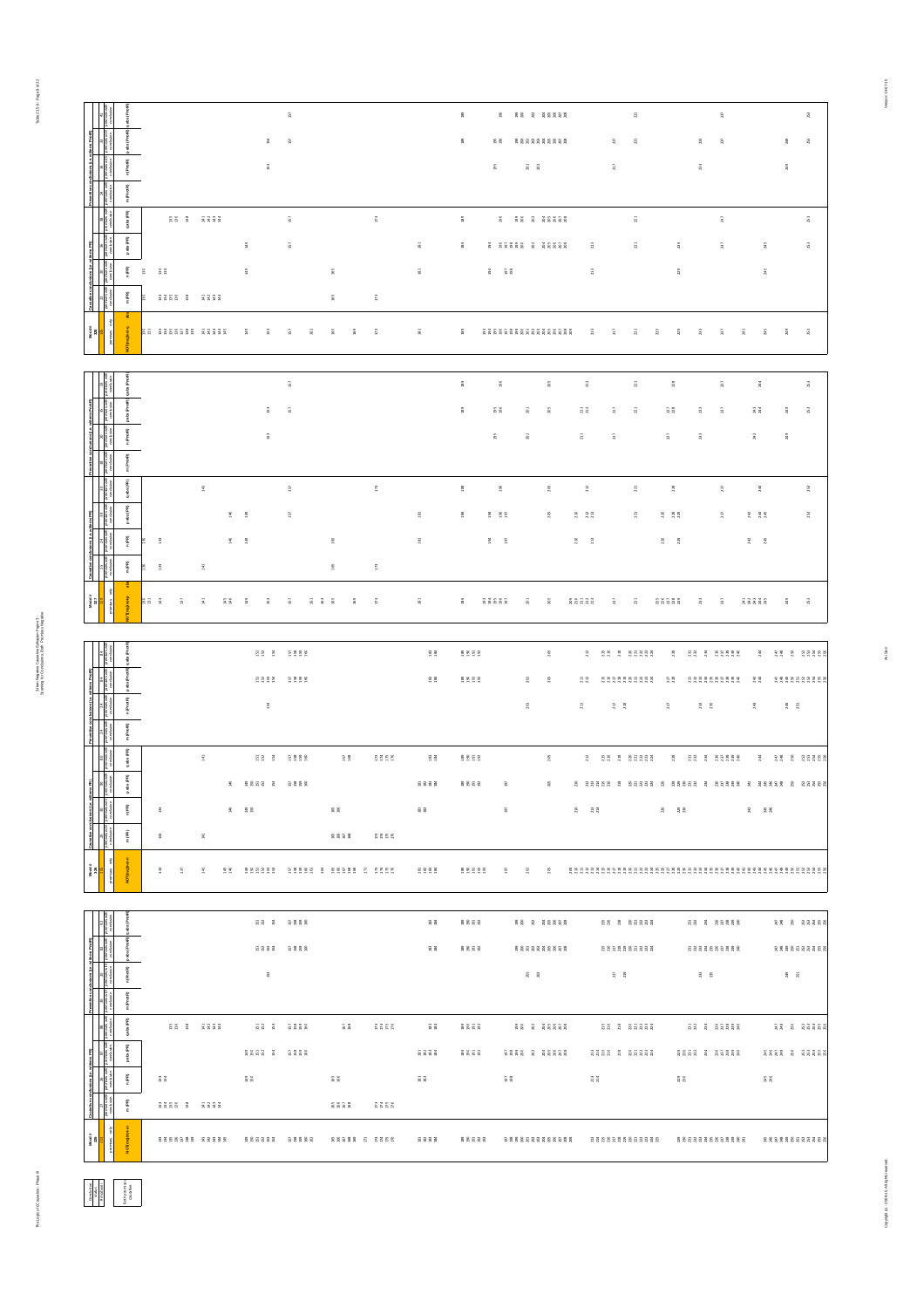

 $rac{5}{4}$ 

Table 23.5-9 - Page 9 of 32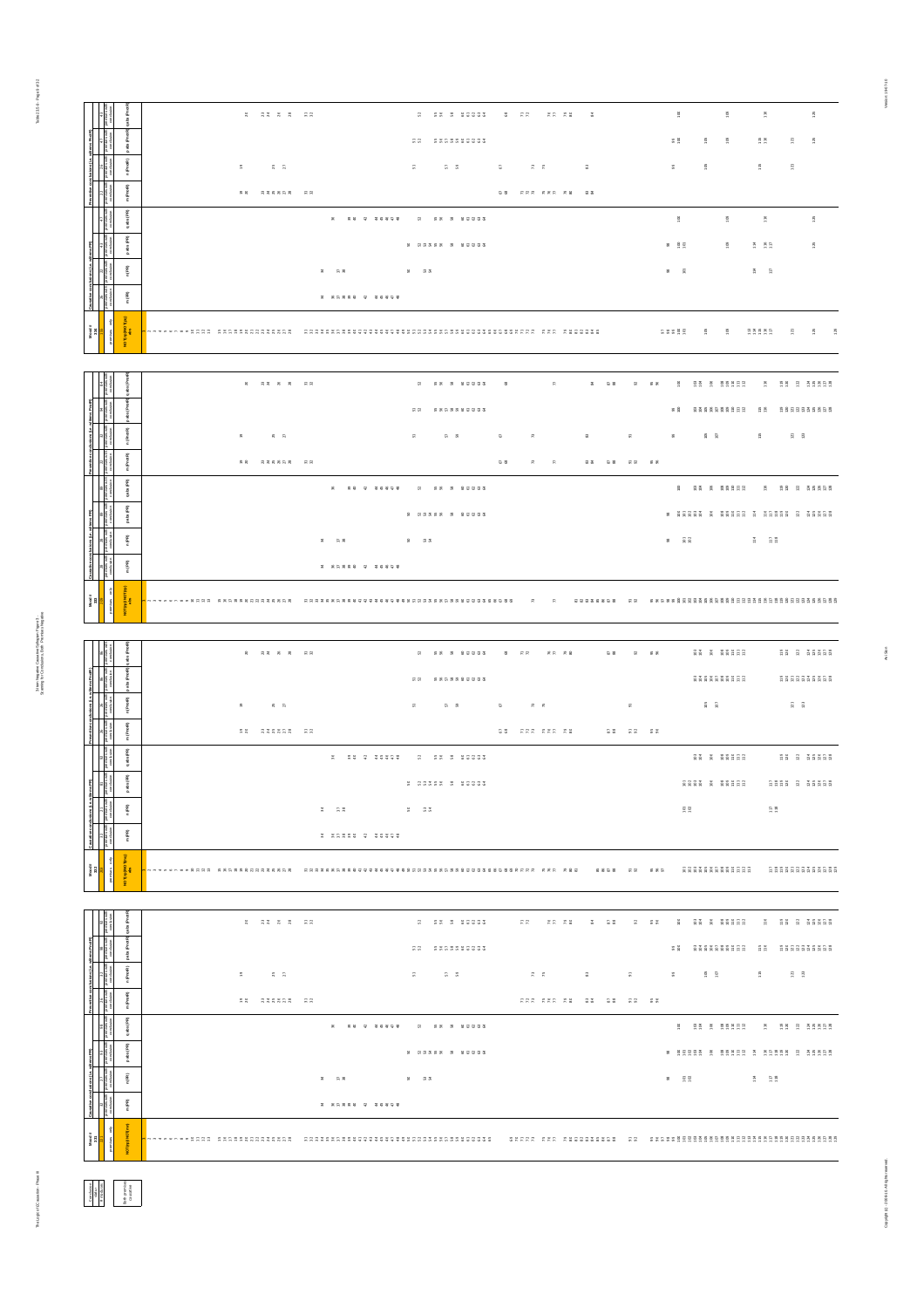|                  |   |                 |                  | $\frac{32}{14}$ |                                                                                                                                                                                                                               |                                                                                                                                                                     |                                                                                       | $30 - 20$      | 88                                                                                                                                                                                                                            |               | $\begin{array}{cccccccccccccc} \mathbb{B} & & \mathbb{B} & \mathbb{B} & & \mathbb{B} & \mathbb{B} & & \mathbb{B} & \mathbb{B} & & \mathbb{B} & & \mathbb{B} & & \mathbb{B} & \mathbb{B} & & \mathbb{B} & \mathbb{B} & & \mathbb{B} & \mathbb{B} & & \mathbb{B} & & \mathbb{B} & & \mathbb{B} & & \mathbb{B} & & \mathbb{B} & & \mathbb{B} & & \mathbb{B} & & \mathbb{B} & & \mathbb{B} & & \mathbb{B} & & \mathbb{B} & & \mathbb{B} & &$ |  |  |  |     | $\mathbb{R}^n$ |                                                                                                                                                                                                                                    |    | $\frac{3}{2}$             |         | $\overline{23}$ |
|------------------|---|-----------------|------------------|-----------------|-------------------------------------------------------------------------------------------------------------------------------------------------------------------------------------------------------------------------------|---------------------------------------------------------------------------------------------------------------------------------------------------------------------|---------------------------------------------------------------------------------------|----------------|-------------------------------------------------------------------------------------------------------------------------------------------------------------------------------------------------------------------------------|---------------|------------------------------------------------------------------------------------------------------------------------------------------------------------------------------------------------------------------------------------------------------------------------------------------------------------------------------------------------------------------------------------------------------------------------------------------|--|--|--|-----|----------------|------------------------------------------------------------------------------------------------------------------------------------------------------------------------------------------------------------------------------------|----|---------------------------|---------|-----------------|
|                  |   |                 |                  | 2.3             | $\frac{3}{2}$                                                                                                                                                                                                                 |                                                                                                                                                                     |                                                                                       | 7.30           |                                                                                                                                                                                                                               |               |                                                                                                                                                                                                                                                                                                                                                                                                                                          |  |  |  | 227 |                | $\overline{a}$                                                                                                                                                                                                                     | 異義 |                           | 249 153 |                 |
|                  |   |                 |                  |                 | $\begin{array}{ccc} \Xi & \cdots & \Xi \end{array}$                                                                                                                                                                           |                                                                                                                                                                     |                                                                                       | $\mathbb{R}^n$ |                                                                                                                                                                                                                               |               |                                                                                                                                                                                                                                                                                                                                                                                                                                          |  |  |  |     |                | $\ddot{a}$ and $\ddot{a}$                                                                                                                                                                                                          |    | $\mathbb{R}$ $\mathbb{R}$ |         |                 |
|                  |   |                 |                  |                 |                                                                                                                                                                                                                               |                                                                                                                                                                     |                                                                                       |                |                                                                                                                                                                                                                               |               |                                                                                                                                                                                                                                                                                                                                                                                                                                          |  |  |  |     |                |                                                                                                                                                                                                                                    |    |                           |         |                 |
|                  |   |                 |                  |                 | 이 비리 등 모든 것이 되는 것이 없는 것이 없는 것이 없는 것이 없는 것이 없는 것이 없는 것이 없는 것이 없는 것이 없는 것이 없는 것이 없는 것이 없는 것이 없는 것이 없는 것이 없는 것이 없는 것이 없는 것이 없는 것이 없는 것이 없는 것이 없는 것이 없는 것이 없는 것이 없는 것이 없는 것이 없는 것이 없는 것이 없는 것이 없는 것이 없는 것이 없는 것이 없는 것이 없는 것이 없는 것 |                                                                                                                                                                     |                                                                                       |                |                                                                                                                                                                                                                               |               |                                                                                                                                                                                                                                                                                                                                                                                                                                          |  |  |  |     |                | - 高い - 高い - 高い - 高い                                                                                                                                                                                                                |    |                           |         | $\overline{23}$ |
|                  |   |                 |                  | 第二章             |                                                                                                                                                                                                                               |                                                                                                                                                                     |                                                                                       |                | 第1982年 - 第1982年 - 第1982年 - 第1982年 - 第1982年 - 第1982年 - 第1982年 - 第1982年 - 第1982年 - 第1982年 - 第1982年 - 第1982年 - 第1982年 - 第1982年 - 第1982年 - 第1982年 - 第1982年 - 第1982年 - 第1982年 - 第1982年 - 第1982年 - 第1982年 - 第1982年 - 第1982年 - 第1982 |               |                                                                                                                                                                                                                                                                                                                                                                                                                                          |  |  |  |     |                |                                                                                                                                                                                                                                    |    |                           |         | $\frac{3}{2}$   |
|                  | Ç | $\frac{30}{20}$ |                  | $\frac{1}{2}$   |                                                                                                                                                                                                                               |                                                                                                                                                                     |                                                                                       |                |                                                                                                                                                                                                                               |               |                                                                                                                                                                                                                                                                                                                                                                                                                                          |  |  |  |     |                |                                                                                                                                                                                                                                    |    |                           |         |                 |
|                  |   |                 |                  |                 |                                                                                                                                                                                                                               | $\begin{array}{ccc}\n\mathbf{S} & \mathbf{S} & \mathbf{S} & \mathbf{S} & \mathbf{S} \\ \mathbf{S} & \mathbf{S} & \mathbf{S} & \mathbf{S} & \mathbf{S}\n\end{array}$ |                                                                                       |                |                                                                                                                                                                                                                               |               |                                                                                                                                                                                                                                                                                                                                                                                                                                          |  |  |  |     |                |                                                                                                                                                                                                                                    |    |                           |         |                 |
| § ¤              |   |                 |                  |                 |                                                                                                                                                                                                                               |                                                                                                                                                                     |                                                                                       |                |                                                                                                                                                                                                                               |               |                                                                                                                                                                                                                                                                                                                                                                                                                                          |  |  |  |     |                |                                                                                                                                                                                                                                    |    |                           |         |                 |
|                  |   |                 |                  |                 |                                                                                                                                                                                                                               |                                                                                                                                                                     |                                                                                       |                |                                                                                                                                                                                                                               |               |                                                                                                                                                                                                                                                                                                                                                                                                                                          |  |  |  |     |                |                                                                                                                                                                                                                                    |    |                           |         |                 |
|                  |   |                 |                  |                 | 몇몇 점점점점점점 점음                                                                                                                                                                                                                  |                                                                                                                                                                     |                                                                                       |                |                                                                                                                                                                                                                               |               |                                                                                                                                                                                                                                                                                                                                                                                                                                          |  |  |  |     |                | 초음 종종병을통증증증증 초음 중 13 12 13월 23월 23월 13월 13월 13월 23월 23월 23월 23월 23월 23월 23월 23월                                                                                                                                                    |    |                           |         |                 |
|                  |   |                 |                  |                 | 한 의 이 비행<br>이 이 의 이 비행                                                                                                                                                                                                        |                                                                                                                                                                     |                                                                                       |                |                                                                                                                                                                                                                               |               |                                                                                                                                                                                                                                                                                                                                                                                                                                          |  |  |  |     |                |                                                                                                                                                                                                                                    |    |                           |         |                 |
|                  |   |                 |                  |                 |                                                                                                                                                                                                                               |                                                                                                                                                                     |                                                                                       |                |                                                                                                                                                                                                                               |               |                                                                                                                                                                                                                                                                                                                                                                                                                                          |  |  |  |     |                |                                                                                                                                                                                                                                    |    |                           |         |                 |
|                  |   | $\mathbb{R}$    |                  |                 |                                                                                                                                                                                                                               |                                                                                                                                                                     |                                                                                       |                |                                                                                                                                                                                                                               |               |                                                                                                                                                                                                                                                                                                                                                                                                                                          |  |  |  |     |                |                                                                                                                                                                                                                                    |    |                           |         |                 |
|                  |   |                 |                  |                 |                                                                                                                                                                                                                               |                                                                                                                                                                     |                                                                                       |                |                                                                                                                                                                                                                               |               |                                                                                                                                                                                                                                                                                                                                                                                                                                          |  |  |  |     |                | . " " " " " " " " " " " " " " " " " " " " " " " " " " " " " " " " " " " " " " " " " " " " " " " " " " " " " " " " " " " " " " " " " " " " " " " " " " " " " " " " " " " " " " " " " " " " " " " " " " " " " " " " " " " " " " "    |    |                           |         |                 |
|                  |   | 3.36            |                  |                 |                                                                                                                                                                                                                               |                                                                                                                                                                     |                                                                                       |                |                                                                                                                                                                                                                               |               |                                                                                                                                                                                                                                                                                                                                                                                                                                          |  |  |  |     |                | <u>이 이 지 않은 것은 이 없이 없다. 그 아이들은 어디에 있다.</u>                                                                                                                                                                                         |    |                           |         |                 |
|                  |   | 2 22            | $\mathbb{R}$     |                 |                                                                                                                                                                                                                               | a aaana e dhama                                                                                                                                                     |                                                                                       |                |                                                                                                                                                                                                                               |               |                                                                                                                                                                                                                                                                                                                                                                                                                                          |  |  |  |     |                |                                                                                                                                                                                                                                    |    |                           |         |                 |
| $\frac{3}{2}$ 33 |   |                 |                  |                 |                                                                                                                                                                                                                               |                                                                                                                                                                     |                                                                                       |                |                                                                                                                                                                                                                               |               |                                                                                                                                                                                                                                                                                                                                                                                                                                          |  |  |  |     |                |                                                                                                                                                                                                                                    |    |                           |         |                 |
|                  |   |                 |                  |                 | ជិតិ គឺ គឺ គឺ គឺ                                                                                                                                                                                                              |                                                                                                                                                                     |                                                                                       |                |                                                                                                                                                                                                                               |               |                                                                                                                                                                                                                                                                                                                                                                                                                                          |  |  |  |     |                | 생활 생활 정보 사고 있는 정보 사고 있는 것을 보고 있다. 이 사고 있는 것은 있는 것은 있는 것은 있다.                                                                                                                                                                       |    |                           |         |                 |
|                  |   |                 |                  |                 |                                                                                                                                                                                                                               |                                                                                                                                                                     |                                                                                       |                |                                                                                                                                                                                                                               |               |                                                                                                                                                                                                                                                                                                                                                                                                                                          |  |  |  |     |                |                                                                                                                                                                                                                                    |    |                           |         |                 |
|                  |   |                 |                  |                 | - 第11期                                                                                                                                                                                                                        |                                                                                                                                                                     |                                                                                       |                |                                                                                                                                                                                                                               |               |                                                                                                                                                                                                                                                                                                                                                                                                                                          |  |  |  |     |                | .<br>19. 이 그는 그만 없이 보기 때문에 있는 것이 없이 모든 것이 없이 없이 없는 것이 없다. 그만 없는 것이 없는 것이 없다. 그만 있는 것이 없다. 그만 있는 것이 없다. 그만 있는 것이 없다.<br>20. 이 그는 그만 있는 것이 없어 있는 것이 없어 있는 것이 없다. 그만 없는 것이 없다. 그만 없는 것이 없다. 그만 없는 것이 없다. 그만 없는 것이 없다. 그만 없는 것이 없다. 그만 |    |                           |         |                 |
|                  |   |                 |                  |                 |                                                                                                                                                                                                                               |                                                                                                                                                                     |                                                                                       |                |                                                                                                                                                                                                                               |               |                                                                                                                                                                                                                                                                                                                                                                                                                                          |  |  |  |     |                |                                                                                                                                                                                                                                    |    |                           |         |                 |
|                  |   |                 | 8 88 8 99 93     |                 |                                                                                                                                                                                                                               |                                                                                                                                                                     |                                                                                       |                |                                                                                                                                                                                                                               |               |                                                                                                                                                                                                                                                                                                                                                                                                                                          |  |  |  |     |                |                                                                                                                                                                                                                                    |    |                           |         | និនី ដី ដឹងដឹងដ |
|                  |   |                 |                  |                 | $\vec{n}$ and and a series of $\vec{n}$ and a series of $\vec{n}$ and a series of $\vec{n}$ and a series of $\vec{n}$                                                                                                         |                                                                                                                                                                     |                                                                                       |                |                                                                                                                                                                                                                               |               |                                                                                                                                                                                                                                                                                                                                                                                                                                          |  |  |  |     |                | 복점점품 몇 표정응적의 정권 정보 보험 대 보내 법 법 법 법 보내 보내 발표 부분 시대 부분 지원 부분 사고 있다.                                                                                                                                                                  |    |                           |         |                 |
|                  |   |                 |                  |                 |                                                                                                                                                                                                                               |                                                                                                                                                                     | 19.18 MB 2010 MB 2011 MB 2011 MB 2011 MB 2011 MB 2011 MB 2011 MB 2011 MB 2011 MB 2011 |                |                                                                                                                                                                                                                               | $\frac{5}{2}$ |                                                                                                                                                                                                                                                                                                                                                                                                                                          |  |  |  | 28  |                |                                                                                                                                                                                                                                    |    | 2.8                       |         |                 |
|                  |   |                 | 8 88 88 89 89 89 |                 |                                                                                                                                                                                                                               |                                                                                                                                                                     | <b>19898 6 66666</b>                                                                  |                |                                                                                                                                                                                                                               |               |                                                                                                                                                                                                                                                                                                                                                                                                                                          |  |  |  |     |                |                                                                                                                                                                                                                                    |    |                           |         |                 |
| $rac{32}{3}$     |   |                 |                  |                 | <u>s</u> and an annost the adosas see esesseccecere wessessesses ase see es as as an an addentananser reexessesses                                                                                                            |                                                                                                                                                                     |                                                                                       |                |                                                                                                                                                                                                                               |               |                                                                                                                                                                                                                                                                                                                                                                                                                                          |  |  |  |     |                |                                                                                                                                                                                                                                    |    |                           |         |                 |
|                  |   |                 |                  |                 |                                                                                                                                                                                                                               |                                                                                                                                                                     |                                                                                       |                |                                                                                                                                                                                                                               |               |                                                                                                                                                                                                                                                                                                                                                                                                                                          |  |  |  |     |                |                                                                                                                                                                                                                                    |    |                           |         |                 |
|                  |   |                 |                  |                 |                                                                                                                                                                                                                               |                                                                                                                                                                     |                                                                                       |                |                                                                                                                                                                                                                               |               |                                                                                                                                                                                                                                                                                                                                                                                                                                          |  |  |  |     |                |                                                                                                                                                                                                                                    |    |                           |         |                 |
|                  |   |                 |                  |                 |                                                                                                                                                                                                                               |                                                                                                                                                                     |                                                                                       |                |                                                                                                                                                                                                                               |               |                                                                                                                                                                                                                                                                                                                                                                                                                                          |  |  |  |     |                | - 주변 - 프로그램 - 프로그램 - 프로그램 - 프로그램 - 프로그램 - 프로그램 - 프로그램 - 프로그램 - 프로그램 - 프로그램 - 프로그램 - 프로그램 - 프로그램 - 프로그램 - 프로그램 -                                                                                                                    |    |                           |         |                 |
|                  |   |                 |                  |                 |                                                                                                                                                                                                                               |                                                                                                                                                                     |                                                                                       |                |                                                                                                                                                                                                                               |               |                                                                                                                                                                                                                                                                                                                                                                                                                                          |  |  |  |     |                |                                                                                                                                                                                                                                    |    |                           |         |                 |
|                  |   |                 |                  |                 | - 프로 프 로 프로 프 프로 프로 프로 프로 프로그램을 프로그램을 보고 프로그램을 제공하여 프로그램을 제공하여 있다. 그리고 프로그램을 프로그램을 제공하여 프로그램을 제공하여 프로그램을 제공하여 프                                                                                                               |                                                                                                                                                                     |                                                                                       |                |                                                                                                                                                                                                                               |               |                                                                                                                                                                                                                                                                                                                                                                                                                                          |  |  |  |     |                |                                                                                                                                                                                                                                    |    |                           |         |                 |
|                  |   |                 |                  |                 |                                                                                                                                                                                                                               |                                                                                                                                                                     |                                                                                       |                |                                                                                                                                                                                                                               |               |                                                                                                                                                                                                                                                                                                                                                                                                                                          |  |  |  |     |                |                                                                                                                                                                                                                                    |    |                           |         |                 |
|                  |   |                 |                  |                 |                                                                                                                                                                                                                               |                                                                                                                                                                     |                                                                                       |                |                                                                                                                                                                                                                               |               |                                                                                                                                                                                                                                                                                                                                                                                                                                          |  |  |  |     |                |                                                                                                                                                                                                                                    |    |                           |         |                 |
|                  |   |                 |                  |                 | 田 田追 邑 且豆 豆豆                                                                                                                                                                                                                  | <b>M ANAGA A RARAKA</b>                                                                                                                                             |                                                                                       |                |                                                                                                                                                                                                                               |               |                                                                                                                                                                                                                                                                                                                                                                                                                                          |  |  |  |     |                |                                                                                                                                                                                                                                    |    |                           |         |                 |
| $\frac{1}{3}$    |   |                 |                  |                 | a ananas sasasa deenen neevessasasasacaananan sanasasasa a nga gan ga da da na na nanahanahanahananasasasasananana                                                                                                            |                                                                                                                                                                     |                                                                                       |                |                                                                                                                                                                                                                               |               |                                                                                                                                                                                                                                                                                                                                                                                                                                          |  |  |  |     |                |                                                                                                                                                                                                                                    |    |                           |         |                 |

Avi Sion

/asiat 99-07-10

Table 23.5-9 - Page 10 of 32

Tatle 23.59 - Page 10 of 32

The Logic of £Causation - Phase III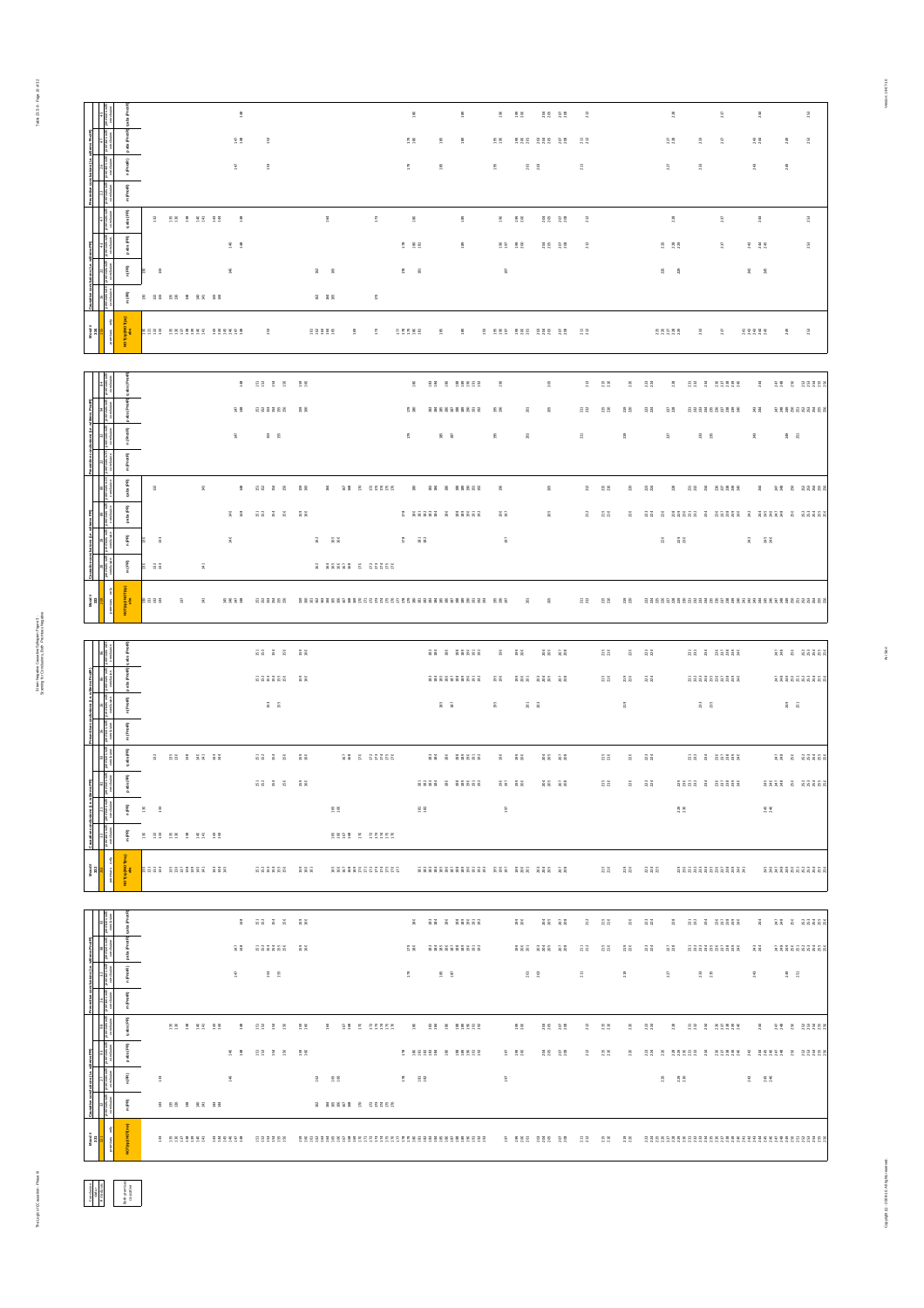

Table 23.5-9 - Page 11 of 32

 $\frac{5}{3}$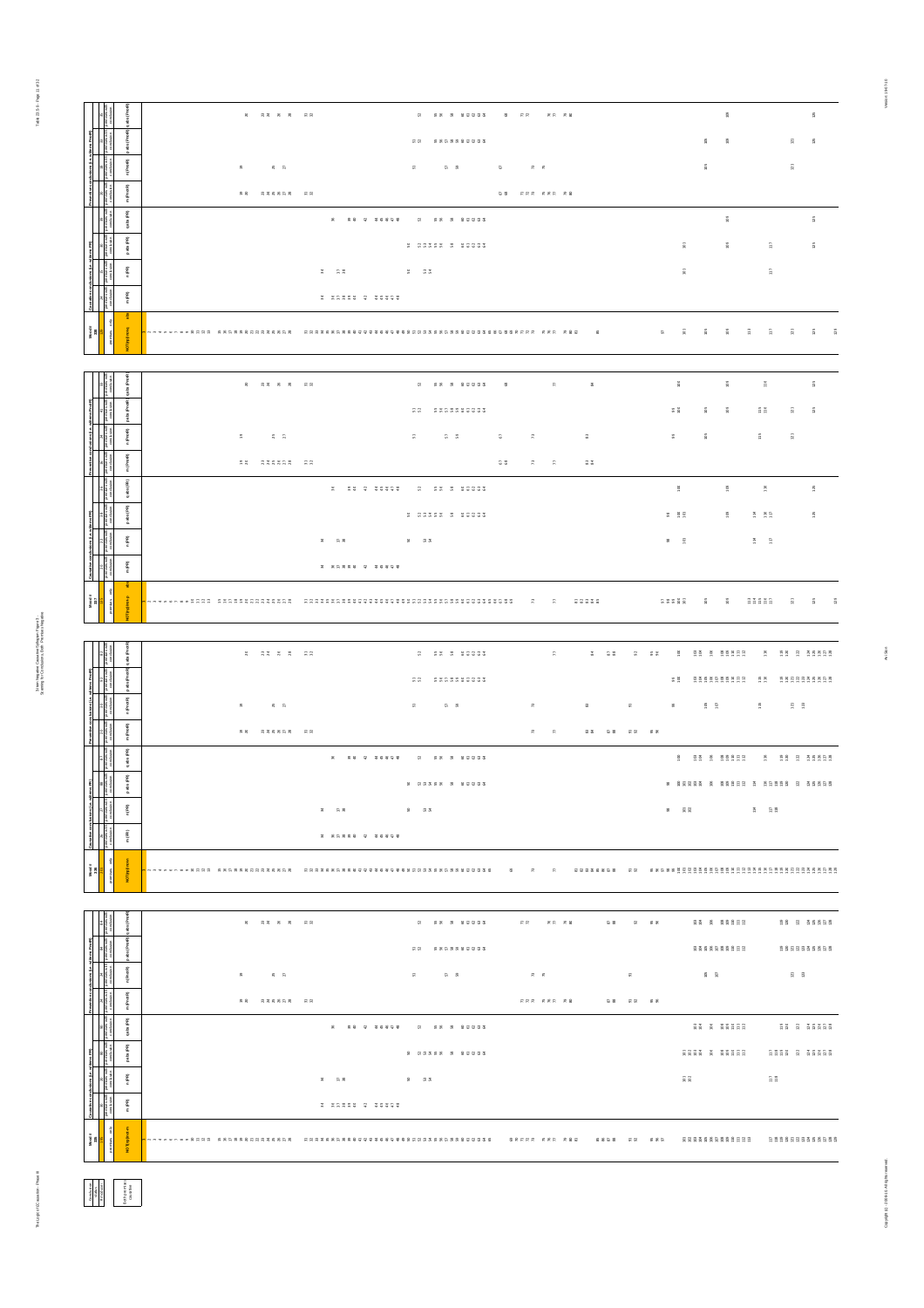|                              |                                                                                 |    |                                                       |                                                                                                                                                                                                                                                                                                                     |                  |                     |                                                                                                                 |                         |                               |                |                                                                                                                 |                 | 189             |                                                                                                                    |     | 9 99 53 53                                                                                                                                                                                                                          |                         |  |                                           |                                                                                                                                                                                                                                                                                                                                                                                                                                        | 237                         |                         |             | $\frac{53}{2}$                        |
|------------------------------|---------------------------------------------------------------------------------|----|-------------------------------------------------------|---------------------------------------------------------------------------------------------------------------------------------------------------------------------------------------------------------------------------------------------------------------------------------------------------------------------|------------------|---------------------|-----------------------------------------------------------------------------------------------------------------|-------------------------|-------------------------------|----------------|-----------------------------------------------------------------------------------------------------------------|-----------------|-----------------|--------------------------------------------------------------------------------------------------------------------|-----|-------------------------------------------------------------------------------------------------------------------------------------------------------------------------------------------------------------------------------------|-------------------------|--|-------------------------------------------|----------------------------------------------------------------------------------------------------------------------------------------------------------------------------------------------------------------------------------------------------------------------------------------------------------------------------------------------------------------------------------------------------------------------------------------|-----------------------------|-------------------------|-------------|---------------------------------------|
|                              |                                                                                 |    |                                                       |                                                                                                                                                                                                                                                                                                                     |                  |                     | $\widetilde{\mathbf{m}}$                                                                                        |                         |                               |                |                                                                                                                 | $\frac{95}{28}$ | $\frac{9}{20}$  |                                                                                                                    |     | 55 585 838 58                                                                                                                                                                                                                       |                         |  |                                           | $_{\rm 3}$                                                                                                                                                                                                                                                                                                                                                                                                                             | -B                          |                         |             |                                       |
|                              | promises with                                                                   |    |                                                       |                                                                                                                                                                                                                                                                                                                     |                  |                     | $\widetilde{\mathfrak{p}}$                                                                                      |                         |                               |                |                                                                                                                 | $\frac{5}{28}$  |                 | $\begin{array}{ccc} \tilde{\mathbf{g}} & \tilde{\mathbf{g}} & \tilde{\mathbf{g}} & \tilde{\mathbf{g}} \end{array}$ |     |                                                                                                                                                                                                                                     |                         |  |                                           | $\ddot{a}$                                                                                                                                                                                                                                                                                                                                                                                                                             |                             |                         | $_{\rm gs}$ |                                       |
|                              |                                                                                 |    |                                                       |                                                                                                                                                                                                                                                                                                                     |                  |                     |                                                                                                                 |                         |                               |                |                                                                                                                 |                 |                 |                                                                                                                    |     |                                                                                                                                                                                                                                     |                         |  |                                           |                                                                                                                                                                                                                                                                                                                                                                                                                                        |                             |                         |             |                                       |
|                              |                                                                                 |    |                                                       | 8 88 8 88 88                                                                                                                                                                                                                                                                                                        |                  |                     |                                                                                                                 |                         |                               | $\mathbb{R}$   |                                                                                                                 |                 | $\frac{88}{14}$ |                                                                                                                    |     | 2 28 38 38                                                                                                                                                                                                                          |                         |  |                                           |                                                                                                                                                                                                                                                                                                                                                                                                                                        | $2\,37$                     |                         |             | $\overline{23}$                       |
| €                            |                                                                                 |    |                                                       |                                                                                                                                                                                                                                                                                                                     |                  |                     |                                                                                                                 |                         |                               |                | $\frac{27}{16}$                                                                                                 |                 | 189             |                                                                                                                    |     | 55 38 38 38                                                                                                                                                                                                                         |                         |  | $_{\rm 229}$                              |                                                                                                                                                                                                                                                                                                                                                                                                                                        | 237                         | 245                     |             |                                       |
| about.                       | an alaman<br>Tanzania                                                           | Ê, | $\frac{6}{2}$ $\frac{3}{2}$                           |                                                                                                                                                                                                                                                                                                                     |                  |                     |                                                                                                                 |                         | š                             |                | $\frac{17}{26}$                                                                                                 |                 |                 | $\overline{\mathfrak{D}}$                                                                                          |     |                                                                                                                                                                                                                                     |                         |  | $\widetilde{n}$                           |                                                                                                                                                                                                                                                                                                                                                                                                                                        |                             | $\tilde{\mathbf{x}}$    |             |                                       |
|                              | premises with                                                                   | ß  | 8 88 88 89 89 89                                      |                                                                                                                                                                                                                                                                                                                     |                  |                     |                                                                                                                 |                         | is.                           | $\mathbb{R}^n$ |                                                                                                                 |                 |                 |                                                                                                                    |     |                                                                                                                                                                                                                                     |                         |  |                                           |                                                                                                                                                                                                                                                                                                                                                                                                                                        |                             |                         |             |                                       |
| Mood #                       |                                                                                 |    | RENE REGEERS RAR                                      |                                                                                                                                                                                                                                                                                                                     |                  |                     | $\overline{\mathbf{5}}$                                                                                         | $\overline{\mathbf{s}}$ |                               |                | £.<br>$\overline{a}$                                                                                            |                 |                 |                                                                                                                    |     |                                                                                                                                                                                                                                     |                         |  |                                           | $\begin{array}{ccccccccccccccccc} \mathbf{R} & \mathbf{R} & \mathbf{R} & \mathbf{R} & \mathbf{R} & \mathbf{R} & \mathbf{R} & \mathbf{R} & \mathbf{R} & \mathbf{R} & \mathbf{R} & \mathbf{R} & \mathbf{R} & \mathbf{R} & \mathbf{R} & \mathbf{R} & \mathbf{R} & \mathbf{R} & \mathbf{R} & \mathbf{R} & \mathbf{R} & \mathbf{R} & \mathbf{R} & \mathbf{R} & \mathbf{R} & \mathbf{R} & \mathbf{R} & \mathbf{R} & \mathbf{R} & \mathbf{R}$ |                             |                         |             |                                       |
|                              |                                                                                 |    |                                                       |                                                                                                                                                                                                                                                                                                                     |                  |                     |                                                                                                                 |                         |                               |                |                                                                                                                 |                 |                 |                                                                                                                    |     |                                                                                                                                                                                                                                     |                         |  |                                           |                                                                                                                                                                                                                                                                                                                                                                                                                                        |                             |                         |             |                                       |
|                              |                                                                                 |    |                                                       |                                                                                                                                                                                                                                                                                                                     |                  | 7.8                 |                                                                                                                 |                         |                               |                | 30                                                                                                              |                 | $\frac{8}{14}$  | $\frac{36}{2}$                                                                                                     |     | 205                                                                                                                                                                                                                                 | $\frac{2}{3}$           |  | $\overline{23}$                           |                                                                                                                                                                                                                                                                                                                                                                                                                                        | $\overline{\boldsymbol{z}}$ | $\frac{\pi}{\lambda}$   |             | 253                                   |
|                              |                                                                                 |    |                                                       |                                                                                                                                                                                                                                                                                                                     |                  | 3.3                 | $\tilde{2}$                                                                                                     |                         |                               |                | 179                                                                                                             | $\frac{85}{2}$  | 39              | 55                                                                                                                 |     | 201                                                                                                                                                                                                                                 | HH.                     |  | 228                                       |                                                                                                                                                                                                                                                                                                                                                                                                                                        | 233                         | $\frac{24}{24}$         | $\tilde{z}$ |                                       |
|                              |                                                                                 |    |                                                       |                                                                                                                                                                                                                                                                                                                     |                  |                     | $\begin{array}{ccc}\n\overline{3} & \phantom{3} & \phantom{3} & \overline{3}\n\end{array}$                      |                         |                               |                | $n =$                                                                                                           | $\frac{5}{28}$  |                 | $\frac{85}{20}$                                                                                                    |     | $\overline{\mathbf{a}}$                                                                                                                                                                                                             | $\overline{\mathbf{a}}$ |  | $\overline{\mathbf{a}}$                   |                                                                                                                                                                                                                                                                                                                                                                                                                                        | $\overline{\mathbf{a}}$     | $\overline{\mathbf{a}}$ | 349         |                                       |
|                              |                                                                                 |    |                                                       |                                                                                                                                                                                                                                                                                                                     |                  |                     |                                                                                                                 |                         |                               |                |                                                                                                                 |                 |                 |                                                                                                                    |     |                                                                                                                                                                                                                                     |                         |  |                                           |                                                                                                                                                                                                                                                                                                                                                                                                                                        |                             |                         |             |                                       |
|                              |                                                                                 | Ê  | $\frac{1}{2}$                                         |                                                                                                                                                                                                                                                                                                                     | $\sim$ 100 $\pm$ | $\frac{3}{2}$       |                                                                                                                 |                         | <u>이 대한 대한 대한 대한 대한 대</u>     |                | $\begin{array}{ccc}\n\mathbb{R} & \mathbb{R} & \mathbb{R} \\ \mathbb{R} & \mathbb{R} & \mathbb{R}\n\end{array}$ |                 | $\frac{30}{2}$  | $\frac{96}{11}$                                                                                                    |     | 205                                                                                                                                                                                                                                 | $\frac{1}{2}$           |  | $\overline{2}$                            |                                                                                                                                                                                                                                                                                                                                                                                                                                        | $\overline{n}$              | 24                      |             | 253                                   |
| £                            |                                                                                 | €  |                                                       |                                                                                                                                                                                                                                                                                                                     |                  | 38.3                |                                                                                                                 |                         |                               |                | 78.88                                                                                                           |                 | $\frac{88}{14}$ | $\frac{95}{25}$                                                                                                    |     | $\frac{8}{2}$                                                                                                                                                                                                                       | $_{\rm 22}$             |  | 3.33                                      |                                                                                                                                                                                                                                                                                                                                                                                                                                        | $\overline{\mathrm{m}}$     | $74$ $75$               |             | $\Xi$                                 |
|                              |                                                                                 | €  | 300                                                   |                                                                                                                                                                                                                                                                                                                     |                  | 346                 |                                                                                                                 |                         | $\frac{3}{16}$ $\frac{3}{16}$ |                | $73 - 51$                                                                                                       |                 |                 | 197                                                                                                                |     |                                                                                                                                                                                                                                     |                         |  | $\begin{array}{cc} 226 \\ 23 \end{array}$ |                                                                                                                                                                                                                                                                                                                                                                                                                                        |                             | 242                     |             |                                       |
|                              | an seamed                                                                       | €  | $\begin{matrix} 0 & 0 \\ 0 & 0 \\ 0 & 0 \end{matrix}$ |                                                                                                                                                                                                                                                                                                                     | $\mathbb{R}$     |                     |                                                                                                                 |                         | $3 - 38$                      | $\mathbb{R}^n$ |                                                                                                                 |                 |                 |                                                                                                                    |     |                                                                                                                                                                                                                                     |                         |  |                                           |                                                                                                                                                                                                                                                                                                                                                                                                                                        |                             |                         |             |                                       |
| Mood #<br>337                |                                                                                 |    | <b>Anna</b>                                           |                                                                                                                                                                                                                                                                                                                     |                  | 6 5 2253            | $\widetilde{\mathfrak{D}}$                                                                                      |                         |                               |                |                                                                                                                 |                 |                 |                                                                                                                    |     | 1989年1989 - 1989年10月 - 1989年10月 - 1989年10月 - 1989年10月 - 1989年10月 - 1989年10月 - 1989年10月 - 1989年10月 - 1989年10月 - 1989年10月 - 1989年10月 - 1989年10月 - 1989年10月 - 1989年10月 - 1989年10月 - 1989年10月 - 1989年10月 - 1989年10月 - 1989年10月 -        |                         |  |                                           | <b>AAAAA A A AAAAA A A</b>                                                                                                                                                                                                                                                                                                                                                                                                             |                             |                         |             |                                       |
|                              |                                                                                 |    |                                                       |                                                                                                                                                                                                                                                                                                                     |                  |                     |                                                                                                                 |                         |                               |                |                                                                                                                 |                 |                 |                                                                                                                    |     |                                                                                                                                                                                                                                     |                         |  |                                           |                                                                                                                                                                                                                                                                                                                                                                                                                                        |                             |                         |             |                                       |
|                              |                                                                                 |    |                                                       |                                                                                                                                                                                                                                                                                                                     |                  |                     | 몇 점점 좀 좀 요용                                                                                                     |                         |                               |                |                                                                                                                 |                 | 8 83 8 8885     |                                                                                                                    |     | $26 -$                                                                                                                                                                                                                              |                         |  |                                           |                                                                                                                                                                                                                                                                                                                                                                                                                                        |                             |                         |             | a aa aa ah ah ah ahaan ah aa ah ahaa  |
|                              |                                                                                 |    |                                                       |                                                                                                                                                                                                                                                                                                                     |                  |                     | 53 599568 88                                                                                                    |                         |                               |                | 鸟鱼 网络姆路路路岛岛岛                                                                                                    |                 |                 |                                                                                                                    | 201 | 205                                                                                                                                                                                                                                 |                         |  |                                           |                                                                                                                                                                                                                                                                                                                                                                                                                                        |                             |                         |             |                                       |
|                              | mises with<br>phones wh                                                         |    |                                                       |                                                                                                                                                                                                                                                                                                                     |                  |                     | $\overline{z}$ , $\overline{z}$ , $\overline{z}$ , $\overline{z}$                                               |                         |                               |                | $135$ $135$                                                                                                     |                 |                 |                                                                                                                    |     | 201                                                                                                                                                                                                                                 |                         |  |                                           |                                                                                                                                                                                                                                                                                                                                                                                                                                        |                             |                         |             |                                       |
|                              |                                                                                 |    |                                                       |                                                                                                                                                                                                                                                                                                                     |                  |                     |                                                                                                                 |                         |                               |                |                                                                                                                 |                 |                 |                                                                                                                    |     | $\frac{3}{2}$                                                                                                                                                                                                                       |                         |  |                                           |                                                                                                                                                                                                                                                                                                                                                                                                                                        |                             |                         |             | a aa aa aa aa aanaan a aan annan      |
|                              |                                                                                 |    |                                                       |                                                                                                                                                                                                                                                                                                                     |                  |                     | 第二章 百日 西 第一章章                                                                                                   |                         |                               |                |                                                                                                                 |                 | E SHRAN N NASHA | $\frac{3}{2}$                                                                                                      |     | 205                                                                                                                                                                                                                                 |                         |  |                                           |                                                                                                                                                                                                                                                                                                                                                                                                                                        |                             |                         |             | a aa a aa aaaaaa aaaaaa aaaaaa aaaaaa |
|                              |                                                                                 |    | $\frac{53}{14}$                                       |                                                                                                                                                                                                                                                                                                                     |                  | <u> 대한 대한 대학 대학</u> |                                                                                                                 |                         | 몇 몇몇 여 번 좀 좀 먹었다.             |                |                                                                                                                 |                 | $\overline{5}$  |                                                                                                                    |     |                                                                                                                                                                                                                                     |                         |  |                                           | <u>이 지 않은 것은 없이 없다. 이 없이 없다.</u>                                                                                                                                                                                                                                                                                                                                                                                                       |                             |                         |             |                                       |
|                              |                                                                                 |    |                                                       | $\frac{3}{2}$ $\frac{3}{2}$ $\frac{3}{2}$ $\frac{3}{2}$ $\frac{3}{2}$ $\frac{3}{2}$ $\frac{3}{2}$ $\frac{3}{2}$ $\frac{3}{2}$ $\frac{3}{2}$ $\frac{3}{2}$ $\frac{3}{2}$ $\frac{3}{2}$ $\frac{3}{2}$ $\frac{3}{2}$ $\frac{3}{2}$ $\frac{3}{2}$ $\frac{3}{2}$ $\frac{3}{2}$ $\frac{3}{2}$ $\frac{3}{2}$ $\frac{3}{2}$ |                  |                     |                                                                                                                 |                         | <b>2 32223 8 885568</b>       |                |                                                                                                                 |                 |                 |                                                                                                                    |     |                                                                                                                                                                                                                                     |                         |  |                                           |                                                                                                                                                                                                                                                                                                                                                                                                                                        |                             |                         |             |                                       |
| Causative<br>Mood #<br>336   |                                                                                 |    |                                                       |                                                                                                                                                                                                                                                                                                                     |                  |                     |                                                                                                                 |                         |                               |                |                                                                                                                 |                 |                 |                                                                                                                    |     |                                                                                                                                                                                                                                     |                         |  |                                           |                                                                                                                                                                                                                                                                                                                                                                                                                                        |                             |                         |             |                                       |
|                              |                                                                                 |    |                                                       |                                                                                                                                                                                                                                                                                                                     |                  |                     |                                                                                                                 |                         |                               |                |                                                                                                                 |                 |                 |                                                                                                                    |     |                                                                                                                                                                                                                                     |                         |  |                                           |                                                                                                                                                                                                                                                                                                                                                                                                                                        |                             |                         |             |                                       |
|                              |                                                                                 |    |                                                       |                                                                                                                                                                                                                                                                                                                     |                  |                     | 535 5 62                                                                                                        |                         |                               |                |                                                                                                                 |                 |                 |                                                                                                                    |     |                                                                                                                                                                                                                                     |                         |  |                                           |                                                                                                                                                                                                                                                                                                                                                                                                                                        |                             |                         |             |                                       |
|                              | a4<br>premises with                                                             |    |                                                       |                                                                                                                                                                                                                                                                                                                     |                  |                     | 经经济资料 的复数医生产的 医牙齿的 医心包的 医心包的 医心包的 医心包的                                                                          |                         |                               |                |                                                                                                                 |                 |                 |                                                                                                                    |     | 클플빌블플롤올롤롤프 출음을 통증 비용 공장 보고 보고 다음 사용 기능을 고등을 기                                                                                                                                                                                       |                         |  |                                           |                                                                                                                                                                                                                                                                                                                                                                                                                                        |                             |                         |             |                                       |
|                              |                                                                                 |    |                                                       |                                                                                                                                                                                                                                                                                                                     |                  |                     | $\begin{array}{ccc}\n\mathbb{R} & \mathbb{R} & \mathbb{R}\n\end{array}$                                         |                         |                               |                |                                                                                                                 |                 |                 |                                                                                                                    |     | .<br>19. 그는 19. 그는 19. 그는 19. 그는 19. 그는 19. 그는 19. 그는 19. 그는 19. 그는 19. 그는 19. 그는 19. 그는 19. 그는 19. 그는 19. 그는 19. 그<br>19. 그는 19. 그는 19. 그는 19. 그는 19. 그는 19. 그는 19. 그는 19. 그는 19. 그는 19. 그는 19. 그는 19. 그는 19. 그는 19. 그는 19. 그는 19. |                         |  |                                           |                                                                                                                                                                                                                                                                                                                                                                                                                                        |                             |                         |             |                                       |
| Provertive                   |                                                                                 |    |                                                       |                                                                                                                                                                                                                                                                                                                     |                  |                     |                                                                                                                 |                         |                               |                |                                                                                                                 |                 |                 |                                                                                                                    |     |                                                                                                                                                                                                                                     |                         |  |                                           |                                                                                                                                                                                                                                                                                                                                                                                                                                        |                             |                         |             |                                       |
|                              | 20<br>pamisas with pamisas with pamisas with<br>conduction constants conduction |    |                                                       |                                                                                                                                                                                                                                                                                                                     |                  |                     |                                                                                                                 |                         |                               |                |                                                                                                                 |                 |                 |                                                                                                                    |     |                                                                                                                                                                                                                                     |                         |  |                                           |                                                                                                                                                                                                                                                                                                                                                                                                                                        |                             |                         |             |                                       |
|                              |                                                                                 |    |                                                       |                                                                                                                                                                                                                                                                                                                     |                  |                     | 1913 1921 - 1922 1922 1922 1922 1922 1923 1924 1925 1926 1927 1928 1928 1928 1928 1928 1928 1928 1929 1920 1920 |                         |                               |                |                                                                                                                 |                 |                 |                                                                                                                    |     |                                                                                                                                                                                                                                     |                         |  |                                           |                                                                                                                                                                                                                                                                                                                                                                                                                                        |                             |                         |             |                                       |
| corclusions (i.e. witems PR) |                                                                                 | Ę  | $\overline{a}$                                        |                                                                                                                                                                                                                                                                                                                     |                  |                     |                                                                                                                 |                         |                               |                |                                                                                                                 |                 |                 |                                                                                                                    |     |                                                                                                                                                                                                                                     |                         |  |                                           | - 四角 - 一つ一つ一つ - 一つ - 四角                                                                                                                                                                                                                                                                                                                                                                                                                |                             |                         |             |                                       |
| Causative o                  | day assume                                                                      |    |                                                       |                                                                                                                                                                                                                                                                                                                     |                  | 8 88 8 88 88        |                                                                                                                 |                         | <b>22522 2 22522</b>          |                |                                                                                                                 |                 |                 |                                                                                                                    |     |                                                                                                                                                                                                                                     |                         |  |                                           |                                                                                                                                                                                                                                                                                                                                                                                                                                        |                             |                         |             |                                       |
| $M \approx 33$               |                                                                                 |    |                                                       |                                                                                                                                                                                                                                                                                                                     |                  |                     | a mähaase ees – waanna ase sanaacchochoch waananahaana h ags gga ga - na aa aan aaddaahaanan eeseasadagaa       |                         |                               |                |                                                                                                                 |                 |                 |                                                                                                                    |     |                                                                                                                                                                                                                                     |                         |  |                                           |                                                                                                                                                                                                                                                                                                                                                                                                                                        |                             |                         |             |                                       |

 $\lambda$ vi Sion

Copyright (c) - 2008-10. All rights reserved.

Vasion: 19-07-10

Table 2359 - Page 12 of 32 Table 23.5-9 - Page 12 of 32

The Logic of ECausation - Phase III

Conclusion<br># status<br># moduses<br>causative<br>causative Both premises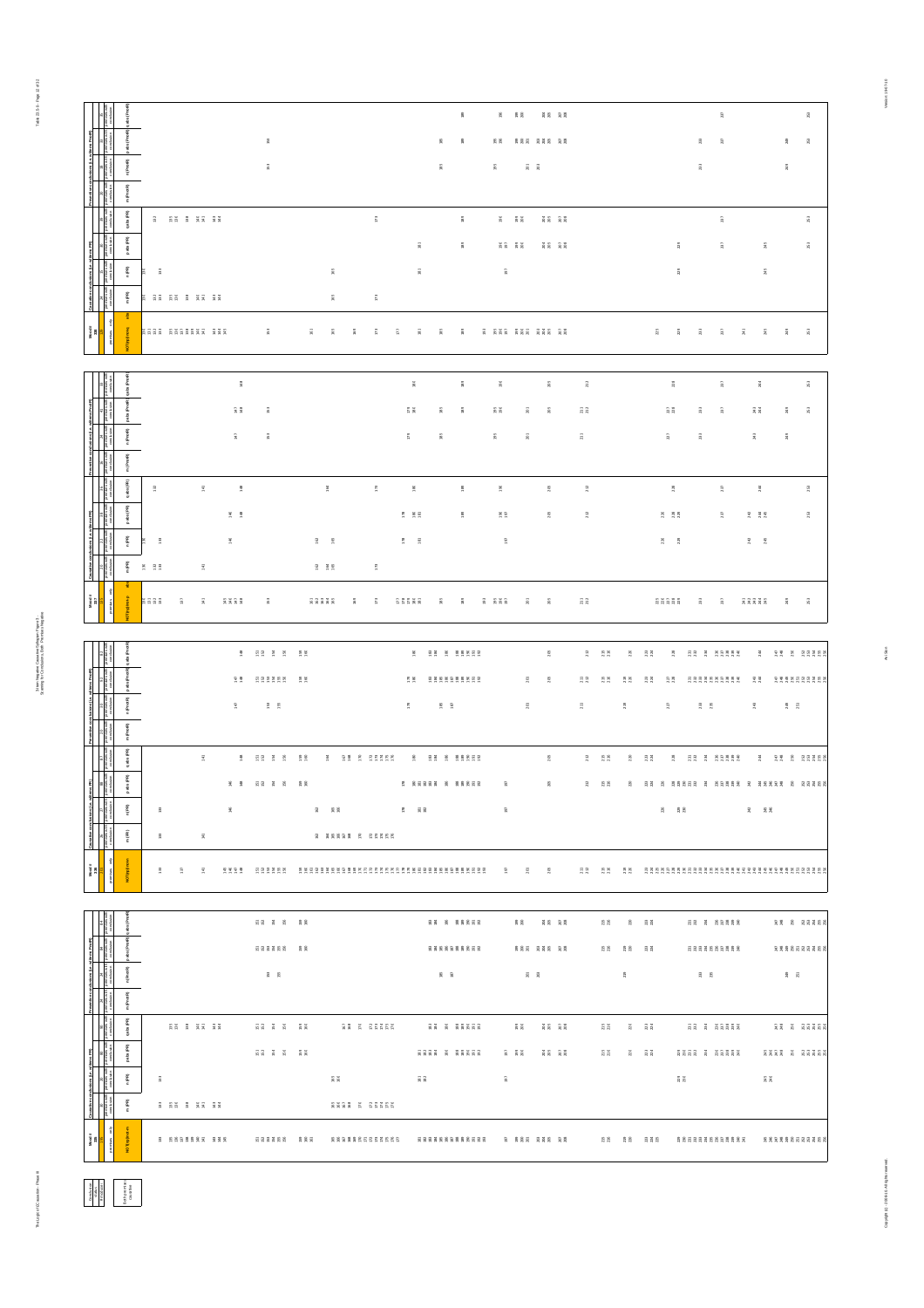|             |                     | 2.772222                                                                                                                                                                                                                                                                                                                                                                                                                                      | $\begin{array}{cccccccccc} \mathbb{C} & & & \mathbb{C} & & \mathbb{C} & & \mathbb{C} & & \mathbb{C} & \mathbb{C} & \mathbb{C} & \mathbb{C} & \mathbb{C} & \mathbb{C} & \mathbb{C} & \mathbb{C} & \mathbb{C} & \mathbb{C} & \mathbb{C} & \mathbb{C} & \mathbb{C} & \mathbb{C} & \mathbb{C} & \mathbb{C} & \mathbb{C} & \mathbb{C} & \mathbb{C} & \mathbb{C} & \mathbb{C} & \mathbb{C} & \mathbb{C} & \mathbb{C} & \mathbb{C} & \mathbb$   | $3$ $72$ $7$ $732$<br>$\stackrel{\scriptstyle\sigma}{\scriptstyle\sigma}$<br>$\frac{8}{14}$<br>$\overline{z}$                                                          | $\frac{8}{11}$<br>$\frac{8}{11}$                                                                                                                                                                                                                                                                                                                                                                                                 |
|-------------|---------------------|-----------------------------------------------------------------------------------------------------------------------------------------------------------------------------------------------------------------------------------------------------------------------------------------------------------------------------------------------------------------------------------------------------------------------------------------------|------------------------------------------------------------------------------------------------------------------------------------------------------------------------------------------------------------------------------------------------------------------------------------------------------------------------------------------------------------------------------------------------------------------------------------------|------------------------------------------------------------------------------------------------------------------------------------------------------------------------|----------------------------------------------------------------------------------------------------------------------------------------------------------------------------------------------------------------------------------------------------------------------------------------------------------------------------------------------------------------------------------------------------------------------------------|
|             |                     |                                                                                                                                                                                                                                                                                                                                                                                                                                               | $55$ 525339                                                                                                                                                                                                                                                                                                                                                                                                                              | 9.8                                                                                                                                                                    | $105 - 80$<br>$\frac{32}{110}$                                                                                                                                                                                                                                                                                                                                                                                                   |
|             |                     | $\begin{array}{ccc}\n\mathfrak{A} & \mathfrak{A} & \mathfrak{A} \\ \mathfrak{A} & \mathfrak{A} & \mathfrak{A}\n\end{array}$                                                                                                                                                                                                                                                                                                                   | $\frac{44}{50}$<br>$-20$                                                                                                                                                                                                                                                                                                                                                                                                                 | $\mathbb{S}^2$<br>$\mathbb{R}$ $\mathbb{R}$<br>$\mathfrak{D}$<br>$\ddot{\circ}$<br>$\frac{9}{20}$<br>$\mathfrak{D}$                                                    | $\frac{3}{2}$                                                                                                                                                                                                                                                                                                                                                                                                                    |
|             |                     | sa szaszsza                                                                                                                                                                                                                                                                                                                                                                                                                                   |                                                                                                                                                                                                                                                                                                                                                                                                                                          | DS CREER DER<br>$\frac{3}{2}$                                                                                                                                          |                                                                                                                                                                                                                                                                                                                                                                                                                                  |
|             | Ê<br>i              |                                                                                                                                                                                                                                                                                                                                                                                                                                               |                                                                                                                                                                                                                                                                                                                                                                                                                                          | $\frac{8}{10}$                                                                                                                                                         | $30 - 30$                                                                                                                                                                                                                                                                                                                                                                                                                        |
|             | Ê<br>휲              |                                                                                                                                                                                                                                                                                                                                                                                                                                               | 9. 3.3333333333                                                                                                                                                                                                                                                                                                                                                                                                                          | 3.55                                                                                                                                                                   | $\frac{8}{10}$<br>5 88                                                                                                                                                                                                                                                                                                                                                                                                           |
|             | Ę                   |                                                                                                                                                                                                                                                                                                                                                                                                                                               | $\begin{array}{cccccccccccccc} \Xi & \quad & \Xi\, \Xi & \quad & \Xi & \quad & \Xi & \quad & \Xi\, \end{array} \qquad \qquad \begin{array}{cccccccccccccc} \Xi & \quad & \Xi & \quad & \Xi\, \end{array}$                                                                                                                                                                                                                                |                                                                                                                                                                        |                                                                                                                                                                                                                                                                                                                                                                                                                                  |
|             | Ê                   |                                                                                                                                                                                                                                                                                                                                                                                                                                               | 3 20229 7 7 7 9 9                                                                                                                                                                                                                                                                                                                                                                                                                        |                                                                                                                                                                        |                                                                                                                                                                                                                                                                                                                                                                                                                                  |
| y x         | 壽星<br>$\frac{8}{3}$ |                                                                                                                                                                                                                                                                                                                                                                                                                                               |                                                                                                                                                                                                                                                                                                                                                                                                                                          | 11111111日は日は日 けいりかれはひとされたかなか りょうかけん かいしょう かんこうしん かいきゅう しゅうしゅう かいしょう かいしょう きんしょう きんしゃ かいのかかい しょうしょう かいしょう かいしょう                                                         | $\mathbb{R}^n$                                                                                                                                                                                                                                                                                                                                                                                                                   |
|             |                     | <b>8 88 8 88 8</b>                                                                                                                                                                                                                                                                                                                                                                                                                            | 28888                                                                                                                                                                                                                                                                                                                                                                                                                                    | $\mathbb{R}$<br>$^{\circ}$<br>$\frac{8}{2}$ $\frac{8}{2}$<br>* ** * **                                                                                                 | $\begin{tabular}{lllllllllll} B & B & B & B \\ B & C & D & D \\ \end{tabular}$                                                                                                                                                                                                                                                                                                                                                   |
|             |                     |                                                                                                                                                                                                                                                                                                                                                                                                                                               | $58$ 555555                                                                                                                                                                                                                                                                                                                                                                                                                              |                                                                                                                                                                        | #8 888 888 888                                                                                                                                                                                                                                                                                                                                                                                                                   |
|             |                     | $\begin{array}{ccc} \mathfrak{B} & \mathfrak{B} & \mathfrak{B} & \mathfrak{B} \end{array}$                                                                                                                                                                                                                                                                                                                                                    | $\begin{array}{ccc} \pi & \quad & \pi & \pi \\ \pi & \quad & \pi \end{array}$                                                                                                                                                                                                                                                                                                                                                            | $\overline{a}$<br>$\mathbb{R}$<br>$\frac{m}{2}$<br>$\frac{9}{80}$                                                                                                      |                                                                                                                                                                                                                                                                                                                                                                                                                                  |
|             |                     | na nanahana                                                                                                                                                                                                                                                                                                                                                                                                                                   |                                                                                                                                                                                                                                                                                                                                                                                                                                          | $-5.3$<br>$R = -R$<br>$23$ $2822$ $23$                                                                                                                                 |                                                                                                                                                                                                                                                                                                                                                                                                                                  |
|             |                     |                                                                                                                                                                                                                                                                                                                                                                                                                                               |                                                                                                                                                                                                                                                                                                                                                                                                                                          |                                                                                                                                                                        | $\begin{array}{cccccccccccccc} \text{S} & \text{S} & \text{S} & \text{S} & \text{S} & \text{S} & \text{S} & \text{S} & \text{S} & \text{S} & \text{S} & \text{S} & \text{S} & \text{S} & \text{S} & \text{S} & \text{S} & \text{S} & \text{S} & \text{S} & \text{S} & \text{S} & \text{S} & \text{S} & \text{S} & \text{S} & \text{S} & \text{S} & \text{S} & \text{S} & \text{S} & \text{S} & \text{S} & \text{S} & \text{S} &$ |
|             | Ê                   |                                                                                                                                                                                                                                                                                                                                                                                                                                               | 8 2 2 3 3 3 8 8                                                                                                                                                                                                                                                                                                                                                                                                                          | * 85885                                                                                                                                                                | $9 \t{1} \t{3} \t{4} \t{5} \t{6}$                                                                                                                                                                                                                                                                                                                                                                                                |
|             |                     |                                                                                                                                                                                                                                                                                                                                                                                                                                               |                                                                                                                                                                                                                                                                                                                                                                                                                                          |                                                                                                                                                                        |                                                                                                                                                                                                                                                                                                                                                                                                                                  |
|             | $_{\rm m}$ (PR)     |                                                                                                                                                                                                                                                                                                                                                                                                                                               | a shaag qiggig                                                                                                                                                                                                                                                                                                                                                                                                                           |                                                                                                                                                                        |                                                                                                                                                                                                                                                                                                                                                                                                                                  |
| <b>BER</b>  | Šā.                 |                                                                                                                                                                                                                                                                                                                                                                                                                                               |                                                                                                                                                                                                                                                                                                                                                                                                                                          |                                                                                                                                                                        |                                                                                                                                                                                                                                                                                                                                                                                                                                  |
|             |                     |                                                                                                                                                                                                                                                                                                                                                                                                                                               |                                                                                                                                                                                                                                                                                                                                                                                                                                          |                                                                                                                                                                        |                                                                                                                                                                                                                                                                                                                                                                                                                                  |
|             |                     | $R = R R - R = R R$                                                                                                                                                                                                                                                                                                                                                                                                                           | 28888                                                                                                                                                                                                                                                                                                                                                                                                                                    |                                                                                                                                                                        |                                                                                                                                                                                                                                                                                                                                                                                                                                  |
|             |                     |                                                                                                                                                                                                                                                                                                                                                                                                                                               | $777$ $785788$                                                                                                                                                                                                                                                                                                                                                                                                                           |                                                                                                                                                                        | 日 真 白 白 白 白 日<br>28                                                                                                                                                                                                                                                                                                                                                                                                              |
|             |                     | $\begin{array}{ccc}\n\mathfrak{A} & \mathfrak{A} & \mathfrak{A} & \mathfrak{A} \\ \mathfrak{A} & \mathfrak{A} & \mathfrak{A} & \mathfrak{A}\n\end{array}$<br>na nanahana                                                                                                                                                                                                                                                                      |                                                                                                                                                                                                                                                                                                                                                                                                                                          | 이 이 그는 것이 없이 아이들이 아이들이 없이 없이 없이 없이 없다.<br>이 사람은 아이들은 아이들의 사람들은 아이들의 사람들은 아이들의 사람들은 아이들의 사람들을 지키며 아이들의 사람들을 지키며 아이들의 사람들을 지키며 아이들의 사람들을 지키며 있다.<br>68 ARARA ARA 6888 83 |                                                                                                                                                                                                                                                                                                                                                                                                                                  |
|             |                     |                                                                                                                                                                                                                                                                                                                                                                                                                                               |                                                                                                                                                                                                                                                                                                                                                                                                                                          |                                                                                                                                                                        |                                                                                                                                                                                                                                                                                                                                                                                                                                  |
|             |                     |                                                                                                                                                                                                                                                                                                                                                                                                                                               | $8\quad 2\ 2\ 3\ 8\ 8\quad 8\quad 8$                                                                                                                                                                                                                                                                                                                                                                                                     |                                                                                                                                                                        |                                                                                                                                                                                                                                                                                                                                                                                                                                  |
|             | e el                |                                                                                                                                                                                                                                                                                                                                                                                                                                               | $x = R$                                                                                                                                                                                                                                                                                                                                                                                                                                  | $\overline{a}$                                                                                                                                                         |                                                                                                                                                                                                                                                                                                                                                                                                                                  |
|             |                     |                                                                                                                                                                                                                                                                                                                                                                                                                                               | $\begin{array}{ccc} \circ & \circ & \circ \\ \circ & \circ & \circ \end{array}$                                                                                                                                                                                                                                                                                                                                                          |                                                                                                                                                                        | $= 5.3$                                                                                                                                                                                                                                                                                                                                                                                                                          |
|             | m(P)                |                                                                                                                                                                                                                                                                                                                                                                                                                                               |                                                                                                                                                                                                                                                                                                                                                                                                                                          |                                                                                                                                                                        |                                                                                                                                                                                                                                                                                                                                                                                                                                  |
| $rac{3}{2}$ | šδ.                 |                                                                                                                                                                                                                                                                                                                                                                                                                                               |                                                                                                                                                                                                                                                                                                                                                                                                                                          |                                                                                                                                                                        |                                                                                                                                                                                                                                                                                                                                                                                                                                  |
|             |                     |                                                                                                                                                                                                                                                                                                                                                                                                                                               |                                                                                                                                                                                                                                                                                                                                                                                                                                          |                                                                                                                                                                        |                                                                                                                                                                                                                                                                                                                                                                                                                                  |
|             |                     |                                                                                                                                                                                                                                                                                                                                                                                                                                               | $\begin{array}{cccccccccccccc} \mathbb{C} & & & \mathbb{C} & & \mathbb{C} & & \mathbb{C} & & \mathbb{C} & \mathbb{C} & \mathbb{C} & \mathbb{C} & \mathbb{C} & \mathbb{C} & \mathbb{C} & \mathbb{C} & \mathbb{C} & \mathbb{C} & \mathbb{C} & \mathbb{C} & \mathbb{C} & \mathbb{C} & \mathbb{C} & \mathbb{C} & \mathbb{C} & \mathbb{C} & \mathbb{C} & \mathbb{C} & \mathbb{C} & \mathbb{C} & \mathbb{C} & \mathbb{C} & \mathbb{C} & \math$ |                                                                                                                                                                        |                                                                                                                                                                                                                                                                                                                                                                                                                                  |
|             |                     |                                                                                                                                                                                                                                                                                                                                                                                                                                               | $8853888$<br><b>S 25</b>                                                                                                                                                                                                                                                                                                                                                                                                                 |                                                                                                                                                                        |                                                                                                                                                                                                                                                                                                                                                                                                                                  |
|             |                     | $\begin{array}{ccccccccccccc} \mathfrak{A} & & & \mathfrak{A} & & \mathfrak{A} & & \mathfrak{A} & & \mathfrak{A} & & \mathfrak{A} & & \mathfrak{A} & & \mathfrak{A} & & \mathfrak{A} & & \mathfrak{A} & & \mathfrak{A} & & \mathfrak{A} & & \mathfrak{A} & & \mathfrak{A} & & \mathfrak{A} & & \mathfrak{A} & & \mathfrak{A} & & \mathfrak{A} & & \mathfrak{A} & & \mathfrak{A} & & \mathfrak{A} & & \mathfrak{A} & & \mathfrak{A} & & \math$ | $5 - 8$<br>$\frac{\partial \mathcal{A}}{\partial \mathcal{A}}$                                                                                                                                                                                                                                                                                                                                                                           | $R$ $R$<br>$\frac{32}{20}$<br>88                                                                                                                                       | $\begin{picture}(20,20) \put(0,0){\vector(1,0){100}} \put(15,0){\vector(1,0){100}} \put(15,0){\vector(1,0){100}} \put(15,0){\vector(1,0){100}} \put(15,0){\vector(1,0){100}} \put(15,0){\vector(1,0){100}} \put(15,0){\vector(1,0){100}} \put(15,0){\vector(1,0){100}} \put(15,0){\vector(1,0){100}} \put(15,0){\vector(1,0){100}} \put(15,0){\vector(1,0){100}} \$                                                              |
|             |                     | na nanahana                                                                                                                                                                                                                                                                                                                                                                                                                                   |                                                                                                                                                                                                                                                                                                                                                                                                                                          | ARARA ARA ARARA ARA                                                                                                                                                    |                                                                                                                                                                                                                                                                                                                                                                                                                                  |
|             |                     |                                                                                                                                                                                                                                                                                                                                                                                                                                               |                                                                                                                                                                                                                                                                                                                                                                                                                                          |                                                                                                                                                                        |                                                                                                                                                                                                                                                                                                                                                                                                                                  |
|             |                     |                                                                                                                                                                                                                                                                                                                                                                                                                                               |                                                                                                                                                                                                                                                                                                                                                                                                                                          |                                                                                                                                                                        |                                                                                                                                                                                                                                                                                                                                                                                                                                  |
|             | ê                   |                                                                                                                                                                                                                                                                                                                                                                                                                                               | $-8$ $-8$ $-8$<br>$\begin{array}{lll} \pi & \quad \  \  \pi \pi \end{array}$                                                                                                                                                                                                                                                                                                                                                             |                                                                                                                                                                        |                                                                                                                                                                                                                                                                                                                                                                                                                                  |
|             |                     |                                                                                                                                                                                                                                                                                                                                                                                                                                               | x xaxa q x q e                                                                                                                                                                                                                                                                                                                                                                                                                           |                                                                                                                                                                        |                                                                                                                                                                                                                                                                                                                                                                                                                                  |
| 롤투          |                     |                                                                                                                                                                                                                                                                                                                                                                                                                                               |                                                                                                                                                                                                                                                                                                                                                                                                                                          |                                                                                                                                                                        |                                                                                                                                                                                                                                                                                                                                                                                                                                  |

 $\lambda$ vi Sion

Copyright (c) - 2008-10. All rights reserved.

Vasion: 19-07-10

Table 23.5-9 - Page 13 of 32

m<br>1962359 - Page 13of 32

The Logic of ECausation - Phase III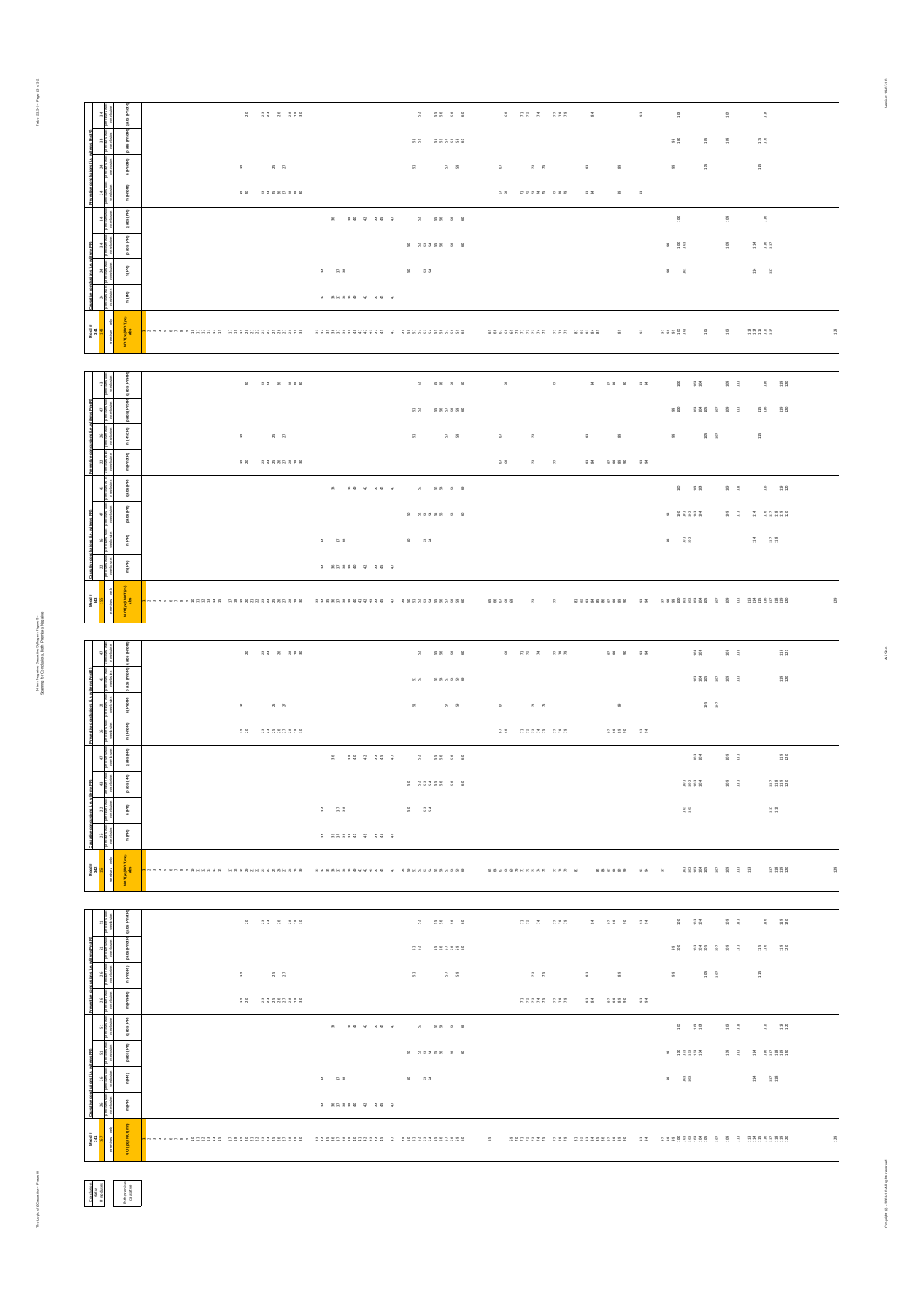|          |   |                |               |                                                                                                                | <del>약</del> 100ml 100ml 100ml 100ml 100ml 100ml 100ml 100ml 100ml 100ml 100ml 100ml 100ml 100ml 100ml 100ml 100ml 100ml                                                                                                                                                                                                                                                                                                              |     |                                                                                                                                                                                                                                                                            | 180                                                                                                             |                                                                                                                                                                                                                                 |                                                                                                                                                                                                                                                                                                                                                                                                                                                                                                                              |  |    | $\frac{1}{2}$                                                                                                                                                                                                                                                                                                                                                                                                                         |                |                                                                                                                                                                                                                                                                                                                                                                                                                                   |                               | $\overline{z}$                                                                                        |  |
|----------|---|----------------|---------------|----------------------------------------------------------------------------------------------------------------|---------------------------------------------------------------------------------------------------------------------------------------------------------------------------------------------------------------------------------------------------------------------------------------------------------------------------------------------------------------------------------------------------------------------------------------|-----|----------------------------------------------------------------------------------------------------------------------------------------------------------------------------------------------------------------------------------------------------------------------------|-----------------------------------------------------------------------------------------------------------------|---------------------------------------------------------------------------------------------------------------------------------------------------------------------------------------------------------------------------------|------------------------------------------------------------------------------------------------------------------------------------------------------------------------------------------------------------------------------------------------------------------------------------------------------------------------------------------------------------------------------------------------------------------------------------------------------------------------------------------------------------------------------|--|----|---------------------------------------------------------------------------------------------------------------------------------------------------------------------------------------------------------------------------------------------------------------------------------------------------------------------------------------------------------------------------------------------------------------------------------------|----------------|-----------------------------------------------------------------------------------------------------------------------------------------------------------------------------------------------------------------------------------------------------------------------------------------------------------------------------------------------------------------------------------------------------------------------------------|-------------------------------|-------------------------------------------------------------------------------------------------------|--|
|          |   |                |               | $\frac{7}{2}$ $\frac{2}{3}$                                                                                    | $15 - 15$                                                                                                                                                                                                                                                                                                                                                                                                                             |     |                                                                                                                                                                                                                                                                            | E 38                                                                                                            | 185                                                                                                                                                                                                                             | $\frac{3}{2}$ $\frac{3}{2}$ $\frac{3}{2}$ $\frac{3}{2}$ $\frac{3}{2}$ $\frac{3}{2}$ $\frac{3}{2}$ $\frac{3}{2}$ $\frac{3}{2}$ $\frac{3}{2}$                                                                                                                                                                                                                                                                                                                                                                                  |  |    | - 유 - 유                                                                                                                                                                                                                                                                                                                                                                                                                               |                | $\frac{2}{3}$                                                                                                                                                                                                                                                                                                                                                                                                                     |                               | $\ddot{a}$                                                                                            |  |
|          |   |                |               | $\overline{\mathfrak{m}}\hspace{0.5cm} \overline{\mathfrak{m}}\hspace{0.5cm} \overline{\mathfrak{m}}$          |                                                                                                                                                                                                                                                                                                                                                                                                                                       |     |                                                                                                                                                                                                                                                                            | 25 第 35                                                                                                         |                                                                                                                                                                                                                                 | $\begin{array}{ccc}\n\ddots & \ddots & \ddots & \ddots & \ddots \\ \ddots & \ddots & \ddots & \ddots & \ddots & \ddots \\ \ddots & \ddots & \ddots & \ddots & \ddots & \ddots \\ \ddots & \ddots & \ddots & \ddots & \ddots & \ddots \\ \ddots & \ddots & \ddots & \ddots & \ddots & \ddots \\ \ddots & \ddots & \ddots & \ddots & \ddots & \ddots \\ \ddots & \ddots & \ddots & \ddots & \ddots & \ddots \\ \ddots & \ddots & \ddots & \ddots & \ddots & \ddots \\ \ddots & \ddots & \ddots & \ddots & \ddots & \ddots \\ $ |  |    | $\overline{\mathbf{a}}$                                                                                                                                                                                                                                                                                                                                                                                                               |                | $\overline{a}$                                                                                                                                                                                                                                                                                                                                                                                                                    | $\overline{\mathbf{a}}$       |                                                                                                       |  |
|          |   |                |               |                                                                                                                |                                                                                                                                                                                                                                                                                                                                                                                                                                       |     |                                                                                                                                                                                                                                                                            |                                                                                                                 |                                                                                                                                                                                                                                 |                                                                                                                                                                                                                                                                                                                                                                                                                                                                                                                              |  |    |                                                                                                                                                                                                                                                                                                                                                                                                                                       |                |                                                                                                                                                                                                                                                                                                                                                                                                                                   |                               |                                                                                                       |  |
|          |   |                |               |                                                                                                                |                                                                                                                                                                                                                                                                                                                                                                                                                                       |     |                                                                                                                                                                                                                                                                            |                                                                                                                 |                                                                                                                                                                                                                                 | $\begin{array}{ccc} B_1 & & B_2 & & B_3 & B_4 \\ B_2 & & B_3 & & B_4 & B_5 \\ \end{array}$                                                                                                                                                                                                                                                                                                                                                                                                                                   |  |    |                                                                                                                                                                                                                                                                                                                                                                                                                                       | $\overline{2}$ |                                                                                                                                                                                                                                                                                                                                                                                                                                   |                               | $\overline{z}$                                                                                        |  |
|          | £ |                |               |                                                                                                                | $\mathbb{R}^n \to \mathbb{R}^n$                                                                                                                                                                                                                                                                                                                                                                                                       |     |                                                                                                                                                                                                                                                                            | $\begin{array}{ccc}\n\mathbb{R} & \mathbb{R} & \mathbb{R} \\ \mathbb{R} & \mathbb{R} & \mathbb{R}\n\end{array}$ |                                                                                                                                                                                                                                 | 좀 돌렸을 때 이 집 이 없이 되는데 이 집 이 없이 되는데 이 없이 없어요.                                                                                                                                                                                                                                                                                                                                                                                                                                                                                  |  |    |                                                                                                                                                                                                                                                                                                                                                                                                                                       |                |                                                                                                                                                                                                                                                                                                                                                                                                                                   | $\mathbb{R}$ and $\mathbb{R}$ |                                                                                                       |  |
|          |   | 22.72          |               |                                                                                                                |                                                                                                                                                                                                                                                                                                                                                                                                                                       |     |                                                                                                                                                                                                                                                                            |                                                                                                                 |                                                                                                                                                                                                                                 |                                                                                                                                                                                                                                                                                                                                                                                                                                                                                                                              |  |    |                                                                                                                                                                                                                                                                                                                                                                                                                                       |                | $\overline{23}$                                                                                                                                                                                                                                                                                                                                                                                                                   |                               |                                                                                                       |  |
|          |   |                | 8 8858 8 8388 |                                                                                                                |                                                                                                                                                                                                                                                                                                                                                                                                                                       |     | $\begin{array}{ccc}\n\text{S} & \text{S} & \text{S} & \text{S} & \text{S} \\ \text{S} & \text{S} & \text{S} & \text{S}\n\end{array} \qquad \qquad \begin{array}{ccc}\n\text{S} & \text{S} & \text{S} & \text{S} \\ \text{S} & \text{S} & \text{S} & \text{S}\n\end{array}$ |                                                                                                                 |                                                                                                                                                                                                                                 |                                                                                                                                                                                                                                                                                                                                                                                                                                                                                                                              |  |    |                                                                                                                                                                                                                                                                                                                                                                                                                                       |                |                                                                                                                                                                                                                                                                                                                                                                                                                                   |                               |                                                                                                       |  |
| 喜菜       |   |                |               |                                                                                                                |                                                                                                                                                                                                                                                                                                                                                                                                                                       |     |                                                                                                                                                                                                                                                                            |                                                                                                                 |                                                                                                                                                                                                                                 |                                                                                                                                                                                                                                                                                                                                                                                                                                                                                                                              |  |    |                                                                                                                                                                                                                                                                                                                                                                                                                                       |                |                                                                                                                                                                                                                                                                                                                                                                                                                                   |                               |                                                                                                       |  |
|          |   |                |               |                                                                                                                | 몇 25 원 35 원                                                                                                                                                                                                                                                                                                                                                                                                                           |     |                                                                                                                                                                                                                                                                            |                                                                                                                 | $\begin{matrix} \mathbf{R} & \mathbf{R} & \mathbf{R} \\ \mathbf{R} & \mathbf{R} & \mathbf{R} \end{matrix}$                                                                                                                      | 이 이 이 이 이 이 그는 것이 없이 이 이 이 지 않고 있다. 이 그는 것이 없다. 이 그는 것이 없다. 그는 것이 없다. 그는 것이 없다. 그는 것이 없다. 그는 것이 없다.                                                                                                                                                                                                                                                                                                                                                                                                                          |  |    |                                                                                                                                                                                                                                                                                                                                                                                                                                       |                |                                                                                                                                                                                                                                                                                                                                                                                                                                   |                               |                                                                                                       |  |
|          |   |                |               | 日 碧                                                                                                            | 838898                                                                                                                                                                                                                                                                                                                                                                                                                                |     |                                                                                                                                                                                                                                                                            | 7.8                                                                                                             | 8888                                                                                                                                                                                                                            | <u>. 1988</u> - 1981 - 1982 - 1982 - 1982 - 1982 - 1982 - 1982 - 1982 - 1982 - 1982 - 1982 - 1982 - 1982 - 1982 - 19                                                                                                                                                                                                                                                                                                                                                                                                         |  |    |                                                                                                                                                                                                                                                                                                                                                                                                                                       |                | <b>AN AN A A A A A A</b>                                                                                                                                                                                                                                                                                                                                                                                                          |                               |                                                                                                       |  |
|          |   |                |               |                                                                                                                | <u>이 보기 때문에 대해 있는 것이 없다.</u>                                                                                                                                                                                                                                                                                                                                                                                                          |     |                                                                                                                                                                                                                                                                            |                                                                                                                 |                                                                                                                                                                                                                                 |                                                                                                                                                                                                                                                                                                                                                                                                                                                                                                                              |  |    |                                                                                                                                                                                                                                                                                                                                                                                                                                       |                | $\begin{array}{ccc}\n\mathbf{217} & \mathbf{22} & \mathbf{23} & \mathbf{33} \\ \mathbf{24} & \mathbf{25} & \mathbf{23} & \mathbf{23} & \mathbf{24} \\ \mathbf{25} & \mathbf{23} & \mathbf{24} & \mathbf{25} & \mathbf{25} \\ \mathbf{26} & \mathbf{27} & \mathbf{28} & \mathbf{28} & \mathbf{28} \\ \mathbf{28} & \mathbf{29} & \mathbf{29} & \mathbf{28} & \mathbf{28} \\ \mathbf{29} & \mathbf{29} & \mathbf$                   |                               |                                                                                                       |  |
|          |   |                |               |                                                                                                                |                                                                                                                                                                                                                                                                                                                                                                                                                                       |     |                                                                                                                                                                                                                                                                            |                                                                                                                 |                                                                                                                                                                                                                                 |                                                                                                                                                                                                                                                                                                                                                                                                                                                                                                                              |  |    |                                                                                                                                                                                                                                                                                                                                                                                                                                       |                |                                                                                                                                                                                                                                                                                                                                                                                                                                   |                               |                                                                                                       |  |
|          |   | $\overline{a}$ |               |                                                                                                                |                                                                                                                                                                                                                                                                                                                                                                                                                                       |     |                                                                                                                                                                                                                                                                            |                                                                                                                 |                                                                                                                                                                                                                                 |                                                                                                                                                                                                                                                                                                                                                                                                                                                                                                                              |  |    |                                                                                                                                                                                                                                                                                                                                                                                                                                       |                |                                                                                                                                                                                                                                                                                                                                                                                                                                   |                               |                                                                                                       |  |
|          |   |                |               |                                                                                                                |                                                                                                                                                                                                                                                                                                                                                                                                                                       |     |                                                                                                                                                                                                                                                                            |                                                                                                                 |                                                                                                                                                                                                                                 | - 第1988年 - 第1988年 - 第1988年 - 第1988年 - 第1988年 - 第1988年 - 第1988年 - 第1988年 - 第1988年 - 第1988年 - 第1988年 - 第1988年 - 第1988年                                                                                                                                                                                                                                                                                                                                                                                                         |  |    | $\begin{array}{ccccccccccccc} \mathbb{H} & & \mathbb{H} & \mathbb{H} & & \mathbb{H} & \mathbb{H} & \mathbb{H} & \mathbb{H} & \mathbb{H} & \mathbb{H} & \mathbb{H} & \mathbb{H} & \mathbb{H} & \mathbb{H} & \mathbb{H} & \mathbb{H} & \mathbb{H} & \mathbb{H} & \mathbb{H} & \mathbb{H} & \mathbb{H} & \mathbb{H} & \mathbb{H} & \mathbb{H} & \mathbb{H} & \mathbb{H} & \mathbb{H} & \mathbb{H} & \mathbb{H} & \mathbb{H} & \mathbb{H$ |                |                                                                                                                                                                                                                                                                                                                                                                                                                                   |                               | $\begin{matrix} 3 & 5 \\ 7 & 8 \end{matrix} \qquad \qquad \begin{matrix} 5 & 8 \\ 7 & 8 \end{matrix}$ |  |
|          |   | $3 \t3 \t3$    |               | - 18 - 18 B. T. 19 B. T. 19 B. T. 19 B. T. 19 B. T. 19 B. T. 19 B. T. 19 B. T. 19 B. T. 19 B. T. 19 B. T. 19 B |                                                                                                                                                                                                                                                                                                                                                                                                                                       |     |                                                                                                                                                                                                                                                                            |                                                                                                                 | 이 모든 것이 없는 것이 없는 것이 없는 것이 없는 것이 없는 것이 없는 것이 없는 것이 없는 것이 없는 것이 없는 것이 없는 것이 없는 것이 없는 것이 없는 것이 없는 것이 없는 것이 없는 것이<br>이 사람들은 이 사람들은 이 사람들은 이 사람들은 이 사람들은 이 사람들은 아이의 사람들은 아이의 사람들은 아이의 사람들은 아이의 사람들은 아이의 사람들은 아이의 사람들은 아이의 사람들은 아이의 사 |                                                                                                                                                                                                                                                                                                                                                                                                                                                                                                                              |  |    |                                                                                                                                                                                                                                                                                                                                                                                                                                       |                | $\overline{a}$                                                                                                                                                                                                                                                                                                                                                                                                                    |                               |                                                                                                       |  |
|          |   | 3.33           | $\mathbb{R}$  |                                                                                                                |                                                                                                                                                                                                                                                                                                                                                                                                                                       |     | <b>BERGEREN</b>                                                                                                                                                                                                                                                            |                                                                                                                 |                                                                                                                                                                                                                                 |                                                                                                                                                                                                                                                                                                                                                                                                                                                                                                                              |  |    |                                                                                                                                                                                                                                                                                                                                                                                                                                       |                |                                                                                                                                                                                                                                                                                                                                                                                                                                   |                               |                                                                                                       |  |
| a<br>343 |   |                |               |                                                                                                                |                                                                                                                                                                                                                                                                                                                                                                                                                                       |     |                                                                                                                                                                                                                                                                            |                                                                                                                 |                                                                                                                                                                                                                                 | adde a a ssessa easaasa weessa a saata a saas wees a saa a a a a aa aa aa aa aa aa aa a                                                                                                                                                                                                                                                                                                                                                                                                                                      |  |    |                                                                                                                                                                                                                                                                                                                                                                                                                                       |                |                                                                                                                                                                                                                                                                                                                                                                                                                                   |                               |                                                                                                       |  |
|          |   |                |               |                                                                                                                |                                                                                                                                                                                                                                                                                                                                                                                                                                       |     |                                                                                                                                                                                                                                                                            |                                                                                                                 |                                                                                                                                                                                                                                 |                                                                                                                                                                                                                                                                                                                                                                                                                                                                                                                              |  |    |                                                                                                                                                                                                                                                                                                                                                                                                                                       |                |                                                                                                                                                                                                                                                                                                                                                                                                                                   |                               |                                                                                                       |  |
|          |   |                |               |                                                                                                                |                                                                                                                                                                                                                                                                                                                                                                                                                                       |     |                                                                                                                                                                                                                                                                            |                                                                                                                 |                                                                                                                                                                                                                                 |                                                                                                                                                                                                                                                                                                                                                                                                                                                                                                                              |  |    |                                                                                                                                                                                                                                                                                                                                                                                                                                       |                |                                                                                                                                                                                                                                                                                                                                                                                                                                   |                               |                                                                                                       |  |
|          |   |                |               |                                                                                                                | ធី ជិនិនិ                                                                                                                                                                                                                                                                                                                                                                                                                             |     |                                                                                                                                                                                                                                                                            |                                                                                                                 |                                                                                                                                                                                                                                 | $\begin{matrix} 3 & 3 \\ 3 & 4 \end{matrix} \hspace{35pt} \begin{matrix} 3 & 3 \\ 3 & 4 \end{matrix} \hspace{35pt} \begin{matrix} 2 & 3 \\ 3 & 4 \end{matrix}$                                                                                                                                                                                                                                                                                                                                                               |  |    |                                                                                                                                                                                                                                                                                                                                                                                                                                       |                |                                                                                                                                                                                                                                                                                                                                                                                                                                   |                               |                                                                                                       |  |
|          |   |                |               |                                                                                                                | 医肾脏腺肿瘤                                                                                                                                                                                                                                                                                                                                                                                                                                |     |                                                                                                                                                                                                                                                                            |                                                                                                                 | 5653                                                                                                                                                                                                                            |                                                                                                                                                                                                                                                                                                                                                                                                                                                                                                                              |  |    |                                                                                                                                                                                                                                                                                                                                                                                                                                       |                |                                                                                                                                                                                                                                                                                                                                                                                                                                   |                               |                                                                                                       |  |
|          |   |                |               |                                                                                                                | $\frac{33}{21}$ $\frac{33}{21}$                                                                                                                                                                                                                                                                                                                                                                                                       |     |                                                                                                                                                                                                                                                                            |                                                                                                                 |                                                                                                                                                                                                                                 |                                                                                                                                                                                                                                                                                                                                                                                                                                                                                                                              |  |    |                                                                                                                                                                                                                                                                                                                                                                                                                                       |                | $\begin{array}{ccc}\n\mathbb{R} & \mathbb{R} & \mathbb{R} & \mathbb{R} & \mathbb{R} & \mathbb{R} & \mathbb{R} & \mathbb{R} & \mathbb{R} & \mathbb{R} & \mathbb{R} & \mathbb{R} & \mathbb{R} & \mathbb{R} & \mathbb{R} & \mathbb{R} & \mathbb{R} & \mathbb{R} & \mathbb{R} & \mathbb{R} & \mathbb{R} & \mathbb{R} & \mathbb{R} & \mathbb{R} & \mathbb{R} & \mathbb{R} & \mathbb{R} & \mathbb{R} & \mathbb{R} & \mathbb{R} & \math$ |                               |                                                                                                       |  |
|          |   |                |               |                                                                                                                |                                                                                                                                                                                                                                                                                                                                                                                                                                       |     |                                                                                                                                                                                                                                                                            |                                                                                                                 |                                                                                                                                                                                                                                 |                                                                                                                                                                                                                                                                                                                                                                                                                                                                                                                              |  |    |                                                                                                                                                                                                                                                                                                                                                                                                                                       |                |                                                                                                                                                                                                                                                                                                                                                                                                                                   |                               |                                                                                                       |  |
|          |   |                |               |                                                                                                                |                                                                                                                                                                                                                                                                                                                                                                                                                                       |     |                                                                                                                                                                                                                                                                            |                                                                                                                 |                                                                                                                                                                                                                                 |                                                                                                                                                                                                                                                                                                                                                                                                                                                                                                                              |  |    |                                                                                                                                                                                                                                                                                                                                                                                                                                       |                |                                                                                                                                                                                                                                                                                                                                                                                                                                   |                               |                                                                                                       |  |
|          |   |                |               |                                                                                                                | $22$ $\frac{1}{2}$ $\frac{1}{2}$ $\frac{1}{2}$ $\frac{1}{2}$ $\frac{1}{2}$ $\frac{1}{2}$ $\frac{1}{2}$                                                                                                                                                                                                                                                                                                                                |     |                                                                                                                                                                                                                                                                            |                                                                                                                 | $\begin{matrix} 0 & 0 \\ 0 & 0 \\ 0 & 0 \end{matrix}$                                                                                                                                                                           | $\frac{1}{2}$ $\frac{1}{2}$ $\frac{1}{2}$ $\frac{1}{2}$ $\frac{1}{2}$ $\frac{1}{2}$ $\frac{1}{2}$ $\frac{1}{2}$ $\frac{1}{2}$ $\frac{1}{2}$ $\frac{1}{2}$ $\frac{1}{2}$                                                                                                                                                                                                                                                                                                                                                      |  |    |                                                                                                                                                                                                                                                                                                                                                                                                                                       |                |                                                                                                                                                                                                                                                                                                                                                                                                                                   |                               |                                                                                                       |  |
|          |   | 8.85           |               | $\frac{33}{24}$                                                                                                |                                                                                                                                                                                                                                                                                                                                                                                                                                       | 165 |                                                                                                                                                                                                                                                                            |                                                                                                                 |                                                                                                                                                                                                                                 | $\frac{\pi}{2}$ , $\frac{\pi}{2}$ , $\frac{\pi}{2}$                                                                                                                                                                                                                                                                                                                                                                                                                                                                          |  | 日常 |                                                                                                                                                                                                                                                                                                                                                                                                                                       |                | - 2                                                                                                                                                                                                                                                                                                                                                                                                                               |                               |                                                                                                       |  |
|          |   |                | 8 8838 8 8338 |                                                                                                                |                                                                                                                                                                                                                                                                                                                                                                                                                                       |     |                                                                                                                                                                                                                                                                            |                                                                                                                 |                                                                                                                                                                                                                                 |                                                                                                                                                                                                                                                                                                                                                                                                                                                                                                                              |  |    |                                                                                                                                                                                                                                                                                                                                                                                                                                       |                |                                                                                                                                                                                                                                                                                                                                                                                                                                   |                               |                                                                                                       |  |
| Mood #   |   |                |               |                                                                                                                |                                                                                                                                                                                                                                                                                                                                                                                                                                       |     |                                                                                                                                                                                                                                                                            |                                                                                                                 |                                                                                                                                                                                                                                 |                                                                                                                                                                                                                                                                                                                                                                                                                                                                                                                              |  |    |                                                                                                                                                                                                                                                                                                                                                                                                                                       |                |                                                                                                                                                                                                                                                                                                                                                                                                                                   |                               |                                                                                                       |  |
|          |   |                |               |                                                                                                                | $\frac{2}{3}$ $\frac{1}{3}$ $\frac{1}{3}$ $\frac{1}{3}$ $\frac{1}{3}$ $\frac{1}{3}$ $\frac{1}{3}$                                                                                                                                                                                                                                                                                                                                     |     |                                                                                                                                                                                                                                                                            |                                                                                                                 |                                                                                                                                                                                                                                 |                                                                                                                                                                                                                                                                                                                                                                                                                                                                                                                              |  |    |                                                                                                                                                                                                                                                                                                                                                                                                                                       |                |                                                                                                                                                                                                                                                                                                                                                                                                                                   |                               |                                                                                                       |  |
|          |   |                |               | 3.3                                                                                                            | និងនឹងនិង                                                                                                                                                                                                                                                                                                                                                                                                                             |     |                                                                                                                                                                                                                                                                            | 17.9                                                                                                            |                                                                                                                                                                                                                                 |                                                                                                                                                                                                                                                                                                                                                                                                                                                                                                                              |  |    |                                                                                                                                                                                                                                                                                                                                                                                                                                       |                |                                                                                                                                                                                                                                                                                                                                                                                                                                   |                               |                                                                                                       |  |
|          |   |                |               |                                                                                                                |                                                                                                                                                                                                                                                                                                                                                                                                                                       |     |                                                                                                                                                                                                                                                                            |                                                                                                                 |                                                                                                                                                                                                                                 |                                                                                                                                                                                                                                                                                                                                                                                                                                                                                                                              |  |    |                                                                                                                                                                                                                                                                                                                                                                                                                                       |                |                                                                                                                                                                                                                                                                                                                                                                                                                                   |                               |                                                                                                       |  |
|          |   |                |               |                                                                                                                |                                                                                                                                                                                                                                                                                                                                                                                                                                       |     |                                                                                                                                                                                                                                                                            |                                                                                                                 |                                                                                                                                                                                                                                 |                                                                                                                                                                                                                                                                                                                                                                                                                                                                                                                              |  |    |                                                                                                                                                                                                                                                                                                                                                                                                                                       |                |                                                                                                                                                                                                                                                                                                                                                                                                                                   |                               |                                                                                                       |  |
|          |   |                |               |                                                                                                                |                                                                                                                                                                                                                                                                                                                                                                                                                                       |     |                                                                                                                                                                                                                                                                            |                                                                                                                 |                                                                                                                                                                                                                                 | - 그리고 그리고 그리고 그리고 있는 그리고 있는 그리고 있는 그리고 있는 그리고 있는 그리고 있는 그리고 있는 그리고 있는 그리고 있는 그리고 있는 그리고 있는 그리고 있는 그리고 있는 그리고 있는<br>그리고 있는 그리고 있는 그리고 있는 그리고 있는 그리고 있는 그리고 있는 그리고 있는 그리고 있는 그리고 있는 그리고 있는 그리고 있는 그리고 있는 그리고 있는 그리고 있는 그리고 있는 그리고                                                                                                                                                                                                                                                                                              |  |    |                                                                                                                                                                                                                                                                                                                                                                                                                                       |                |                                                                                                                                                                                                                                                                                                                                                                                                                                   |                               |                                                                                                       |  |
|          |   |                |               |                                                                                                                | $\begin{array}{cccccccccc} \mathbb{R} & & \mathbb{R} & \mathbb{R} & \mathbb{R} & & \mathbb{R} & & \mathbb{R} & \mathbb{R} & \mathbb{R} & \mathbb{R} & & \mathbb{R} & \mathbb{R} & \mathbb{R} & \mathbb{R} & & \mathbb{R} & \mathbb{R} & \mathbb{R} & & \mathbb{R} & \mathbb{R} & \mathbb{R} & & \mathbb{R} & \mathbb{R} & \mathbb{R} & & \mathbb{R} & \mathbb{R} & \mathbb{R} & & \mathbb{R} & \mathbb{R} & \mathbb{R} & & \mathbb{R$ |     |                                                                                                                                                                                                                                                                            |                                                                                                                 |                                                                                                                                                                                                                                 |                                                                                                                                                                                                                                                                                                                                                                                                                                                                                                                              |  |    |                                                                                                                                                                                                                                                                                                                                                                                                                                       |                |                                                                                                                                                                                                                                                                                                                                                                                                                                   |                               |                                                                                                       |  |
|          |   | និងី           |               |                                                                                                                |                                                                                                                                                                                                                                                                                                                                                                                                                                       |     |                                                                                                                                                                                                                                                                            |                                                                                                                 |                                                                                                                                                                                                                                 |                                                                                                                                                                                                                                                                                                                                                                                                                                                                                                                              |  |    |                                                                                                                                                                                                                                                                                                                                                                                                                                       |                | $\widetilde{\mathbf{a}}$                                                                                                                                                                                                                                                                                                                                                                                                          |                               |                                                                                                       |  |
|          |   |                |               | 田西館 图 昆虫鼠鼠 医二十二指肠                                                                                              |                                                                                                                                                                                                                                                                                                                                                                                                                                       |     | 2 3 3 4 5 6 6 6 7 8 9                                                                                                                                                                                                                                                      |                                                                                                                 |                                                                                                                                                                                                                                 |                                                                                                                                                                                                                                                                                                                                                                                                                                                                                                                              |  |    |                                                                                                                                                                                                                                                                                                                                                                                                                                       |                |                                                                                                                                                                                                                                                                                                                                                                                                                                   |                               |                                                                                                       |  |
| g #      |   |                |               |                                                                                                                |                                                                                                                                                                                                                                                                                                                                                                                                                                       |     |                                                                                                                                                                                                                                                                            |                                                                                                                 |                                                                                                                                                                                                                                 | 공주를 통증증물로로도 보호들로움을 통증증충동을 통일품질을 늘 활용품질을 보 특별증을 보내 활용통증 등 통증을 경우를 경우를 유용 구축 특별 경우 10 원 원 원 원 원 원 원                                                                                                                                                                                                                                                                                                                                                                                                                            |  |    |                                                                                                                                                                                                                                                                                                                                                                                                                                       |                |                                                                                                                                                                                                                                                                                                                                                                                                                                   |                               |                                                                                                       |  |

 $\lambda$ vi Sion

Copyright (c) - 2008-10. All rights reserved.

Vasion: 19-07-10

Table 23.5-9 - Page 14 of 32

m<br>1962359 - Page 14o/32

The Logic of ECausation - Phase III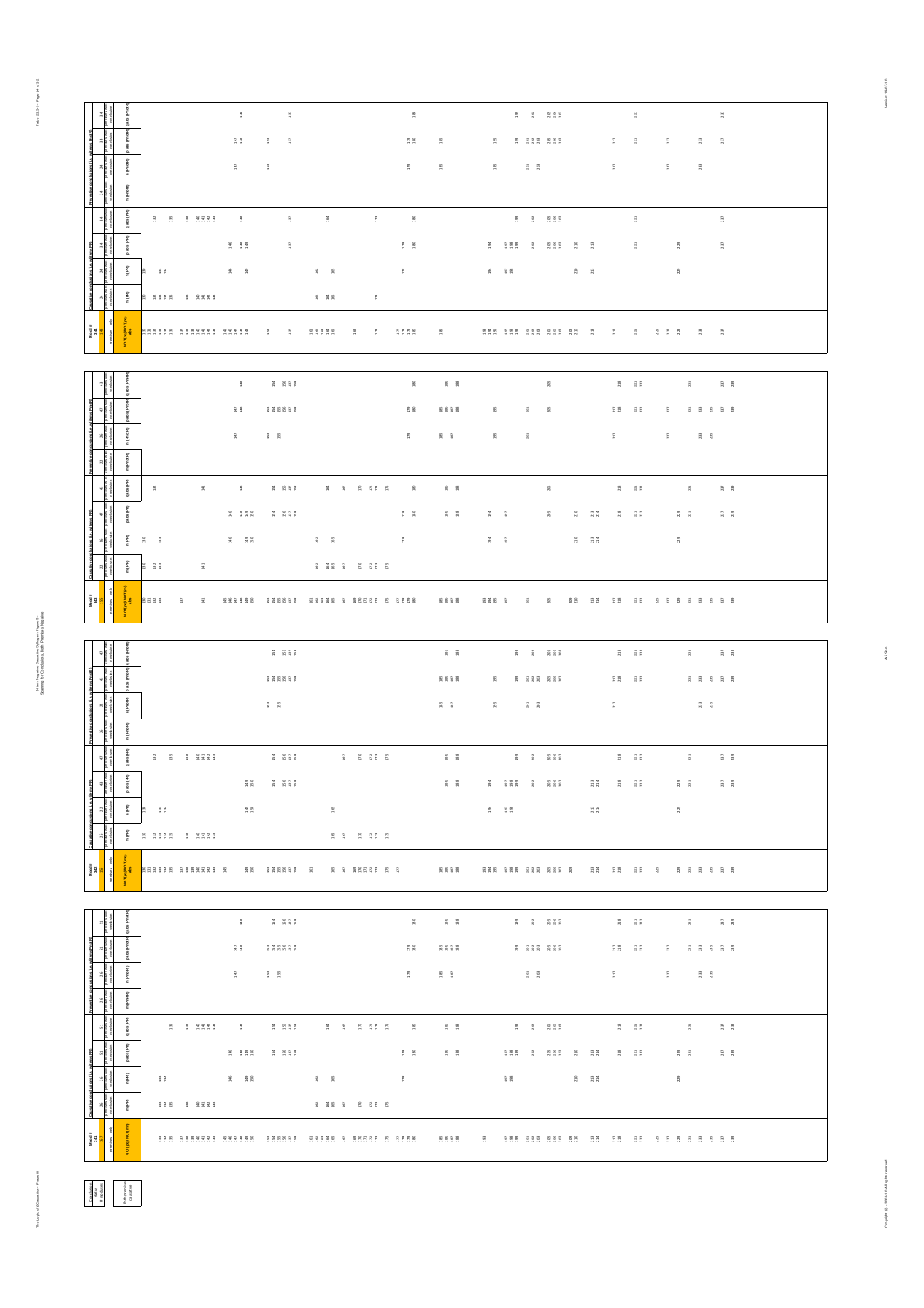|            |               |               | $8$ $75$ $8$ $732$                                                                                                                       |                                                                                                                                                                                                                                                                                                                                                                                                                                                 |                                |                                                                                                                                                                                                                                                                                                                                                                                                                                                                     | $\frac{8}{2}$                                                                                                                                                                                                                                                                                                                                                                                                                                                                |  |
|------------|---------------|---------------|------------------------------------------------------------------------------------------------------------------------------------------|-------------------------------------------------------------------------------------------------------------------------------------------------------------------------------------------------------------------------------------------------------------------------------------------------------------------------------------------------------------------------------------------------------------------------------------------------|--------------------------------|---------------------------------------------------------------------------------------------------------------------------------------------------------------------------------------------------------------------------------------------------------------------------------------------------------------------------------------------------------------------------------------------------------------------------------------------------------------------|------------------------------------------------------------------------------------------------------------------------------------------------------------------------------------------------------------------------------------------------------------------------------------------------------------------------------------------------------------------------------------------------------------------------------------------------------------------------------|--|
|            |               |               |                                                                                                                                          | $53 - 225222$                                                                                                                                                                                                                                                                                                                                                                                                                                   |                                |                                                                                                                                                                                                                                                                                                                                                                                                                                                                     | $^{55}$ $^{52}$                                                                                                                                                                                                                                                                                                                                                                                                                                                              |  |
|            |               |               | $R = R$<br>$\mathfrak{N}$                                                                                                                | 55<br>$\begin{array}{ccc}\n\mathbb{Z} & \mathbb{R} & \mathbb{R}\n\end{array}$                                                                                                                                                                                                                                                                                                                                                                   | $\circ$<br>$R$ $R$             | $\overline{8}$                                                                                                                                                                                                                                                                                                                                                                                                                                                      | $\frac{85}{20}$                                                                                                                                                                                                                                                                                                                                                                                                                                                              |  |
|            |               |               |                                                                                                                                          |                                                                                                                                                                                                                                                                                                                                                                                                                                                 |                                |                                                                                                                                                                                                                                                                                                                                                                                                                                                                     |                                                                                                                                                                                                                                                                                                                                                                                                                                                                              |  |
|            |               |               | ดล สสตสลลล                                                                                                                               |                                                                                                                                                                                                                                                                                                                                                                                                                                                 |                                |                                                                                                                                                                                                                                                                                                                                                                                                                                                                     |                                                                                                                                                                                                                                                                                                                                                                                                                                                                              |  |
|            |               | £<br>릪        |                                                                                                                                          |                                                                                                                                                                                                                                                                                                                                                                                                                                                 |                                |                                                                                                                                                                                                                                                                                                                                                                                                                                                                     | $\frac{8}{10}$                                                                                                                                                                                                                                                                                                                                                                                                                                                               |  |
|            |               |               |                                                                                                                                          |                                                                                                                                                                                                                                                                                                                                                                                                                                                 |                                |                                                                                                                                                                                                                                                                                                                                                                                                                                                                     | 109<br>$\frac{1}{2}$<br>$\frac{5}{2}$                                                                                                                                                                                                                                                                                                                                                                                                                                        |  |
|            |               | E,            |                                                                                                                                          | $\begin{array}{lllllllllll} \mathbb{R} & \mathbb{R} & \mathbb{R} & \mathbb{R} & \mathbb{R} & \mathbb{R} & \mathbb{R} \\ \mathbb{R} & \mathbb{R} & \mathbb{R} & \mathbb{R} & \mathbb{R} & \mathbb{R} & \mathbb{R} \\ \mathbb{R} & \mathbb{R} & \mathbb{R} & \mathbb{R} & \mathbb{R} & \mathbb{R} & \mathbb{R} \\ \mathbb{R} & \mathbb{R} & \mathbb{R} & \mathbb{R} & \mathbb{R} & \mathbb{R} & \mathbb{R} \\ \mathbb{R} & \mathbb{R$<br>$9 - 77$ |                                |                                                                                                                                                                                                                                                                                                                                                                                                                                                                     | $\overline{\Omega}$<br>$\frac{1}{2}$                                                                                                                                                                                                                                                                                                                                                                                                                                         |  |
|            |               | m(P)          |                                                                                                                                          | * ***** * ** *                                                                                                                                                                                                                                                                                                                                                                                                                                  |                                |                                                                                                                                                                                                                                                                                                                                                                                                                                                                     |                                                                                                                                                                                                                                                                                                                                                                                                                                                                              |  |
|            |               | -8            |                                                                                                                                          |                                                                                                                                                                                                                                                                                                                                                                                                                                                 |                                |                                                                                                                                                                                                                                                                                                                                                                                                                                                                     |                                                                                                                                                                                                                                                                                                                                                                                                                                                                              |  |
| 3 F        | š             |               |                                                                                                                                          | ាមពាមាននាងជាជាជាជា ឆ្នាំ ឆ្នាំ ព្រឹទ្ធិនិត្តិបាលពីការពិតខ្មែរ និងតារាណារដ្ឋបាលពីការពិតខ្មែរ និង និង ដា ដា ដា ដា                                                                                                                                                                                                                                                                                                                                 |                                |                                                                                                                                                                                                                                                                                                                                                                                                                                                                     |                                                                                                                                                                                                                                                                                                                                                                                                                                                                              |  |
|            |               |               |                                                                                                                                          |                                                                                                                                                                                                                                                                                                                                                                                                                                                 |                                |                                                                                                                                                                                                                                                                                                                                                                                                                                                                     |                                                                                                                                                                                                                                                                                                                                                                                                                                                                              |  |
|            |               |               |                                                                                                                                          |                                                                                                                                                                                                                                                                                                                                                                                                                                                 |                                |                                                                                                                                                                                                                                                                                                                                                                                                                                                                     | $\frac{1}{2}$<br>$\frac{3}{2}$                                                                                                                                                                                                                                                                                                                                                                                                                                               |  |
|            |               |               |                                                                                                                                          | 55 555399                                                                                                                                                                                                                                                                                                                                                                                                                                       |                                |                                                                                                                                                                                                                                                                                                                                                                                                                                                                     |                                                                                                                                                                                                                                                                                                                                                                                                                                                                              |  |
|            |               |               | $\mathbb{R}$ $\mathbb{R}$ $\mathbb{R}$ $\mathbb{R}$                                                                                      | $\begin{array}{ccc} 0 & 0 & 0 \\ 0 & 0 & 0 \\ 0 & 0 & 0 \end{array}$                                                                                                                                                                                                                                                                                                                                                                            | $\ddot{\circ}$<br>$\mathbb{R}$ | $\mathbbm{Z}$<br>$\frac{9}{80}$                                                                                                                                                                                                                                                                                                                                                                                                                                     | $90 - 90$<br>$\mathbb{Z}$                                                                                                                                                                                                                                                                                                                                                                                                                                                    |  |
|            |               |               |                                                                                                                                          |                                                                                                                                                                                                                                                                                                                                                                                                                                                 | G.35<br>$R$ $R$                | $\frac{3}{2}$<br>$\frac{1}{2}$ and $\frac{1}{2}$                                                                                                                                                                                                                                                                                                                                                                                                                    |                                                                                                                                                                                                                                                                                                                                                                                                                                                                              |  |
|            |               |               |                                                                                                                                          |                                                                                                                                                                                                                                                                                                                                                                                                                                                 |                                |                                                                                                                                                                                                                                                                                                                                                                                                                                                                     |                                                                                                                                                                                                                                                                                                                                                                                                                                                                              |  |
|            |               |               |                                                                                                                                          |                                                                                                                                                                                                                                                                                                                                                                                                                                                 |                                |                                                                                                                                                                                                                                                                                                                                                                                                                                                                     |                                                                                                                                                                                                                                                                                                                                                                                                                                                                              |  |
|            |               | Ê<br>ョ        |                                                                                                                                          | 9.37799 9 9                                                                                                                                                                                                                                                                                                                                                                                                                                     |                                |                                                                                                                                                                                                                                                                                                                                                                                                                                                                     |                                                                                                                                                                                                                                                                                                                                                                                                                                                                              |  |
|            |               | e (PR)        |                                                                                                                                          | $\begin{array}{cccccccccccccc} \Xi & \quad & \Xi\, \Xi & \quad & \Xi & \quad & \Xi & \quad & \Xi & \Xi \end{array}$                                                                                                                                                                                                                                                                                                                             |                                |                                                                                                                                                                                                                                                                                                                                                                                                                                                                     | $\mathbb{R}^n$ . And $\mathbb{R}^n$<br>$\begin{array}{ccc}\n\mathfrak{B} & \mathfrak{B} & \mathfrak{B} & \mathfrak{B} & \mathfrak{B} & \mathfrak{B} & \mathfrak{B} & \mathfrak{B} & \mathfrak{B} & \mathfrak{B} & \mathfrak{B} & \mathfrak{B} & \mathfrak{B} & \mathfrak{B} & \mathfrak{B} & \mathfrak{B} & \mathfrak{B} & \mathfrak{B} & \mathfrak{B} & \mathfrak{B} & \mathfrak{B} & \mathfrak{B} & \mathfrak{B} & \mathfrak{B} & \mathfrak{B} & \mathfrak{B} & \mathfrak$ |  |
|            |               | $m(\theta R)$ |                                                                                                                                          | a sasse e av e                                                                                                                                                                                                                                                                                                                                                                                                                                  |                                |                                                                                                                                                                                                                                                                                                                                                                                                                                                                     |                                                                                                                                                                                                                                                                                                                                                                                                                                                                              |  |
|            |               |               |                                                                                                                                          |                                                                                                                                                                                                                                                                                                                                                                                                                                                 |                                |                                                                                                                                                                                                                                                                                                                                                                                                                                                                     |                                                                                                                                                                                                                                                                                                                                                                                                                                                                              |  |
| § ≽        | $\frac{8}{3}$ |               |                                                                                                                                          | 1450789拍出は持续接一起接待的社会对我发现我发动的一般就越好的转换的模样和材料的一种,要的社会到前后的转换的感染。 一般的存储的 一对 一对 机粒形制造 的 男                                                                                                                                                                                                                                                                                                                                                             |                                |                                                                                                                                                                                                                                                                                                                                                                                                                                                                     |                                                                                                                                                                                                                                                                                                                                                                                                                                                                              |  |
|            |               |               |                                                                                                                                          |                                                                                                                                                                                                                                                                                                                                                                                                                                                 |                                |                                                                                                                                                                                                                                                                                                                                                                                                                                                                     |                                                                                                                                                                                                                                                                                                                                                                                                                                                                              |  |
|            |               |               | $R$ $R$ $R$ $R$ $R$ $R$ $R$ $R$                                                                                                          |                                                                                                                                                                                                                                                                                                                                                                                                                                                 |                                |                                                                                                                                                                                                                                                                                                                                                                                                                                                                     |                                                                                                                                                                                                                                                                                                                                                                                                                                                                              |  |
|            |               |               |                                                                                                                                          | en netwoo                                                                                                                                                                                                                                                                                                                                                                                                                                       |                                |                                                                                                                                                                                                                                                                                                                                                                                                                                                                     |                                                                                                                                                                                                                                                                                                                                                                                                                                                                              |  |
|            |               |               | $\mathbb{R}$ $\mathbb{R}$ $\mathbb{R}$ $\mathbb{R}$                                                                                      |                                                                                                                                                                                                                                                                                                                                                                                                                                                 |                                | $\frac{3}{8}$                                                                                                                                                                                                                                                                                                                                                                                                                                                       | $\begin{array}{ccccccccccccc}\n\text{S} & \text{S} & \text{S} & \text{S} & \text{S} & \text{S} & \text{S} & \text{S} & \text{S} & \text{S} & \text{S} & \text{S} & \text{S} & \text{S} & \text{S} & \text{S} & \text{S} & \text{S} & \text{S} & \text{S} & \text{S} & \text{S} & \text{S} & \text{S} & \text{S} & \text{S} & \text{S} & \text{S} & \text{S} & \text{S} & \text{S} & \text{S} & \text{S} & \text{S} & \text{S}$                                               |  |
|            |               |               | na nanahana                                                                                                                              |                                                                                                                                                                                                                                                                                                                                                                                                                                                 |                                | $\begin{array}{cccccccccccccc} \mathcal{R} & \mathcal{R} & \mathcal{R} & \mathcal{R} & \mathcal{R} & \mathcal{R} & \mathcal{R} & \mathcal{R} & \mathcal{R} & \mathcal{R} & \mathcal{R} & \mathcal{R} & \mathcal{R} & \mathcal{R} & \mathcal{R} & \mathcal{R} & \mathcal{R} & \mathcal{R} & \mathcal{R} & \mathcal{R} & \mathcal{R} & \mathcal{R} & \mathcal{R} & \mathcal{R} & \mathcal{R} & \mathcal{R} & \mathcal{R} & \mathcal{R} & \mathcal{R} & \mathcal{R} &$ |                                                                                                                                                                                                                                                                                                                                                                                                                                                                              |  |
|            |               |               |                                                                                                                                          |                                                                                                                                                                                                                                                                                                                                                                                                                                                 |                                |                                                                                                                                                                                                                                                                                                                                                                                                                                                                     | $\begin{matrix} 8 & 83 \\ 8 & 84 \end{matrix} \qquad \begin{matrix} 8 & 4 \\ 8 & 4 \end{matrix} \qquad \begin{matrix} 8 & 84 \\ 8 & 44 \end{matrix}$                                                                                                                                                                                                                                                                                                                         |  |
|            |               |               |                                                                                                                                          | $8\quad 2\ 2\ 3\ 8\ 8\quad 8\quad 8$                                                                                                                                                                                                                                                                                                                                                                                                            |                                |                                                                                                                                                                                                                                                                                                                                                                                                                                                                     | * 95995 9 8 5 69998                                                                                                                                                                                                                                                                                                                                                                                                                                                          |  |
|            |               |               |                                                                                                                                          |                                                                                                                                                                                                                                                                                                                                                                                                                                                 |                                |                                                                                                                                                                                                                                                                                                                                                                                                                                                                     |                                                                                                                                                                                                                                                                                                                                                                                                                                                                              |  |
|            |               |               |                                                                                                                                          |                                                                                                                                                                                                                                                                                                                                                                                                                                                 |                                |                                                                                                                                                                                                                                                                                                                                                                                                                                                                     |                                                                                                                                                                                                                                                                                                                                                                                                                                                                              |  |
|            |               |               |                                                                                                                                          | x sasse q xe q                                                                                                                                                                                                                                                                                                                                                                                                                                  |                                |                                                                                                                                                                                                                                                                                                                                                                                                                                                                     |                                                                                                                                                                                                                                                                                                                                                                                                                                                                              |  |
| <b>Sep</b> |               |               |                                                                                                                                          |                                                                                                                                                                                                                                                                                                                                                                                                                                                 |                                |                                                                                                                                                                                                                                                                                                                                                                                                                                                                     |                                                                                                                                                                                                                                                                                                                                                                                                                                                                              |  |
|            |               |               |                                                                                                                                          |                                                                                                                                                                                                                                                                                                                                                                                                                                                 |                                |                                                                                                                                                                                                                                                                                                                                                                                                                                                                     |                                                                                                                                                                                                                                                                                                                                                                                                                                                                              |  |
|            |               |               |                                                                                                                                          |                                                                                                                                                                                                                                                                                                                                                                                                                                                 |                                |                                                                                                                                                                                                                                                                                                                                                                                                                                                                     |                                                                                                                                                                                                                                                                                                                                                                                                                                                                              |  |
|            |               |               |                                                                                                                                          | $32$ $335333$                                                                                                                                                                                                                                                                                                                                                                                                                                   |                                |                                                                                                                                                                                                                                                                                                                                                                                                                                                                     |                                                                                                                                                                                                                                                                                                                                                                                                                                                                              |  |
|            |               |               |                                                                                                                                          |                                                                                                                                                                                                                                                                                                                                                                                                                                                 |                                |                                                                                                                                                                                                                                                                                                                                                                                                                                                                     |                                                                                                                                                                                                                                                                                                                                                                                                                                                                              |  |
|            |               |               | $\begin{array}{ccc} \mathfrak{B} & \mathfrak{B} & \mathfrak{B} & \mathfrak{B} \\ \mathfrak{B} & \mathfrak{B} & \mathfrak{B} \end{array}$ |                                                                                                                                                                                                                                                                                                                                                                                                                                                 |                                |                                                                                                                                                                                                                                                                                                                                                                                                                                                                     |                                                                                                                                                                                                                                                                                                                                                                                                                                                                              |  |
|            |               |               | na nanahana                                                                                                                              |                                                                                                                                                                                                                                                                                                                                                                                                                                                 |                                |                                                                                                                                                                                                                                                                                                                                                                                                                                                                     |                                                                                                                                                                                                                                                                                                                                                                                                                                                                              |  |
|            |               |               |                                                                                                                                          |                                                                                                                                                                                                                                                                                                                                                                                                                                                 |                                |                                                                                                                                                                                                                                                                                                                                                                                                                                                                     |                                                                                                                                                                                                                                                                                                                                                                                                                                                                              |  |
|            |               |               |                                                                                                                                          |                                                                                                                                                                                                                                                                                                                                                                                                                                                 |                                |                                                                                                                                                                                                                                                                                                                                                                                                                                                                     |                                                                                                                                                                                                                                                                                                                                                                                                                                                                              |  |
|            |               |               |                                                                                                                                          | $\begin{array}{ccc} \circ & \circ & \circ \end{array}$<br>$\overline{a}$ $\overline{a}$ $\overline{a}$                                                                                                                                                                                                                                                                                                                                          |                                |                                                                                                                                                                                                                                                                                                                                                                                                                                                                     |                                                                                                                                                                                                                                                                                                                                                                                                                                                                              |  |
|            |               |               |                                                                                                                                          | x xxxx q q q q q                                                                                                                                                                                                                                                                                                                                                                                                                                |                                |                                                                                                                                                                                                                                                                                                                                                                                                                                                                     |                                                                                                                                                                                                                                                                                                                                                                                                                                                                              |  |
|            |               |               |                                                                                                                                          |                                                                                                                                                                                                                                                                                                                                                                                                                                                 |                                |                                                                                                                                                                                                                                                                                                                                                                                                                                                                     |                                                                                                                                                                                                                                                                                                                                                                                                                                                                              |  |
| 38         |               |               |                                                                                                                                          |                                                                                                                                                                                                                                                                                                                                                                                                                                                 |                                |                                                                                                                                                                                                                                                                                                                                                                                                                                                                     |                                                                                                                                                                                                                                                                                                                                                                                                                                                                              |  |
|            |               |               |                                                                                                                                          |                                                                                                                                                                                                                                                                                                                                                                                                                                                 |                                |                                                                                                                                                                                                                                                                                                                                                                                                                                                                     |                                                                                                                                                                                                                                                                                                                                                                                                                                                                              |  |
|            |               |               |                                                                                                                                          |                                                                                                                                                                                                                                                                                                                                                                                                                                                 |                                |                                                                                                                                                                                                                                                                                                                                                                                                                                                                     |                                                                                                                                                                                                                                                                                                                                                                                                                                                                              |  |

Avi Sion

Copyright (d) - 2008-10. All rights reserved.

Vasion: 19-07-10

Table 23.5-9 - Page 15 of 32

Table 23.5-9 - Page 15 of 32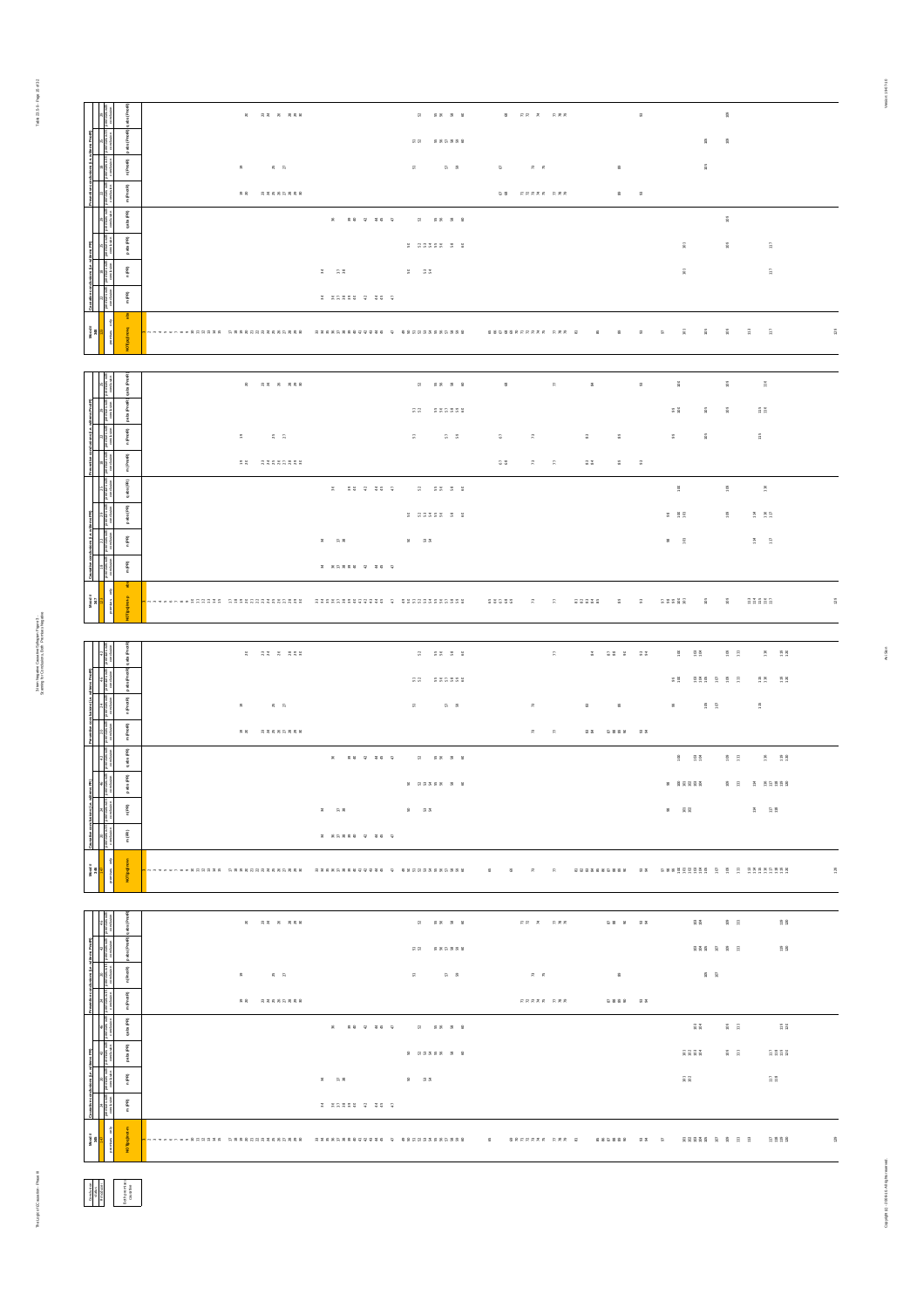|                    |                    |    |                                                                   |   |                   |                                                                                                                                                                                                                                                                                                                                                                                                           | $\frac{5}{2}$                                                                                                                                                                                                                                                                                                                                                                                                                          |                                                                                                                                                                                                                                     |                                                                          |                   |                                                                                                                                                                                                                                                                                                                                                                                                                                                                 |                                                                                                                                                                                                                                                                                                                                                                                                                                           |                                                                                                                                                                                                                                                                                                                                                                                                                                                                                                         |                                                                            |                                                                                                                                                                                                                                                                                                                                                                                                                                          | $\overline{2}$ |                  |                                                                                                                                                                                                                  |                | $\overline{237}$              |  |
|--------------------|--------------------|----|-------------------------------------------------------------------|---|-------------------|-----------------------------------------------------------------------------------------------------------------------------------------------------------------------------------------------------------------------------------------------------------------------------------------------------------------------------------------------------------------------------------------------------------|----------------------------------------------------------------------------------------------------------------------------------------------------------------------------------------------------------------------------------------------------------------------------------------------------------------------------------------------------------------------------------------------------------------------------------------|-------------------------------------------------------------------------------------------------------------------------------------------------------------------------------------------------------------------------------------|--------------------------------------------------------------------------|-------------------|-----------------------------------------------------------------------------------------------------------------------------------------------------------------------------------------------------------------------------------------------------------------------------------------------------------------------------------------------------------------------------------------------------------------------------------------------------------------|-------------------------------------------------------------------------------------------------------------------------------------------------------------------------------------------------------------------------------------------------------------------------------------------------------------------------------------------------------------------------------------------------------------------------------------------|---------------------------------------------------------------------------------------------------------------------------------------------------------------------------------------------------------------------------------------------------------------------------------------------------------------------------------------------------------------------------------------------------------------------------------------------------------------------------------------------------------|----------------------------------------------------------------------------|------------------------------------------------------------------------------------------------------------------------------------------------------------------------------------------------------------------------------------------------------------------------------------------------------------------------------------------------------------------------------------------------------------------------------------------|----------------|------------------|------------------------------------------------------------------------------------------------------------------------------------------------------------------------------------------------------------------|----------------|-------------------------------|--|
|                    |                    |    |                                                                   |   |                   |                                                                                                                                                                                                                                                                                                                                                                                                           | $\overline{\mathfrak{a}}$ . $\overline{\mathfrak{a}}$                                                                                                                                                                                                                                                                                                                                                                                  |                                                                                                                                                                                                                                     |                                                                          |                   | $\frac{95}{28}$                                                                                                                                                                                                                                                                                                                                                                                                                                                 |                                                                                                                                                                                                                                                                                                                                                                                                                                           | $\begin{matrix} \hat{\mathbf{z}} & \hat{\mathbf{z}} & \hat{\mathbf{z}} \\ \hat{\mathbf{z}} & \hat{\mathbf{z}} & \hat{\mathbf{z}} \end{matrix} \hspace{0.2cm} \begin{matrix} \hat{\mathbf{z}} & \hat{\mathbf{z}} \\ \hat{\mathbf{z}} & \hat{\mathbf{z}} \end{matrix} \hspace{0.2cm} \begin{matrix} \hat{\mathbf{z}} & \hat{\mathbf{z}} \\ \hat{\mathbf{z}} & \hat{\mathbf{z}} \end{matrix} \hspace{0.2cm} \begin{matrix} \hat{\mathbf{z}} & \hat{\mathbf{z}} \\ \hat{\mathbf{z}} & \hat{\mathbf{z}}$     |                                                                            |                                                                                                                                                                                                                                                                                                                                                                                                                                          |                |                  |                                                                                                                                                                                                                  |                | $\overline{a}$ $\overline{a}$ |  |
|                    |                    |    |                                                                   |   |                   |                                                                                                                                                                                                                                                                                                                                                                                                           |                                                                                                                                                                                                                                                                                                                                                                                                                                        |                                                                                                                                                                                                                                     |                                                                          |                   |                                                                                                                                                                                                                                                                                                                                                                                                                                                                 |                                                                                                                                                                                                                                                                                                                                                                                                                                           |                                                                                                                                                                                                                                                                                                                                                                                                                                                                                                         |                                                                            |                                                                                                                                                                                                                                                                                                                                                                                                                                          |                |                  |                                                                                                                                                                                                                  |                |                               |  |
|                    |                    |    |                                                                   |   |                   |                                                                                                                                                                                                                                                                                                                                                                                                           | $\overline{\mathfrak{D}}$                                                                                                                                                                                                                                                                                                                                                                                                              |                                                                                                                                                                                                                                     |                                                                          |                   | $\overline{\mathfrak{A}}$                                                                                                                                                                                                                                                                                                                                                                                                                                       |                                                                                                                                                                                                                                                                                                                                                                                                                                           | $\begin{array}{lllllllll} \mathbf{S} & \mathbf{S} & \mathbf{S} & \mathbf{S} & \mathbf{S} \\ \mathbf{S} & \mathbf{S} & \mathbf{S} & \mathbf{S} & \mathbf{S} & \mathbf{S} \\ \mathbf{S} & \mathbf{S} & \mathbf{S} & \mathbf{S} & \mathbf{S} & \mathbf{S} \\ \mathbf{S} & \mathbf{S} & \mathbf{S} & \mathbf{S} & \mathbf{S} & \mathbf{S} \\ \mathbf{S} & \mathbf{S} & \mathbf{S} & \mathbf{S} & \mathbf{S} & \mathbf{S} & \mathbf{S}$                                                                      |                                                                            |                                                                                                                                                                                                                                                                                                                                                                                                                                          |                |                  |                                                                                                                                                                                                                  | និ             |                               |  |
|                    |                    |    |                                                                   |   |                   |                                                                                                                                                                                                                                                                                                                                                                                                           |                                                                                                                                                                                                                                                                                                                                                                                                                                        |                                                                                                                                                                                                                                     |                                                                          |                   |                                                                                                                                                                                                                                                                                                                                                                                                                                                                 |                                                                                                                                                                                                                                                                                                                                                                                                                                           |                                                                                                                                                                                                                                                                                                                                                                                                                                                                                                         |                                                                            |                                                                                                                                                                                                                                                                                                                                                                                                                                          |                |                  |                                                                                                                                                                                                                  |                |                               |  |
|                    |                    |    |                                                                   |   |                   | 여 번 번 이 번 번 보고 있는데 이 번 보고 있는데 이 번 보고 있는데 이 번 보고 있는데 이 번 보고 있는데 이 번 보고 있는데 이 번 보고 있는데 이 번 보고 있는데 이 번 보고 있는데 이 번                                                                                                                                                                                                                                                                                            |                                                                                                                                                                                                                                                                                                                                                                                                                                        |                                                                                                                                                                                                                                     |                                                                          |                   |                                                                                                                                                                                                                                                                                                                                                                                                                                                                 | $\begin{array}{ccccccccccccc} \mathbb{B} & & \mathbb{B} & & \mathbb{B} & & \mathbb{B} & \mathbb{B} & \mathbb{B} & & \mathbb{B} & & \mathbb{B} & & \mathbb{B} & & \mathbb{B} & & \mathbb{B} & & \mathbb{B} & & \mathbb{B} & & \mathbb{B} & & \mathbb{B} & & \mathbb{B} & & \mathbb{B} & & \mathbb{B} & & \mathbb{B} & & \mathbb{B} & & \mathbb{B} & & \mathbb{B} & & \mathbb{B} & & \mathbb{B} & & \mathbb{B} & & \mathbb{B} & & \mathbb{$ |                                                                                                                                                                                                                                                                                                                                                                                                                                                                                                         |                                                                            |                                                                                                                                                                                                                                                                                                                                                                                                                                          |                |                  |                                                                                                                                                                                                                  |                | 237                           |  |
|                    |                    |    |                                                                   |   |                   |                                                                                                                                                                                                                                                                                                                                                                                                           |                                                                                                                                                                                                                                                                                                                                                                                                                                        |                                                                                                                                                                                                                                     |                                                                          |                   |                                                                                                                                                                                                                                                                                                                                                                                                                                                                 |                                                                                                                                                                                                                                                                                                                                                                                                                                           |                                                                                                                                                                                                                                                                                                                                                                                                                                                                                                         |                                                                            |                                                                                                                                                                                                                                                                                                                                                                                                                                          |                |                  |                                                                                                                                                                                                                  |                |                               |  |
|                    |                    |    |                                                                   |   |                   | 24.0                                                                                                                                                                                                                                                                                                                                                                                                      |                                                                                                                                                                                                                                                                                                                                                                                                                                        |                                                                                                                                                                                                                                     |                                                                          |                   |                                                                                                                                                                                                                                                                                                                                                                                                                                                                 |                                                                                                                                                                                                                                                                                                                                                                                                                                           |                                                                                                                                                                                                                                                                                                                                                                                                                                                                                                         |                                                                            |                                                                                                                                                                                                                                                                                                                                                                                                                                          |                |                  |                                                                                                                                                                                                                  |                |                               |  |
|                    |                    | €  | 8.88                                                              |   |                   |                                                                                                                                                                                                                                                                                                                                                                                                           | $\frac{1}{24}$                                                                                                                                                                                                                                                                                                                                                                                                                         | 36                                                                                                                                                                                                                                  |                                                                          |                   |                                                                                                                                                                                                                                                                                                                                                                                                                                                                 |                                                                                                                                                                                                                                                                                                                                                                                                                                           |                                                                                                                                                                                                                                                                                                                                                                                                                                                                                                         |                                                                            |                                                                                                                                                                                                                                                                                                                                                                                                                                          |                |                  | $\mathbb{R}^n$                                                                                                                                                                                                   |                |                               |  |
|                    |                    | Ê. | 8 8858 8 8888                                                     |   |                   |                                                                                                                                                                                                                                                                                                                                                                                                           |                                                                                                                                                                                                                                                                                                                                                                                                                                        |                                                                                                                                                                                                                                     | $\begin{array}{ccc} 55 & 0 & 0 \\ 0 & 0 & 0 \\ 0 & 0 & 0 \\ \end{array}$ |                   |                                                                                                                                                                                                                                                                                                                                                                                                                                                                 |                                                                                                                                                                                                                                                                                                                                                                                                                                           |                                                                                                                                                                                                                                                                                                                                                                                                                                                                                                         |                                                                            |                                                                                                                                                                                                                                                                                                                                                                                                                                          |                |                  |                                                                                                                                                                                                                  |                |                               |  |
|                    |                    |    |                                                                   |   |                   |                                                                                                                                                                                                                                                                                                                                                                                                           |                                                                                                                                                                                                                                                                                                                                                                                                                                        |                                                                                                                                                                                                                                     |                                                                          |                   |                                                                                                                                                                                                                                                                                                                                                                                                                                                                 |                                                                                                                                                                                                                                                                                                                                                                                                                                           |                                                                                                                                                                                                                                                                                                                                                                                                                                                                                                         |                                                                            |                                                                                                                                                                                                                                                                                                                                                                                                                                          |                |                  |                                                                                                                                                                                                                  |                |                               |  |
| II                 |                    |    |                                                                   |   |                   |                                                                                                                                                                                                                                                                                                                                                                                                           |                                                                                                                                                                                                                                                                                                                                                                                                                                        |                                                                                                                                                                                                                                     |                                                                          |                   |                                                                                                                                                                                                                                                                                                                                                                                                                                                                 |                                                                                                                                                                                                                                                                                                                                                                                                                                           |                                                                                                                                                                                                                                                                                                                                                                                                                                                                                                         |                                                                            |                                                                                                                                                                                                                                                                                                                                                                                                                                          |                |                  |                                                                                                                                                                                                                  |                |                               |  |
|                    |                    |    |                                                                   |   |                   |                                                                                                                                                                                                                                                                                                                                                                                                           |                                                                                                                                                                                                                                                                                                                                                                                                                                        |                                                                                                                                                                                                                                     |                                                                          |                   |                                                                                                                                                                                                                                                                                                                                                                                                                                                                 |                                                                                                                                                                                                                                                                                                                                                                                                                                           |                                                                                                                                                                                                                                                                                                                                                                                                                                                                                                         |                                                                            |                                                                                                                                                                                                                                                                                                                                                                                                                                          |                |                  |                                                                                                                                                                                                                  |                |                               |  |
|                    |                    |    |                                                                   |   |                   |                                                                                                                                                                                                                                                                                                                                                                                                           |                                                                                                                                                                                                                                                                                                                                                                                                                                        |                                                                                                                                                                                                                                     |                                                                          |                   |                                                                                                                                                                                                                                                                                                                                                                                                                                                                 |                                                                                                                                                                                                                                                                                                                                                                                                                                           |                                                                                                                                                                                                                                                                                                                                                                                                                                                                                                         |                                                                            |                                                                                                                                                                                                                                                                                                                                                                                                                                          |                |                  |                                                                                                                                                                                                                  |                |                               |  |
|                    |                    |    |                                                                   |   |                   |                                                                                                                                                                                                                                                                                                                                                                                                           | <u>이 없이 되어 있다.</u>                                                                                                                                                                                                                                                                                                                                                                                                                     |                                                                                                                                                                                                                                     |                                                                          | 180               |                                                                                                                                                                                                                                                                                                                                                                                                                                                                 |                                                                                                                                                                                                                                                                                                                                                                                                                                           |                                                                                                                                                                                                                                                                                                                                                                                                                                                                                                         | $\frac{8}{3}$                                                              |                                                                                                                                                                                                                                                                                                                                                                                                                                          |                | $\overline{221}$ |                                                                                                                                                                                                                  |                | 237                           |  |
|                    |                    |    |                                                                   |   |                   |                                                                                                                                                                                                                                                                                                                                                                                                           | <b>휴양 및 프</b> 프<br>프로그램 프로그램                                                                                                                                                                                                                                                                                                                                                                                                           |                                                                                                                                                                                                                                     |                                                                          | <b>179</b><br>180 | $\frac{1}{2}$                                                                                                                                                                                                                                                                                                                                                                                                                                                   |                                                                                                                                                                                                                                                                                                                                                                                                                                           |                                                                                                                                                                                                                                                                                                                                                                                                                                                                                                         |                                                                            |                                                                                                                                                                                                                                                                                                                                                                                                                                          |                |                  |                                                                                                                                                                                                                  |                |                               |  |
|                    |                    |    |                                                                   |   |                   |                                                                                                                                                                                                                                                                                                                                                                                                           | $\begin{array}{ccc}\n\mathbf{r}_{1} & \mathbf{r}_{2} & \mathbf{r}_{3} & \mathbf{r}_{4} & \mathbf{r}_{5} & \mathbf{r}_{6} & \mathbf{r}_{7} & \mathbf{r}_{8} & \mathbf{r}_{9} & \mathbf{r}_{9} & \mathbf{r}_{1} & \mathbf{r}_{1} & \mathbf{r}_{1} & \mathbf{r}_{1} & \mathbf{r}_{1} & \mathbf{r}_{2} & \mathbf{r}_{3} & \mathbf{r}_{4} & \mathbf{r}_{5} & \mathbf{r}_{6} & \mathbf{r}_{7} & \mathbf{r}_{8} & \mathbf{r}_{9} & \mathbf{r$ |                                                                                                                                                                                                                                     |                                                                          |                   | $\begin{array}{ccc}\n\mathbb{S}^n & \mathbb{S}^n & \mathbb{S}^n\end{array}$                                                                                                                                                                                                                                                                                                                                                                                     |                                                                                                                                                                                                                                                                                                                                                                                                                                           | $\begin{array}{ccccccccccccc} \mathbb{S}^1 & \mathbb{S}^1 & \mathbb{S}^1 & \mathbb{S}^1 & \mathbb{S}^1 & \mathbb{S}^1 & \mathbb{S}^1 & \mathbb{S}^1 & \mathbb{S}^1 & \mathbb{S}^1 & \mathbb{S}^1 & \mathbb{S}^1 & \mathbb{S}^1 & \mathbb{S}^1 & \mathbb{S}^1 & \mathbb{S}^1 & \mathbb{S}^1 & \mathbb{S}^1 & \mathbb{S}^1 & \mathbb{S}^1 & \mathbb{S}^1 & \mathbb{S}^1 & \mathbb{S}^1 & \mathbb$                                                                                                         |                                                                            |                                                                                                                                                                                                                                                                                                                                                                                                                                          |                |                  |                                                                                                                                                                                                                  |                |                               |  |
|                    |                    |    |                                                                   |   |                   |                                                                                                                                                                                                                                                                                                                                                                                                           |                                                                                                                                                                                                                                                                                                                                                                                                                                        |                                                                                                                                                                                                                                     |                                                                          |                   |                                                                                                                                                                                                                                                                                                                                                                                                                                                                 |                                                                                                                                                                                                                                                                                                                                                                                                                                           |                                                                                                                                                                                                                                                                                                                                                                                                                                                                                                         |                                                                            |                                                                                                                                                                                                                                                                                                                                                                                                                                          |                |                  |                                                                                                                                                                                                                  |                |                               |  |
|                    |                    |    |                                                                   |   |                   |                                                                                                                                                                                                                                                                                                                                                                                                           |                                                                                                                                                                                                                                                                                                                                                                                                                                        |                                                                                                                                                                                                                                     |                                                                          |                   |                                                                                                                                                                                                                                                                                                                                                                                                                                                                 |                                                                                                                                                                                                                                                                                                                                                                                                                                           |                                                                                                                                                                                                                                                                                                                                                                                                                                                                                                         |                                                                            |                                                                                                                                                                                                                                                                                                                                                                                                                                          |                |                  |                                                                                                                                                                                                                  |                |                               |  |
|                    |                    | Ê  |                                                                   |   |                   |                                                                                                                                                                                                                                                                                                                                                                                                           |                                                                                                                                                                                                                                                                                                                                                                                                                                        |                                                                                                                                                                                                                                     |                                                                          |                   | .<br>- 그리고 있는 것은 이 없이 이 없이 없는 것은 이 없이 없이 없이 없는 것은 이 없이 없는 것은 이 없이 없는 것은 이 없이 없는 것은 이 없이 없는 것은 이 없이 없는 것은 이 없이 없는 것은<br>- 이 없는 것은 이 없이 없는 것은 이 없이 없는 것은 이 없이 없는 것은 이 없이 없는 것은 이 없이 없는 것은 이 없는 것은 이 없는 것은 이 없는 것은 이 없는 것은 이 없는 것은 이 없                                                                                                                                                                                                                             |                                                                                                                                                                                                                                                                                                                                                                                                                                           |                                                                                                                                                                                                                                                                                                                                                                                                                                                                                                         |                                                                            |                                                                                                                                                                                                                                                                                                                                                                                                                                          |                | $\overline{2}$   |                                                                                                                                                                                                                  | $\overline{a}$ |                               |  |
|                    |                    |    |                                                                   |   |                   | 3.32                                                                                                                                                                                                                                                                                                                                                                                                      | $\sim 100$ $\mu$                                                                                                                                                                                                                                                                                                                                                                                                                       |                                                                                                                                                                                                                                     |                                                                          |                   | $\begin{array}{ccc}\n\mathcal{B} & \mathcal{B} & \mathcal{B} & \mathcal{B} & \mathcal{B} & \mathcal{B} & \mathcal{B} & \mathcal{B} & \mathcal{B} & \mathcal{B} & \mathcal{B} & \mathcal{B} & \mathcal{B} & \mathcal{B} & \mathcal{B} & \mathcal{B} & \mathcal{B} & \mathcal{B} & \mathcal{B} & \mathcal{B} & \mathcal{B} & \mathcal{B} & \mathcal{B} & \mathcal{B} & \mathcal{B} & \mathcal{B} & \mathcal{B} & \mathcal{B} & \mathcal{B} & \mathcal{B} & \math$ |                                                                                                                                                                                                                                                                                                                                                                                                                                           |                                                                                                                                                                                                                                                                                                                                                                                                                                                                                                         | 205                                                                        |                                                                                                                                                                                                                                                                                                                                                                                                                                          |                |                  | $\begin{matrix} \mathfrak{A} & \mathfrak{A} & \mathfrak{A} & \mathfrak{A} & \mathfrak{A} & \mathfrak{A} \\ \mathfrak{A} & \mathfrak{A} & \mathfrak{A} & \mathfrak{A} & \mathfrak{A} & \mathfrak{A} \end{matrix}$ |                |                               |  |
|                    |                    |    |                                                                   |   |                   | $\begin{array}{ccc}\n\frac{1}{2} & \frac{1}{2} & \frac{1}{2} & \frac{1}{2} & \frac{1}{2} & \frac{1}{2} & \frac{1}{2} & \frac{1}{2} & \frac{1}{2} & \frac{1}{2} & \frac{1}{2} & \frac{1}{2} & \frac{1}{2} & \frac{1}{2} & \frac{1}{2} & \frac{1}{2} & \frac{1}{2} & \frac{1}{2} & \frac{1}{2} & \frac{1}{2} & \frac{1}{2} & \frac{1}{2} & \frac{1}{2} & \frac{1}{2} & \frac{1}{2} & \frac{1}{2} & \frac{1$ |                                                                                                                                                                                                                                                                                                                                                                                                                                        | $162$ $163$ $173$                                                                                                                                                                                                                   |                                                                          |                   |                                                                                                                                                                                                                                                                                                                                                                                                                                                                 |                                                                                                                                                                                                                                                                                                                                                                                                                                           | 34.97                                                                                                                                                                                                                                                                                                                                                                                                                                                                                                   |                                                                            | $\begin{array}{ccc}\n\mathbf{a} & \mathbf{a} & \mathbf{b} & \mathbf{c} \\ \mathbf{a} & \mathbf{a} & \mathbf{b} & \mathbf{c} \\ \mathbf{a} & \mathbf{b} & \mathbf{c} & \mathbf{c} \\ \mathbf{c} & \mathbf{d} & \mathbf{c} & \mathbf{c} \\ \mathbf{d} & \mathbf{c} & \mathbf{c} & \mathbf{c} \\ \mathbf{c} & \mathbf{d} & \mathbf{c} & \mathbf{c} \\ \mathbf{c} & \mathbf{d} & \mathbf{c} & \mathbf{c} \\ \mathbf{c} & \mathbf{d} & \math$ |                |                  | 229                                                                                                                                                                                                              |                |                               |  |
|                    |                    |    |                                                                   |   |                   |                                                                                                                                                                                                                                                                                                                                                                                                           |                                                                                                                                                                                                                                                                                                                                                                                                                                        |                                                                                                                                                                                                                                     |                                                                          |                   |                                                                                                                                                                                                                                                                                                                                                                                                                                                                 |                                                                                                                                                                                                                                                                                                                                                                                                                                           |                                                                                                                                                                                                                                                                                                                                                                                                                                                                                                         |                                                                            |                                                                                                                                                                                                                                                                                                                                                                                                                                          |                |                  |                                                                                                                                                                                                                  |                |                               |  |
|                    |                    |    | $\begin{matrix} 0 & 0 & 0 \\ 0 & 0 & 0 \\ 0 & 0 & 0 \end{matrix}$ |   | <b>Experience</b> |                                                                                                                                                                                                                                                                                                                                                                                                           |                                                                                                                                                                                                                                                                                                                                                                                                                                        |                                                                                                                                                                                                                                     |                                                                          |                   |                                                                                                                                                                                                                                                                                                                                                                                                                                                                 |                                                                                                                                                                                                                                                                                                                                                                                                                                           |                                                                                                                                                                                                                                                                                                                                                                                                                                                                                                         |                                                                            |                                                                                                                                                                                                                                                                                                                                                                                                                                          |                |                  |                                                                                                                                                                                                                  |                |                               |  |
|                    | § ≽ <mark>n</mark> |    | <b>BEER</b>                                                       | ÷ | 一度                |                                                                                                                                                                                                                                                                                                                                                                                                           |                                                                                                                                                                                                                                                                                                                                                                                                                                        |                                                                                                                                                                                                                                     |                                                                          |                   |                                                                                                                                                                                                                                                                                                                                                                                                                                                                 |                                                                                                                                                                                                                                                                                                                                                                                                                                           | $\begin{array}{ccccccccccccccccc} \text{max} & \text{min} & \text{min} & \text{min} & \text{min} & \text{min} & \text{min} & \text{min} & \text{min} & \text{min} & \text{min} & \text{min} & \text{min} & \text{min} & \text{min} & \text{min} & \text{min} & \text{min} & \text{min} & \text{min} & \text{min} & \text{min} & \text{min} & \text{min} & \text{min} & \text{min} & \text{min} & \text{min} & \text{min} & \text{min} & \text{min} & \text{min} & \text{min} & \text{min} & \text{min}$ |                                                                            |                                                                                                                                                                                                                                                                                                                                                                                                                                          |                |                  |                                                                                                                                                                                                                  |                |                               |  |
|                    |                    |    |                                                                   |   |                   |                                                                                                                                                                                                                                                                                                                                                                                                           |                                                                                                                                                                                                                                                                                                                                                                                                                                        |                                                                                                                                                                                                                                     |                                                                          |                   |                                                                                                                                                                                                                                                                                                                                                                                                                                                                 |                                                                                                                                                                                                                                                                                                                                                                                                                                           |                                                                                                                                                                                                                                                                                                                                                                                                                                                                                                         |                                                                            |                                                                                                                                                                                                                                                                                                                                                                                                                                          |                |                  |                                                                                                                                                                                                                  |                |                               |  |
|                    |                    |    |                                                                   |   |                   |                                                                                                                                                                                                                                                                                                                                                                                                           |                                                                                                                                                                                                                                                                                                                                                                                                                                        |                                                                                                                                                                                                                                     |                                                                          |                   |                                                                                                                                                                                                                                                                                                                                                                                                                                                                 |                                                                                                                                                                                                                                                                                                                                                                                                                                           |                                                                                                                                                                                                                                                                                                                                                                                                                                                                                                         |                                                                            |                                                                                                                                                                                                                                                                                                                                                                                                                                          |                |                  |                                                                                                                                                                                                                  |                |                               |  |
|                    |                    |    |                                                                   |   |                   |                                                                                                                                                                                                                                                                                                                                                                                                           |                                                                                                                                                                                                                                                                                                                                                                                                                                        |                                                                                                                                                                                                                                     |                                                                          |                   |                                                                                                                                                                                                                                                                                                                                                                                                                                                                 |                                                                                                                                                                                                                                                                                                                                                                                                                                           |                                                                                                                                                                                                                                                                                                                                                                                                                                                                                                         |                                                                            |                                                                                                                                                                                                                                                                                                                                                                                                                                          |                |                  |                                                                                                                                                                                                                  |                |                               |  |
|                    |                    |    |                                                                   |   |                   |                                                                                                                                                                                                                                                                                                                                                                                                           |                                                                                                                                                                                                                                                                                                                                                                                                                                        |                                                                                                                                                                                                                                     |                                                                          |                   |                                                                                                                                                                                                                                                                                                                                                                                                                                                                 |                                                                                                                                                                                                                                                                                                                                                                                                                                           | <u>. 이 사람들은 이 사람들이 없다.</u>                                                                                                                                                                                                                                                                                                                                                                                                                                                                              |                                                                            |                                                                                                                                                                                                                                                                                                                                                                                                                                          |                |                  |                                                                                                                                                                                                                  |                |                               |  |
|                    |                    |    |                                                                   |   |                   | 도 또                                                                                                                                                                                                                                                                                                                                                                                                       | 838898                                                                                                                                                                                                                                                                                                                                                                                                                                 |                                                                                                                                                                                                                                     |                                                                          |                   | 5553                                                                                                                                                                                                                                                                                                                                                                                                                                                            |                                                                                                                                                                                                                                                                                                                                                                                                                                           |                                                                                                                                                                                                                                                                                                                                                                                                                                                                                                         | $\begin{array}{ccc}\n\Xi&\quad&\Xi&\quad\\ \Xi&\quad&\Xi&\quad\end{array}$ |                                                                                                                                                                                                                                                                                                                                                                                                                                          | ਸ਼ਿਲ ਸ਼ਲ       |                  | <b>B</b> H H H H H                                                                                                                                                                                               |                |                               |  |
|                    |                    |    |                                                                   |   |                   |                                                                                                                                                                                                                                                                                                                                                                                                           |                                                                                                                                                                                                                                                                                                                                                                                                                                        |                                                                                                                                                                                                                                     |                                                                          |                   |                                                                                                                                                                                                                                                                                                                                                                                                                                                                 |                                                                                                                                                                                                                                                                                                                                                                                                                                           |                                                                                                                                                                                                                                                                                                                                                                                                                                                                                                         |                                                                            |                                                                                                                                                                                                                                                                                                                                                                                                                                          |                |                  |                                                                                                                                                                                                                  |                |                               |  |
|                    |                    |    |                                                                   |   |                   |                                                                                                                                                                                                                                                                                                                                                                                                           |                                                                                                                                                                                                                                                                                                                                                                                                                                        |                                                                                                                                                                                                                                     |                                                                          |                   |                                                                                                                                                                                                                                                                                                                                                                                                                                                                 |                                                                                                                                                                                                                                                                                                                                                                                                                                           |                                                                                                                                                                                                                                                                                                                                                                                                                                                                                                         |                                                                            |                                                                                                                                                                                                                                                                                                                                                                                                                                          |                |                  |                                                                                                                                                                                                                  |                |                               |  |
|                    |                    |    |                                                                   |   |                   |                                                                                                                                                                                                                                                                                                                                                                                                           |                                                                                                                                                                                                                                                                                                                                                                                                                                        |                                                                                                                                                                                                                                     |                                                                          |                   |                                                                                                                                                                                                                                                                                                                                                                                                                                                                 |                                                                                                                                                                                                                                                                                                                                                                                                                                           |                                                                                                                                                                                                                                                                                                                                                                                                                                                                                                         |                                                                            |                                                                                                                                                                                                                                                                                                                                                                                                                                          |                |                  |                                                                                                                                                                                                                  |                |                               |  |
|                    |                    |    |                                                                   |   |                   |                                                                                                                                                                                                                                                                                                                                                                                                           |                                                                                                                                                                                                                                                                                                                                                                                                                                        |                                                                                                                                                                                                                                     |                                                                          |                   |                                                                                                                                                                                                                                                                                                                                                                                                                                                                 |                                                                                                                                                                                                                                                                                                                                                                                                                                           |                                                                                                                                                                                                                                                                                                                                                                                                                                                                                                         |                                                                            |                                                                                                                                                                                                                                                                                                                                                                                                                                          |                |                  |                                                                                                                                                                                                                  |                |                               |  |
|                    |                    |    |                                                                   |   |                   |                                                                                                                                                                                                                                                                                                                                                                                                           | $\frac{1}{2}$ $\frac{2}{3}$ $\frac{2}{3}$ $\frac{2}{3}$ $\frac{2}{3}$ $\frac{2}{3}$ $\frac{2}{3}$ $\frac{2}{3}$ $\frac{2}{3}$ $\frac{2}{3}$                                                                                                                                                                                                                                                                                            |                                                                                                                                                                                                                                     |                                                                          |                   | 医骨折 医骨折 医骨折 医骨折 医骨折 医骨折 医骨折 医白细胞 医心包 医心包 医心包 医心包 医心包 医心包                                                                                                                                                                                                                                                                                                                                                                                                        |                                                                                                                                                                                                                                                                                                                                                                                                                                           |                                                                                                                                                                                                                                                                                                                                                                                                                                                                                                         |                                                                            |                                                                                                                                                                                                                                                                                                                                                                                                                                          |                |                  |                                                                                                                                                                                                                  |                |                               |  |
|                    |                    |    |                                                                   |   |                   |                                                                                                                                                                                                                                                                                                                                                                                                           |                                                                                                                                                                                                                                                                                                                                                                                                                                        |                                                                                                                                                                                                                                     |                                                                          |                   |                                                                                                                                                                                                                                                                                                                                                                                                                                                                 |                                                                                                                                                                                                                                                                                                                                                                                                                                           |                                                                                                                                                                                                                                                                                                                                                                                                                                                                                                         |                                                                            |                                                                                                                                                                                                                                                                                                                                                                                                                                          |                |                  |                                                                                                                                                                                                                  |                |                               |  |
|                    |                    |    | $\frac{33}{21}$                                                   |   |                   |                                                                                                                                                                                                                                                                                                                                                                                                           |                                                                                                                                                                                                                                                                                                                                                                                                                                        |                                                                                                                                                                                                                                     |                                                                          |                   | .<br>19. 오늘 20. 이 그는 그만 있는 것이 없는 것이 없는 것이 없는 것이 없는 것이 없는 것이 없는 것이 없는 것이 없는 것이 없는 것이 없는 것이 없는 것이 없는 것이 없는 것이 없는 것이 있<br>20. 이 그는 그만 있는 것이 없는 것이 없는 것이 없는 것이 없는 것이 없는 것이 없는 것이 없는 것이 없는 것이 없는 것이 없는 것이 없는 것이 없는 것이 없는 것이 없는 것이 없는 것이                                                                                                                                                                                                                              |                                                                                                                                                                                                                                                                                                                                                                                                                                           |                                                                                                                                                                                                                                                                                                                                                                                                                                                                                                         |                                                                            |                                                                                                                                                                                                                                                                                                                                                                                                                                          |                |                  |                                                                                                                                                                                                                  |                |                               |  |
|                    |                    |    |                                                                   |   |                   | $\begin{array}{ccc}\n\bullet & \bullet & \bullet & \bullet \\ \bullet & \bullet & \bullet & \bullet \\ \bullet & \bullet & \bullet & \bullet\n\end{array}$                                                                                                                                                                                                                                                |                                                                                                                                                                                                                                                                                                                                                                                                                                        |                                                                                                                                                                                                                                     |                                                                          |                   |                                                                                                                                                                                                                                                                                                                                                                                                                                                                 |                                                                                                                                                                                                                                                                                                                                                                                                                                           |                                                                                                                                                                                                                                                                                                                                                                                                                                                                                                         |                                                                            |                                                                                                                                                                                                                                                                                                                                                                                                                                          |                |                  |                                                                                                                                                                                                                  |                |                               |  |
|                    |                    |    |                                                                   |   |                   |                                                                                                                                                                                                                                                                                                                                                                                                           |                                                                                                                                                                                                                                                                                                                                                                                                                                        |                                                                                                                                                                                                                                     |                                                                          |                   |                                                                                                                                                                                                                                                                                                                                                                                                                                                                 |                                                                                                                                                                                                                                                                                                                                                                                                                                           |                                                                                                                                                                                                                                                                                                                                                                                                                                                                                                         |                                                                            |                                                                                                                                                                                                                                                                                                                                                                                                                                          |                |                  |                                                                                                                                                                                                                  |                |                               |  |
| $\frac{3}{2}$      |                    |    |                                                                   |   |                   |                                                                                                                                                                                                                                                                                                                                                                                                           |                                                                                                                                                                                                                                                                                                                                                                                                                                        |                                                                                                                                                                                                                                     |                                                                          |                   |                                                                                                                                                                                                                                                                                                                                                                                                                                                                 |                                                                                                                                                                                                                                                                                                                                                                                                                                           |                                                                                                                                                                                                                                                                                                                                                                                                                                                                                                         |                                                                            |                                                                                                                                                                                                                                                                                                                                                                                                                                          |                |                  |                                                                                                                                                                                                                  |                |                               |  |
|                    |                    |    |                                                                   |   |                   |                                                                                                                                                                                                                                                                                                                                                                                                           |                                                                                                                                                                                                                                                                                                                                                                                                                                        |                                                                                                                                                                                                                                     |                                                                          |                   |                                                                                                                                                                                                                                                                                                                                                                                                                                                                 |                                                                                                                                                                                                                                                                                                                                                                                                                                           |                                                                                                                                                                                                                                                                                                                                                                                                                                                                                                         |                                                                            |                                                                                                                                                                                                                                                                                                                                                                                                                                          |                |                  |                                                                                                                                                                                                                  |                |                               |  |
|                    |                    |    |                                                                   |   |                   |                                                                                                                                                                                                                                                                                                                                                                                                           | ធី ជំងឺជំងឺ                                                                                                                                                                                                                                                                                                                                                                                                                            |                                                                                                                                                                                                                                     |                                                                          |                   |                                                                                                                                                                                                                                                                                                                                                                                                                                                                 |                                                                                                                                                                                                                                                                                                                                                                                                                                           |                                                                                                                                                                                                                                                                                                                                                                                                                                                                                                         |                                                                            |                                                                                                                                                                                                                                                                                                                                                                                                                                          |                |                  |                                                                                                                                                                                                                  |                |                               |  |
|                    |                    |    |                                                                   |   |                   |                                                                                                                                                                                                                                                                                                                                                                                                           |                                                                                                                                                                                                                                                                                                                                                                                                                                        | 医鼻腔隆唇襞                                                                                                                                                                                                                              |                                                                          |                   |                                                                                                                                                                                                                                                                                                                                                                                                                                                                 |                                                                                                                                                                                                                                                                                                                                                                                                                                           |                                                                                                                                                                                                                                                                                                                                                                                                                                                                                                         |                                                                            |                                                                                                                                                                                                                                                                                                                                                                                                                                          |                |                  |                                                                                                                                                                                                                  |                |                               |  |
|                    |                    |    |                                                                   |   |                   |                                                                                                                                                                                                                                                                                                                                                                                                           |                                                                                                                                                                                                                                                                                                                                                                                                                                        |                                                                                                                                                                                                                                     |                                                                          |                   |                                                                                                                                                                                                                                                                                                                                                                                                                                                                 |                                                                                                                                                                                                                                                                                                                                                                                                                                           |                                                                                                                                                                                                                                                                                                                                                                                                                                                                                                         |                                                                            |                                                                                                                                                                                                                                                                                                                                                                                                                                          |                |                  |                                                                                                                                                                                                                  |                |                               |  |
|                    |                    |    |                                                                   |   |                   |                                                                                                                                                                                                                                                                                                                                                                                                           | $\begin{array}{ccc}\n\mathbb{E}^{\text{H}} & \mathbb{E}^{\text{H}}_{\text{H}} & \mathbb{E}^{\text{H}}_{\text{H}}\n\end{array}$                                                                                                                                                                                                                                                                                                         |                                                                                                                                                                                                                                     |                                                                          |                   |                                                                                                                                                                                                                                                                                                                                                                                                                                                                 |                                                                                                                                                                                                                                                                                                                                                                                                                                           |                                                                                                                                                                                                                                                                                                                                                                                                                                                                                                         |                                                                            |                                                                                                                                                                                                                                                                                                                                                                                                                                          |                |                  |                                                                                                                                                                                                                  |                |                               |  |
|                    |                    |    |                                                                   |   |                   |                                                                                                                                                                                                                                                                                                                                                                                                           |                                                                                                                                                                                                                                                                                                                                                                                                                                        |                                                                                                                                                                                                                                     |                                                                          |                   |                                                                                                                                                                                                                                                                                                                                                                                                                                                                 |                                                                                                                                                                                                                                                                                                                                                                                                                                           |                                                                                                                                                                                                                                                                                                                                                                                                                                                                                                         |                                                                            |                                                                                                                                                                                                                                                                                                                                                                                                                                          |                |                  |                                                                                                                                                                                                                  |                |                               |  |
|                    |                    |    |                                                                   |   |                   |                                                                                                                                                                                                                                                                                                                                                                                                           |                                                                                                                                                                                                                                                                                                                                                                                                                                        |                                                                                                                                                                                                                                     |                                                                          |                   | $\begin{array}{lllllllllllll} \mbox{R} & \mbox{R} & \mbox{R} & \mbox{R} & \mbox{R} & \mbox{R} & \mbox{R} & \mbox{R} & \mbox{R} & \mbox{R} & \mbox{R} & \mbox{R} & \mbox{R} & \mbox{R} & \mbox{R} & \mbox{R} & \mbox{R} & \mbox{R} & \mbox{R} & \mbox{R} & \mbox{R} & \mbox{R} & \mbox{R} & \mbox{R} & \mbox{R} & \mbox{R} & \mbox{R} & \mbox{R} & \mbox{R} & \mbox{$                                                                                            |                                                                                                                                                                                                                                                                                                                                                                                                                                           |                                                                                                                                                                                                                                                                                                                                                                                                                                                                                                         |                                                                            |                                                                                                                                                                                                                                                                                                                                                                                                                                          |                |                  |                                                                                                                                                                                                                  |                |                               |  |
|                    |                    |    |                                                                   |   |                   |                                                                                                                                                                                                                                                                                                                                                                                                           |                                                                                                                                                                                                                                                                                                                                                                                                                                        |                                                                                                                                                                                                                                     |                                                                          |                   |                                                                                                                                                                                                                                                                                                                                                                                                                                                                 |                                                                                                                                                                                                                                                                                                                                                                                                                                           |                                                                                                                                                                                                                                                                                                                                                                                                                                                                                                         |                                                                            |                                                                                                                                                                                                                                                                                                                                                                                                                                          |                |                  |                                                                                                                                                                                                                  |                |                               |  |
|                    |                    |    |                                                                   |   |                   |                                                                                                                                                                                                                                                                                                                                                                                                           | $\frac{20}{20}$ $\frac{1}{20}$ $\frac{1}{20}$ $\frac{1}{20}$ $\frac{1}{20}$ $\frac{1}{20}$                                                                                                                                                                                                                                                                                                                                             |                                                                                                                                                                                                                                     |                                                                          |                   | $\begin{array}{cccccccccccccccccc} \text{R} & \text{R} & \text{R} & \text{R} & \text{R} & \text{R} & \text{R} & \text{R} & \text{R} & \text{R} & \text{R} & \text{R} & \text{R} & \text{R} & \text{R} & \text{R} & \text{R} & \text{R} & \text{R} & \text{R} & \text{R} & \text{R} & \text{R} & \text{R} & \text{R} & \text{R} & \text{R} & \text{R} & \text{R} & \text{R} & \text{R} & \text{R} & \text{R} & \text{R} & \text{R}$                              |                                                                                                                                                                                                                                                                                                                                                                                                                                           |                                                                                                                                                                                                                                                                                                                                                                                                                                                                                                         |                                                                            |                                                                                                                                                                                                                                                                                                                                                                                                                                          |                |                  |                                                                                                                                                                                                                  |                |                               |  |
|                    |                    |    |                                                                   |   |                   |                                                                                                                                                                                                                                                                                                                                                                                                           |                                                                                                                                                                                                                                                                                                                                                                                                                                        | <u> 그는 그는 그만 좋</u> 지 않고 있는 것이 없는 것이 없는 것이 없는 것이 없는 것이 없는 것이 없는 것이 없는 것이 없는 것이 없는 것이 없는 것이 없는 것이 없는 것이 없는 것이 없는 것이 없는 것이 없는 것이 없는 것이 없는 것이 없는 것이 없는 것이 없는 것이 없는 것이 없는 것이 없는 것이 없는 것이 없는 것이 없는 것이 없는 것이 없는 것이 없는 것이 없는 것이 없는 것이 없는 것이 |                                                                          |                   |                                                                                                                                                                                                                                                                                                                                                                                                                                                                 |                                                                                                                                                                                                                                                                                                                                                                                                                                           |                                                                                                                                                                                                                                                                                                                                                                                                                                                                                                         |                                                                            |                                                                                                                                                                                                                                                                                                                                                                                                                                          |                |                  |                                                                                                                                                                                                                  |                |                               |  |
|                    |                    |    |                                                                   |   | 858 8 8399        |                                                                                                                                                                                                                                                                                                                                                                                                           |                                                                                                                                                                                                                                                                                                                                                                                                                                        |                                                                                                                                                                                                                                     |                                                                          |                   |                                                                                                                                                                                                                                                                                                                                                                                                                                                                 |                                                                                                                                                                                                                                                                                                                                                                                                                                           |                                                                                                                                                                                                                                                                                                                                                                                                                                                                                                         |                                                                            |                                                                                                                                                                                                                                                                                                                                                                                                                                          |                |                  |                                                                                                                                                                                                                  |                |                               |  |
|                    |                    |    |                                                                   |   |                   |                                                                                                                                                                                                                                                                                                                                                                                                           |                                                                                                                                                                                                                                                                                                                                                                                                                                        |                                                                                                                                                                                                                                     |                                                                          |                   |                                                                                                                                                                                                                                                                                                                                                                                                                                                                 |                                                                                                                                                                                                                                                                                                                                                                                                                                           |                                                                                                                                                                                                                                                                                                                                                                                                                                                                                                         |                                                                            |                                                                                                                                                                                                                                                                                                                                                                                                                                          |                |                  |                                                                                                                                                                                                                  |                |                               |  |
| <b>Mood</b><br>345 |                    |    |                                                                   |   |                   |                                                                                                                                                                                                                                                                                                                                                                                                           |                                                                                                                                                                                                                                                                                                                                                                                                                                        |                                                                                                                                                                                                                                     |                                                                          |                   |                                                                                                                                                                                                                                                                                                                                                                                                                                                                 |                                                                                                                                                                                                                                                                                                                                                                                                                                           |                                                                                                                                                                                                                                                                                                                                                                                                                                                                                                         |                                                                            |                                                                                                                                                                                                                                                                                                                                                                                                                                          |                |                  |                                                                                                                                                                                                                  |                |                               |  |

 $\lambda$ vi Sion

Copyright (c) - 2008-10. All rights reserved.

Vasion: 19-07-10

Table 23.5-9 - Page 16 of 32

m<br>18602359 - Page 16o 132

Conclusion<br># status<br># moduses<br>causative<br>causative Both premises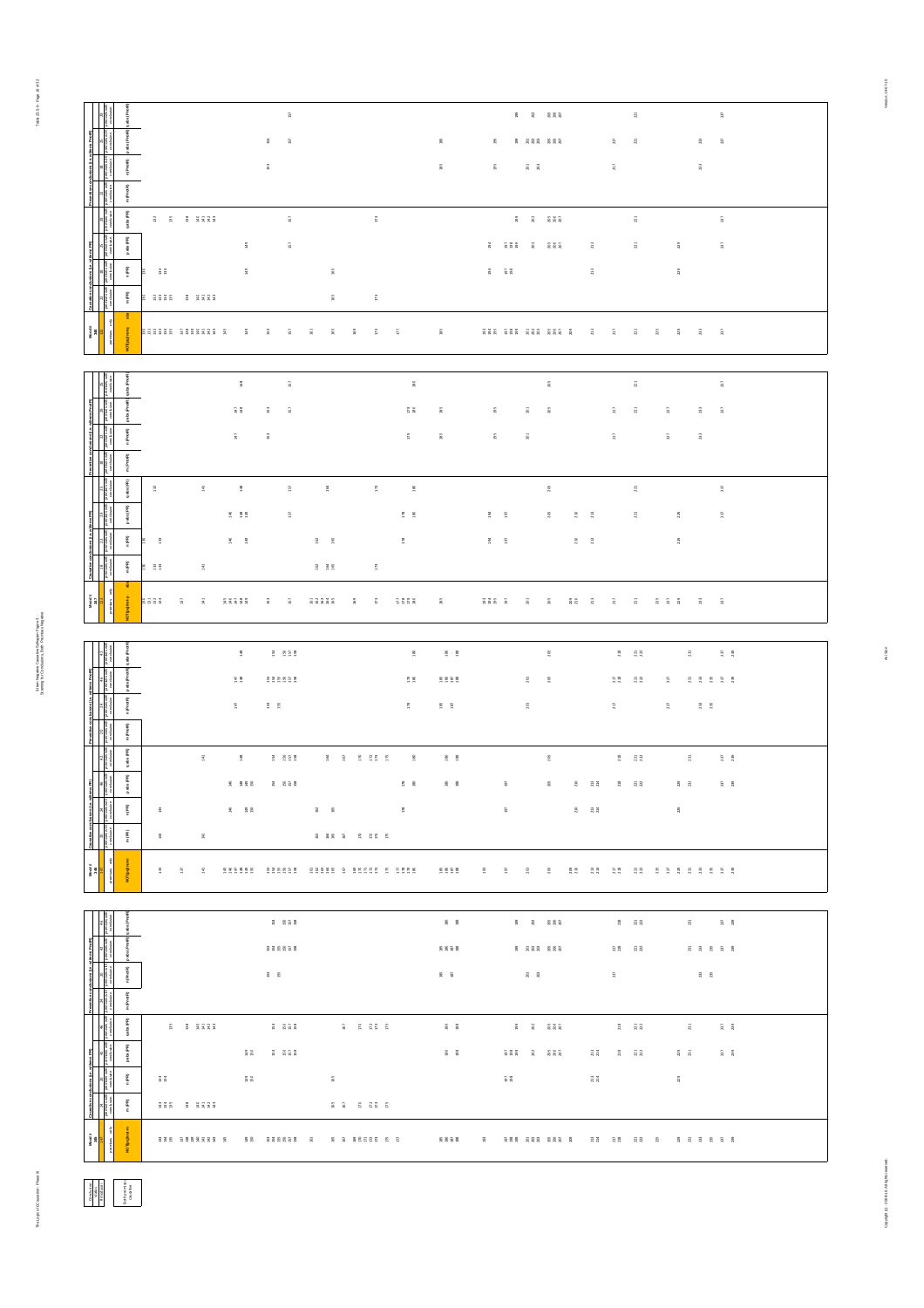

 $rac{5}{4}$ 

Table 23.5-9 - Page 17 of 32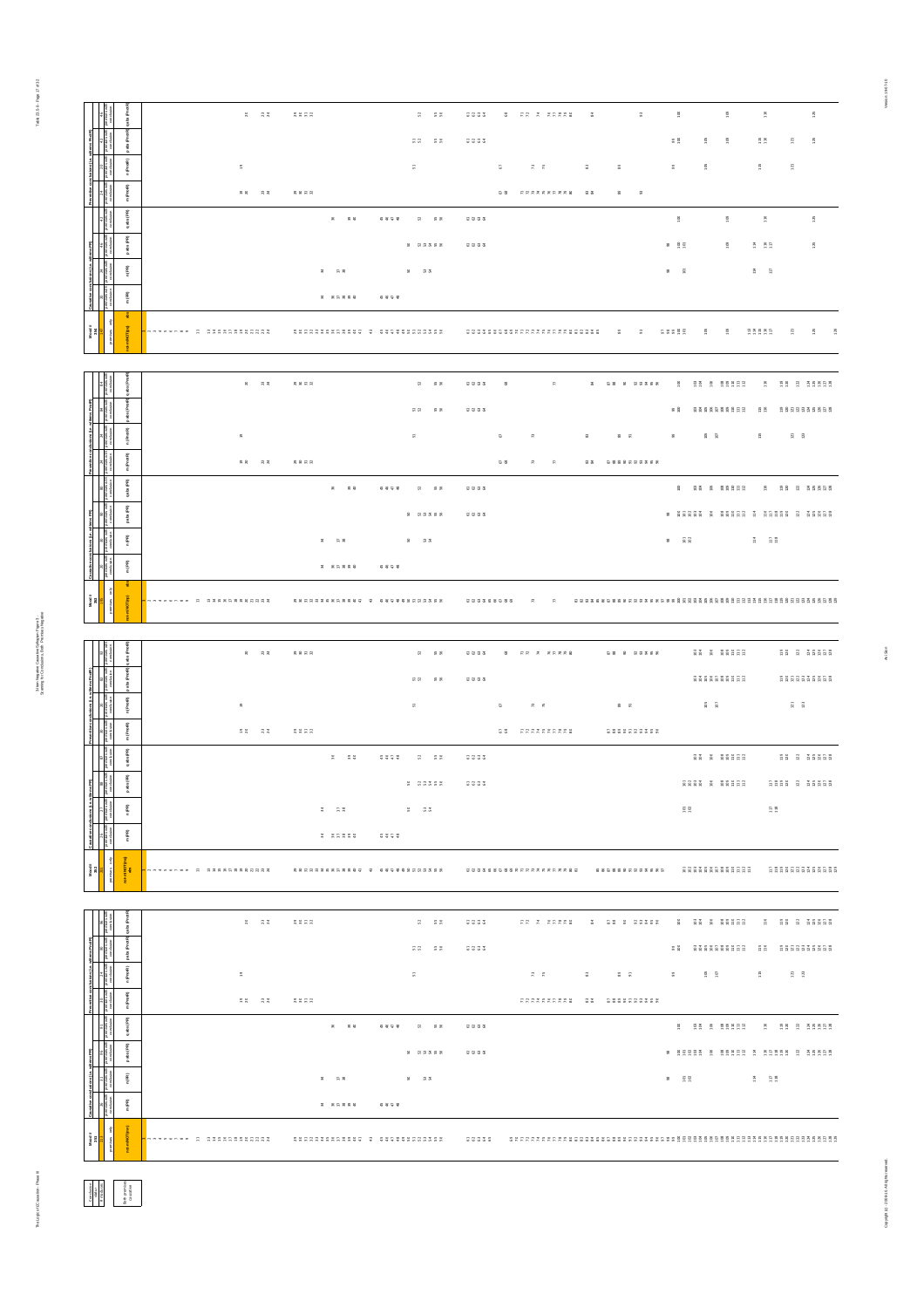|                             |        |                                                                             |                                                                                          |                                                                                                                                                                                                                                                                                                                                                                                                                                       | $\overline{\mathbb{S}}$   |                                                                  |              |                                                          | 3 38 38 38 38 38                                                                                                                                                                                                                                                                                                                                                     | $\frac{2}{3}$<br>$\overline{z}$                                         | $23\,$                                    | $\overline{z}$                                                                                                                                                                                                                                                                                                                                                                                                                                                                                                             | $\frac{\pi}{2}$   | 253                       |
|-----------------------------|--------|-----------------------------------------------------------------------------|------------------------------------------------------------------------------------------|---------------------------------------------------------------------------------------------------------------------------------------------------------------------------------------------------------------------------------------------------------------------------------------------------------------------------------------------------------------------------------------------------------------------------------------|---------------------------|------------------------------------------------------------------|--------------|----------------------------------------------------------|----------------------------------------------------------------------------------------------------------------------------------------------------------------------------------------------------------------------------------------------------------------------------------------------------------------------------------------------------------------------|-------------------------------------------------------------------------|-------------------------------------------|----------------------------------------------------------------------------------------------------------------------------------------------------------------------------------------------------------------------------------------------------------------------------------------------------------------------------------------------------------------------------------------------------------------------------------------------------------------------------------------------------------------------------|-------------------|---------------------------|
|                             |        |                                                                             |                                                                                          |                                                                                                                                                                                                                                                                                                                                                                                                                                       | $\overline{\mathfrak{u}}$ |                                                                  |              |                                                          | nn na ann an an an                                                                                                                                                                                                                                                                                                                                                   | $\frac{27}{221}$                                                        | 227<br>$\ddot{a}$                         | $\ddot{z}$                                                                                                                                                                                                                                                                                                                                                                                                                                                                                                                 | 35                | 249<br>253                |
|                             |        |                                                                             |                                                                                          |                                                                                                                                                                                                                                                                                                                                                                                                                                       |                           |                                                                  |              |                                                          |                                                                                                                                                                                                                                                                                                                                                                      | $\overline{\mathrm{a}}$                                                 | $\overline{u}$<br>$\ddot{a}$              |                                                                                                                                                                                                                                                                                                                                                                                                                                                                                                                            | $\overline{a}$    | $\mathbb{R}$              |
|                             |        |                                                                             |                                                                                          |                                                                                                                                                                                                                                                                                                                                                                                                                                       |                           |                                                                  |              |                                                          |                                                                                                                                                                                                                                                                                                                                                                      |                                                                         |                                           |                                                                                                                                                                                                                                                                                                                                                                                                                                                                                                                            |                   |                           |
|                             |        |                                                                             |                                                                                          |                                                                                                                                                                                                                                                                                                                                                                                                                                       |                           |                                                                  |              |                                                          |                                                                                                                                                                                                                                                                                                                                                                      |                                                                         |                                           |                                                                                                                                                                                                                                                                                                                                                                                                                                                                                                                            |                   |                           |
|                             |        | $\Xi \Sigma$                                                                | 5355                                                                                     |                                                                                                                                                                                                                                                                                                                                                                                                                                       | $\Xi$                     |                                                                  | $\mathbb{R}$ |                                                          | $\frac{88}{100}$<br>8 88 888888 8                                                                                                                                                                                                                                                                                                                                    | $\mathbb{R}$                                                            | $\frac{3}{2}$                             | $\overline{z}$                                                                                                                                                                                                                                                                                                                                                                                                                                                                                                             | $\frac{\pi}{2}$   | 29                        |
|                             |        |                                                                             |                                                                                          | $\tilde{z}$                                                                                                                                                                                                                                                                                                                                                                                                                           | $\overline{\mathbb{S}}$   |                                                                  |              | $\Xi^-$                                                  | 5 55588 8 58888 8 88                                                                                                                                                                                                                                                                                                                                                 | $\overline{z}$                                                          | 8 88                                      | $\overline{z}$                                                                                                                                                                                                                                                                                                                                                                                                                                                                                                             | R 종종              | $^{25}$                   |
|                             | ê.     | $\begin{smallmatrix} 0 & 0 & 0 \\ 0 & 0 & 0 \\ 0 & 0 & 0 \end{smallmatrix}$ |                                                                                          | $\frac{9}{2}$                                                                                                                                                                                                                                                                                                                                                                                                                         |                           | $\frac{5}{2}$                                                    |              | $\frac{1}{2}$                                            | $\frac{3}{22}$ $\frac{53}{22}$<br>$\mathbb{R}$ $\mathbb{R}$ $\mathbb{R}$ $\mathbb{R}$ $\mathbb{R}$ $\mathbb{R}$ $\mathbb{R}$ $\mathbb{R}$ $\mathbb{R}$ $\mathbb{R}$ $\mathbb{R}$ $\mathbb{R}$ $\mathbb{R}$ $\mathbb{R}$ $\mathbb{R}$ $\mathbb{R}$ $\mathbb{R}$ $\mathbb{R}$ $\mathbb{R}$ $\mathbb{R}$ $\mathbb{R}$ $\mathbb{R}$ $\mathbb{R}$ $\mathbb{R}$ $\mathbb{$ |                                                                         | $\begin{array}{c} 226 \\ 239 \end{array}$ |                                                                                                                                                                                                                                                                                                                                                                                                                                                                                                                            | $\frac{242}{245}$ |                           |
|                             |        | 6566                                                                        | <b>HRHH</b>                                                                              |                                                                                                                                                                                                                                                                                                                                                                                                                                       |                           | 165                                                              | $\mathbb{R}$ |                                                          |                                                                                                                                                                                                                                                                                                                                                                      |                                                                         |                                           |                                                                                                                                                                                                                                                                                                                                                                                                                                                                                                                            |                   |                           |
| $\frac{3}{2}$ $\frac{3}{2}$ |        | 5 65666 6 3333                                                              |                                                                                          | $\frac{9}{2}$                                                                                                                                                                                                                                                                                                                                                                                                                         |                           |                                                                  |              |                                                          |                                                                                                                                                                                                                                                                                                                                                                      |                                                                         |                                           |                                                                                                                                                                                                                                                                                                                                                                                                                                                                                                                            |                   |                           |
|                             |        |                                                                             |                                                                                          |                                                                                                                                                                                                                                                                                                                                                                                                                                       |                           |                                                                  |              |                                                          |                                                                                                                                                                                                                                                                                                                                                                      |                                                                         |                                           |                                                                                                                                                                                                                                                                                                                                                                                                                                                                                                                            |                   |                           |
|                             |        |                                                                             |                                                                                          | <b>SS 23</b>                                                                                                                                                                                                                                                                                                                                                                                                                          | 5388                      |                                                                  |              | 38.3                                                     | 205<br>8858<br>$\frac{8}{2}$                                                                                                                                                                                                                                                                                                                                         | a aa aanna a an aannan a an anana                                       |                                           |                                                                                                                                                                                                                                                                                                                                                                                                                                                                                                                            |                   |                           |
|                             |        |                                                                             |                                                                                          | <b>SS</b>                                                                                                                                                                                                                                                                                                                                                                                                                             | 5333                      |                                                                  |              | 38.8                                                     | 8858<br>88<br>$^{26}$<br>흥                                                                                                                                                                                                                                                                                                                                           | HH HARAAAHAA RA HHAARAAAAR RA RARAHHAARA                                |                                           |                                                                                                                                                                                                                                                                                                                                                                                                                                                                                                                            |                   |                           |
|                             |        |                                                                             |                                                                                          |                                                                                                                                                                                                                                                                                                                                                                                                                                       |                           |                                                                  |              |                                                          | $\frac{85}{2}$<br>$\overline{5}$                                                                                                                                                                                                                                                                                                                                     | $\overline{z}$ and $\overline{z}$ are $\overline{z}$ and $\overline{z}$ |                                           | $\begin{array}{ccc}\n\ldots & \ldots & \ldots & \ldots \\ \ldots & \ldots & \ldots & \ldots & \ldots & \ldots \\ \ldots & \ldots & \ldots & \ldots & \ldots & \ldots \\ \ldots & \ldots & \ldots & \ldots & \ldots & \ldots \\ \ldots & \ldots & \ldots & \ldots & \ldots & \ldots \\ \ldots & \ldots & \ldots & \ldots & \ldots & \ldots \\ \ldots & \ldots & \ldots & \ldots & \ldots & \ldots \\ \ldots & \ldots & \ldots & \ldots & \ldots & \ldots & \ldots \\ \ldots & \ldots & \ldots & \ldots & \ldots & \ldots &$ |                   | 249<br>251                |
|                             |        |                                                                             |                                                                                          |                                                                                                                                                                                                                                                                                                                                                                                                                                       |                           |                                                                  |              |                                                          |                                                                                                                                                                                                                                                                                                                                                                      |                                                                         |                                           |                                                                                                                                                                                                                                                                                                                                                                                                                                                                                                                            |                   |                           |
|                             |        |                                                                             | $\sim 10^{11}$ km s $^{-1}$                                                              | $\frac{1}{32}$                                                                                                                                                                                                                                                                                                                                                                                                                        | ធិនីនិនី                  | 38                                                               | 6566         | $\frac{3}{22}$                                           | 8858<br>$\frac{1}{20}$<br>25                                                                                                                                                                                                                                                                                                                                         | a aa aanaa a aa aanaa xaxaanaa                                          |                                           |                                                                                                                                                                                                                                                                                                                                                                                                                                                                                                                            |                   |                           |
|                             | £<br>휲 |                                                                             |                                                                                          | 3858                                                                                                                                                                                                                                                                                                                                                                                                                                  | 5388                      |                                                                  |              | 長岡岡長                                                     | 8858 5 66                                                                                                                                                                                                                                                                                                                                                            | a la anana a anana a anana a anana a arrar a noana                      |                                           |                                                                                                                                                                                                                                                                                                                                                                                                                                                                                                                            |                   |                           |
|                             |        | $\Xi$                                                                       |                                                                                          | $\begin{array}{c} 88 \\ 242 \end{array}$                                                                                                                                                                                                                                                                                                                                                                                              |                           | 98                                                               |              | 를 BI                                                     |                                                                                                                                                                                                                                                                                                                                                                      |                                                                         |                                           |                                                                                                                                                                                                                                                                                                                                                                                                                                                                                                                            |                   |                           |
|                             |        | $\frac{22}{24}$                                                             | Ξ.                                                                                       |                                                                                                                                                                                                                                                                                                                                                                                                                                       |                           | 9999                                                             | 5555         |                                                          |                                                                                                                                                                                                                                                                                                                                                                      |                                                                         |                                           |                                                                                                                                                                                                                                                                                                                                                                                                                                                                                                                            |                   |                           |
|                             |        |                                                                             |                                                                                          |                                                                                                                                                                                                                                                                                                                                                                                                                                       |                           |                                                                  |              |                                                          |                                                                                                                                                                                                                                                                                                                                                                      |                                                                         |                                           |                                                                                                                                                                                                                                                                                                                                                                                                                                                                                                                            |                   |                           |
| 35                          |        | $\Xi$ $\Xi$                                                                 | $\frac{1}{2}$ $\frac{1}{2}$ $\frac{1}{2}$                                                | 2255                                                                                                                                                                                                                                                                                                                                                                                                                                  |                           | 53899 8 88998 5 5555                                             |              | <b>2222</b>                                              |                                                                                                                                                                                                                                                                                                                                                                      |                                                                         |                                           |                                                                                                                                                                                                                                                                                                                                                                                                                                                                                                                            |                   |                           |
|                             |        |                                                                             |                                                                                          |                                                                                                                                                                                                                                                                                                                                                                                                                                       |                           |                                                                  |              |                                                          |                                                                                                                                                                                                                                                                                                                                                                      |                                                                         |                                           |                                                                                                                                                                                                                                                                                                                                                                                                                                                                                                                            |                   |                           |
|                             |        |                                                                             |                                                                                          |                                                                                                                                                                                                                                                                                                                                                                                                                                       |                           |                                                                  |              |                                                          |                                                                                                                                                                                                                                                                                                                                                                      |                                                                         |                                           |                                                                                                                                                                                                                                                                                                                                                                                                                                                                                                                            |                   |                           |
|                             |        |                                                                             |                                                                                          | $\stackrel{+}{\scriptstyle \times} \stackrel{+}{\scriptstyle \times}$                                                                                                                                                                                                                                                                                                                                                                 | ធិនីនិនី                  |                                                                  |              | $\frac{27}{28}$                                          | 5555                                                                                                                                                                                                                                                                                                                                                                 | aa aanaa aa aanaa aa aanaa                                              |                                           |                                                                                                                                                                                                                                                                                                                                                                                                                                                                                                                            |                   |                           |
|                             |        |                                                                             |                                                                                          | នី នី                                                                                                                                                                                                                                                                                                                                                                                                                                 | 5333                      |                                                                  |              | $\frac{33}{14}$                                          | 회의원의 방법 한 학생들 이 사고 있는 그의 사고 이 사고 있는 사고 있다.                                                                                                                                                                                                                                                                                                                           |                                                                         |                                           |                                                                                                                                                                                                                                                                                                                                                                                                                                                                                                                            |                   |                           |
|                             |        |                                                                             |                                                                                          |                                                                                                                                                                                                                                                                                                                                                                                                                                       |                           |                                                                  |              |                                                          | - 1980년 - 1981년 - 1982년 - 1982년 - 1982년 - 1982년 - 1982년 - 1982년 - 1982년 - 1982년 - 1982년 - 1982년 - 1982년 - 1982<br>대한민국의 대한민국의 대한민국의 대한민국의 대한민국의 대한민국의 대한민국의 대한민국의 대한민국의 대한민국의 대한민국의 대한민국의 대한민국의 대한민국의 대한민국의 대한민국의 대한민국의 대한민국의 대한                                                                                                                                     |                                                                         |                                           |                                                                                                                                                                                                                                                                                                                                                                                                                                                                                                                            |                   |                           |
|                             |        |                                                                             |                                                                                          |                                                                                                                                                                                                                                                                                                                                                                                                                                       |                           |                                                                  |              |                                                          |                                                                                                                                                                                                                                                                                                                                                                      |                                                                         |                                           |                                                                                                                                                                                                                                                                                                                                                                                                                                                                                                                            |                   |                           |
|                             |        |                                                                             |                                                                                          |                                                                                                                                                                                                                                                                                                                                                                                                                                       |                           |                                                                  |              |                                                          | 공품 북북국북 중점 대학장을 통행 중독일을 공품 중요한 중 중국 선생성 공부 등 공부 중요 등을 중요한 공부 중요한 공부 중요한 공부 중요한 공부 중요한 공부 중요한 공부 중요한 공부 중요한 공부 중요한 공부 중요한 공부 중요한 공부 중요한 공부 중요한 공부 중요한 공부 중요한 공부 중요한 공부 중요한 공부 중요한 공부 중요한 공부 중요한 공부 중요한 공부 중요한 공부 중요한 공부 중요한 공부                                                                                                                                        |                                                                         |                                           |                                                                                                                                                                                                                                                                                                                                                                                                                                                                                                                            |                   |                           |
|                             | ã.     |                                                                             |                                                                                          | និនីនីនី                                                                                                                                                                                                                                                                                                                                                                                                                              | ធិនីនីនី                  |                                                                  |              |                                                          | aasa a aasaa a aaaaa ahaaa a aaaaa                                                                                                                                                                                                                                                                                                                                   |                                                                         |                                           |                                                                                                                                                                                                                                                                                                                                                                                                                                                                                                                            |                   | aaaa a aaaaa xxxx a aaaaa |
|                             |        | $\Xi$ $\Xi$                                                                 |                                                                                          | 7.8                                                                                                                                                                                                                                                                                                                                                                                                                                   |                           | $\frac{96}{14}$                                                  |              |                                                          |                                                                                                                                                                                                                                                                                                                                                                      |                                                                         | 23                                        |                                                                                                                                                                                                                                                                                                                                                                                                                                                                                                                            | 碧岩                |                           |
|                             |        | 8588                                                                        | <b>HHHH</b>                                                                              |                                                                                                                                                                                                                                                                                                                                                                                                                                       |                           |                                                                  |              |                                                          |                                                                                                                                                                                                                                                                                                                                                                      |                                                                         |                                           |                                                                                                                                                                                                                                                                                                                                                                                                                                                                                                                            |                   |                           |
| y s                         | §∦.    | 5 83888 8 5353 8868                                                         |                                                                                          |                                                                                                                                                                                                                                                                                                                                                                                                                                       |                           | 53889 93999 5 5566 59995                                         |              |                                                          | eessasesese maakse männannan assansassa sätasesessa s                                                                                                                                                                                                                                                                                                                |                                                                         |                                           |                                                                                                                                                                                                                                                                                                                                                                                                                                                                                                                            |                   |                           |
|                             |        |                                                                             |                                                                                          |                                                                                                                                                                                                                                                                                                                                                                                                                                       |                           |                                                                  |              |                                                          |                                                                                                                                                                                                                                                                                                                                                                      |                                                                         |                                           |                                                                                                                                                                                                                                                                                                                                                                                                                                                                                                                            |                   |                           |
|                             |        |                                                                             |                                                                                          | នីនី                                                                                                                                                                                                                                                                                                                                                                                                                                  | ធិនីនិនី                  |                                                                  |              | 33.76                                                    |                                                                                                                                                                                                                                                                                                                                                                      |                                                                         |                                           |                                                                                                                                                                                                                                                                                                                                                                                                                                                                                                                            |                   |                           |
|                             |        |                                                                             |                                                                                          | $\widetilde{\mathfrak{W}}$                                                                                                                                                                                                                                                                                                                                                                                                            | ធិនីនិនី                  |                                                                  |              | $\stackrel{m}{\mathfrak{A}}\stackrel{\pi}{\mathfrak{A}}$ |                                                                                                                                                                                                                                                                                                                                                                      |                                                                         |                                           |                                                                                                                                                                                                                                                                                                                                                                                                                                                                                                                            |                   |                           |
|                             |        |                                                                             |                                                                                          |                                                                                                                                                                                                                                                                                                                                                                                                                                       |                           |                                                                  |              |                                                          |                                                                                                                                                                                                                                                                                                                                                                      |                                                                         |                                           |                                                                                                                                                                                                                                                                                                                                                                                                                                                                                                                            |                   |                           |
|                             |        |                                                                             |                                                                                          |                                                                                                                                                                                                                                                                                                                                                                                                                                       |                           |                                                                  |              |                                                          |                                                                                                                                                                                                                                                                                                                                                                      |                                                                         |                                           |                                                                                                                                                                                                                                                                                                                                                                                                                                                                                                                            |                   |                           |
|                             |        |                                                                             | は、 について (の) にっぽん (の) にっぽん (の) にっぽん (の) にっぽん (の) にっぽん (の) にっぽん (の) にっぽん (の) にっぽん (の) にっぽん |                                                                                                                                                                                                                                                                                                                                                                                                                                       |                           | 이 이 이 이 이 이 이 있다.<br>이 이 이 이 이 이 이 있어 있어요.<br>이 이 이 이 이 이 이 있어요. |              |                                                          |                                                                                                                                                                                                                                                                                                                                                                      |                                                                         |                                           |                                                                                                                                                                                                                                                                                                                                                                                                                                                                                                                            |                   |                           |
|                             |        |                                                                             |                                                                                          | និនិនីនី                                                                                                                                                                                                                                                                                                                                                                                                                              | ធិនីនីទី                  |                                                                  |              | ENNE                                                     | និនីនីនី                                                                                                                                                                                                                                                                                                                                                             | esses s asses e enenn n annan a naann a aanas s asses a naana           |                                           |                                                                                                                                                                                                                                                                                                                                                                                                                                                                                                                            |                   |                           |
|                             |        | $\stackrel{m}{\scriptstyle \Omega}$                                         |                                                                                          | $\begin{array}{ccc}\n\mathfrak{A} & \mathfrak{A} & \mathfrak{A} & \mathfrak{A} & \mathfrak{A} & \mathfrak{A} & \mathfrak{A} & \mathfrak{A} & \mathfrak{A} & \mathfrak{A} & \mathfrak{A} & \mathfrak{A} & \mathfrak{A} & \mathfrak{A} & \mathfrak{A} & \mathfrak{A} & \mathfrak{A} & \mathfrak{A} & \mathfrak{A} & \mathfrak{A} & \mathfrak{A} & \mathfrak{A} & \mathfrak{A} & \mathfrak{A} & \mathfrak{A} & \mathfrak{A} & \mathfrak$ |                           | <b>18 18</b>                                                     |              |                                                          |                                                                                                                                                                                                                                                                                                                                                                      |                                                                         |                                           |                                                                                                                                                                                                                                                                                                                                                                                                                                                                                                                            |                   |                           |
|                             |        | 8588 5995                                                                   |                                                                                          |                                                                                                                                                                                                                                                                                                                                                                                                                                       |                           | 9899                                                             | EEEE         |                                                          |                                                                                                                                                                                                                                                                                                                                                                      |                                                                         |                                           |                                                                                                                                                                                                                                                                                                                                                                                                                                                                                                                            |                   |                           |
| $\frac{35}{35}$             |        | 85886 8 5335                                                                |                                                                                          | 3858                                                                                                                                                                                                                                                                                                                                                                                                                                  |                           | 53899 9 99999 5 6566                                             |              | 無関節書                                                     |                                                                                                                                                                                                                                                                                                                                                                      |                                                                         |                                           |                                                                                                                                                                                                                                                                                                                                                                                                                                                                                                                            |                   |                           |

 $\lambda$ vi Sion

Copyright (c) - 2008-10. All rights reserved.

Vasion: 19-07-10

Table 23.5-9 - Page 18 of 32

m<br>18602359 - Page 18o/32

The Logic of ECausation - Phase III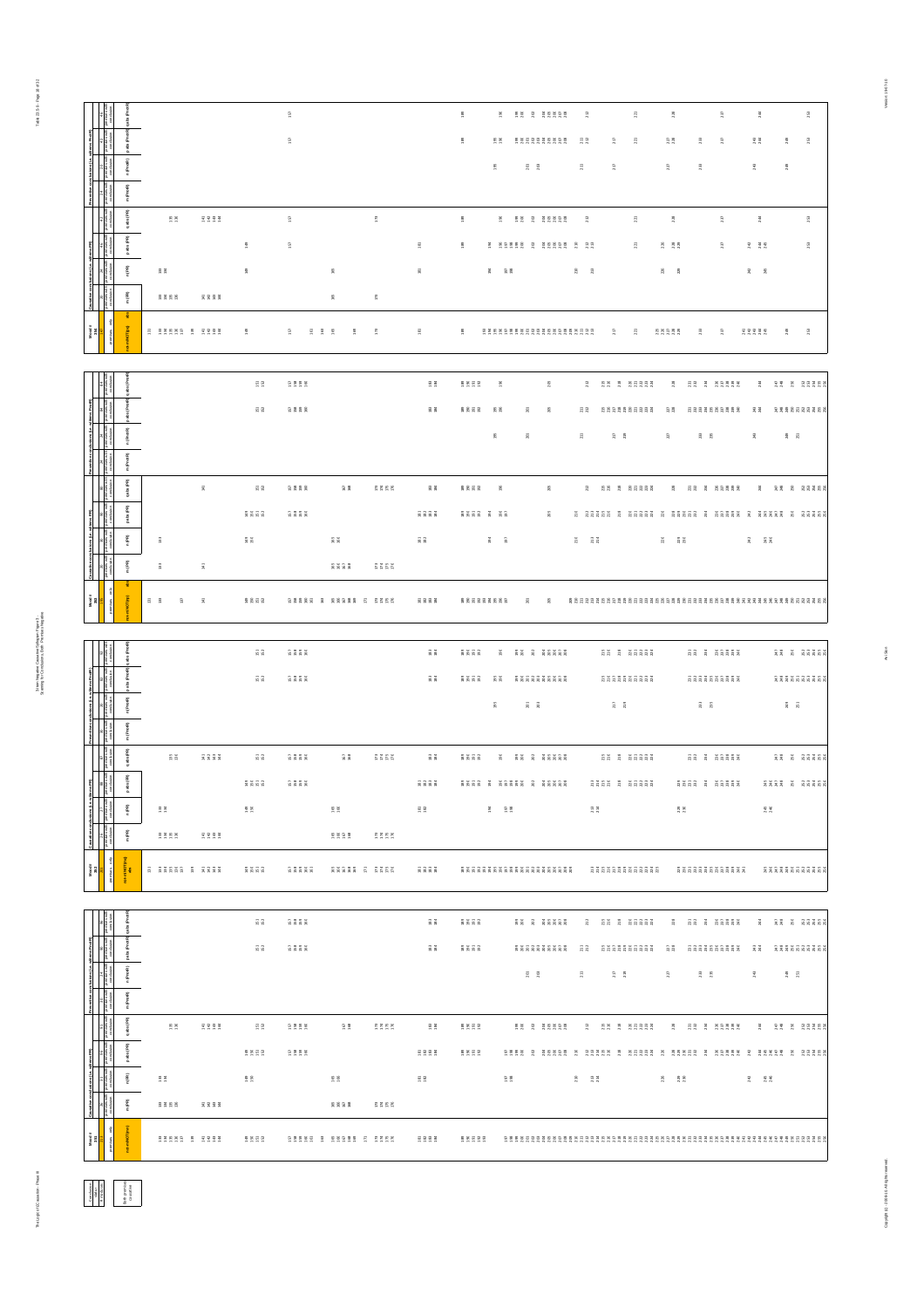|           |                  |                             |                                  |                               | $8 - 88$       |                                                     |                                              |                                                                                                              | $\begin{array}{ccc} \hbox{21} & \hbox{33} \\ \hbox{46} & \hbox{47} \\ \hbox{48} & \hbox{49} \\ \hbox{40} & \hbox{40} \\ \hbox{41} & \hbox{42} \\ \hbox{43} & \hbox{44} \\ \hbox{45} & \hbox{46} \\ \hbox{47} & \hbox{48} \\ \hbox{48} & \hbox{49} \\ \hbox{40} & \hbox{40} \\ \hbox{41} & \hbox{42} \\ \hbox{42} & \hbox{43} \\ \hbox{45} & \hbox{46} \\ \hbox{4$ | $\begin{smallmatrix} 0 & 0 & 0 & 0 \\ 0 & 0 & 0 & 0 \\ 0 & 0 & 0 & 0 \\ 0 & 0 & 0 & 0 \\ 0 & 0 & 0 & 0 \\ 0 & 0 & 0 & 0 \\ 0 & 0 & 0 & 0 \\ 0 & 0 & 0 & 0 \\ 0 & 0 & 0 & 0 \\ 0 & 0 & 0 & 0 \\ 0 & 0 & 0 & 0 & 0 \\ 0 & 0 & 0 & 0 & 0 \\ 0 & 0 & 0 & 0 & 0 \\ 0 & 0 & 0 & 0 & 0 \\ 0 & 0 & 0 & 0 & 0 & 0 \\ 0 & 0 & 0 & 0 & 0 & $ | $\frac{3}{2}$                                     |                         | $\begin{array}{cccccccccc} \mathcal{R} & \mathcal{R} & \mathcal{R} & \mathcal{R} & \mathcal{R} & \mathcal{R} & \mathcal{R} & \mathcal{R} & \mathcal{R} & \mathcal{R} & \mathcal{R} & \mathcal{R} & \mathcal{R} & \mathcal{R} & \mathcal{R} & \mathcal{R} & \mathcal{R} & \mathcal{R} & \mathcal{R} & \mathcal{R} & \mathcal{R} & \mathcal{R} & \mathcal{R} & \mathcal{R} & \mathcal{R} & \mathcal{R} & \mathcal{R} & \mathcal{R} & \mathcal{R} & \mathcal{R} & \$ |                                                                                     |                                                                  |                                                                                                                          | $\circledast$  |                                                                                                                         |                 | $\overline{\mathbf{S}}$                                                                                                                                                                                                                                                                                                                                                                      |                                                                                                                                                                                                                                                                                                                                                                                                                                      |                | ă                                  |
|-----------|------------------|-----------------------------|----------------------------------|-------------------------------|----------------|-----------------------------------------------------|----------------------------------------------|--------------------------------------------------------------------------------------------------------------|-------------------------------------------------------------------------------------------------------------------------------------------------------------------------------------------------------------------------------------------------------------------------------------------------------------------------------------------------------------------|-----------------------------------------------------------------------------------------------------------------------------------------------------------------------------------------------------------------------------------------------------------------------------------------------------------------------------------|---------------------------------------------------|-------------------------|-------------------------------------------------------------------------------------------------------------------------------------------------------------------------------------------------------------------------------------------------------------------------------------------------------------------------------------------------------------------------------------------------------------------------------------------------------------------|-------------------------------------------------------------------------------------|------------------------------------------------------------------|--------------------------------------------------------------------------------------------------------------------------|----------------|-------------------------------------------------------------------------------------------------------------------------|-----------------|----------------------------------------------------------------------------------------------------------------------------------------------------------------------------------------------------------------------------------------------------------------------------------------------------------------------------------------------------------------------------------------------|--------------------------------------------------------------------------------------------------------------------------------------------------------------------------------------------------------------------------------------------------------------------------------------------------------------------------------------------------------------------------------------------------------------------------------------|----------------|------------------------------------|
|           |                  |                             |                                  |                               |                |                                                     |                                              |                                                                                                              | $53 - 52$                                                                                                                                                                                                                                                                                                                                                         | 5333                                                                                                                                                                                                                                                                                                                              |                                                   |                         |                                                                                                                                                                                                                                                                                                                                                                                                                                                                   |                                                                                     |                                                                  |                                                                                                                          |                |                                                                                                                         | $\frac{16}{16}$ | $\tilde{\mathbf{S}}$                                                                                                                                                                                                                                                                                                                                                                         |                                                                                                                                                                                                                                                                                                                                                                                                                                      | $\Xi$          | $\overline{\mathbf{g}}$            |
|           |                  |                             |                                  |                               | $\mathfrak{D}$ |                                                     |                                              |                                                                                                              | $\vec{a}$                                                                                                                                                                                                                                                                                                                                                         |                                                                                                                                                                                                                                                                                                                                   | $\overline{\omega}$                               | $\mathbb{R}=\mathbb{R}$ |                                                                                                                                                                                                                                                                                                                                                                                                                                                                   |                                                                                     |                                                                  | $\frac{9}{80}$                                                                                                           |                |                                                                                                                         | $\mathbb{S}^n$  |                                                                                                                                                                                                                                                                                                                                                                                              |                                                                                                                                                                                                                                                                                                                                                                                                                                      | $\tilde{\Xi}$  |                                    |
|           |                  | ş                           |                                  |                               | $22$ $27$      | 2252                                                |                                              |                                                                                                              |                                                                                                                                                                                                                                                                                                                                                                   |                                                                                                                                                                                                                                                                                                                                   |                                                   | GS FRAARALRAS           |                                                                                                                                                                                                                                                                                                                                                                                                                                                                   |                                                                                     |                                                                  | $\frac{9}{80}$ $\frac{9}{80}$                                                                                            |                |                                                                                                                         |                 |                                                                                                                                                                                                                                                                                                                                                                                              |                                                                                                                                                                                                                                                                                                                                                                                                                                      |                |                                    |
|           |                  | ₹<br>E                      |                                  |                               |                |                                                     | 8 89                                         |                                                                                                              | $\alpha$<br>88                                                                                                                                                                                                                                                                                                                                                    | $\mathop{\mathbb{S}}$ 3 3 $\mathop{\mathbb{S}}$                                                                                                                                                                                                                                                                                   |                                                   |                         |                                                                                                                                                                                                                                                                                                                                                                                                                                                                   |                                                                                     |                                                                  |                                                                                                                          |                |                                                                                                                         |                 | $_{\rm 50}$                                                                                                                                                                                                                                                                                                                                                                                  |                                                                                                                                                                                                                                                                                                                                                                                                                                      |                | $_{\rm 23}$                        |
|           |                  | $\frac{3}{2}$<br>Ê          |                                  |                               |                |                                                     |                                              |                                                                                                              | 8 9 7 7 8 8                                                                                                                                                                                                                                                                                                                                                       | $\begin{array}{c} 2 \  \  2 \  \  2 \  \  2 \end{array}$                                                                                                                                                                                                                                                                          |                                                   |                         |                                                                                                                                                                                                                                                                                                                                                                                                                                                                   |                                                                                     |                                                                  |                                                                                                                          |                | $\overline{\Xi}$                                                                                                        |                 | $\tilde{a}$                                                                                                                                                                                                                                                                                                                                                                                  | $\Xi$                                                                                                                                                                                                                                                                                                                                                                                                                                |                | B.                                 |
|           |                  | 휲<br>nPR                    |                                  |                               |                |                                                     | $\overline{n}$ $\overline{n}$ $\overline{n}$ |                                                                                                              | $\begin{matrix} 0 \\ 0 \\ 0 \end{matrix} \qquad \begin{matrix} 0 \\ 0 \\ 0 \\ 0 \end{matrix} \qquad \begin{matrix} 0 \\ 0 \\ 0 \\ 0 \end{matrix}$                                                                                                                                                                                                                 |                                                                                                                                                                                                                                                                                                                                   |                                                   |                         |                                                                                                                                                                                                                                                                                                                                                                                                                                                                   |                                                                                     |                                                                  |                                                                                                                          |                | $\overline{\Xi}$                                                                                                        |                 |                                                                                                                                                                                                                                                                                                                                                                                              | $\Xi$                                                                                                                                                                                                                                                                                                                                                                                                                                |                |                                    |
|           |                  | $m(\theta R)$               |                                  |                               |                |                                                     | x shaas                                      |                                                                                                              |                                                                                                                                                                                                                                                                                                                                                                   |                                                                                                                                                                                                                                                                                                                                   |                                                   |                         |                                                                                                                                                                                                                                                                                                                                                                                                                                                                   |                                                                                     |                                                                  |                                                                                                                          |                |                                                                                                                         |                 |                                                                                                                                                                                                                                                                                                                                                                                              |                                                                                                                                                                                                                                                                                                                                                                                                                                      |                |                                    |
|           |                  |                             | ------- = ==============         |                               |                |                                                     |                                              |                                                                                                              |                                                                                                                                                                                                                                                                                                                                                                   |                                                                                                                                                                                                                                                                                                                                   |                                                   |                         |                                                                                                                                                                                                                                                                                                                                                                                                                                                                   |                                                                                     |                                                                  |                                                                                                                          |                |                                                                                                                         |                 |                                                                                                                                                                                                                                                                                                                                                                                              |                                                                                                                                                                                                                                                                                                                                                                                                                                      |                |                                    |
|           |                  |                             |                                  |                               |                |                                                     |                                              |                                                                                                              |                                                                                                                                                                                                                                                                                                                                                                   |                                                                                                                                                                                                                                                                                                                                   |                                                   |                         |                                                                                                                                                                                                                                                                                                                                                                                                                                                                   |                                                                                     |                                                                  |                                                                                                                          |                |                                                                                                                         |                 |                                                                                                                                                                                                                                                                                                                                                                                              |                                                                                                                                                                                                                                                                                                                                                                                                                                      |                |                                    |
|           |                  |                             |                                  |                               | $R$ $R$        | $\mathcal{R} \times \mathcal{R} \times \mathcal{R}$ |                                              |                                                                                                              | 25.58                                                                                                                                                                                                                                                                                                                                                             | $\begin{array}{c} 2 \  \  2 \  \  2 \  \  2 \end{array}$                                                                                                                                                                                                                                                                          | $\circ$                                           |                         | $\mathbb R$                                                                                                                                                                                                                                                                                                                                                                                                                                                       | $\overline{\mathbf{a}}$                                                             |                                                                  |                                                                                                                          | $\mathfrak{S}$ | $\tilde{\mathbf{s}}$                                                                                                    |                 | $\overline{\mathbf{S}}$                                                                                                                                                                                                                                                                                                                                                                      | $\tilde{z}$                                                                                                                                                                                                                                                                                                                                                                                                                          |                | $\Xi$                              |
|           |                  |                             |                                  |                               |                |                                                     |                                              |                                                                                                              | $22.2$ $22.2$                                                                                                                                                                                                                                                                                                                                                     | 3333                                                                                                                                                                                                                                                                                                                              |                                                   |                         |                                                                                                                                                                                                                                                                                                                                                                                                                                                                   |                                                                                     |                                                                  |                                                                                                                          |                | 3.8                                                                                                                     | $\frac{85}{16}$ | $\frac{8}{10}$                                                                                                                                                                                                                                                                                                                                                                               | H 18                                                                                                                                                                                                                                                                                                                                                                                                                                 | $\mathbb{S}^n$ | ×                                  |
|           |                  |                             |                                  |                               | $\frac{6}{24}$ |                                                     |                                              |                                                                                                              | $\frac{\pi i}{10}$                                                                                                                                                                                                                                                                                                                                                |                                                                                                                                                                                                                                                                                                                                   | G                                                 | $\mathbb R$             |                                                                                                                                                                                                                                                                                                                                                                                                                                                                   | $\stackrel{\scriptstyle o}{\scriptstyle \infty}$                                    |                                                                  | $\mathbb{S}^2$                                                                                                           |                | $\overline{66}$                                                                                                         | $\frac{8}{2}$   |                                                                                                                                                                                                                                                                                                                                                                                              | $\frac{15}{14}$                                                                                                                                                                                                                                                                                                                                                                                                                      | $\tilde{\Xi}$  |                                    |
|           |                  | ŝ                           |                                  |                               | $22 - 22$      | 2222                                                |                                              |                                                                                                              |                                                                                                                                                                                                                                                                                                                                                                   |                                                                                                                                                                                                                                                                                                                                   | $\begin{smallmatrix} 1\\ 0\\ 0 \end{smallmatrix}$ |                         | $z = z$                                                                                                                                                                                                                                                                                                                                                                                                                                                           | $\begin{smallmatrix} 0 & \mathbb{S} \\ \mathbb{S}^1 & \mathbb{S} \end{smallmatrix}$ |                                                                  | $\begin{matrix} 0 \\ 0 \\ 0 \\ 0 \\ 0 \end{matrix} \qquad \qquad \begin{matrix} 0 \\ 0 \\ 0 \\ 0 \\ 0 \\ 0 \end{matrix}$ |                |                                                                                                                         |                 |                                                                                                                                                                                                                                                                                                                                                                                              |                                                                                                                                                                                                                                                                                                                                                                                                                                      |                |                                    |
|           |                  | ို<br>a abs (PR)            |                                  |                               |                |                                                     | $8 - R$                                      | ****                                                                                                         | $28$ $28$                                                                                                                                                                                                                                                                                                                                                         | $\begin{smallmatrix} 0 & 0 & 0 & 0 \\ 0 & 0 & 0 & 0 \\ 0 & 0 & 0 & 0 \\ 0 & 0 & 0 & 0 \\ 0 & 0 & 0 & 0 \\ 0 & 0 & 0 & 0 \\ 0 & 0 & 0 & 0 \\ 0 & 0 & 0 & 0 \\ 0 & 0 & 0 & 0 \\ 0 & 0 & 0 & 0 \\ 0 & 0 & 0 & 0 & 0 \\ 0 & 0 & 0 & 0 & 0 \\ 0 & 0 & 0 & 0 & 0 \\ 0 & 0 & 0 & 0 & 0 \\ 0 & 0 & 0 & 0 & 0 & 0 \\ 0 & 0 & 0 & 0 & 0 & $ |                                                   |                         |                                                                                                                                                                                                                                                                                                                                                                                                                                                                   |                                                                                     |                                                                  |                                                                                                                          |                | $_{\rm S}$                                                                                                              |                 | $_{\rm 50}$                                                                                                                                                                                                                                                                                                                                                                                  | $\frac{6}{14}$                                                                                                                                                                                                                                                                                                                                                                                                                       |                | $\widetilde{\mathbf{u}}$           |
|           |                  | Ê<br>å                      |                                  |                               |                |                                                     |                                              |                                                                                                              | 8 88388                                                                                                                                                                                                                                                                                                                                                           | 3332                                                                                                                                                                                                                                                                                                                              |                                                   |                         |                                                                                                                                                                                                                                                                                                                                                                                                                                                                   |                                                                                     |                                                                  |                                                                                                                          |                | 8.85                                                                                                                    |                 | $\frac{8}{11}$                                                                                                                                                                                                                                                                                                                                                                               | 3.32                                                                                                                                                                                                                                                                                                                                                                                                                                 |                | B.                                 |
|           |                  | mpR                         |                                  |                               |                |                                                     | $\overline{n}=-\overline{n}$ $\overline{n}$  |                                                                                                              | $\begin{matrix} 0 \\ 0 \\ 0 \end{matrix} \qquad \begin{matrix} 0 \\ 0 \\ 0 \\ 0 \end{matrix} \qquad \begin{matrix} 0 \\ 0 \\ 0 \\ 0 \end{matrix}$                                                                                                                                                                                                                 |                                                                                                                                                                                                                                                                                                                                   |                                                   |                         |                                                                                                                                                                                                                                                                                                                                                                                                                                                                   |                                                                                     |                                                                  |                                                                                                                          |                | $30 - 5$                                                                                                                |                 |                                                                                                                                                                                                                                                                                                                                                                                              | 清一日                                                                                                                                                                                                                                                                                                                                                                                                                                  |                |                                    |
|           |                  | $\mathfrak{m}$ (PR)         |                                  |                               |                |                                                     | x shaas                                      | $\begin{array}{cccccccccc} \psi & \psi & \psi & \psi & \psi \\ \psi & \psi & \psi & \psi & \psi \end{array}$ |                                                                                                                                                                                                                                                                                                                                                                   |                                                                                                                                                                                                                                                                                                                                   |                                                   |                         |                                                                                                                                                                                                                                                                                                                                                                                                                                                                   |                                                                                     |                                                                  |                                                                                                                          |                |                                                                                                                         |                 |                                                                                                                                                                                                                                                                                                                                                                                              |                                                                                                                                                                                                                                                                                                                                                                                                                                      |                |                                    |
|           |                  |                             | - RERREELES D. 4 - 4 - 4 - 4 - 4 |                               |                |                                                     |                                              |                                                                                                              | nassassanange q eeqeensassa                                                                                                                                                                                                                                                                                                                                       |                                                                                                                                                                                                                                                                                                                                   |                                                   |                         |                                                                                                                                                                                                                                                                                                                                                                                                                                                                   |                                                                                     |                                                                  |                                                                                                                          |                |                                                                                                                         |                 |                                                                                                                                                                                                                                                                                                                                                                                              |                                                                                                                                                                                                                                                                                                                                                                                                                                      |                |                                    |
|           |                  |                             |                                  |                               |                |                                                     |                                              |                                                                                                              |                                                                                                                                                                                                                                                                                                                                                                   |                                                                                                                                                                                                                                                                                                                                   |                                                   |                         |                                                                                                                                                                                                                                                                                                                                                                                                                                                                   |                                                                                     |                                                                  |                                                                                                                          |                |                                                                                                                         |                 |                                                                                                                                                                                                                                                                                                                                                                                              |                                                                                                                                                                                                                                                                                                                                                                                                                                      |                |                                    |
|           |                  | ā                           |                                  |                               | $8 - 88$       | $R$ $R$ $R$ $R$                                     |                                              |                                                                                                              | $\boxtimes$ $\boxtimes$ $\boxtimes$                                                                                                                                                                                                                                                                                                                               | $\begin{smallmatrix} 0 & 0 & 0 & 0 \\ 0 & 0 & 0 & 0 \\ 0 & 0 & 0 & 0 \\ 0 & 0 & 0 & 0 \\ 0 & 0 & 0 & 0 \\ 0 & 0 & 0 & 0 \\ 0 & 0 & 0 & 0 \\ 0 & 0 & 0 & 0 \\ 0 & 0 & 0 & 0 \\ 0 & 0 & 0 & 0 \\ 0 & 0 & 0 & 0 & 0 \\ 0 & 0 & 0 & 0 & 0 \\ 0 & 0 & 0 & 0 & 0 \\ 0 & 0 & 0 & 0 & 0 \\ 0 & 0 & 0 & 0 & 0 & 0 \\ 0 & 0 & 0 & 0 & 0 & $ |                                                   |                         | $\mathbb{R}^-$                                                                                                                                                                                                                                                                                                                                                                                                                                                    |                                                                                     | $\begin{array}{lllll} \Xi \qquad & \Xi \  \  \, \Xi \end{array}$ |                                                                                                                          | $8$ $8888$     | $\overline{\mathbf{e}}$                                                                                                 |                 | 85 8 88888                                                                                                                                                                                                                                                                                                                                                                                   |                                                                                                                                                                                                                                                                                                                                                                                                                                      |                | 8 88 8 586 88                      |
|           |                  |                             |                                  |                               |                |                                                     |                                              |                                                                                                              | $\begin{array}{ccc} \pi & \pi & \quad & \pi \otimes \pi \\ \pi & \pi & \quad & \pi \otimes \pi \end{array}$                                                                                                                                                                                                                                                       | 3332                                                                                                                                                                                                                                                                                                                              |                                                   |                         |                                                                                                                                                                                                                                                                                                                                                                                                                                                                   |                                                                                     |                                                                  |                                                                                                                          |                | <b>SS</b>                                                                                                               |                 |                                                                                                                                                                                                                                                                                                                                                                                              |                                                                                                                                                                                                                                                                                                                                                                                                                                      |                | 8888888888 88 8888888888           |
|           |                  |                             |                                  | $\frac{\partial}{\partial t}$ |                |                                                     |                                              |                                                                                                              | $\vec{5}$                                                                                                                                                                                                                                                                                                                                                         |                                                                                                                                                                                                                                                                                                                                   |                                                   | $\mathbb R$             |                                                                                                                                                                                                                                                                                                                                                                                                                                                                   | $\mathfrak{D}$                                                                      |                                                                  | $\frac{9}{80}$ $\frac{7}{80}$                                                                                            |                | 99                                                                                                                      |                 |                                                                                                                                                                                                                                                                                                                                                                                              | $\begin{array}{ccccccccccccc} \mathbb{S} & \mathbb{S} & \mathbb{S} & \mathbb{S} & \mathbb{S} & \mathbb{S} & \mathbb{S} & \mathbb{S} & \mathbb{S} & \mathbb{S} & \mathbb{S} & \mathbb{S} & \mathbb{S} & \mathbb{S} & \mathbb{S} & \mathbb{S} & \mathbb{S} & \mathbb{S} & \mathbb{S} & \mathbb{S} & \mathbb{S} & \mathbb{S} & \mathbb{S} & \mathbb{S} & \mathbb{S} & \mathbb{S} & \mathbb{S} & \mathbb{S} & \mathbb{S} & \mathbb{S} &$ | - 5 8          |                                    |
|           |                  |                             |                                  |                               | $22$ $22$      | 2222                                                |                                              |                                                                                                              |                                                                                                                                                                                                                                                                                                                                                                   |                                                                                                                                                                                                                                                                                                                                   |                                                   |                         | $\mathbb{R}$ $\mathbb{R}$                                                                                                                                                                                                                                                                                                                                                                                                                                         |                                                                                     |                                                                  |                                                                                                                          |                |                                                                                                                         |                 |                                                                                                                                                                                                                                                                                                                                                                                              |                                                                                                                                                                                                                                                                                                                                                                                                                                      |                |                                    |
|           |                  | g<br>qabs                   |                                  |                               |                |                                                     | $x = R$                                      | $\psi \ \ \psi \ \ \psi \ \ \psi$                                                                            |                                                                                                                                                                                                                                                                                                                                                                   | 3332                                                                                                                                                                                                                                                                                                                              |                                                   |                         |                                                                                                                                                                                                                                                                                                                                                                                                                                                                   |                                                                                     |                                                                  |                                                                                                                          |                |                                                                                                                         |                 |                                                                                                                                                                                                                                                                                                                                                                                              |                                                                                                                                                                                                                                                                                                                                                                                                                                      |                |                                    |
|           |                  | $\widehat{\mathsf{g}}$<br>휲 |                                  |                               |                |                                                     |                                              |                                                                                                              | 8 9888                                                                                                                                                                                                                                                                                                                                                            | $\begin{array}{c} 2 \  \  2 \  \  2 \  \  2 \end{array}$                                                                                                                                                                                                                                                                          |                                                   |                         |                                                                                                                                                                                                                                                                                                                                                                                                                                                                   |                                                                                     |                                                                  |                                                                                                                          |                |                                                                                                                         |                 |                                                                                                                                                                                                                                                                                                                                                                                              |                                                                                                                                                                                                                                                                                                                                                                                                                                      |                | * 85886 \$ 88888 \$ 89888 \$ 58888 |
|           |                  | n (PR)                      |                                  |                               |                |                                                     | $\overline{n}$ $\overline{n}$ $\overline{n}$ |                                                                                                              | 9.77                                                                                                                                                                                                                                                                                                                                                              |                                                                                                                                                                                                                                                                                                                                   |                                                   |                         |                                                                                                                                                                                                                                                                                                                                                                                                                                                                   |                                                                                     |                                                                  |                                                                                                                          |                | <b>하는 이 전 점</b><br>- 전 전 전 기타 - 이 시 기타 - 이 시 기타 - 이 시 기타 - 이 시 기타 - 이 시 기타 - 이 시 기타 - 이 시 기타 - 이 시 기타 - 이 시 기타 - 이 시 기타 |                 |                                                                                                                                                                                                                                                                                                                                                                                              | $\frac{\pi}{2}$ = $\frac{\pi}{2}$                                                                                                                                                                                                                                                                                                                                                                                                    |                |                                    |
| Cassative |                  | $m(\theta R)$               |                                  |                               |                |                                                     | x xxxxx xxxx                                 |                                                                                                              |                                                                                                                                                                                                                                                                                                                                                                   |                                                                                                                                                                                                                                                                                                                                   |                                                   |                         |                                                                                                                                                                                                                                                                                                                                                                                                                                                                   |                                                                                     |                                                                  |                                                                                                                          |                |                                                                                                                         |                 |                                                                                                                                                                                                                                                                                                                                                                                              |                                                                                                                                                                                                                                                                                                                                                                                                                                      |                |                                    |
| a<br>36   |                  |                             | series de la presencia sesse s   |                               |                |                                                     |                                              |                                                                                                              |                                                                                                                                                                                                                                                                                                                                                                   |                                                                                                                                                                                                                                                                                                                                   |                                                   |                         |                                                                                                                                                                                                                                                                                                                                                                                                                                                                   |                                                                                     |                                                                  |                                                                                                                          |                |                                                                                                                         |                 |                                                                                                                                                                                                                                                                                                                                                                                              |                                                                                                                                                                                                                                                                                                                                                                                                                                      |                |                                    |
|           |                  |                             |                                  |                               |                |                                                     |                                              |                                                                                                              |                                                                                                                                                                                                                                                                                                                                                                   |                                                                                                                                                                                                                                                                                                                                   |                                                   |                         |                                                                                                                                                                                                                                                                                                                                                                                                                                                                   |                                                                                     |                                                                  |                                                                                                                          |                |                                                                                                                         |                 |                                                                                                                                                                                                                                                                                                                                                                                              |                                                                                                                                                                                                                                                                                                                                                                                                                                      |                |                                    |
|           |                  |                             |                                  |                               | 8 88 8858      |                                                     |                                              |                                                                                                              | $\boxtimes$ $\boxtimes$ $\boxtimes$                                                                                                                                                                                                                                                                                                                               |                                                                                                                                                                                                                                                                                                                                   |                                                   |                         |                                                                                                                                                                                                                                                                                                                                                                                                                                                                   | FR FREES DE STEERS                                                                  |                                                                  |                                                                                                                          |                |                                                                                                                         |                 |                                                                                                                                                                                                                                                                                                                                                                                              |                                                                                                                                                                                                                                                                                                                                                                                                                                      |                | 88 888888 88 88 88888              |
|           |                  | ă                           |                                  |                               |                |                                                     |                                              |                                                                                                              | ದೆ.ಡಿ ಬಿ.ಬಿ                                                                                                                                                                                                                                                                                                                                                       | 3332                                                                                                                                                                                                                                                                                                                              |                                                   |                         |                                                                                                                                                                                                                                                                                                                                                                                                                                                                   |                                                                                     |                                                                  |                                                                                                                          |                |                                                                                                                         |                 |                                                                                                                                                                                                                                                                                                                                                                                              |                                                                                                                                                                                                                                                                                                                                                                                                                                      |                | $25222221$ $2511$                  |
|           |                  |                             |                                  |                               | $\Omega$       |                                                     |                                              |                                                                                                              | $\frac{4\pi}{50}$                                                                                                                                                                                                                                                                                                                                                 |                                                                                                                                                                                                                                                                                                                                   |                                                   |                         | $\begin{array}{ccc} & \mathcal{B} & \mathcal{B} & \mathcal{B} & \mathcal{B} & \mathcal{B} & \mathcal{B} & \mathcal{B} & \mathcal{B} & \mathcal{B} & \mathcal{B} & \mathcal{B} & \mathcal{B} & \mathcal{B} & \mathcal{B} & \mathcal{B} & \mathcal{B} & \mathcal{B} & \mathcal{B} & \mathcal{B} & \mathcal{B} & \mathcal{B} & \mathcal{B} & \mathcal{B} & \mathcal{B} & \mathcal{B} & \mathcal{B} & \mathcal{B} & \mathcal{B} & \mathcal{B} & \mathcal{B} & \math$  |                                                                                     |                                                                  |                                                                                                                          |                |                                                                                                                         |                 |                                                                                                                                                                                                                                                                                                                                                                                              |                                                                                                                                                                                                                                                                                                                                                                                                                                      | $\frac{1}{2}$  |                                    |
|           |                  | ĩ                           |                                  |                               | $22 - 22$      | 7.277                                               |                                              |                                                                                                              |                                                                                                                                                                                                                                                                                                                                                                   |                                                                                                                                                                                                                                                                                                                                   |                                                   | <b>NARXKAKKE</b>        |                                                                                                                                                                                                                                                                                                                                                                                                                                                                   |                                                                                     | .                                                                |                                                                                                                          |                |                                                                                                                         |                 |                                                                                                                                                                                                                                                                                                                                                                                              |                                                                                                                                                                                                                                                                                                                                                                                                                                      |                |                                    |
|           | 86<br>mmses with | q abs (PR)                  |                                  |                               |                |                                                     |                                              |                                                                                                              |                                                                                                                                                                                                                                                                                                                                                                   |                                                                                                                                                                                                                                                                                                                                   |                                                   |                         |                                                                                                                                                                                                                                                                                                                                                                                                                                                                   |                                                                                     |                                                                  |                                                                                                                          |                |                                                                                                                         |                 |                                                                                                                                                                                                                                                                                                                                                                                              |                                                                                                                                                                                                                                                                                                                                                                                                                                      |                |                                    |
|           |                  | Ê<br>휲                      |                                  |                               |                |                                                     |                                              |                                                                                                              | 8 22338                                                                                                                                                                                                                                                                                                                                                           |                                                                                                                                                                                                                                                                                                                                   |                                                   |                         |                                                                                                                                                                                                                                                                                                                                                                                                                                                                   |                                                                                     |                                                                  |                                                                                                                          |                |                                                                                                                         |                 | 5995 8 88999                                                                                                                                                                                                                                                                                                                                                                                 |                                                                                                                                                                                                                                                                                                                                                                                                                                      |                | <b>BRAS S 58888</b>                |
|           |                  | $\mathfrak{so}_{w}$         |                                  |                               |                |                                                     | $\overline{a}$ $\overline{a}$ $\overline{a}$ |                                                                                                              | $8 - 8.3$                                                                                                                                                                                                                                                                                                                                                         |                                                                                                                                                                                                                                                                                                                                   |                                                   |                         |                                                                                                                                                                                                                                                                                                                                                                                                                                                                   |                                                                                     |                                                                  |                                                                                                                          |                |                                                                                                                         |                 | $\frac{1}{2} \frac{1}{2} \frac{1}{2} \frac{1}{2} \frac{1}{2} \frac{1}{2} \frac{1}{2} \frac{1}{2} \frac{1}{2} \frac{1}{2} \frac{1}{2} \frac{1}{2} \frac{1}{2} \frac{1}{2} \frac{1}{2} \frac{1}{2} \frac{1}{2} \frac{1}{2} \frac{1}{2} \frac{1}{2} \frac{1}{2} \frac{1}{2} \frac{1}{2} \frac{1}{2} \frac{1}{2} \frac{1}{2} \frac{1}{2} \frac{1}{2} \frac{1}{2} \frac{1}{2} \frac{1}{2} \frac{$ |                                                                                                                                                                                                                                                                                                                                                                                                                                      | $\Xi$ .        |                                    |
|           |                  | $\mathfrak{m}$ (PR)         |                                  |                               |                |                                                     | x xxxxx xxxx                                 |                                                                                                              |                                                                                                                                                                                                                                                                                                                                                                   |                                                                                                                                                                                                                                                                                                                                   |                                                   |                         |                                                                                                                                                                                                                                                                                                                                                                                                                                                                   |                                                                                     |                                                                  |                                                                                                                          |                |                                                                                                                         |                 |                                                                                                                                                                                                                                                                                                                                                                                              |                                                                                                                                                                                                                                                                                                                                                                                                                                      |                |                                    |
| ទីនិ      |                  |                             |                                  |                               |                |                                                     |                                              |                                                                                                              |                                                                                                                                                                                                                                                                                                                                                                   |                                                                                                                                                                                                                                                                                                                                   |                                                   |                         |                                                                                                                                                                                                                                                                                                                                                                                                                                                                   |                                                                                     |                                                                  |                                                                                                                          |                |                                                                                                                         |                 |                                                                                                                                                                                                                                                                                                                                                                                              |                                                                                                                                                                                                                                                                                                                                                                                                                                      |                |                                    |
|           |                  |                             |                                  |                               |                |                                                     |                                              |                                                                                                              |                                                                                                                                                                                                                                                                                                                                                                   |                                                                                                                                                                                                                                                                                                                                   |                                                   |                         |                                                                                                                                                                                                                                                                                                                                                                                                                                                                   |                                                                                     |                                                                  |                                                                                                                          |                |                                                                                                                         |                 |                                                                                                                                                                                                                                                                                                                                                                                              |                                                                                                                                                                                                                                                                                                                                                                                                                                      |                |                                    |
|           |                  |                             |                                  |                               |                |                                                     |                                              |                                                                                                              |                                                                                                                                                                                                                                                                                                                                                                   |                                                                                                                                                                                                                                                                                                                                   |                                                   |                         |                                                                                                                                                                                                                                                                                                                                                                                                                                                                   |                                                                                     |                                                                  |                                                                                                                          |                |                                                                                                                         |                 |                                                                                                                                                                                                                                                                                                                                                                                              |                                                                                                                                                                                                                                                                                                                                                                                                                                      |                |                                    |

Avi Sion

Version: 19-07-10

The Logic of COLumbon - Phase III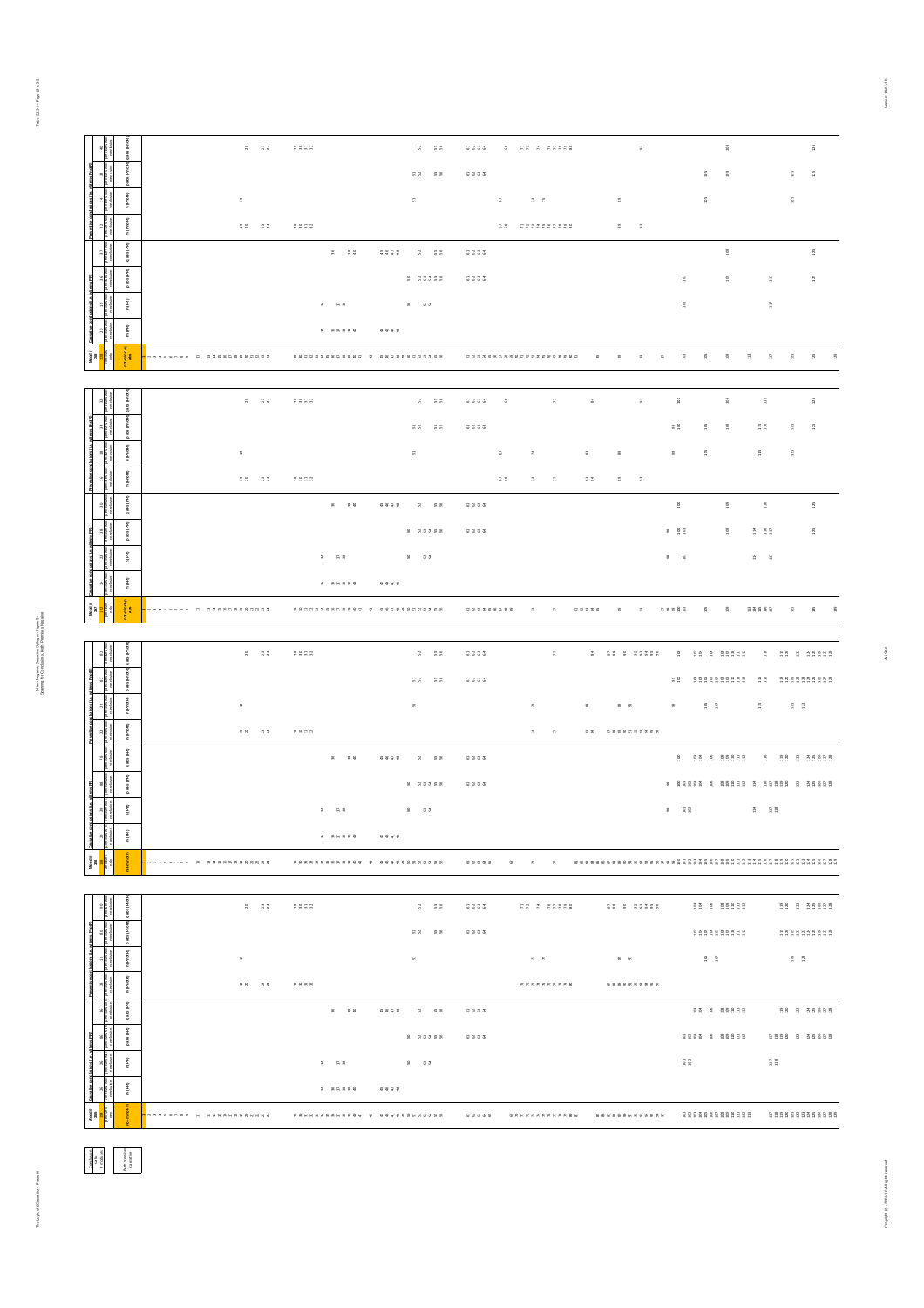|         |  |        |                   |                |               |                    | $\Xi$                    |                |                               |                                               | $\frac{88}{2}$  |      |                               |     | 8 88 8 38888                                                                                                                                                                                                                                                                                                                                                                                    |                |                         | $\bar{\rm z}$           |                 |                         | $_{\rm 27}$                                               |                      |                | $\overline{23}$                                                               |
|---------|--|--------|-------------------|----------------|---------------|--------------------|--------------------------|----------------|-------------------------------|-----------------------------------------------|-----------------|------|-------------------------------|-----|-------------------------------------------------------------------------------------------------------------------------------------------------------------------------------------------------------------------------------------------------------------------------------------------------------------------------------------------------------------------------------------------------|----------------|-------------------------|-------------------------|-----------------|-------------------------|-----------------------------------------------------------|----------------------|----------------|-------------------------------------------------------------------------------|
|         |  |        |                   |                |               |                    | $\overline{\Omega}$      |                |                               |                                               | $\frac{88}{14}$ |      |                               |     | as agggggggggg                                                                                                                                                                                                                                                                                                                                                                                  |                | <u>그 대표 대표 및 대표</u>     |                         |                 | $\overline{a}$          | $\frac{5}{2}$                                             |                      | $\frac{2}{3}$  | g                                                                             |
|         |  |        |                   |                |               |                    |                          |                |                               |                                               |                 |      |                               |     | $\begin{array}{ccccccccccccc} \mathbb{S}^1 & \mathbb{S}^1 & \mathbb{S}^1 & \mathbb{S}^1 & \mathbb{S}^1 & \mathbb{S}^1 & \mathbb{S}^1 & \mathbb{S}^1 & \mathbb{S}^1 & \mathbb{S}^1 & \mathbb{S}^1 & \mathbb{S}^1 & \mathbb{S}^1 & \mathbb{S}^1 & \mathbb{S}^1 & \mathbb{S}^1 & \mathbb{S}^1 & \mathbb{S}^1 & \mathbb{S}^1 & \mathbb{S}^1 & \mathbb{S}^1 & \mathbb{S}^1 & \mathbb{S}^1 & \mathbb$ |                |                         |                         |                 | $\overline{\mathbf{a}}$ |                                                           |                      | 33             |                                                                               |
|         |  |        |                   |                |               |                    |                          |                |                               |                                               |                 |      |                               |     |                                                                                                                                                                                                                                                                                                                                                                                                 |                |                         |                         |                 |                         |                                                           |                      |                |                                                                               |
|         |  | €      |                   | $\frac{5}{10}$ |               |                    | $\sim 10$                |                |                               |                                               | $\frac{9}{28}$  |      |                               |     | <b>6 68 6 58 68 68</b>                                                                                                                                                                                                                                                                                                                                                                          |                |                         |                         |                 |                         | $\overline{\mathrm{a}}$                                   |                      |                |                                                                               |
|         |  | ŝ<br>Ê |                   |                | 2223          |                    |                          |                | $\mathbb{R}^n$                |                                               |                 |      |                               |     |                                                                                                                                                                                                                                                                                                                                                                                                 |                |                         | $\overline{n}$          |                 |                         |                                                           |                      |                | ä3                                                                            |
|         |  |        |                   |                |               | $\frac{\infty}{2}$ | $\Xi$                    |                |                               | $\frac{22}{16}$                               | $^{\rm 38}$     |      |                               |     | a asaaa a aaaaa                                                                                                                                                                                                                                                                                                                                                                                 | $\overline{a}$ |                         | $_{\rm 221}$            | $\mathbb{R}^2$  |                         | $\overline{\boldsymbol{z}}$                               | $2.6\%$              |                | $\Xi$                                                                         |
|         |  |        | $\frac{22}{11}$   |                |               | $\frac{2}{3}$      |                          | 166            |                               |                                               |                 |      |                               |     |                                                                                                                                                                                                                                                                                                                                                                                                 | $\frac{1}{2}$  |                         |                         | $\overline{22}$ |                         |                                                           | $2\sqrt{6}$          |                |                                                                               |
|         |  | m (PR) | 3333              |                | 5333          |                    |                          | 165            | $\mathbb{R}$                  |                                               |                 |      |                               |     |                                                                                                                                                                                                                                                                                                                                                                                                 |                |                         |                         |                 |                         |                                                           |                      |                |                                                                               |
|         |  |        |                   |                |               | 5 55666 6 5333 8   |                          |                |                               |                                               |                 |      |                               |     |                                                                                                                                                                                                                                                                                                                                                                                                 |                |                         |                         |                 |                         |                                                           |                      |                |                                                                               |
|         |  |        |                   |                |               |                    |                          |                |                               |                                               |                 |      |                               |     |                                                                                                                                                                                                                                                                                                                                                                                                 |                |                         |                         |                 |                         |                                                           |                      |                |                                                                               |
|         |  |        |                   |                |               |                    | $\overline{\mathbb{S}}$  |                |                               |                                               | $\frac{89}{10}$ |      | $\frac{8}{1}$                 |     | $\frac{8}{3}$                                                                                                                                                                                                                                                                                                                                                                                   | $\mathbb{R}$   |                         | $\mathbb{R}^n$          | $_{\rm 2.33}$   |                         | $\overline{\boldsymbol{z}}$                               | $\frac{\pi}{\alpha}$ |                | 25                                                                            |
|         |  |        |                   |                |               |                    | $\overline{\phantom{a}}$ |                |                               |                                               | $\frac{88}{14}$ |      | 288                           | 흞   | g                                                                                                                                                                                                                                                                                                                                                                                               | $\Xi$ $\Xi$    | $\Xi$                   | $\bar{\rm z}$           | $\frac{27}{28}$ | $_{\rm 23}$             | $\overline{z}$                                            | 胃菜                   | $\tilde{z}$    |                                                                               |
|         |  |        |                   |                |               |                    |                          |                |                               |                                               |                 |      |                               | 201 |                                                                                                                                                                                                                                                                                                                                                                                                 | $\overline{z}$ | $\overline{\mathbb{R}}$ |                         | $227$           | $\overline{3}$          |                                                           |                      | $243$<br>$249$ |                                                                               |
|         |  |        |                   |                |               |                    |                          |                |                               |                                               |                 |      |                               |     |                                                                                                                                                                                                                                                                                                                                                                                                 |                |                         |                         |                 |                         |                                                           |                      |                |                                                                               |
|         |  |        |                   |                |               |                    |                          |                |                               |                                               |                 |      |                               |     |                                                                                                                                                                                                                                                                                                                                                                                                 |                |                         |                         |                 |                         |                                                           |                      |                |                                                                               |
|         |  |        |                   |                | $\frac{1}{2}$ |                    | 57                       |                | $\mathbb{R}^n$                |                                               | $\frac{9}{28}$  |      | 96                            |     | $\frac{35}{20}$                                                                                                                                                                                                                                                                                                                                                                                 | $\overline{a}$ |                         | $\overline{\mathbf{a}}$ | $\mathbb{R}^3$  |                         | $\overline{n}$                                            | $\overline{a}$       |                | $\overline{2}$                                                                |
|         |  |        |                   |                |               | $\frac{20}{24}$    | $\frac{57}{24}$          |                |                               | $\frac{42}{16}$                               | $\frac{88}{14}$ |      | $\frac{3}{21}$ $\frac{9}{21}$ |     | $20\%$                                                                                                                                                                                                                                                                                                                                                                                          | 8 88           |                         | $\mathbf{z}$            | 28 22           |                         | $\overline{z}$                                            | 2.38                 |                | $2\,\mathrm{S}$                                                               |
|         |  |        | $\mathfrak{B}$    |                |               | $\frac{20}{24}$    |                          | $\frac{8}{16}$ |                               |                                               |                 |      |                               |     |                                                                                                                                                                                                                                                                                                                                                                                                 |                |                         |                         |                 |                         |                                                           |                      |                |                                                                               |
|         |  | Ç      | $\widetilde{\Xi}$ |                | $\frac{1}{2}$ |                    |                          | 165            | $\mathbb{R}^n$                |                                               |                 |      |                               |     |                                                                                                                                                                                                                                                                                                                                                                                                 |                |                         |                         |                 |                         |                                                           |                      |                |                                                                               |
|         |  |        |                   |                |               |                    |                          |                |                               |                                               |                 |      |                               |     |                                                                                                                                                                                                                                                                                                                                                                                                 |                |                         |                         |                 |                         |                                                           |                      |                |                                                                               |
|         |  |        |                   |                |               | - 頭 頭<br>នីឌី      | 5388<br>5388             |                |                               | <b>雲 墨</b><br>음 좀                             | 8858            | 8858 |                               |     | 205<br>$201$ $205$                                                                                                                                                                                                                                                                                                                                                                              |                |                         |                         |                 |                         |                                                           |                      |                | a na ananan a ma ananan a na anana<br>aa aahaaanaa ha aanaaaaaa xa xxxaanaaaa |
|         |  |        |                   |                | $\sim 30$     | ី និង<br>ខេ        | ធិនីនិនី                 | 36.33          | 6566                          | $\begin{array}{c} 22.78 \\ 23.28 \end{array}$ | និនីនី          |      |                               |     |                                                                                                                                                                                                                                                                                                                                                                                                 |                |                         |                         |                 |                         |                                                           |                      |                |                                                                               |
|         |  |        |                   |                |               | 3858               | 5388                     |                |                               | 長岡岡長                                          | 8858            |      | $\frac{57}{24}$               |     | 205                                                                                                                                                                                                                                                                                                                                                                                             |                |                         |                         |                 |                         |                                                           |                      |                | a anana a anana a aassa a sasas a saasa a nnana                               |
|         |  |        | $\Xi$             |                |               | 28                 |                          | SS 38          |                               | $\frac{42}{12}$                               |                 |      | $\frac{58}{14}$               |     |                                                                                                                                                                                                                                                                                                                                                                                                 |                |                         |                         |                 |                         |                                                           |                      |                |                                                                               |
|         |  |        |                   |                |               |                    |                          |                |                               |                                               |                 |      |                               |     |                                                                                                                                                                                                                                                                                                                                                                                                 |                |                         |                         |                 |                         |                                                           |                      |                |                                                                               |
|         |  |        | $\widetilde{\Xi}$ |                | $\tilde{z}$   |                    |                          |                | 8888 REER                     |                                               |                 |      |                               |     |                                                                                                                                                                                                                                                                                                                                                                                                 |                |                         |                         |                 |                         |                                                           |                      |                |                                                                               |
| 홀 8     |  |        |                   |                |               |                    |                          |                |                               |                                               |                 |      |                               |     |                                                                                                                                                                                                                                                                                                                                                                                                 |                |                         |                         |                 |                         |                                                           |                      |                |                                                                               |
|         |  |        |                   |                |               | 또 왜                | 53388                    |                |                               | 종종 종종종종                                       |                 |      |                               |     |                                                                                                                                                                                                                                                                                                                                                                                                 |                |                         |                         |                 |                         |                                                           |                      |                | 휴용 휴 중의 유용 유용 사용 중 중요 중요 중요 중요 중요 중요 중요 중요 중요 중요 중요                           |
|         |  |        |                   |                |               | នី នី              | 5388                     |                |                               | $\frac{23}{21}$                               |                 |      |                               |     |                                                                                                                                                                                                                                                                                                                                                                                                 |                |                         |                         |                 |                         |                                                           |                      |                | 회의원의 회의원의 이 의원 이 사고 이 사고 이 시간 이 사고 이 사고 있다.                                   |
|         |  |        |                   |                |               |                    |                          |                |                               |                                               |                 |      |                               |     |                                                                                                                                                                                                                                                                                                                                                                                                 |                |                         |                         |                 |                         |                                                           |                      |                |                                                                               |
|         |  |        |                   |                |               |                    |                          |                |                               |                                               |                 |      |                               |     |                                                                                                                                                                                                                                                                                                                                                                                                 |                |                         |                         |                 |                         |                                                           |                      |                |                                                                               |
|         |  |        |                   |                |               |                    |                          |                |                               |                                               |                 |      |                               |     |                                                                                                                                                                                                                                                                                                                                                                                                 |                |                         |                         |                 |                         |                                                           |                      |                |                                                                               |
|         |  |        |                   |                |               | 88 5333 68         |                          |                |                               |                                               |                 |      |                               |     |                                                                                                                                                                                                                                                                                                                                                                                                 |                |                         |                         |                 |                         |                                                           |                      |                |                                                                               |
| ms PR)  |  |        |                   |                |               | 3858               | 5388                     |                |                               | 開發器器                                          |                 |      |                               |     |                                                                                                                                                                                                                                                                                                                                                                                                 |                |                         |                         |                 |                         |                                                           |                      |                |                                                                               |
|         |  |        | 용품                |                |               | 79.9               |                          |                | $\frac{16}{24} \frac{16}{24}$ | 품 BI                                          |                 |      |                               |     |                                                                                                                                                                                                                                                                                                                                                                                                 |                |                         |                         |                 |                         | $\mathfrak{A} \; \mathfrak{A} \qquad \qquad \blacksquare$ |                      | <b>图 第</b>     |                                                                               |
|         |  |        | 8388              |                |               |                    |                          |                | <b>BBBB</b> BEBB              |                                               |                 |      |                               |     |                                                                                                                                                                                                                                                                                                                                                                                                 |                |                         |                         |                 |                         |                                                           |                      |                |                                                                               |
| a<br>Ba |  |        |                   |                |               |                    |                          |                |                               |                                               |                 |      |                               |     |                                                                                                                                                                                                                                                                                                                                                                                                 |                |                         |                         |                 |                         |                                                           |                      |                |                                                                               |
|         |  |        |                   |                |               |                    |                          |                |                               |                                               |                 |      |                               |     |                                                                                                                                                                                                                                                                                                                                                                                                 |                |                         |                         |                 |                         |                                                           |                      |                |                                                                               |

Avi Sion

Version: 19-07-10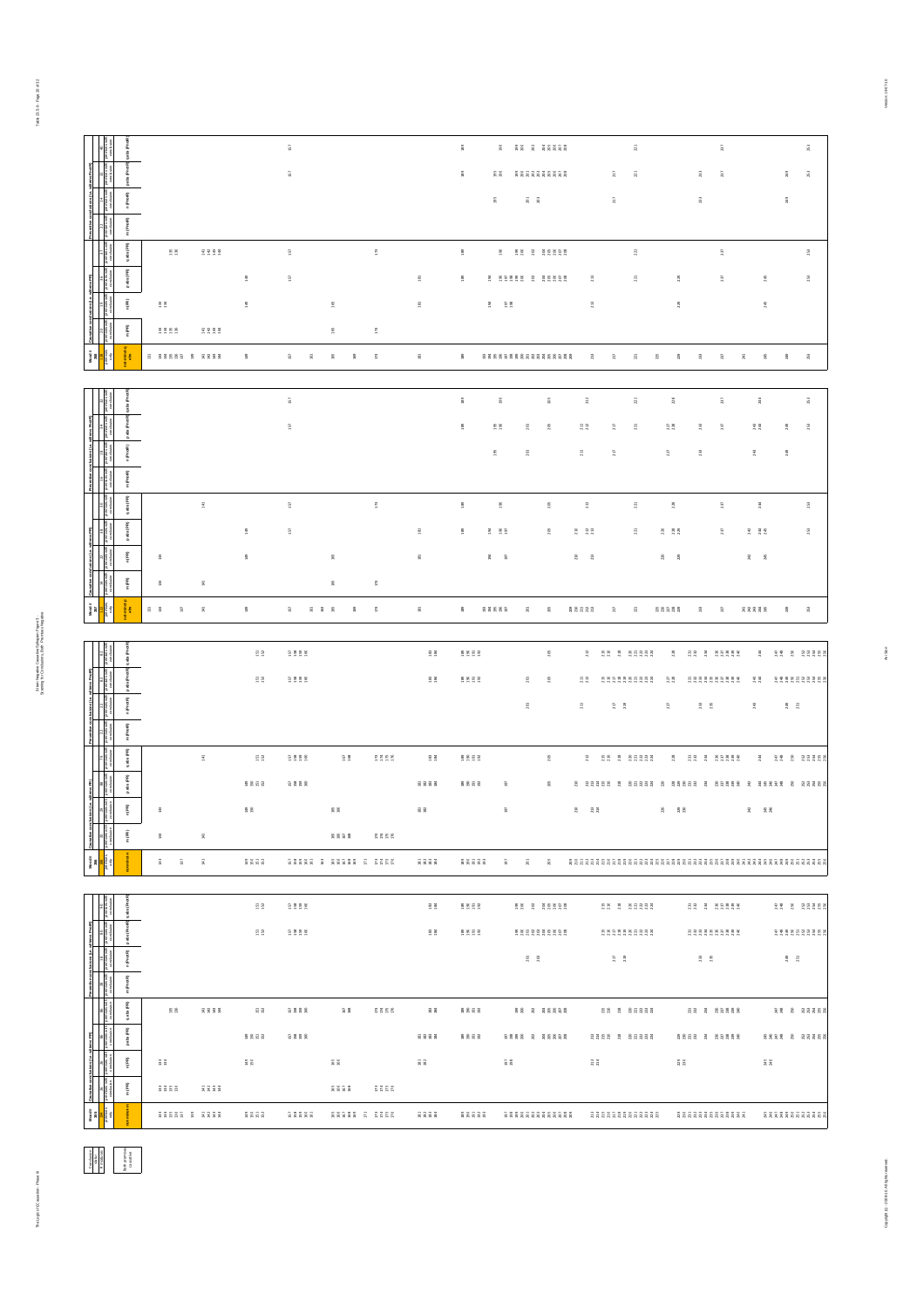

 $rac{5}{4}$ 

Table 23.5-9 - Page 21 of 32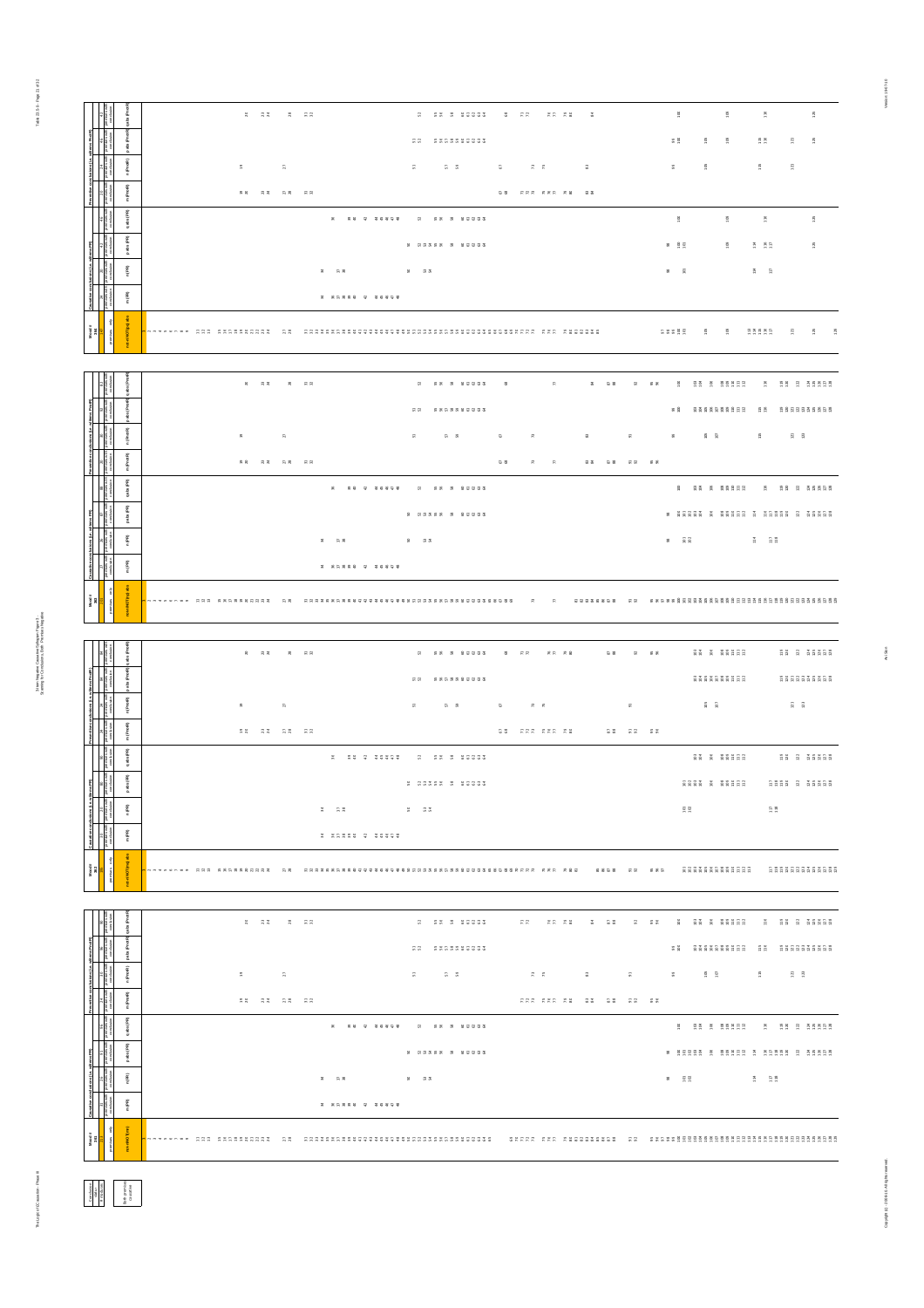|                                         |  |                            |                | $\frac{32}{14}$ |      |                                                                                                                                                      |                                                               |                  | $\frac{3}{2}$  | $180 - 120$                                                                                                                                                                                                                   |               |  |  |  | $\frac{28}{2}$ |                | $\overline{z}$                                                                                                                                                                                                                                                                                                                                                                                                                               | 差し                            |      | - 53                                                                                                           |
|-----------------------------------------|--|----------------------------|----------------|-----------------|------|------------------------------------------------------------------------------------------------------------------------------------------------------|---------------------------------------------------------------|------------------|----------------|-------------------------------------------------------------------------------------------------------------------------------------------------------------------------------------------------------------------------------|---------------|--|--|--|----------------|----------------|----------------------------------------------------------------------------------------------------------------------------------------------------------------------------------------------------------------------------------------------------------------------------------------------------------------------------------------------------------------------------------------------------------------------------------------------|-------------------------------|------|----------------------------------------------------------------------------------------------------------------|
|                                         |  |                            |                | 2.38            |      |                                                                                                                                                      |                                                               |                  | 5.80           |                                                                                                                                                                                                                               |               |  |  |  | 227            |                | $\frac{3}{2}$                                                                                                                                                                                                                                                                                                                                                                                                                                | E 3                           |      | 249<br>253                                                                                                     |
|                                         |  |                            |                | $\frac{1}{2}$   |      |                                                                                                                                                      |                                                               |                  | $\mathbb{R}^3$ |                                                                                                                                                                                                                               |               |  |  |  |                |                | $\begin{array}{ccccccccccccc} \mathbf{R} & & & & & & & & \mathbf{R} & & & & \mathbf{R} & & & & \mathbf{R} & & & \mathbf{R} & & & \mathbf{R} & & & \mathbf{R} & & & \mathbf{R} & & & \mathbf{R} & & & \mathbf{R} & & & \mathbf{R} & & & \mathbf{R} & & & \mathbf{R} & & & \mathbf{R} & & & \mathbf{R} & & & \mathbf{R} & & & \mathbf{R} & & & \mathbf{R} & & & \mathbf{R} & & & \mathbf{R} & & & \mathbf{R} & & & \mathbf{R} & & & \mathbf{R$ |                               |      |                                                                                                                |
|                                         |  |                            |                |                 |      |                                                                                                                                                      |                                                               |                  |                |                                                                                                                                                                                                                               |               |  |  |  |                |                |                                                                                                                                                                                                                                                                                                                                                                                                                                              |                               |      |                                                                                                                |
|                                         |  |                            | 日 田道 三宝屋 豆園 三宝 |                 |      |                                                                                                                                                      |                                                               |                  |                | .<br>그럼 그리고 있는 그리고 있는 그리고 있는 그리고 있는 것은 없는 것은 없는 것은 없는 것은 없는 것은 없는 것은 없는 것은 없는 것은 있는 것은 있는 것은 있는 것은 있는 것은 있는 것은 있는 것                                                                                                           |               |  |  |  |                | $\overline{a}$ |                                                                                                                                                                                                                                                                                                                                                                                                                                              | $\overline{a}$ $\overline{a}$ |      | - 53                                                                                                           |
|                                         |  |                            |                | $\frac{1}{2}$   |      |                                                                                                                                                      |                                                               |                  |                |                                                                                                                                                                                                                               |               |  |  |  |                |                |                                                                                                                                                                                                                                                                                                                                                                                                                                              |                               |      |                                                                                                                |
|                                         |  | $\frac{3}{2}$              |                |                 |      |                                                                                                                                                      | $162$ $165$                                                   |                  |                |                                                                                                                                                                                                                               |               |  |  |  |                |                | $\begin{array}{ccc}\n\ddot{x} & \dot{x} & \dot{x} \\ \dot{x} & \dot{x} & \dot{x} \\ \dot{x} & \dot{x} & \dot{x}\n\end{array}$                                                                                                                                                                                                                                                                                                                |                               |      |                                                                                                                |
|                                         |  |                            | 88 88 88 88    |                 |      |                                                                                                                                                      |                                                               |                  |                |                                                                                                                                                                                                                               |               |  |  |  |                |                |                                                                                                                                                                                                                                                                                                                                                                                                                                              |                               |      |                                                                                                                |
|                                         |  |                            |                |                 |      |                                                                                                                                                      |                                                               |                  |                |                                                                                                                                                                                                                               |               |  |  |  |                |                |                                                                                                                                                                                                                                                                                                                                                                                                                                              |                               |      |                                                                                                                |
| $\frac{3}{2}$ $\frac{3}{2}$             |  |                            |                |                 |      |                                                                                                                                                      |                                                               |                  |                |                                                                                                                                                                                                                               |               |  |  |  |                |                |                                                                                                                                                                                                                                                                                                                                                                                                                                              |                               |      |                                                                                                                |
|                                         |  |                            |                |                 |      |                                                                                                                                                      |                                                               |                  |                |                                                                                                                                                                                                                               |               |  |  |  |                |                |                                                                                                                                                                                                                                                                                                                                                                                                                                              |                               |      |                                                                                                                |
|                                         |  |                            |                |                 |      | 몇 점점 1층 음을                                                                                                                                           |                                                               |                  |                |                                                                                                                                                                                                                               |               |  |  |  |                |                |                                                                                                                                                                                                                                                                                                                                                                                                                                              |                               |      |                                                                                                                |
|                                         |  |                            |                |                 |      |                                                                                                                                                      | 모품 표현 변화 함호                                                   |                  |                |                                                                                                                                                                                                                               |               |  |  |  |                |                |                                                                                                                                                                                                                                                                                                                                                                                                                                              |                               |      |                                                                                                                |
|                                         |  |                            |                |                 |      |                                                                                                                                                      |                                                               |                  |                | - 第1989年 - 第1989年 - 第1989年 - 第1989年 - 第1989年 - 第1989年 - 第1989年 - 第1989年 - 第1989年 - 第1989年 - 第1989年 - 第1989年 - 第1989年                                                                                                          |               |  |  |  |                |                |                                                                                                                                                                                                                                                                                                                                                                                                                                              |                               |      |                                                                                                                |
|                                         |  |                            |                |                 |      |                                                                                                                                                      |                                                               |                  |                |                                                                                                                                                                                                                               |               |  |  |  |                |                |                                                                                                                                                                                                                                                                                                                                                                                                                                              |                               |      |                                                                                                                |
|                                         |  |                            |                |                 |      |                                                                                                                                                      |                                                               |                  |                |                                                                                                                                                                                                                               |               |  |  |  |                |                |                                                                                                                                                                                                                                                                                                                                                                                                                                              |                               |      |                                                                                                                |
|                                         |  |                            |                |                 |      |                                                                                                                                                      |                                                               |                  |                |                                                                                                                                                                                                                               |               |  |  |  |                |                |                                                                                                                                                                                                                                                                                                                                                                                                                                              |                               |      |                                                                                                                |
|                                         |  | $\frac{8}{2}$              |                |                 |      |                                                                                                                                                      |                                                               |                  |                | . 이 보기 등을 하는 것이 없는 것이 없는 것이 없는 것이 없다. 이 없이 없는 것이 없는 것이 없다. 이 없이 없는 것이 없는 것이 없는 것이 없다.                                                                                                                                         |               |  |  |  |                |                |                                                                                                                                                                                                                                                                                                                                                                                                                                              |                               |      |                                                                                                                |
|                                         |  | $\Xi$ $\Xi$                | $\mathbb{R}$   |                 |      |                                                                                                                                                      |                                                               | g ggggg e eesses |                |                                                                                                                                                                                                                               |               |  |  |  |                |                |                                                                                                                                                                                                                                                                                                                                                                                                                                              |                               |      |                                                                                                                |
| 38                                      |  |                            |                |                 |      |                                                                                                                                                      |                                                               |                  |                |                                                                                                                                                                                                                               |               |  |  |  |                |                |                                                                                                                                                                                                                                                                                                                                                                                                                                              |                               |      |                                                                                                                |
|                                         |  |                            |                |                 |      |                                                                                                                                                      |                                                               |                  |                |                                                                                                                                                                                                                               |               |  |  |  |                |                |                                                                                                                                                                                                                                                                                                                                                                                                                                              |                               |      |                                                                                                                |
|                                         |  |                            |                |                 |      | $\begin{matrix} 1 & 1 & 1 \\ 1 & 1 & 1 \\ 1 & 1 & 1 \end{matrix} \quad \begin{matrix} 0 & 0 & 0 \\ 0 & 0 & 0 \\ 0 & 0 & 0 \\ 0 & 0 & 0 \end{matrix}$ |                                                               |                  |                |                                                                                                                                                                                                                               |               |  |  |  |                |                |                                                                                                                                                                                                                                                                                                                                                                                                                                              |                               |      |                                                                                                                |
|                                         |  |                            |                |                 |      | <b>여행 1918 1919</b>                                                                                                                                  |                                                               |                  |                |                                                                                                                                                                                                                               |               |  |  |  |                |                |                                                                                                                                                                                                                                                                                                                                                                                                                                              |                               |      | - 중동원원동원원동전 전반 회원의 직접의 의원 의원 지역 그리고 그리고 그리고 그리고 있다. 그리고 그리고 있다.                                                |
|                                         |  |                            |                |                 | 18.7 |                                                                                                                                                      |                                                               |                  |                |                                                                                                                                                                                                                               |               |  |  |  |                |                |                                                                                                                                                                                                                                                                                                                                                                                                                                              |                               |      |                                                                                                                |
|                                         |  |                            |                |                 |      |                                                                                                                                                      |                                                               |                  |                |                                                                                                                                                                                                                               |               |  |  |  |                |                |                                                                                                                                                                                                                                                                                                                                                                                                                                              |                               |      |                                                                                                                |
|                                         |  |                            |                |                 |      |                                                                                                                                                      |                                                               |                  |                |                                                                                                                                                                                                                               |               |  |  |  |                |                |                                                                                                                                                                                                                                                                                                                                                                                                                                              |                               |      |                                                                                                                |
|                                         |  |                            |                |                 |      | $\begin{matrix} 1 & 1 & 1 \\ 1 & 1 & 1 \\ 1 & 1 & 1 \end{matrix} \quad \begin{matrix} 0 & 0 & 0 \\ 0 & 0 & 0 \\ 0 & 0 & 0 \\ 0 & 0 & 0 \end{matrix}$ |                                                               |                  |                |                                                                                                                                                                                                                               |               |  |  |  |                |                |                                                                                                                                                                                                                                                                                                                                                                                                                                              |                               |      | na a na aanaa aanaa xxxxa aanaan                                                                               |
|                                         |  |                            |                |                 |      |                                                                                                                                                      |                                                               |                  |                |                                                                                                                                                                                                                               |               |  |  |  |                |                |                                                                                                                                                                                                                                                                                                                                                                                                                                              |                               |      |                                                                                                                |
|                                         |  | $\frac{3}{2}$              |                |                 |      |                                                                                                                                                      | 166                                                           |                  | 38.5           |                                                                                                                                                                                                                               | $\frac{3}{2}$ |  |  |  |                | 23.3           |                                                                                                                                                                                                                                                                                                                                                                                                                                              |                               | 2.16 |                                                                                                                |
|                                         |  |                            | 88 88 88 88    |                 |      |                                                                                                                                                      |                                                               | 9898 6 66666     |                |                                                                                                                                                                                                                               |               |  |  |  |                |                |                                                                                                                                                                                                                                                                                                                                                                                                                                              |                               |      |                                                                                                                |
| Mood #                                  |  |                            |                |                 |      |                                                                                                                                                      |                                                               |                  |                |                                                                                                                                                                                                                               |               |  |  |  |                |                |                                                                                                                                                                                                                                                                                                                                                                                                                                              |                               |      | aan aan ass sa da ass sanaaccacacach waanaananaan aan agg gga gga gga gga ggan agaman an agaman sanagagagagaga |
|                                         |  |                            |                |                 |      |                                                                                                                                                      |                                                               |                  |                |                                                                                                                                                                                                                               |               |  |  |  |                |                |                                                                                                                                                                                                                                                                                                                                                                                                                                              |                               |      |                                                                                                                |
|                                         |  |                            |                |                 |      | $\begin{array}{cccccccccc} \Xi & & \Xi & \Xi & & \Xi & & \Xi & \Xi & \Xi \Xi \end{array}$                                                            |                                                               |                  |                |                                                                                                                                                                                                                               |               |  |  |  |                |                |                                                                                                                                                                                                                                                                                                                                                                                                                                              |                               |      |                                                                                                                |
|                                         |  |                            |                |                 |      | 53 55 56 58                                                                                                                                          |                                                               |                  |                |                                                                                                                                                                                                                               |               |  |  |  |                |                |                                                                                                                                                                                                                                                                                                                                                                                                                                              |                               |      | 당용 행복행복행복행복학장 - 행정의 범보형 변화 지방 방법 법정 법정 법정 발전법 방법 발전 발표 선발 발전 발표                                                |
|                                         |  |                            |                |                 |      |                                                                                                                                                      |                                                               |                  |                |                                                                                                                                                                                                                               |               |  |  |  |                |                |                                                                                                                                                                                                                                                                                                                                                                                                                                              |                               |      |                                                                                                                |
|                                         |  |                            |                |                 |      |                                                                                                                                                      |                                                               |                  |                |                                                                                                                                                                                                                               |               |  |  |  |                |                |                                                                                                                                                                                                                                                                                                                                                                                                                                              |                               |      |                                                                                                                |
|                                         |  |                            |                |                 |      |                                                                                                                                                      |                                                               |                  |                |                                                                                                                                                                                                                               |               |  |  |  |                |                |                                                                                                                                                                                                                                                                                                                                                                                                                                              |                               |      | i ma seree si ma si as e waa aaaaan si aan aan aan aan aan ay ay ay ay ay ay aan ah ahaan ay ay ay aanaan ay a |
|                                         |  |                            |                |                 |      |                                                                                                                                                      |                                                               |                  |                |                                                                                                                                                                                                                               |               |  |  |  |                |                |                                                                                                                                                                                                                                                                                                                                                                                                                                              |                               |      |                                                                                                                |
|                                         |  | $\widetilde{\mathfrak{m}}$ |                |                 |      |                                                                                                                                                      | $\begin{array}{ccc} 23 & 23 & 22 \\ 23 & 23 & 24 \end{array}$ |                  |                | - 第1988年 - 第1988年 - 第1988年 - 第1988年 - 第1988年 - 第1988年 - 第1988年 - 第1988年 - 第1988年 - 第1988年 - 第1988年 - 第1988年 - 第1988年 - 第1988年 - 第1988年 - 第1988年 - 第1988年 - 第1988年 - 第1988年 - 第1988年 - 第1988年 - 第1988年 - 第1988年 - 第1988年 - 第19 |               |  |  |  |                |                |                                                                                                                                                                                                                                                                                                                                                                                                                                              |                               |      |                                                                                                                |
| Causative conclusions (i.e. w/terms PR) |  |                            |                |                 |      |                                                                                                                                                      |                                                               | M MARAGA R REERR |                |                                                                                                                                                                                                                               |               |  |  |  |                |                |                                                                                                                                                                                                                                                                                                                                                                                                                                              |                               |      |                                                                                                                |
|                                         |  |                            |                |                 |      |                                                                                                                                                      |                                                               |                  |                |                                                                                                                                                                                                                               |               |  |  |  |                |                |                                                                                                                                                                                                                                                                                                                                                                                                                                              |                               |      |                                                                                                                |
| $\frac{3}{2}$                           |  |                            |                |                 |      |                                                                                                                                                      |                                                               |                  |                |                                                                                                                                                                                                                               |               |  |  |  |                |                |                                                                                                                                                                                                                                                                                                                                                                                                                                              |                               |      |                                                                                                                |
|                                         |  |                            |                |                 |      |                                                                                                                                                      |                                                               |                  |                |                                                                                                                                                                                                                               |               |  |  |  |                |                |                                                                                                                                                                                                                                                                                                                                                                                                                                              |                               |      |                                                                                                                |

The Logic of ECausation - Phase III

Conclusion<br># moduses<br># moduses<br>causative Both premises

Copyright (c) - 2008-10. All rights reserved.

CORDENTIFICTION (C) - 2008-2009-10. All rights reserved. And reserve the served. All rights reserved. A conserved. A conserved. A conserved. A conserved. A conserved. A conserved. A conserved. A conserved. A conserved for

 $\lambda$ vi Sion

Vasion: 19-07-10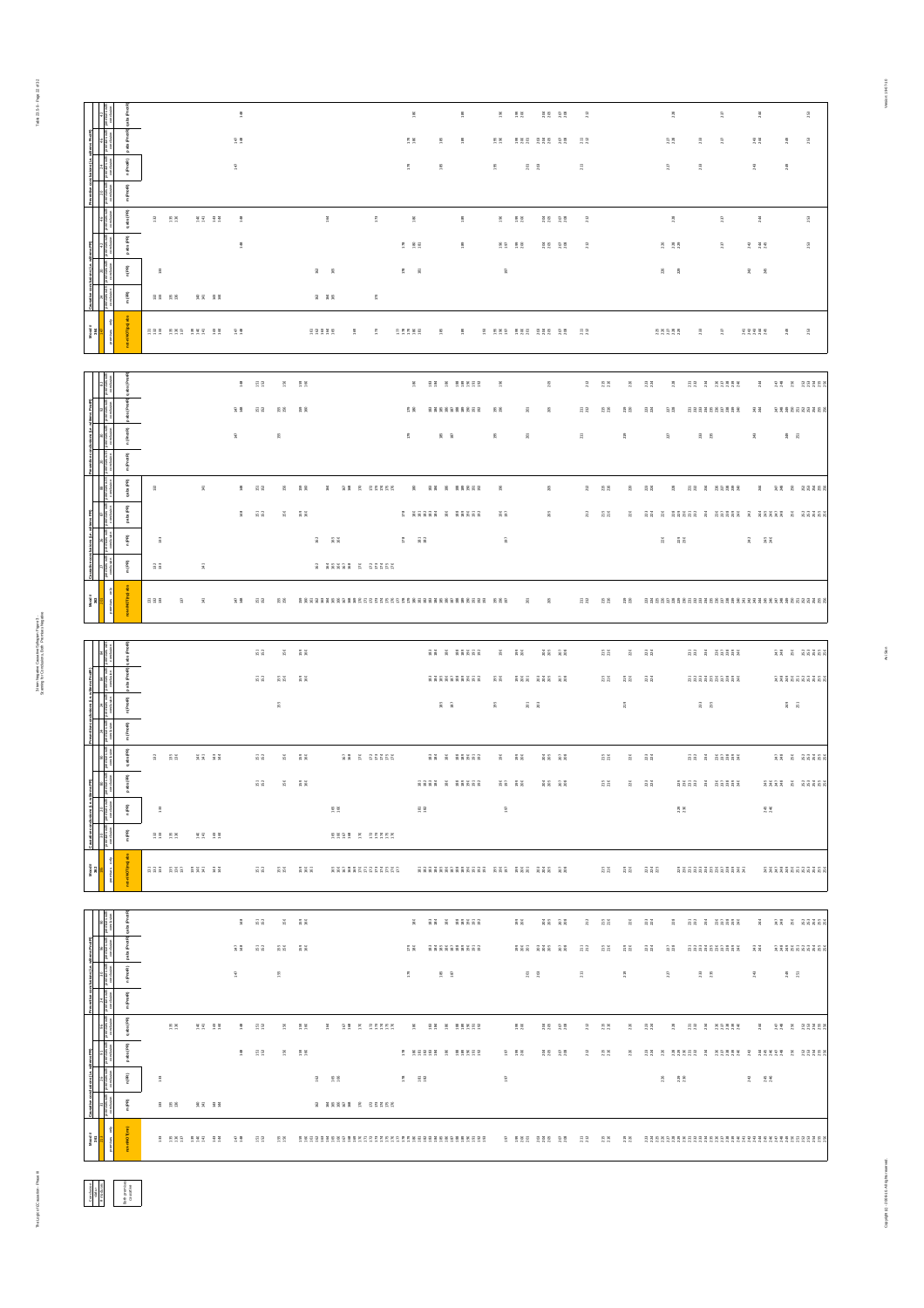Table 23.5-9 - Page 23 of 32 Table 23.5-9 - Page 23 of 32

|  |   | $R$ $R$ $R$ $R$ $R$ $R$                                                                                                                                                                                                                                                                                                                                                                                                               |                                                                                                                                                                                                                                                                                                                                                                                                           | $\alpha$ as a seast to the season of the season of the season of the season of the season of the season of the season of the season of the season of the season of the season of the season of the season of the season of the se                                                                |             |                | $\overline{8}$                                                                                                                                                                                                                                                                                                                                                                                                                        |                |                         | 恩                       |
|--|---|---------------------------------------------------------------------------------------------------------------------------------------------------------------------------------------------------------------------------------------------------------------------------------------------------------------------------------------------------------------------------------------------------------------------------------------|-----------------------------------------------------------------------------------------------------------------------------------------------------------------------------------------------------------------------------------------------------------------------------------------------------------------------------------------------------------------------------------------------------------|--------------------------------------------------------------------------------------------------------------------------------------------------------------------------------------------------------------------------------------------------------------------------------------------------|-------------|----------------|---------------------------------------------------------------------------------------------------------------------------------------------------------------------------------------------------------------------------------------------------------------------------------------------------------------------------------------------------------------------------------------------------------------------------------------|----------------|-------------------------|-------------------------|
|  |   |                                                                                                                                                                                                                                                                                                                                                                                                                                       | HR REERSSHEEK                                                                                                                                                                                                                                                                                                                                                                                             |                                                                                                                                                                                                                                                                                                  |             |                | 5 5                                                                                                                                                                                                                                                                                                                                                                                                                                   |                | $\frac{51}{21}$         | R                       |
|  |   | $\begin{array}{ccc}\n\mathfrak{D} & \mathfrak{D} & \mathfrak{D} & \mathfrak{D} & \mathfrak{D} & \mathfrak{D} & \mathfrak{D} & \mathfrak{D} & \mathfrak{D} & \mathfrak{D} & \mathfrak{D} & \mathfrak{D} & \mathfrak{D} & \mathfrak{D} & \mathfrak{D} & \mathfrak{D} & \mathfrak{D} & \mathfrak{D} & \mathfrak{D} & \mathfrak{D} & \mathfrak{D} & \mathfrak{D} & \mathfrak{D} & \mathfrak{D} & \mathfrak{D} & \mathfrak{D} & \mathfrak$ |                                                                                                                                                                                                                                                                                                                                                                                                           |                                                                                                                                                                                                                                                                                                  |             |                | 105                                                                                                                                                                                                                                                                                                                                                                                                                                   |                | $\overline{\mathbf{a}}$ |                         |
|  |   | $22$ $23$ $25$ $27$                                                                                                                                                                                                                                                                                                                                                                                                                   |                                                                                                                                                                                                                                                                                                                                                                                                           | GS FRR RER RS                                                                                                                                                                                                                                                                                    |             |                |                                                                                                                                                                                                                                                                                                                                                                                                                                       |                |                         |                         |
|  |   |                                                                                                                                                                                                                                                                                                                                                                                                                                       |                                                                                                                                                                                                                                                                                                                                                                                                           |                                                                                                                                                                                                                                                                                                  |             |                | $\frac{8}{2}$                                                                                                                                                                                                                                                                                                                                                                                                                         |                |                         | $\overline{\mathbf{u}}$ |
|  |   |                                                                                                                                                                                                                                                                                                                                                                                                                                       | <b>8 22328 8 82333</b>                                                                                                                                                                                                                                                                                                                                                                                    |                                                                                                                                                                                                                                                                                                  |             | $\frac{8}{14}$ | $\overline{8}$                                                                                                                                                                                                                                                                                                                                                                                                                        | ÷              |                         | 恩                       |
|  |   | .<br>ਜ਼ਿਲ੍ਹੇ ਨਾਲ 19 ਵਿੱਚ 19 ਵਿੱਚ 19 ਵਿੱਚ 19 ਵਿੱਚ 19 ਵਿੱਚ 19 ਵਿੱਚ 19 ਵਿੱਚ 19 ਵਿੱਚ 19 ਵਿੱਚ 19 ਵਿੱਚ 19 ਵਿੱਚ 19 ਵਿੱਚ                                                                                                                                                                                                                                                                                                                      |                                                                                                                                                                                                                                                                                                                                                                                                           |                                                                                                                                                                                                                                                                                                  |             | $\frac{8}{10}$ |                                                                                                                                                                                                                                                                                                                                                                                                                                       | $\mathbb{R}$   |                         |                         |
|  | Ê | A ARAAQ Q AQQQQ                                                                                                                                                                                                                                                                                                                                                                                                                       |                                                                                                                                                                                                                                                                                                                                                                                                           |                                                                                                                                                                                                                                                                                                  |             |                |                                                                                                                                                                                                                                                                                                                                                                                                                                       |                |                         |                         |
|  |   |                                                                                                                                                                                                                                                                                                                                                                                                                                       |                                                                                                                                                                                                                                                                                                                                                                                                           |                                                                                                                                                                                                                                                                                                  |             |                |                                                                                                                                                                                                                                                                                                                                                                                                                                       |                |                         |                         |
|  |   |                                                                                                                                                                                                                                                                                                                                                                                                                                       |                                                                                                                                                                                                                                                                                                                                                                                                           |                                                                                                                                                                                                                                                                                                  |             |                |                                                                                                                                                                                                                                                                                                                                                                                                                                       |                |                         |                         |
|  |   | $\begin{matrix} \textbf{R} & \textbf{R} \textbf{R} & \textbf{R} & \textbf{R} \textbf{R} \end{matrix}$                                                                                                                                                                                                                                                                                                                                 |                                                                                                                                                                                                                                                                                                                                                                                                           |                                                                                                                                                                                                                                                                                                  |             |                | <u>음</u> 이 음식 음식                                                                                                                                                                                                                                                                                                                                                                                                                      | $\frac{8}{14}$ |                         | B.                      |
|  |   |                                                                                                                                                                                                                                                                                                                                                                                                                                       |                                                                                                                                                                                                                                                                                                                                                                                                           |                                                                                                                                                                                                                                                                                                  |             | <b>a</b> 8     | $\frac{8}{10}$<br>$\frac{8}{14}$                                                                                                                                                                                                                                                                                                                                                                                                      | 28             | ຈ                       |                         |
|  |   | $\mathbb{R}$ and $\mathbb{R}$                                                                                                                                                                                                                                                                                                                                                                                                         |                                                                                                                                                                                                                                                                                                                                                                                                           | $\mathbb{R}$ and $\mathbb{R}$ and $\mathbb{R}$ and $\mathbb{R}$ and $\mathbb{R}$ and $\mathbb{R}$ and $\mathbb{R}$ and $\mathbb{R}$ and $\mathbb{R}$ and $\mathbb{R}$ and $\mathbb{R}$ and $\mathbb{R}$ and $\mathbb{R}$ and $\mathbb{R}$ and $\mathbb{R}$ and $\mathbb{R}$ and $\mathbb{R}$ and |             |                | 마음 : 100 - 100 - 100 - 100 - 100 - 100 - 100 - 100 - 100 - 100 - 100 - 100 - 100 - 100 - 100 - 100 - 100 - 100                                                                                                                                                                                                                                                                                                                        | $-22$          | $\frac{3}{2}$           |                         |
|  |   | $22$ $22$ $23$ $28$ $22$                                                                                                                                                                                                                                                                                                                                                                                                              |                                                                                                                                                                                                                                                                                                                                                                                                           |                                                                                                                                                                                                                                                                                                  |             |                |                                                                                                                                                                                                                                                                                                                                                                                                                                       |                |                         |                         |
|  |   | * ** * ***** * ** * * * * * * *                                                                                                                                                                                                                                                                                                                                                                                                       |                                                                                                                                                                                                                                                                                                                                                                                                           |                                                                                                                                                                                                                                                                                                  |             |                | $\begin{matrix} 0 & 0 & 0 & 0 \\ 0 & 0 & 0 & 0 \\ 0 & 0 & 0 & 0 \\ 0 & 0 & 0 & 0 \\ 0 & 0 & 0 & 0 \\ 0 & 0 & 0 & 0 \\ 0 & 0 & 0 & 0 \\ 0 & 0 & 0 & 0 \\ 0 & 0 & 0 & 0 \\ 0 & 0 & 0 & 0 \\ 0 & 0 & 0 & 0 \\ 0 & 0 & 0 & 0 & 0 \\ 0 & 0 & 0 & 0 & 0 \\ 0 & 0 & 0 & 0 & 0 \\ 0 & 0 & 0 & 0 & 0 \\ 0 & 0 & 0 & 0 & 0 \\ 0 & 0 & 0$                                                                                                        |                |                         | $\frac{3}{2}$           |
|  | £ |                                                                                                                                                                                                                                                                                                                                                                                                                                       |                                                                                                                                                                                                                                                                                                                                                                                                           |                                                                                                                                                                                                                                                                                                  |             | # 85           | $\frac{8}{10}$                                                                                                                                                                                                                                                                                                                                                                                                                        | 5 88           |                         | ್ಲಿ                     |
|  |   | $\overline{a}$ $\overline{a}$<br>9.77                                                                                                                                                                                                                                                                                                                                                                                                 |                                                                                                                                                                                                                                                                                                                                                                                                           |                                                                                                                                                                                                                                                                                                  |             |                | $\begin{array}{ccc}\n\mathfrak{B} & \mathfrak{B} & \mathfrak{B} & \mathfrak{B} & \mathfrak{B} & \mathfrak{B} & \mathfrak{B} & \mathfrak{B} & \mathfrak{B} & \mathfrak{B} & \mathfrak{B} & \mathfrak{B} & \mathfrak{B} & \mathfrak{B} & \mathfrak{B} & \mathfrak{B} & \mathfrak{B} & \mathfrak{B} & \mathfrak{B} & \mathfrak{B} & \mathfrak{B} & \mathfrak{B} & \mathfrak{B} & \mathfrak{B} & \mathfrak{B} & \mathfrak{B} & \mathfrak$ | - 青 白          |                         |                         |
|  | Ê | x xxxxx q queque                                                                                                                                                                                                                                                                                                                                                                                                                      |                                                                                                                                                                                                                                                                                                                                                                                                           |                                                                                                                                                                                                                                                                                                  |             |                |                                                                                                                                                                                                                                                                                                                                                                                                                                       |                |                         |                         |
|  |   |                                                                                                                                                                                                                                                                                                                                                                                                                                       |                                                                                                                                                                                                                                                                                                                                                                                                           |                                                                                                                                                                                                                                                                                                  |             |                |                                                                                                                                                                                                                                                                                                                                                                                                                                       |                |                         |                         |
|  |   |                                                                                                                                                                                                                                                                                                                                                                                                                                       |                                                                                                                                                                                                                                                                                                                                                                                                           |                                                                                                                                                                                                                                                                                                  |             |                |                                                                                                                                                                                                                                                                                                                                                                                                                                       |                |                         |                         |
|  |   | $R$ $R$ $R$ $R$ $R$ $R$ $R$                                                                                                                                                                                                                                                                                                                                                                                                           |                                                                                                                                                                                                                                                                                                                                                                                                           | $\mathbb{R}^n$ . In the $\mathbb{R}^n$ , we have                                                                                                                                                                                                                                                 |             |                | * ** * ** 9 의증 을 줄을을표면 : 원을 될 줄일을들을                                                                                                                                                                                                                                                                                                                                                                                                   |                |                         |                         |
|  |   |                                                                                                                                                                                                                                                                                                                                                                                                                                       | 53 5353995333                                                                                                                                                                                                                                                                                                                                                                                             |                                                                                                                                                                                                                                                                                                  |             |                |                                                                                                                                                                                                                                                                                                                                                                                                                                       |                |                         |                         |
|  |   | $\frac{9}{24}$<br>$\overline{z}$                                                                                                                                                                                                                                                                                                                                                                                                      | $\begin{array}{ccc}\n\frac{1}{2} & \frac{1}{2} & \frac{1}{2} & \frac{1}{2} & \frac{1}{2} & \frac{1}{2} & \frac{1}{2} & \frac{1}{2} & \frac{1}{2} & \frac{1}{2} & \frac{1}{2} & \frac{1}{2} & \frac{1}{2} & \frac{1}{2} & \frac{1}{2} & \frac{1}{2} & \frac{1}{2} & \frac{1}{2} & \frac{1}{2} & \frac{1}{2} & \frac{1}{2} & \frac{1}{2} & \frac{1}{2} & \frac{1}{2} & \frac{1}{2} & \frac{1}{2} & \frac{1$ | $\mathbb{R}$<br>$\approx$                                                                                                                                                                                                                                                                        | $5^{\circ}$ |                |                                                                                                                                                                                                                                                                                                                                                                                                                                       |                |                         |                         |
|  |   | na na an sa                                                                                                                                                                                                                                                                                                                                                                                                                           |                                                                                                                                                                                                                                                                                                                                                                                                           |                                                                                                                                                                                                                                                                                                  |             |                |                                                                                                                                                                                                                                                                                                                                                                                                                                       |                |                         |                         |
|  |   | <b>8 88 9 38858 8 888 88888</b>                                                                                                                                                                                                                                                                                                                                                                                                       |                                                                                                                                                                                                                                                                                                                                                                                                           |                                                                                                                                                                                                                                                                                                  |             |                |                                                                                                                                                                                                                                                                                                                                                                                                                                       |                |                         |                         |
|  |   |                                                                                                                                                                                                                                                                                                                                                                                                                                       | <b>8 22328 8 82333</b>                                                                                                                                                                                                                                                                                                                                                                                    |                                                                                                                                                                                                                                                                                                  |             |                | * 85995 \$ 88999 5 89888 9 58898                                                                                                                                                                                                                                                                                                                                                                                                      |                |                         |                         |
|  |   | $\overline{n}$ $\overline{n}$ $\overline{n}$<br>0.777                                                                                                                                                                                                                                                                                                                                                                                 |                                                                                                                                                                                                                                                                                                                                                                                                           |                                                                                                                                                                                                                                                                                                  |             |                |                                                                                                                                                                                                                                                                                                                                                                                                                                       | $3 - 33$       |                         |                         |
|  |   | A ARAAQ Q AQQQQ                                                                                                                                                                                                                                                                                                                                                                                                                       |                                                                                                                                                                                                                                                                                                                                                                                                           |                                                                                                                                                                                                                                                                                                  |             |                |                                                                                                                                                                                                                                                                                                                                                                                                                                       |                |                         |                         |
|  |   |                                                                                                                                                                                                                                                                                                                                                                                                                                       |                                                                                                                                                                                                                                                                                                                                                                                                           |                                                                                                                                                                                                                                                                                                  |             |                |                                                                                                                                                                                                                                                                                                                                                                                                                                       |                |                         |                         |
|  |   | $R$ $R$ $R$ $R$ $R$ $R$                                                                                                                                                                                                                                                                                                                                                                                                               |                                                                                                                                                                                                                                                                                                                                                                                                           |                                                                                                                                                                                                                                                                                                  |             |                |                                                                                                                                                                                                                                                                                                                                                                                                                                       |                |                         |                         |
|  |   |                                                                                                                                                                                                                                                                                                                                                                                                                                       |                                                                                                                                                                                                                                                                                                                                                                                                           |                                                                                                                                                                                                                                                                                                  |             |                | $0.5888888999$                                                                                                                                                                                                                                                                                                                                                                                                                        |                |                         |                         |
|  |   | $\begin{array}{ccc}\n\mathfrak{D} & \mathfrak{D} & \mathfrak{D} & \mathfrak{D}\n\end{array}$                                                                                                                                                                                                                                                                                                                                          |                                                                                                                                                                                                                                                                                                                                                                                                           |                                                                                                                                                                                                                                                                                                  |             |                |                                                                                                                                                                                                                                                                                                                                                                                                                                       |                |                         |                         |
|  |   | $22$ $23$ $25$ $28$ $29$                                                                                                                                                                                                                                                                                                                                                                                                              |                                                                                                                                                                                                                                                                                                                                                                                                           | and as a state and a state and a state and a state and a state and a state and a state and a state and a state                                                                                                                                                                                   |             |                |                                                                                                                                                                                                                                                                                                                                                                                                                                       |                |                         |                         |
|  |   |                                                                                                                                                                                                                                                                                                                                                                                                                                       |                                                                                                                                                                                                                                                                                                                                                                                                           |                                                                                                                                                                                                                                                                                                  |             |                | $\begin{tabular}{lllllllllll} \multicolumn{3}{l}{{\bf88}} & \multicolumn{3}{l}{{\bf88}} & \multicolumn{3}{l}{{\bf88}} & \multicolumn{3}{l}{{\bf88}} & \multicolumn{3}{l}{{\bf88}} & \multicolumn{3}{l}{{\bf88}} & \multicolumn{3}{l}{{\bf88}} & \multicolumn{3}{l}{{\bf88}} & \multicolumn{3}{l}{{\bf88}} & \multicolumn{3}{l}{{\bf88}} & \multicolumn{3}{l}{{\bf88}} & \multicolumn{3}{l}{{\bf88}} & \multicolumn{3}{l}{{\bf88}}$    |                |                         |                         |
|  |   |                                                                                                                                                                                                                                                                                                                                                                                                                                       | <b>8 22338 8 82333</b>                                                                                                                                                                                                                                                                                                                                                                                    |                                                                                                                                                                                                                                                                                                  |             |                | sesa e seasa e asses de asses                                                                                                                                                                                                                                                                                                                                                                                                         |                |                         |                         |
|  |   | $8 - 77$<br>$\overline{a}$ $\overline{a}$ $\overline{a}$                                                                                                                                                                                                                                                                                                                                                                              |                                                                                                                                                                                                                                                                                                                                                                                                           |                                                                                                                                                                                                                                                                                                  |             |                |                                                                                                                                                                                                                                                                                                                                                                                                                                       |                |                         |                         |
|  |   | <b>A SARRQ Q HESSER</b>                                                                                                                                                                                                                                                                                                                                                                                                               |                                                                                                                                                                                                                                                                                                                                                                                                           |                                                                                                                                                                                                                                                                                                  |             |                |                                                                                                                                                                                                                                                                                                                                                                                                                                       |                |                         |                         |
|  |   |                                                                                                                                                                                                                                                                                                                                                                                                                                       |                                                                                                                                                                                                                                                                                                                                                                                                           |                                                                                                                                                                                                                                                                                                  |             |                |                                                                                                                                                                                                                                                                                                                                                                                                                                       |                |                         |                         |
|  |   |                                                                                                                                                                                                                                                                                                                                                                                                                                       |                                                                                                                                                                                                                                                                                                                                                                                                           |                                                                                                                                                                                                                                                                                                  |             |                |                                                                                                                                                                                                                                                                                                                                                                                                                                       |                |                         |                         |
|  |   |                                                                                                                                                                                                                                                                                                                                                                                                                                       |                                                                                                                                                                                                                                                                                                                                                                                                           |                                                                                                                                                                                                                                                                                                  |             |                |                                                                                                                                                                                                                                                                                                                                                                                                                                       |                |                         |                         |

Avi Sion

Vasion 99-07-10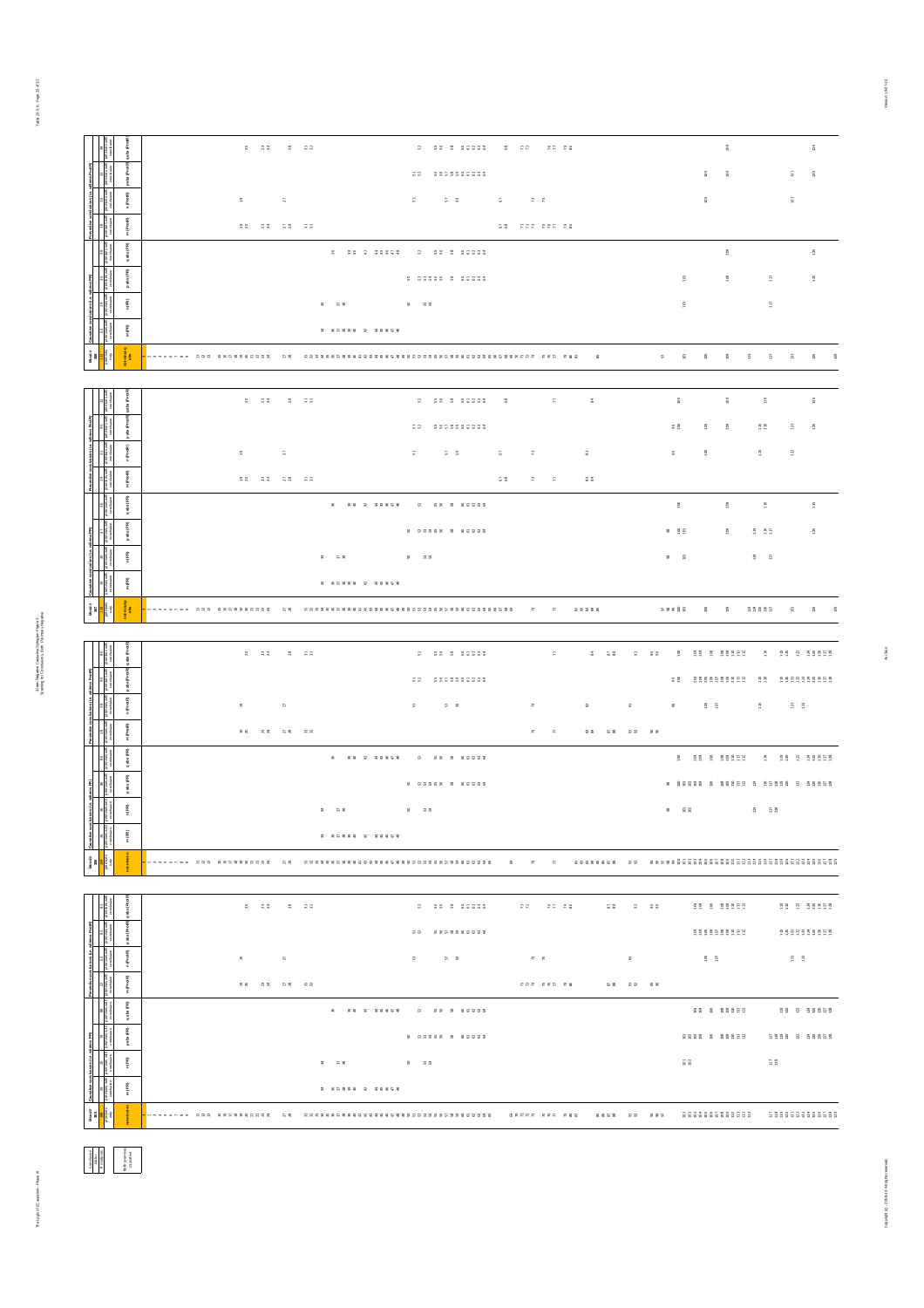| ŕ |  |
|---|--|
|   |  |
|   |  |
| ֠ |  |
|   |  |
|   |  |
|   |  |
|   |  |
| ۱ |  |
|   |  |
| ć |  |
|   |  |
|   |  |
|   |  |
|   |  |
|   |  |
|   |  |
|   |  |

|                          |    |               |                 |                           |                           |                                                                                                                                                               |                 |       |                                                                                                                                    |                                 |                                                                                       |                                                                                                |                                                         | $\frac{89}{100}$ |                                                                                                                                                                                                                                                                                                                                                                                                                                                                                                                                                |                           | 3 38 38 38                                                                                                                                                                                                                       |               |                       |      |                                        |                                                                                                                                                                                                                                                                                                                                                                                                              | $2\,\overline{\!\rm{37}}$ |                        |             | $^{53}$                                   |
|--------------------------|----|---------------|-----------------|---------------------------|---------------------------|---------------------------------------------------------------------------------------------------------------------------------------------------------------|-----------------|-------|------------------------------------------------------------------------------------------------------------------------------------|---------------------------------|---------------------------------------------------------------------------------------|------------------------------------------------------------------------------------------------|---------------------------------------------------------|------------------|------------------------------------------------------------------------------------------------------------------------------------------------------------------------------------------------------------------------------------------------------------------------------------------------------------------------------------------------------------------------------------------------------------------------------------------------------------------------------------------------------------------------------------------------|---------------------------|----------------------------------------------------------------------------------------------------------------------------------------------------------------------------------------------------------------------------------|---------------|-----------------------|------|----------------------------------------|--------------------------------------------------------------------------------------------------------------------------------------------------------------------------------------------------------------------------------------------------------------------------------------------------------------------------------------------------------------------------------------------------------------|---------------------------|------------------------|-------------|-------------------------------------------|
|                          |    |               |                 |                           |                           |                                                                                                                                                               |                 |       |                                                                                                                                    |                                 |                                                                                       |                                                                                                | $\frac{18}{20}$                                         | $\frac{3}{2}$    |                                                                                                                                                                                                                                                                                                                                                                                                                                                                                                                                                |                           | <b>MM MAN AN AN AN</b>                                                                                                                                                                                                           |               |                       |      |                                        | $_{\rm 33}$                                                                                                                                                                                                                                                                                                                                                                                                  | 237                       |                        | 249         | - 53                                      |
|                          |    |               |                 |                           |                           |                                                                                                                                                               |                 |       |                                                                                                                                    |                                 |                                                                                       |                                                                                                | $\frac{57}{28}$                                         |                  | $\frac{85}{22}$                                                                                                                                                                                                                                                                                                                                                                                                                                                                                                                                | $\ddot{a}$                |                                                                                                                                                                                                                                  |               |                       |      |                                        | $\ddot{a}$                                                                                                                                                                                                                                                                                                                                                                                                   |                           |                        | $_{\rm ns}$ |                                           |
|                          |    |               |                 |                           |                           |                                                                                                                                                               |                 |       |                                                                                                                                    |                                 |                                                                                       |                                                                                                |                                                         |                  |                                                                                                                                                                                                                                                                                                                                                                                                                                                                                                                                                |                           |                                                                                                                                                                                                                                  |               |                       |      |                                        |                                                                                                                                                                                                                                                                                                                                                                                                              |                           |                        |             |                                           |
|                          |    | £             |                 |                           |                           |                                                                                                                                                               |                 |       |                                                                                                                                    |                                 | $\Box$                                                                                |                                                                                                |                                                         | $\frac{9}{28}$   |                                                                                                                                                                                                                                                                                                                                                                                                                                                                                                                                                | $96$ $98$                 | គីគី គិគី                                                                                                                                                                                                                        |               |                       |      |                                        |                                                                                                                                                                                                                                                                                                                                                                                                              | $\hat{n}$                 |                        |             | ã                                         |
|                          |    | Ê             |                 |                           |                           |                                                                                                                                                               |                 |       |                                                                                                                                    |                                 |                                                                                       |                                                                                                | $\frac{27}{16}$                                         | $\frac{89}{2}$   |                                                                                                                                                                                                                                                                                                                                                                                                                                                                                                                                                | 35 38                     | 38 38                                                                                                                                                                                                                            |               |                       |      | $\mathbb{R}$                           |                                                                                                                                                                                                                                                                                                                                                                                                              | $_{\rm 27}$               | $\frac{95}{6}$         |             | $\overline{23}$                           |
|                          |    |               | $\frac{33}{14}$ |                           |                           |                                                                                                                                                               |                 |       |                                                                                                                                    | $\frac{8}{16}$                  |                                                                                       |                                                                                                | $\frac{42}{16}$                                         |                  |                                                                                                                                                                                                                                                                                                                                                                                                                                                                                                                                                | $\overline{\mathfrak{M}}$ |                                                                                                                                                                                                                                  |               |                       |      | $\mathbb{R}$                           |                                                                                                                                                                                                                                                                                                                                                                                                              |                           | $2\sqrt{6}$            |             |                                           |
|                          |    | m (PR)        | 88 88           |                           | 99 95                     |                                                                                                                                                               |                 |       |                                                                                                                                    | 165                             | $\tilde{\Sigma}$                                                                      |                                                                                                |                                                         |                  |                                                                                                                                                                                                                                                                                                                                                                                                                                                                                                                                                |                           |                                                                                                                                                                                                                                  |               |                       |      |                                        |                                                                                                                                                                                                                                                                                                                                                                                                              |                           |                        |             |                                           |
| 3                        |    |               |                 |                           | 556 556 688 88            |                                                                                                                                                               |                 |       |                                                                                                                                    |                                 |                                                                                       |                                                                                                |                                                         |                  |                                                                                                                                                                                                                                                                                                                                                                                                                                                                                                                                                |                           |                                                                                                                                                                                                                                  |               |                       |      |                                        |                                                                                                                                                                                                                                                                                                                                                                                                              |                           |                        |             |                                           |
|                          |    |               |                 |                           |                           |                                                                                                                                                               |                 |       |                                                                                                                                    |                                 |                                                                                       |                                                                                                |                                                         |                  |                                                                                                                                                                                                                                                                                                                                                                                                                                                                                                                                                |                           |                                                                                                                                                                                                                                  |               |                       |      |                                        |                                                                                                                                                                                                                                                                                                                                                                                                              |                           |                        |             |                                           |
|                          |    |               |                 |                           |                           | $\frac{22}{14}$                                                                                                                                               |                 |       |                                                                                                                                    |                                 |                                                                                       | $\frac{33}{14}$                                                                                |                                                         | $\frac{30}{14}$  | $\frac{96}{14}$                                                                                                                                                                                                                                                                                                                                                                                                                                                                                                                                |                           | $_{2\%}$                                                                                                                                                                                                                         | $_{\rm 21}$   |                       |      | 223                                    |                                                                                                                                                                                                                                                                                                                                                                                                              | 25                        | $\frac{3}{2}$          |             | 253                                       |
|                          |    |               |                 |                           |                           | $\frac{12}{14}$                                                                                                                                               |                 |       |                                                                                                                                    |                                 |                                                                                       | £8                                                                                             |                                                         | $\frac{3}{2}$    | <b>BB</b>                                                                                                                                                                                                                                                                                                                                                                                                                                                                                                                                      |                           | $20\%$                                                                                                                                                                                                                           | $\Xi$ $\Xi$   |                       |      | $\mathop{2\mathbb{R}}\limits^{\infty}$ | $\frac{33}{27}$                                                                                                                                                                                                                                                                                                                                                                                              |                           | $\frac{m}{2}$          |             | 249                                       |
|                          |    |               |                 |                           |                           | $\overline{\Xi}$                                                                                                                                              |                 |       |                                                                                                                                    |                                 |                                                                                       | 179                                                                                            | $\frac{95}{18}$                                         |                  | 195                                                                                                                                                                                                                                                                                                                                                                                                                                                                                                                                            | $\tilde{\mathbf{2}}$      |                                                                                                                                                                                                                                  | $\Xi^-$       |                       |      | $227\,$                                | $\overline{a}$                                                                                                                                                                                                                                                                                                                                                                                               |                           | $\overline{243}$       | 249         |                                           |
|                          |    |               |                 |                           |                           |                                                                                                                                                               |                 |       |                                                                                                                                    |                                 |                                                                                       |                                                                                                |                                                         |                  |                                                                                                                                                                                                                                                                                                                                                                                                                                                                                                                                                |                           |                                                                                                                                                                                                                                  |               |                       |      |                                        |                                                                                                                                                                                                                                                                                                                                                                                                              |                           |                        |             |                                           |
|                          |    | Ê             | $\Xi$           |                           | $\frac{m}{2}$             | $\frac{3}{24}$                                                                                                                                                |                 |       |                                                                                                                                    |                                 |                                                                                       | $\begin{array}{ccc}\n\frac{\pi}{2} & \pi & \pi & \pi\\ \frac{\pi}{2} & \pi & \pi\n\end{array}$ |                                                         | $_{\rm ss}$      | $_{96}$                                                                                                                                                                                                                                                                                                                                                                                                                                                                                                                                        |                           | $\mathbbmss{3}$                                                                                                                                                                                                                  | $\tilde{a}$   |                       |      | $\mathbb{R}^3$                         |                                                                                                                                                                                                                                                                                                                                                                                                              | $\overline{\mathrm{a}}$   | $\frac{\pi}{2}$        |             | 33                                        |
|                          |    |               |                 |                           |                           | $\frac{29}{14}$                                                                                                                                               |                 |       |                                                                                                                                    |                                 |                                                                                       | 78.88                                                                                          |                                                         | $\frac{89}{2}$   | $\frac{9}{2}$ $\frac{6}{2}$                                                                                                                                                                                                                                                                                                                                                                                                                                                                                                                    |                           | $205\,$                                                                                                                                                                                                                          | $\frac{2}{3}$ |                       |      | 3 33                                   |                                                                                                                                                                                                                                                                                                                                                                                                              | $\mathbb{R}^n$            | 24.38                  |             | $2\,\mathrm{S}$                           |
|                          |    | Ê             | $\frac{3}{2}$   |                           |                           |                                                                                                                                                               |                 |       |                                                                                                                                    | $\frac{63}{21}$ $\frac{65}{21}$ |                                                                                       | $\frac{1}{2}$ $\frac{1}{2}$                                                                    |                                                         |                  | $\frac{5}{2}$                                                                                                                                                                                                                                                                                                                                                                                                                                                                                                                                  |                           |                                                                                                                                                                                                                                  |               |                       |      | $\frac{25}{12}$                        |                                                                                                                                                                                                                                                                                                                                                                                                              |                           | $\frac{2\pi}{\lambda}$ |             |                                           |
|                          |    |               | $\Xi$ $\Xi$     |                           | Ξ                         |                                                                                                                                                               |                 |       |                                                                                                                                    | $162$<br>$164$                  | $\frac{m}{m}$                                                                         |                                                                                                |                                                         |                  |                                                                                                                                                                                                                                                                                                                                                                                                                                                                                                                                                |                           |                                                                                                                                                                                                                                  |               |                       |      |                                        |                                                                                                                                                                                                                                                                                                                                                                                                              |                           |                        |             |                                           |
| ğ ii                     | i. |               | 588             | $\overline{\mathfrak{m}}$ | $\frac{1}{2}$             | $\frac{5}{3}$ $\frac{9}{3}$                                                                                                                                   |                 |       |                                                                                                                                    | 33333                           | $\begin{array}{ccc}\n\mathbf{3} & \mathbf{5} \\ \mathbf{5} & \mathbf{6}\n\end{array}$ | <b>GEERE</b>                                                                                   |                                                         |                  | $\begin{matrix} \begin{matrix}0\\1\end{matrix} & \begin{matrix}0\\0\end{matrix} & \begin{matrix}0\\0\end{matrix} & \begin{matrix}0\\0\end{matrix} & \begin{matrix}0\\0\end{matrix} & \begin{matrix}0\\0\end{matrix} & \begin{matrix}0\\0\end{matrix} & \begin{matrix}0\\0\end{matrix} & \begin{matrix}0\\0\end{matrix} & \begin{matrix}0\\0\end{matrix} & \begin{matrix}0\\0\end{matrix} & \begin{matrix}0\\0\end{matrix} & \begin{matrix}0\\0\end{matrix} & \begin{matrix}0\\0\end{matrix} & \begin{matrix}0\\0\end{matrix} & \begin{matrix}$ |                           |                                                                                                                                                                                                                                  | 22 23 24      |                       |      | ដឹងដឹង                                 |                                                                                                                                                                                                                                                                                                                                                                                                              |                           |                        |             |                                           |
|                          |    |               |                 |                           |                           | 몇 점점                                                                                                                                                          |                 | 18 88 |                                                                                                                                    |                                 |                                                                                       |                                                                                                | 8 83 8 88 88 9                                          |                  |                                                                                                                                                                                                                                                                                                                                                                                                                                                                                                                                                |                           | $205\,$                                                                                                                                                                                                                          |               | ដ ដង                  | 8 83 |                                        |                                                                                                                                                                                                                                                                                                                                                                                                              |                           |                        |             | a aa aaaaa a aa aaaaa                     |
|                          |    |               |                 |                           |                           | 53 00 00 00                                                                                                                                                   |                 |       |                                                                                                                                    |                                 |                                                                                       |                                                                                                | na aassassaas                                           |                  |                                                                                                                                                                                                                                                                                                                                                                                                                                                                                                                                                | $\frac{8}{2}$             | $\frac{8}{4}$                                                                                                                                                                                                                    |               |                       |      |                                        |                                                                                                                                                                                                                                                                                                                                                                                                              |                           |                        |             | HH HA AA AA AA HAAAAAAAAA XX xxxaaaaaa    |
|                          |    |               |                 |                           |                           | $\frac{1}{2}$ , $\frac{1}{2}$ , $\frac{1}{2}$ , $\frac{1}{2}$ , $\frac{1}{2}$ , $\frac{1}{2}$ , $\frac{1}{2}$ , $\frac{1}{2}$ , $\frac{1}{2}$ , $\frac{1}{2}$ |                 |       |                                                                                                                                    |                                 |                                                                                       |                                                                                                | $\frac{3}{2}$ $\frac{3}{2}$ $\frac{3}{2}$ $\frac{3}{2}$ |                  |                                                                                                                                                                                                                                                                                                                                                                                                                                                                                                                                                |                           | 201                                                                                                                                                                                                                              |               |                       |      |                                        |                                                                                                                                                                                                                                                                                                                                                                                                              |                           |                        |             |                                           |
|                          |    |               |                 |                           |                           |                                                                                                                                                               |                 |       |                                                                                                                                    |                                 |                                                                                       |                                                                                                |                                                         |                  |                                                                                                                                                                                                                                                                                                                                                                                                                                                                                                                                                |                           |                                                                                                                                                                                                                                  |               |                       |      |                                        |                                                                                                                                                                                                                                                                                                                                                                                                              |                           |                        |             |                                           |
|                          |    |               |                 |                           | $\frac{m}{2}$             | នីនី<br>$\frac{30}{24}$                                                                                                                                       |                 |       | $8 - 88$                                                                                                                           |                                 |                                                                                       |                                                                                                |                                                         |                  |                                                                                                                                                                                                                                                                                                                                                                                                                                                                                                                                                |                           | $\mathbb{R}^3$                                                                                                                                                                                                                   |               | $\ddot{a}$ $\ddot{a}$ |      |                                        |                                                                                                                                                                                                                                                                                                                                                                                                              |                           |                        |             | a aa a aa aaaaa a aa aaaaa                |
|                          |    |               |                 |                           |                           |                                                                                                                                                               |                 |       |                                                                                                                                    |                                 |                                                                                       |                                                                                                | E BHBBB B BBBBB                                         |                  |                                                                                                                                                                                                                                                                                                                                                                                                                                                                                                                                                | $\frac{57}{24}$           | $\frac{8}{3}$                                                                                                                                                                                                                    |               |                       |      |                                        |                                                                                                                                                                                                                                                                                                                                                                                                              |                           |                        |             | H HA A HA A AAAHH A AAAAR H ARKAR A HAARA |
|                          |    |               | $\Xi$           |                           |                           |                                                                                                                                                               |                 |       |                                                                                                                                    | - 옆 1818                        |                                                                                       | $\frac{1}{6}$ $\frac{1}{6}$ $\frac{1}{6}$ $\frac{1}{6}$ $\frac{1}{6}$                          |                                                         |                  |                                                                                                                                                                                                                                                                                                                                                                                                                                                                                                                                                | $\frac{6}{24}$            |                                                                                                                                                                                                                                  |               |                       |      | 3.33                                   |                                                                                                                                                                                                                                                                                                                                                                                                              |                           | 2012/03/07 28:30       |             |                                           |
|                          |    | $\frac{1}{n}$ | $\frac{3}{2}$   |                           | $\sim 1.3$ and $\sim 1.3$ |                                                                                                                                                               |                 |       |                                                                                                                                    |                                 | g gggeg e ggene                                                                       |                                                                                                |                                                         |                  |                                                                                                                                                                                                                                                                                                                                                                                                                                                                                                                                                |                           |                                                                                                                                                                                                                                  |               |                       |      |                                        |                                                                                                                                                                                                                                                                                                                                                                                                              |                           |                        |             |                                           |
| Mood i                   |    |               |                 |                           |                           |                                                                                                                                                               |                 |       |                                                                                                                                    |                                 |                                                                                       |                                                                                                |                                                         |                  |                                                                                                                                                                                                                                                                                                                                                                                                                                                                                                                                                |                           |                                                                                                                                                                                                                                  |               |                       |      |                                        |                                                                                                                                                                                                                                                                                                                                                                                                              |                           |                        |             |                                           |
|                          |    |               |                 |                           |                           |                                                                                                                                                               |                 |       | $\begin{array}{cccccccccc} \Xi & \Xi & & & & & & & & & \Xi & \Xi & \Xi \\ \Xi & \Xi & & & & & & & & & \Xi & \Xi & \Xi \end{array}$ |                                 |                                                                                       |                                                                                                |                                                         |                  |                                                                                                                                                                                                                                                                                                                                                                                                                                                                                                                                                |                           |                                                                                                                                                                                                                                  |               |                       |      |                                        |                                                                                                                                                                                                                                                                                                                                                                                                              |                           |                        |             |                                           |
|                          |    |               |                 |                           |                           |                                                                                                                                                               |                 |       | <b>경영 19월 19월</b>                                                                                                                  |                                 |                                                                                       |                                                                                                |                                                         |                  |                                                                                                                                                                                                                                                                                                                                                                                                                                                                                                                                                |                           | 음료음을등을등을 하는 이 그는 그의 그의 그들을 사용하고 있다. 그들은 그들을 사용하고 있다.                                                                                                                                                                             |               |                       |      |                                        |                                                                                                                                                                                                                                                                                                                                                                                                              |                           |                        |             |                                           |
|                          |    |               |                 |                           |                           |                                                                                                                                                               | $\frac{35}{22}$ |       |                                                                                                                                    |                                 |                                                                                       |                                                                                                |                                                         |                  |                                                                                                                                                                                                                                                                                                                                                                                                                                                                                                                                                |                           | - 1988년 1월 20일 - 1989년 1월 20일 - 1989년 1월 20일 - 1989년 1월 20일 - 1989년 1월 20일 - 1989년 1월 20일 - 1989년 10월 20일 - 19<br>대한민국의 대한민국의 대한민국의 대한민국의 대한민국의 대한민국의 대한민국의 대한민국의 대한민국의 대한민국의 대한민국의 대한민국의 대한민국의 대한민국의 대한민국의 대한민국의 대한민국의 대한민국의 대한 |               |                       |      |                                        |                                                                                                                                                                                                                                                                                                                                                                                                              |                           |                        |             |                                           |
|                          |    |               |                 |                           |                           |                                                                                                                                                               |                 |       |                                                                                                                                    |                                 |                                                                                       |                                                                                                |                                                         |                  |                                                                                                                                                                                                                                                                                                                                                                                                                                                                                                                                                |                           |                                                                                                                                                                                                                                  |               |                       |      |                                        |                                                                                                                                                                                                                                                                                                                                                                                                              |                           |                        |             |                                           |
|                          |    |               |                 |                           |                           |                                                                                                                                                               |                 |       |                                                                                                                                    |                                 |                                                                                       |                                                                                                |                                                         |                  |                                                                                                                                                                                                                                                                                                                                                                                                                                                                                                                                                |                           |                                                                                                                                                                                                                                  |               |                       |      |                                        |                                                                                                                                                                                                                                                                                                                                                                                                              |                           |                        |             |                                           |
|                          |    |               |                 |                           |                           |                                                                                                                                                               |                 |       | 頭頭 ( 路) (路) (路)                                                                                                                    |                                 |                                                                                       |                                                                                                |                                                         |                  |                                                                                                                                                                                                                                                                                                                                                                                                                                                                                                                                                |                           | 프릴링즈 18 호텔의 2018 19:20 19:20 19:20 19:20 20:20:21 20:20:22:20 20:20:20:20:20:20:20:20:20:20:20:20:20                                                                                                                             |               |                       |      |                                        |                                                                                                                                                                                                                                                                                                                                                                                                              |                           |                        |             |                                           |
| ralons (Le. w/terms P.R) |    |               | $\frac{33}{13}$ |                           |                           |                                                                                                                                                               |                 |       |                                                                                                                                    |                                 |                                                                                       |                                                                                                |                                                         |                  | 1980년 1월 20일 - 1980년 1월 20일 - 1980년 1월 20일 - 1980년 1월 20일 - 1980년 1월 20일 - 1980년 1월 20일 - 1980년 10월 10월 10월 10                                                                                                                                                                                                                                                                                                                                                                                                                                 |                           |                                                                                                                                                                                                                                  |               |                       |      |                                        | $\mathfrak{B} \; \mathfrak{B} \qquad \qquad \mathfrak{B} \; \mathfrak{B} \; \mathfrak{B} \; \mathfrak{B} \; \mathfrak{B} \; \mathfrak{B} \; \mathfrak{B} \; \mathfrak{B} \; \mathfrak{B} \; \mathfrak{B} \; \mathfrak{B} \; \mathfrak{B} \; \mathfrak{B} \; \mathfrak{B} \; \mathfrak{B} \; \mathfrak{B} \; \mathfrak{B} \; \mathfrak{B} \; \mathfrak{B} \; \mathfrak{B} \; \mathfrak{B} \; \mathfrak{B} \;$ |                           |                        | 2.8         |                                           |
|                          |    |               |                 |                           | 5 5 5 5 5 5 5 5           |                                                                                                                                                               |                 |       |                                                                                                                                    |                                 | <b>MARS R REEKS</b>                                                                   |                                                                                                |                                                         |                  |                                                                                                                                                                                                                                                                                                                                                                                                                                                                                                                                                |                           |                                                                                                                                                                                                                                  |               |                       |      |                                        |                                                                                                                                                                                                                                                                                                                                                                                                              |                           |                        |             |                                           |
|                          |    |               |                 |                           |                           |                                                                                                                                                               |                 |       |                                                                                                                                    |                                 |                                                                                       |                                                                                                |                                                         |                  |                                                                                                                                                                                                                                                                                                                                                                                                                                                                                                                                                |                           |                                                                                                                                                                                                                                  |               |                       |      |                                        |                                                                                                                                                                                                                                                                                                                                                                                                              |                           |                        |             |                                           |
|                          |    |               |                 |                           |                           |                                                                                                                                                               |                 |       |                                                                                                                                    |                                 |                                                                                       |                                                                                                |                                                         |                  |                                                                                                                                                                                                                                                                                                                                                                                                                                                                                                                                                |                           |                                                                                                                                                                                                                                  |               |                       |      |                                        |                                                                                                                                                                                                                                                                                                                                                                                                              |                           |                        |             |                                           |

Conclusion<br>\* status<br># moduses<br>causative Both premises

Avi Sion

Version: 19-07-10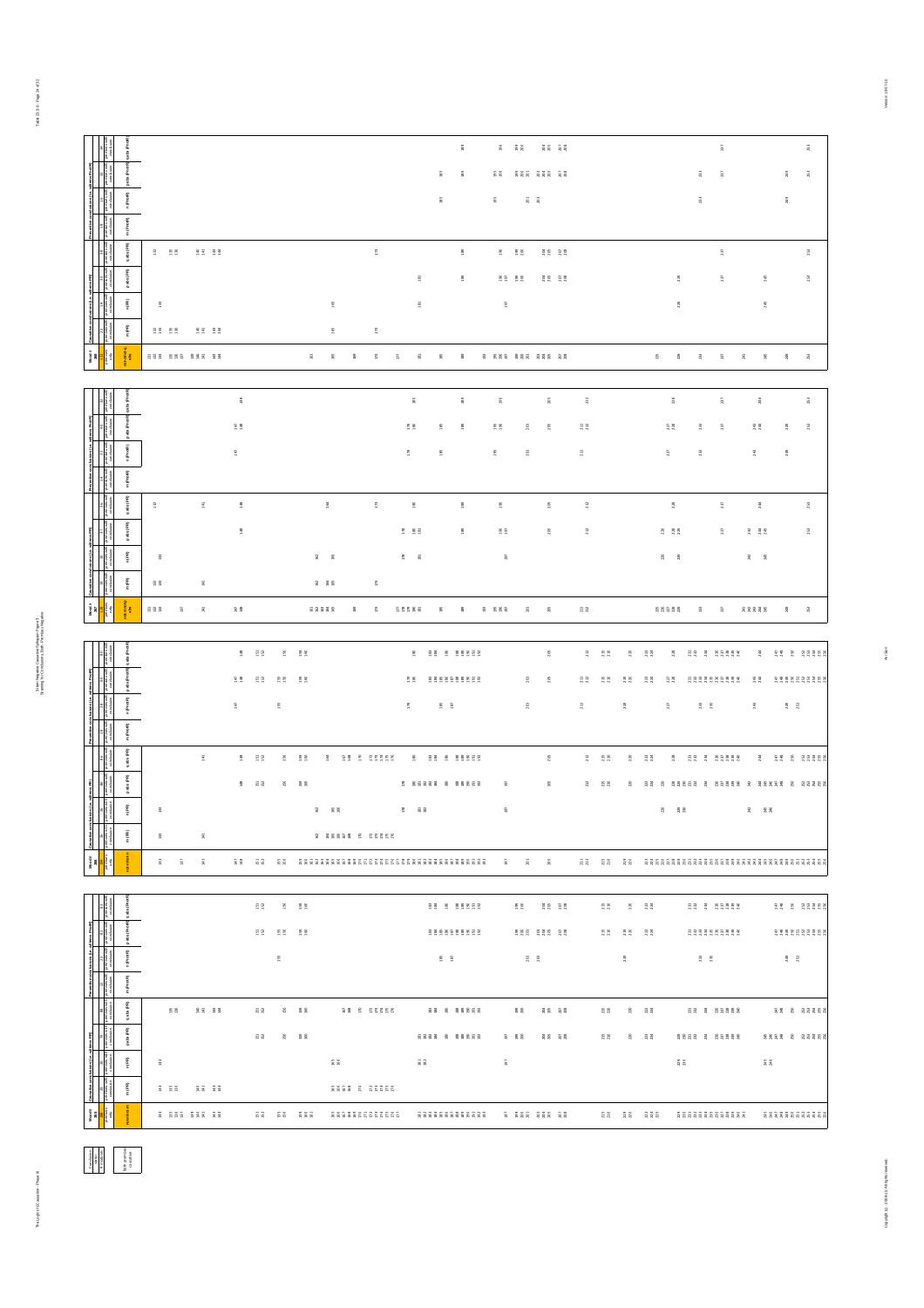|                          |                                                                                                                                                                                                                                                                                                                                                                                                                                             |                                                                                                                                                                                                                                                                                                                                                                                                                                                                                                                                                                                                       | $\overline{a}$                                                                                                                                                                                                                | $\frac{8}{3}$<br>$\frac{8}{10}$<br>$\frac{8}{14}$                                                                                                                                                                                                                                                                                                                                                                 |  |
|--------------------------|---------------------------------------------------------------------------------------------------------------------------------------------------------------------------------------------------------------------------------------------------------------------------------------------------------------------------------------------------------------------------------------------------------------------------------------------|-------------------------------------------------------------------------------------------------------------------------------------------------------------------------------------------------------------------------------------------------------------------------------------------------------------------------------------------------------------------------------------------------------------------------------------------------------------------------------------------------------------------------------------------------------------------------------------------------------|-------------------------------------------------------------------------------------------------------------------------------------------------------------------------------------------------------------------------------|-------------------------------------------------------------------------------------------------------------------------------------------------------------------------------------------------------------------------------------------------------------------------------------------------------------------------------------------------------------------------------------------------------------------|--|
|                          |                                                                                                                                                                                                                                                                                                                                                                                                                                             | $55 - 555522$                                                                                                                                                                                                                                                                                                                                                                                                                                                                                                                                                                                         |                                                                                                                                                                                                                               | $\frac{3}{110}$<br><b>9.9</b><br>$105 - 20$                                                                                                                                                                                                                                                                                                                                                                       |  |
|                          | $\begin{array}{ccc} \mathfrak{A} & \mathfrak{A} & \mathfrak{A} & \mathfrak{A} \end{array}$                                                                                                                                                                                                                                                                                                                                                  | $\frac{44}{50}$<br>$5 - 3$                                                                                                                                                                                                                                                                                                                                                                                                                                                                                                                                                                            | $\overline{6}$<br>$\mathbb{R}^n$ , $\mathbb{R}^n$ , $\mathbb{R}^n$<br>$\frac{3}{20}$                                                                                                                                          | $\frac{1}{11}$<br>99<br>š                                                                                                                                                                                                                                                                                                                                                                                         |  |
|                          | $R = R R R R R R$                                                                                                                                                                                                                                                                                                                                                                                                                           |                                                                                                                                                                                                                                                                                                                                                                                                                                                                                                                                                                                                       |                                                                                                                                                                                                                               |                                                                                                                                                                                                                                                                                                                                                                                                                   |  |
|                          | £                                                                                                                                                                                                                                                                                                                                                                                                                                           |                                                                                                                                                                                                                                                                                                                                                                                                                                                                                                                                                                                                       |                                                                                                                                                                                                                               | $\frac{8}{10}$<br>$28 - 18$                                                                                                                                                                                                                                                                                                                                                                                       |  |
|                          | Ê<br>ă                                                                                                                                                                                                                                                                                                                                                                                                                                      |                                                                                                                                                                                                                                                                                                                                                                                                                                                                                                                                                                                                       |                                                                                                                                                                                                                               | 3.55<br>5 89<br>$\frac{8}{10}$                                                                                                                                                                                                                                                                                                                                                                                    |  |
|                          | Ê,                                                                                                                                                                                                                                                                                                                                                                                                                                          |                                                                                                                                                                                                                                                                                                                                                                                                                                                                                                                                                                                                       |                                                                                                                                                                                                                               |                                                                                                                                                                                                                                                                                                                                                                                                                   |  |
|                          | Ê                                                                                                                                                                                                                                                                                                                                                                                                                                           | x sasse e es e                                                                                                                                                                                                                                                                                                                                                                                                                                                                                                                                                                                        |                                                                                                                                                                                                                               |                                                                                                                                                                                                                                                                                                                                                                                                                   |  |
| 霸<br>mises               | z                                                                                                                                                                                                                                                                                                                                                                                                                                           |                                                                                                                                                                                                                                                                                                                                                                                                                                                                                                                                                                                                       |                                                                                                                                                                                                                               | ㅋㅋㅋㅋㅋㅋㅋㅋロロロ ロ けいりかんせいかい うちがい こうしゅうしゅう かいきょう かいきょう しゅうしゅう きょうしゅう きょうしゅう こうきゅうかい こうきゅうしょ おもの あいしゃ おおおお あいしゃ かいしょう                                                                                                                                                                                                                                                                                                   |  |
|                          |                                                                                                                                                                                                                                                                                                                                                                                                                                             |                                                                                                                                                                                                                                                                                                                                                                                                                                                                                                                                                                                                       |                                                                                                                                                                                                                               |                                                                                                                                                                                                                                                                                                                                                                                                                   |  |
|                          | $\begin{matrix} \mathbf{R} & \mathbf{R} \mathbf{R} & \mathbf{R} \end{matrix} \quad \begin{matrix} \mathbf{R} & \mathbf{R} \end{matrix}$                                                                                                                                                                                                                                                                                                     | 28888                                                                                                                                                                                                                                                                                                                                                                                                                                                                                                                                                                                                 | - 第1999年 - 第1999年 - 第1999年 - 第1999年 - 第1999年 - 第1999年 - 第1999年 - 第1999年 - 第1999年 - 第1999年 - 第1999年 - 第1999年 - 第1999年 - 第1999年 - 第1999年 - 第1999年 - 第1999年 - 第1999年 - 第1999年 - 第1999年 - 第1999年 - 第1999年 - 第1999年 - 第1999年 - 第19 | 9.93<br>鲁耳<br>39.38                                                                                                                                                                                                                                                                                                                                                                                               |  |
|                          |                                                                                                                                                                                                                                                                                                                                                                                                                                             |                                                                                                                                                                                                                                                                                                                                                                                                                                                                                                                                                                                                       |                                                                                                                                                                                                                               |                                                                                                                                                                                                                                                                                                                                                                                                                   |  |
|                          | $\begin{array}{ccc}\n\mathfrak{A} & \mathfrak{A} & \mathfrak{A} & \mathfrak{A} \\ \mathfrak{A} & \mathfrak{A} & \mathfrak{A} & \mathfrak{A} \\ \mathfrak{A} & \mathfrak{A} & \mathfrak{A} & \mathfrak{A} \\ \mathfrak{A} & \mathfrak{A} & \mathfrak{A} & \mathfrak{A} \\ \mathfrak{A} & \mathfrak{A} & \mathfrak{A} & \mathfrak{A} \\ \mathfrak{A} & \mathfrak{A} & \mathfrak{A} & \mathfrak{A} & \mathfrak{A} \\ \mathfrak{A} & \mathfrak$ | $\begin{array}{ccc}\n\frac{1}{2} & \frac{1}{2} & \frac{1}{2} & \frac{1}{2} & \frac{1}{2} \\ \frac{1}{2} & \frac{1}{2} & \frac{1}{2} & \frac{1}{2} & \frac{1}{2}\n\end{array}$                                                                                                                                                                                                                                                                                                                                                                                                                         | $5^{\circ}$<br>$\mathbb{R}$<br>$\begin{array}{c} 2 \end{array}$                                                                                                                                                               |                                                                                                                                                                                                                                                                                                                                                                                                                   |  |
|                          | $22$ $2222222$                                                                                                                                                                                                                                                                                                                                                                                                                              |                                                                                                                                                                                                                                                                                                                                                                                                                                                                                                                                                                                                       |                                                                                                                                                                                                                               |                                                                                                                                                                                                                                                                                                                                                                                                                   |  |
|                          | Ê                                                                                                                                                                                                                                                                                                                                                                                                                                           |                                                                                                                                                                                                                                                                                                                                                                                                                                                                                                                                                                                                       |                                                                                                                                                                                                                               | $\begin{matrix} 0 & 0 & 0 \\ 0 & 0 & 0 \\ 0 & 0 & 0 \end{matrix}$<br>$\begin{array}{cccccccc}\n\hat{\mathbf{a}} & \hat{\mathbf{a}} & \hat{\mathbf{a}} & \hat{\mathbf{a}} & \hat{\mathbf{a}} & \hat{\mathbf{a}}\n\end{array}$                                                                                                                                                                                      |  |
|                          | ş                                                                                                                                                                                                                                                                                                                                                                                                                                           | <b>8 22328 8 8</b>                                                                                                                                                                                                                                                                                                                                                                                                                                                                                                                                                                                    |                                                                                                                                                                                                                               | * 85335 8 8 8 35338                                                                                                                                                                                                                                                                                                                                                                                               |  |
|                          | mpR                                                                                                                                                                                                                                                                                                                                                                                                                                         | $\begin{array}{cccccccccccccc} \pi & \quad & \pi\pi & \pi\pi & \quad & \dots & \quad & \dots & \quad & \dots & \quad & \dots & \quad & \dots & \quad & \dots & \quad & \dots & \quad & \dots & \quad & \dots & \quad & \dots & \quad & \dots & \quad & \dots & \quad & \dots & \quad & \dots & \quad & \dots & \quad & \dots & \quad & \dots & \quad & \dots & \quad & \dots & \quad & \dots & \quad & \dots & \quad & \dots & \quad & \dots & \quad & \dots & \quad & \dots & \quad & \dots & \quad & \dots & \quad & \dots & \quad & \dots & \quad & \dots & \quad & \dots & \quad & \dots & \quad$ |                                                                                                                                                                                                                               |                                                                                                                                                                                                                                                                                                                                                                                                                   |  |
|                          | Ê<br>-4                                                                                                                                                                                                                                                                                                                                                                                                                                     | x xxxxx x xxxx                                                                                                                                                                                                                                                                                                                                                                                                                                                                                                                                                                                        |                                                                                                                                                                                                                               |                                                                                                                                                                                                                                                                                                                                                                                                                   |  |
| I.<br>š                  |                                                                                                                                                                                                                                                                                                                                                                                                                                             |                                                                                                                                                                                                                                                                                                                                                                                                                                                                                                                                                                                                       |                                                                                                                                                                                                                               | www.www.www.common.common.common.com/here.com/here.com/here.com/here.com/here.com/here.com/here.com/here.com/here.com/here.com/here.com/here.com/here.com/here.com/here.com/here.com/here.com/here.com/here.com/here.com/here.                                                                                                                                                                                    |  |
|                          | $\begin{matrix} \textbf{R} & \textbf{R} \textbf{R} & \textbf{R} \textbf{R} \\ \textbf{R} & \textbf{R} \textbf{R} & \textbf{R} \end{matrix}$                                                                                                                                                                                                                                                                                                 |                                                                                                                                                                                                                                                                                                                                                                                                                                                                                                                                                                                                       |                                                                                                                                                                                                                               | $\begin{matrix} 0 & 0 & 0 & 0 \\ 0 & 0 & 0 & 0 \\ 0 & 0 & 0 & 0 \\ 0 & 0 & 0 & 0 \\ 0 & 0 & 0 & 0 \\ 0 & 0 & 0 & 0 \\ 0 & 0 & 0 & 0 \\ 0 & 0 & 0 & 0 \\ 0 & 0 & 0 & 0 \\ 0 & 0 & 0 & 0 \\ 0 & 0 & 0 & 0 \\ 0 & 0 & 0 & 0 \\ 0 & 0 & 0 & 0 & 0 \\ 0 & 0 & 0 & 0 & 0 \\ 0 & 0 & 0 & 0 & 0 \\ 0 & 0 & 0 & 0 & 0 \\ 0 & 0 & 0 & 0$                                                                                    |  |
|                          |                                                                                                                                                                                                                                                                                                                                                                                                                                             | $\pi$ a<br>$8853888$                                                                                                                                                                                                                                                                                                                                                                                                                                                                                                                                                                                  |                                                                                                                                                                                                                               | 28                                                                                                                                                                                                                                                                                                                                                                                                                |  |
|                          | $\begin{array}{ccc}\n\frac{1}{2} & \frac{1}{2} & \frac{1}{2} & \frac{1}{2} \\ \frac{1}{2} & \frac{1}{2} & \frac{1}{2} & \frac{1}{2}\n\end{array}$                                                                                                                                                                                                                                                                                           | $5 - 3$<br>$\frac{1}{20}$                                                                                                                                                                                                                                                                                                                                                                                                                                                                                                                                                                             | $\begin{array}{ccc} \mathbb{S} & \mathbb{S} & \mathbb{S} & \mathbb{S} \\ \mathbb{S} & \mathbb{S} & \mathbb{S} & \mathbb{S} \end{array}$                                                                                       | 18.5                                                                                                                                                                                                                                                                                                                                                                                                              |  |
|                          | $22 - 272222$                                                                                                                                                                                                                                                                                                                                                                                                                               |                                                                                                                                                                                                                                                                                                                                                                                                                                                                                                                                                                                                       |                                                                                                                                                                                                                               |                                                                                                                                                                                                                                                                                                                                                                                                                   |  |
|                          |                                                                                                                                                                                                                                                                                                                                                                                                                                             |                                                                                                                                                                                                                                                                                                                                                                                                                                                                                                                                                                                                       |                                                                                                                                                                                                                               | $\begin{matrix} 0 & 0 & 0 & 0 & 0 \\ 0 & 0 & 0 & 0 & 0 \\ 0 & 0 & 0 & 0 & 0 \\ 0 & 0 & 0 & 0 & 0 \\ 0 & 0 & 0 & 0 & 0 \\ 0 & 0 & 0 & 0 & 0 \\ 0 & 0 & 0 & 0 & 0 \\ 0 & 0 & 0 & 0 & 0 \\ 0 & 0 & 0 & 0 & 0 \\ 0 & 0 & 0 & 0 & 0 \\ 0 & 0 & 0 & 0 & 0 \\ 0 & 0 & 0 & 0 & 0 & 0 \\ 0 & 0 & 0 & 0 & 0 & 0 \\ 0 & 0 & 0 & 0 & 0$                                                                                       |  |
|                          |                                                                                                                                                                                                                                                                                                                                                                                                                                             | $8$ assas $8$ $8$                                                                                                                                                                                                                                                                                                                                                                                                                                                                                                                                                                                     |                                                                                                                                                                                                                               |                                                                                                                                                                                                                                                                                                                                                                                                                   |  |
|                          | ®®                                                                                                                                                                                                                                                                                                                                                                                                                                          | $\begin{array}{ccc} & \mathbb{R} & \mathbb{R} & \mathbb{R} \\ & \mathbb{R} & \mathbb{R} & \mathbb{R} \end{array}$<br>$\overline{a}$ $\overline{a}$                                                                                                                                                                                                                                                                                                                                                                                                                                                    |                                                                                                                                                                                                                               | $\frac{5}{2}$ $\frac{3}{2}$<br>- 白鷺                                                                                                                                                                                                                                                                                                                                                                               |  |
|                          | mPR                                                                                                                                                                                                                                                                                                                                                                                                                                         | 3 25339 9 9 9 9 9                                                                                                                                                                                                                                                                                                                                                                                                                                                                                                                                                                                     |                                                                                                                                                                                                                               |                                                                                                                                                                                                                                                                                                                                                                                                                   |  |
| <b>Ba</b><br>$\tilde{3}$ |                                                                                                                                                                                                                                                                                                                                                                                                                                             |                                                                                                                                                                                                                                                                                                                                                                                                                                                                                                                                                                                                       |                                                                                                                                                                                                                               |                                                                                                                                                                                                                                                                                                                                                                                                                   |  |
|                          | $\begin{matrix} 0 & 0 & 0 \\ 0 & 0 & 0 \\ 0 & 0 & 0 \\ 0 & 0 & 0 \\ 0 & 0 & 0 \\ 0 & 0 & 0 \\ 0 & 0 & 0 \\ 0 & 0 & 0 \\ 0 & 0 & 0 & 0 \\ 0 & 0 & 0 & 0 \\ 0 & 0 & 0 & 0 \\ 0 & 0 & 0 & 0 \\ 0 & 0 & 0 & 0 & 0 \\ 0 & 0 & 0 & 0 & 0 \\ 0 & 0 & 0 & 0 & 0 \\ 0 & 0 & 0 & 0 & 0 \\ 0 & 0 & 0 & 0 & 0 \\ 0 & 0 & 0 & 0 & 0 & 0 \\ 0$                                                                                                            |                                                                                                                                                                                                                                                                                                                                                                                                                                                                                                                                                                                                       |                                                                                                                                                                                                                               |                                                                                                                                                                                                                                                                                                                                                                                                                   |  |
|                          |                                                                                                                                                                                                                                                                                                                                                                                                                                             | ss ssasss                                                                                                                                                                                                                                                                                                                                                                                                                                                                                                                                                                                             |                                                                                                                                                                                                                               |                                                                                                                                                                                                                                                                                                                                                                                                                   |  |
|                          | $\mathfrak{N} \qquad \qquad \mathfrak{N} \quad \mathfrak{N} \qquad$                                                                                                                                                                                                                                                                                                                                                                         |                                                                                                                                                                                                                                                                                                                                                                                                                                                                                                                                                                                                       |                                                                                                                                                                                                                               | $\begin{array}{ccccccccccccc} \textbf{8} & \textbf{10} & \textbf{10} & \textbf{11} & \textbf{12} & \textbf{13} & \textbf{14} & \textbf{15} & \textbf{16} & \textbf{17} & \textbf{18} & \textbf{18} & \textbf{18} & \textbf{19} & \textbf{18} & \textbf{19} & \textbf{19} & \textbf{10} & \textbf{10} & \textbf{10} & \textbf{10} & \textbf{10} & \textbf{10} & \textbf{10} & \textbf{10} & \textbf{10} & \textbf$ |  |
|                          | $22$ $232222$                                                                                                                                                                                                                                                                                                                                                                                                                               |                                                                                                                                                                                                                                                                                                                                                                                                                                                                                                                                                                                                       | and a series and a series and a series and                                                                                                                                                                                    |                                                                                                                                                                                                                                                                                                                                                                                                                   |  |
|                          |                                                                                                                                                                                                                                                                                                                                                                                                                                             |                                                                                                                                                                                                                                                                                                                                                                                                                                                                                                                                                                                                       |                                                                                                                                                                                                                               |                                                                                                                                                                                                                                                                                                                                                                                                                   |  |
|                          |                                                                                                                                                                                                                                                                                                                                                                                                                                             |                                                                                                                                                                                                                                                                                                                                                                                                                                                                                                                                                                                                       |                                                                                                                                                                                                                               |                                                                                                                                                                                                                                                                                                                                                                                                                   |  |
|                          | e (PR)                                                                                                                                                                                                                                                                                                                                                                                                                                      | $\begin{array}{ccc} \circ & \circ & \circ & \circ \end{array}$<br>$\overline{a}$ $\overline{a}$ $\overline{a}$                                                                                                                                                                                                                                                                                                                                                                                                                                                                                        |                                                                                                                                                                                                                               |                                                                                                                                                                                                                                                                                                                                                                                                                   |  |
|                          |                                                                                                                                                                                                                                                                                                                                                                                                                                             | a anaas saas s                                                                                                                                                                                                                                                                                                                                                                                                                                                                                                                                                                                        |                                                                                                                                                                                                                               |                                                                                                                                                                                                                                                                                                                                                                                                                   |  |
| $rac{8}{37}$             |                                                                                                                                                                                                                                                                                                                                                                                                                                             | またのは、「これは日本 こ いいのかい の のめのためのありがないのではない かいかいかんきゅう あいせいでんきょう ことはない ここはこのもち ことはこのもちょう                                                                                                                                                                                                                                                                                                                                                                                                                                                                                                                    |                                                                                                                                                                                                                               | 여행 이 집 사람들은 어디에 있어 있다. 이 사람들은 어디에 있다.                                                                                                                                                                                                                                                                                                                                                                             |  |

 $\lambda$ vi Sion

Copyright (c) - 2008-10. All rights reserved.

Vasion: 19-07-10

Table 23.5-9 - Page 25 of 32

Table 235-9 - Page 25 of 32

The Logic of ECausation - Phase III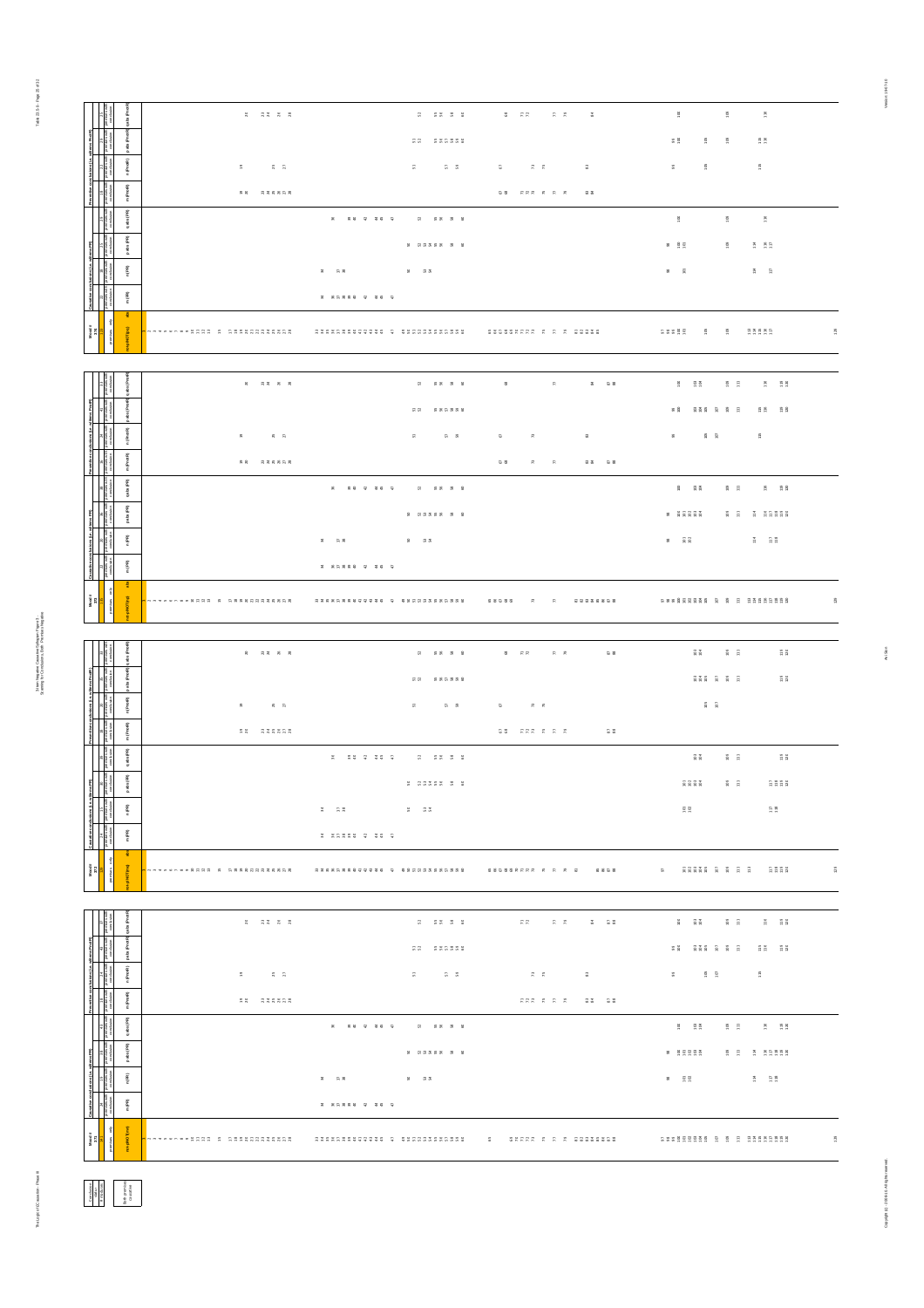|                            | $\frac{32}{14}$                                                                                                                                                                                                                                                                                                                                                                                   | $\frac{33}{14}$                                                                                                                                         |                 | $200 - 200$                                                                                                                                                                                                                                                                                                                                                                                                                                                                                                                    | $2\,\overline{\!\rm{37}}$                                                                                                                                                                                                                                                                                                                                                                                                                                                                                                    |
|----------------------------|---------------------------------------------------------------------------------------------------------------------------------------------------------------------------------------------------------------------------------------------------------------------------------------------------------------------------------------------------------------------------------------------------|---------------------------------------------------------------------------------------------------------------------------------------------------------|-----------------|--------------------------------------------------------------------------------------------------------------------------------------------------------------------------------------------------------------------------------------------------------------------------------------------------------------------------------------------------------------------------------------------------------------------------------------------------------------------------------------------------------------------------------|------------------------------------------------------------------------------------------------------------------------------------------------------------------------------------------------------------------------------------------------------------------------------------------------------------------------------------------------------------------------------------------------------------------------------------------------------------------------------------------------------------------------------|
|                            | $\frac{1}{2}$ $\frac{1}{2}$ $\frac{1}{2}$ $\frac{1}{2}$ $\frac{1}{2}$ $\frac{1}{2}$ $\frac{1}{2}$ $\frac{1}{2}$ $\frac{1}{2}$ $\frac{1}{2}$ $\frac{1}{2}$ $\frac{1}{2}$ $\frac{1}{2}$ $\frac{1}{2}$ $\frac{1}{2}$ $\frac{1}{2}$ $\frac{1}{2}$ $\frac{1}{2}$ $\frac{1}{2}$ $\frac{1}{2}$ $\frac{1}{2}$ $\frac{1}{2}$                                                                               | 730                                                                                                                                                     | $\frac{95}{14}$ |                                                                                                                                                                                                                                                                                                                                                                                                                                                                                                                                | $\overline{a}$ $\overline{a}$ $\overline{a}$                                                                                                                                                                                                                                                                                                                                                                                                                                                                                 |
|                            |                                                                                                                                                                                                                                                                                                                                                                                                   |                                                                                                                                                         |                 |                                                                                                                                                                                                                                                                                                                                                                                                                                                                                                                                | $\overline{a}$ $\overline{a}$                                                                                                                                                                                                                                                                                                                                                                                                                                                                                                |
|                            |                                                                                                                                                                                                                                                                                                                                                                                                   |                                                                                                                                                         |                 |                                                                                                                                                                                                                                                                                                                                                                                                                                                                                                                                |                                                                                                                                                                                                                                                                                                                                                                                                                                                                                                                              |
|                            |                                                                                                                                                                                                                                                                                                                                                                                                   |                                                                                                                                                         |                 |                                                                                                                                                                                                                                                                                                                                                                                                                                                                                                                                | 237                                                                                                                                                                                                                                                                                                                                                                                                                                                                                                                          |
|                            | $\frac{1}{2} \frac{1}{2} \frac{1}{2} \frac{1}{2} \frac{1}{2} \frac{1}{2} \frac{1}{2} \frac{1}{2} \frac{1}{2} \frac{1}{2} \frac{1}{2} \frac{1}{2} \frac{1}{2} \frac{1}{2} \frac{1}{2} \frac{1}{2} \frac{1}{2} \frac{1}{2} \frac{1}{2} \frac{1}{2} \frac{1}{2} \frac{1}{2} \frac{1}{2} \frac{1}{2} \frac{1}{2} \frac{1}{2} \frac{1}{2} \frac{1}{2} \frac{1}{2} \frac{1}{2} \frac{1}{2} \frac{$<br>휲 | $78$ $38$                                                                                                                                               |                 |                                                                                                                                                                                                                                                                                                                                                                                                                                                                                                                                | $\mathbb{R}$ and $\mathbb{R}$                                                                                                                                                                                                                                                                                                                                                                                                                                                                                                |
|                            | Ę<br>300                                                                                                                                                                                                                                                                                                                                                                                          | 이 아이들은 그들의 사람들은 아이들에게 하는 것이 없다. 이 사람들은 아이들에게 하는 것이 없다. 이 사람들은 아이들의 사람들은 아이들의 사람들은 아이들의 사람들은 아이들의 사람들은 아이들의 사람들                                          |                 | 1000 - 1000 - 1000 - 1000 - 1000 - 1000 - 1000 - 1000 - 1000 - 1000 - 1000 - 1000 - 1000 - 1000 - 1000 - 1000                                                                                                                                                                                                                                                                                                                                                                                                                  | 229                                                                                                                                                                                                                                                                                                                                                                                                                                                                                                                          |
|                            | $_{\rm m}$ (PR)                                                                                                                                                                                                                                                                                                                                                                                   | $\begin{array}{ccc}\n\mathbf{3} & \mathbf{3} & \mathbf{3} \\ \mathbf{4} & \mathbf{3} & \mathbf{4} \\ \mathbf{5} & \mathbf{5} & \mathbf{5}\n\end{array}$ |                 |                                                                                                                                                                                                                                                                                                                                                                                                                                                                                                                                |                                                                                                                                                                                                                                                                                                                                                                                                                                                                                                                              |
| $\frac{1}{3}$              |                                                                                                                                                                                                                                                                                                                                                                                                   |                                                                                                                                                         |                 |                                                                                                                                                                                                                                                                                                                                                                                                                                                                                                                                |                                                                                                                                                                                                                                                                                                                                                                                                                                                                                                                              |
|                            |                                                                                                                                                                                                                                                                                                                                                                                                   |                                                                                                                                                         |                 |                                                                                                                                                                                                                                                                                                                                                                                                                                                                                                                                |                                                                                                                                                                                                                                                                                                                                                                                                                                                                                                                              |
|                            | $\begin{array}{cccccccccc} \mathfrak{B} & \mathfrak{B} & \mathfrak{B} & \mathfrak{B} \end{array}$                                                                                                                                                                                                                                                                                                 |                                                                                                                                                         |                 |                                                                                                                                                                                                                                                                                                                                                                                                                                                                                                                                | $\begin{array}{ccc}\n\overline{a} & \phantom{b} & \overline{a} & \overline{a} \\ \end{array}$                                                                                                                                                                                                                                                                                                                                                                                                                                |
|                            | 몇몇 그 그들의 의                                                                                                                                                                                                                                                                                                                                                                                        | $P = 300$                                                                                                                                               | 8888            |                                                                                                                                                                                                                                                                                                                                                                                                                                                                                                                                |                                                                                                                                                                                                                                                                                                                                                                                                                                                                                                                              |
|                            | $\frac{1}{24}$ $\frac{1}{24}$ $\frac{1}{24}$ $\frac{1}{24}$ $\frac{1}{24}$ $\frac{1}{24}$ $\frac{1}{24}$ $\frac{1}{24}$                                                                                                                                                                                                                                                                           |                                                                                                                                                         |                 |                                                                                                                                                                                                                                                                                                                                                                                                                                                                                                                                | $\frac{1}{2}$ $\frac{1}{2}$ $\frac{1}{2}$ $\frac{1}{2}$ $\frac{1}{2}$ $\frac{1}{2}$ $\frac{1}{2}$ $\frac{1}{2}$ $\frac{1}{2}$ $\frac{1}{2}$ $\frac{1}{2}$ $\frac{1}{2}$ $\frac{1}{2}$ $\frac{1}{2}$ $\frac{1}{2}$ $\frac{1}{2}$ $\frac{1}{2}$ $\frac{1}{2}$ $\frac{1}{2}$ $\frac{1}{2}$ $\frac{1}{2}$ $\frac{1}{2}$                                                                                                                                                                                                          |
|                            |                                                                                                                                                                                                                                                                                                                                                                                                   |                                                                                                                                                         |                 |                                                                                                                                                                                                                                                                                                                                                                                                                                                                                                                                |                                                                                                                                                                                                                                                                                                                                                                                                                                                                                                                              |
|                            |                                                                                                                                                                                                                                                                                                                                                                                                   |                                                                                                                                                         |                 |                                                                                                                                                                                                                                                                                                                                                                                                                                                                                                                                |                                                                                                                                                                                                                                                                                                                                                                                                                                                                                                                              |
|                            |                                                                                                                                                                                                                                                                                                                                                                                                   |                                                                                                                                                         |                 |                                                                                                                                                                                                                                                                                                                                                                                                                                                                                                                                | $\begin{array}{ccc} \mathbf{R} & \mathbf{R} & \mathbf{R} & \mathbf{R} \\ \mathbf{R} & \mathbf{R} & \mathbf{R} & \mathbf{R} \end{array}$                                                                                                                                                                                                                                                                                                                                                                                      |
|                            | $\overline{a}$ $\overline{a}$                                                                                                                                                                                                                                                                                                                                                                     | 이 이 그는 그들에게 이 것이 없는 것이 없는 것이 없다. 이 그는 그들의 이 것이 없다. 그는 그들의 이 것이 없다. 그는 그들의 이 것이 없다. 그는 그들의 그들의 그들의 그들의 그들의 그들의                                           |                 | $97 - 37$                                                                                                                                                                                                                                                                                                                                                                                                                                                                                                                      | $\overline{a}$                                                                                                                                                                                                                                                                                                                                                                                                                                                                                                               |
|                            | Ê<br>22.22<br>$\mathbb{E}$ and $\mathbb{E}$                                                                                                                                                                                                                                                                                                                                                       | <b>BRANCH BRANCH</b>                                                                                                                                    |                 |                                                                                                                                                                                                                                                                                                                                                                                                                                                                                                                                |                                                                                                                                                                                                                                                                                                                                                                                                                                                                                                                              |
| m                          |                                                                                                                                                                                                                                                                                                                                                                                                   |                                                                                                                                                         |                 |                                                                                                                                                                                                                                                                                                                                                                                                                                                                                                                                | adaa a xixxx aasa aasaa sacdoo cada aasa a s a s c                                                                                                                                                                                                                                                                                                                                                                                                                                                                           |
|                            |                                                                                                                                                                                                                                                                                                                                                                                                   |                                                                                                                                                         |                 |                                                                                                                                                                                                                                                                                                                                                                                                                                                                                                                                |                                                                                                                                                                                                                                                                                                                                                                                                                                                                                                                              |
|                            | $\frac{4}{10}$ $\frac{6}{10}$                                                                                                                                                                                                                                                                                                                                                                     |                                                                                                                                                         |                 |                                                                                                                                                                                                                                                                                                                                                                                                                                                                                                                                |                                                                                                                                                                                                                                                                                                                                                                                                                                                                                                                              |
|                            | 8388                                                                                                                                                                                                                                                                                                                                                                                              |                                                                                                                                                         | 8888            | $\begin{array}{ccccccccccccccccc} \mathbb{B} & & \mathbb{B} & & \mathbb{B} & & \mathbb{B} & & \mathbb{B} & & \mathbb{B} & & \mathbb{B} & & \mathbb{B} & & \mathbb{B} & & \mathbb{B} & & \mathbb{B} & & \mathbb{B} & & \mathbb{B} & & \mathbb{B} & & \mathbb{B} & & \mathbb{B} & & \mathbb{B} & & \mathbb{B} & & \mathbb{B} & & \mathbb{B} & & \mathbb{B} & & \mathbb{B} & & \mathbb{B} & & \mathbb{B} & & \mathbb{B} & & \mathbb{B} & & \$                                                                                     | 3 3 3 5 3                                                                                                                                                                                                                                                                                                                                                                                                                                                                                                                    |
|                            | 9.96                                                                                                                                                                                                                                                                                                                                                                                              |                                                                                                                                                         |                 | 鎮 (語) (語) (語) (語) (語) (語) (語) (語) (語)                                                                                                                                                                                                                                                                                                                                                                                                                                                                                          | $\begin{array}{ccc}\n\mathbb{R} & \mathbb{R} & \mathbb{R} & \mathbb{R} & \mathbb{R} & \mathbb{R} & \mathbb{R} & \mathbb{R} & \mathbb{R} & \mathbb{R} & \mathbb{R} & \mathbb{R} & \mathbb{R} & \mathbb{R} & \mathbb{R} & \mathbb{R} & \mathbb{R} & \mathbb{R} & \mathbb{R} & \mathbb{R} & \mathbb{R} & \mathbb{R} & \mathbb{R} & \mathbb{R} & \mathbb{R} & \mathbb{R} & \mathbb{R} & \mathbb{R} & \mathbb{R} & \mathbb{R} & \math$                                                                                            |
|                            |                                                                                                                                                                                                                                                                                                                                                                                                   |                                                                                                                                                         |                 |                                                                                                                                                                                                                                                                                                                                                                                                                                                                                                                                |                                                                                                                                                                                                                                                                                                                                                                                                                                                                                                                              |
|                            |                                                                                                                                                                                                                                                                                                                                                                                                   |                                                                                                                                                         |                 |                                                                                                                                                                                                                                                                                                                                                                                                                                                                                                                                |                                                                                                                                                                                                                                                                                                                                                                                                                                                                                                                              |
|                            | $15 - 15$                                                                                                                                                                                                                                                                                                                                                                                         |                                                                                                                                                         |                 | $\begin{matrix} \vdots & \vdots & \vdots & \vdots & \vdots \\ \vdots & \vdots & \vdots & \vdots & \vdots \\ \vdots & \vdots & \vdots & \vdots & \vdots \\ \vdots & \vdots & \vdots & \vdots & \vdots \\ \vdots & \vdots & \vdots & \vdots & \vdots \\ \vdots & \vdots & \vdots & \vdots & \vdots \\ \vdots & \vdots & \vdots & \vdots & \vdots \\ \vdots & \vdots & \vdots & \vdots & \vdots \\ \vdots & \vdots & \vdots & \vdots & \vdots \\ \vdots & \vdots & \vdots & \vdots & \vdots \\ \vdots & \vdots & \vdots & \vdots$ | $\begin{matrix} \hat{\mathbf{n}} & \hat{\mathbf{n}} \\ \hat{\mathbf{n}} & \hat{\mathbf{n}} \end{matrix} \qquad \qquad \begin{matrix} \hat{\mathbf{n}} & \hat{\mathbf{n}} \\ \hat{\mathbf{n}} & \hat{\mathbf{n}} \end{matrix}$                                                                                                                                                                                                                                                                                                |
|                            | $\frac{8}{13}$ 33                                                                                                                                                                                                                                                                                                                                                                                 | 166                                                                                                                                                     |                 | $-97$                                                                                                                                                                                                                                                                                                                                                                                                                                                                                                                          | $\mathbb{R}^n$                                                                                                                                                                                                                                                                                                                                                                                                                                                                                                               |
|                            | 8 88 88 88 89                                                                                                                                                                                                                                                                                                                                                                                     |                                                                                                                                                         |                 |                                                                                                                                                                                                                                                                                                                                                                                                                                                                                                                                |                                                                                                                                                                                                                                                                                                                                                                                                                                                                                                                              |
| $rac{1}{3}$                |                                                                                                                                                                                                                                                                                                                                                                                                   |                                                                                                                                                         |                 |                                                                                                                                                                                                                                                                                                                                                                                                                                                                                                                                |                                                                                                                                                                                                                                                                                                                                                                                                                                                                                                                              |
|                            |                                                                                                                                                                                                                                                                                                                                                                                                   |                                                                                                                                                         |                 |                                                                                                                                                                                                                                                                                                                                                                                                                                                                                                                                |                                                                                                                                                                                                                                                                                                                                                                                                                                                                                                                              |
|                            | $\frac{3}{2}$ $\frac{4}{2}$ $\frac{6}{2}$                                                                                                                                                                                                                                                                                                                                                         |                                                                                                                                                         |                 | $\begin{matrix} \mathbb{S}^1 & \mathbb{S}^1 & \mathbb{S}^1 & \mathbb{S}^1 & \mathbb{S}^1 & \mathbb{S}^1 & \mathbb{S}^1 & \mathbb{S}^1 & \mathbb{S}^1 & \mathbb{S}^1 & \mathbb{S}^1 & \mathbb{S}^1 & \mathbb{S}^1 & \mathbb{S}^1 & \mathbb{S}^1 & \mathbb{S}^1 & \mathbb{S}^1 & \mathbb{S}^1 & \mathbb{S}^1 & \mathbb{S}^1 & \mathbb{S}^1 & \mathbb{S}^1 & \mathbb{S}^1 & \mathbb{S}^1$                                                                                                                                         |                                                                                                                                                                                                                                                                                                                                                                                                                                                                                                                              |
|                            | និនី និងីនីនី                                                                                                                                                                                                                                                                                                                                                                                     | 77.9                                                                                                                                                    |                 | $\begin{array}{lllllllllllll} \text{R} & \text{R} & \text{R} & \text{R} & \text{R} & \text{R} & \text{R} & \text{R} & \text{R} & \text{R} & \text{R} & \text{R} & \text{R} & \text{R} & \text{R} & \text{R} & \text{R} & \text{R} & \text{R} & \text{R} & \text{R} & \text{R} & \text{R} & \text{R} & \text{R} & \text{R} & \text{R} & \text{R} & \text{R} & \text{R} & \text{R} & \text{R} & \text{R} & \text{R} & \text{$                                                                                                    |                                                                                                                                                                                                                                                                                                                                                                                                                                                                                                                              |
|                            | $\begin{array}{cccccccccc} \Xi & \Xi & \Xi & \Xi & \Xi \end{array}$                                                                                                                                                                                                                                                                                                                               |                                                                                                                                                         |                 |                                                                                                                                                                                                                                                                                                                                                                                                                                                                                                                                | $\begin{array}{ccc}\n\ddots & \ddots & \ddots & \ddots & \ddots \\ \ddots & \ddots & \ddots & \ddots & \ddots & \ddots \\ \ddots & \ddots & \ddots & \ddots & \ddots & \ddots \\ \ddots & \ddots & \ddots & \ddots & \ddots & \ddots \\ \ddots & \ddots & \ddots & \ddots & \ddots & \ddots \\ \ddots & \ddots & \ddots & \ddots & \ddots & \ddots \\ \ddots & \ddots & \ddots & \ddots & \ddots & \ddots \\ \ddots & \ddots & \ddots & \ddots & \ddots & \ddots \\ \ddots & \ddots & \ddots & \ddots & \ddots & \ddots \\ $ |
|                            |                                                                                                                                                                                                                                                                                                                                                                                                   |                                                                                                                                                         |                 |                                                                                                                                                                                                                                                                                                                                                                                                                                                                                                                                |                                                                                                                                                                                                                                                                                                                                                                                                                                                                                                                              |
|                            |                                                                                                                                                                                                                                                                                                                                                                                                   |                                                                                                                                                         |                 |                                                                                                                                                                                                                                                                                                                                                                                                                                                                                                                                | $\overline{a}$ $\overline{a}$ $\overline{a}$ $\overline{a}$ $\overline{a}$                                                                                                                                                                                                                                                                                                                                                                                                                                                   |
| whems <sub>PR)</sub>       |                                                                                                                                                                                                                                                                                                                                                                                                   | .<br>19. 그리고 그리고 있는 그리고 있는 그리고 있는 것은 이 없는 것은 그리고 있는 것은 그리고 있는 것은 있는 것은 있는 것은 있는 것은 있는 것은 있는 것은 있는 것은 있는 것은 것은 것은 있는                                     |                 |                                                                                                                                                                                                                                                                                                                                                                                                                                                                                                                                |                                                                                                                                                                                                                                                                                                                                                                                                                                                                                                                              |
|                            | $\sum_{n=1}^{\infty}$                                                                                                                                                                                                                                                                                                                                                                             |                                                                                                                                                         |                 | 97                                                                                                                                                                                                                                                                                                                                                                                                                                                                                                                             | $\overline{\mathbf{a}}$                                                                                                                                                                                                                                                                                                                                                                                                                                                                                                      |
| Jausative conclusions (i.e | 田 田 田 田 田 田 田                                                                                                                                                                                                                                                                                                                                                                                     |                                                                                                                                                         |                 |                                                                                                                                                                                                                                                                                                                                                                                                                                                                                                                                |                                                                                                                                                                                                                                                                                                                                                                                                                                                                                                                              |
| Mood #                     |                                                                                                                                                                                                                                                                                                                                                                                                   |                                                                                                                                                         |                 |                                                                                                                                                                                                                                                                                                                                                                                                                                                                                                                                |                                                                                                                                                                                                                                                                                                                                                                                                                                                                                                                              |

Avi Slon

/asiat 99-07-10

Table 23.5-9 - Page 26 of 32

Table 23.5-9 - Page 26 of 32

he Logic of £Causation - Phase III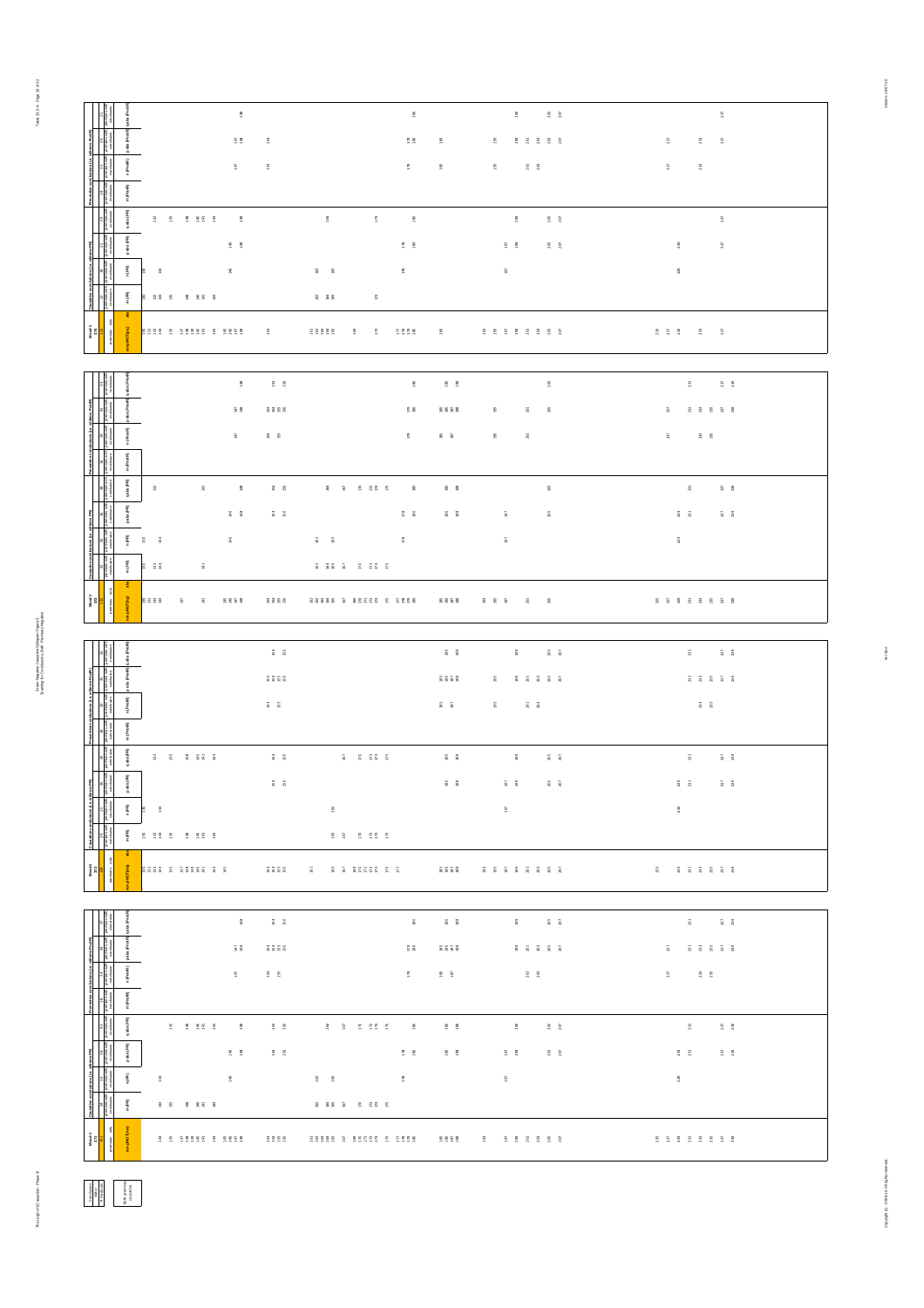|                                        | $\begin{matrix} 8 & 7 \\ 7 & 8 \end{matrix} \quad \begin{matrix} 8 & 8 \\ 9 & 7 \end{matrix}$                                                                                                                                                                                                                                                                                                                                               | 28338                                                                                                                                                                                                                                                                                                                                                                                                                             | $R = R$<br>8 R                                                                                                                                                                                                                                                                                                                                                                                                                                                      | $\frac{8}{11}$                                                                                                                                                                                                                                                                                                                                                                                                                                  |                     |
|----------------------------------------|---------------------------------------------------------------------------------------------------------------------------------------------------------------------------------------------------------------------------------------------------------------------------------------------------------------------------------------------------------------------------------------------------------------------------------------------|-----------------------------------------------------------------------------------------------------------------------------------------------------------------------------------------------------------------------------------------------------------------------------------------------------------------------------------------------------------------------------------------------------------------------------------|---------------------------------------------------------------------------------------------------------------------------------------------------------------------------------------------------------------------------------------------------------------------------------------------------------------------------------------------------------------------------------------------------------------------------------------------------------------------|-------------------------------------------------------------------------------------------------------------------------------------------------------------------------------------------------------------------------------------------------------------------------------------------------------------------------------------------------------------------------------------------------------------------------------------------------|---------------------|
|                                        |                                                                                                                                                                                                                                                                                                                                                                                                                                             |                                                                                                                                                                                                                                                                                                                                                                                                                                   |                                                                                                                                                                                                                                                                                                                                                                                                                                                                     | 18 B                                                                                                                                                                                                                                                                                                                                                                                                                                            |                     |
|                                        | $\begin{array}{ccc} \mathfrak{A} & \mathfrak{A} & \mathfrak{A} \\ \mathfrak{A} & \mathfrak{A} & \mathfrak{A} \end{array}$                                                                                                                                                                                                                                                                                                                   | $\begin{array}{ccc} 0 & 0 & 0 \\ 0 & 0 & 0 \\ 0 & 0 & 0 \\ 0 & 0 & 0 \\ 0 & 0 & 0 \\ 0 & 0 & 0 \\ 0 & 0 & 0 \\ 0 & 0 & 0 \\ 0 & 0 & 0 \\ 0 & 0 & 0 \\ 0 & 0 & 0 \\ 0 & 0 & 0 \\ 0 & 0 & 0 & 0 \\ 0 & 0 & 0 & 0 \\ 0 & 0 & 0 & 0 \\ 0 & 0 & 0 & 0 & 0 \\ 0 & 0 & 0 & 0 & 0 \\ 0 & 0 & 0 & 0 & 0 \\ 0 & 0 & 0 & 0 & 0 \\ 0 & 0 & 0 &$                                                                                               |                                                                                                                                                                                                                                                                                                                                                                                                                                                                     | $\mathbb{S}$                                                                                                                                                                                                                                                                                                                                                                                                                                    |                     |
| Ť                                      | $22$ $222222$                                                                                                                                                                                                                                                                                                                                                                                                                               |                                                                                                                                                                                                                                                                                                                                                                                                                                   |                                                                                                                                                                                                                                                                                                                                                                                                                                                                     |                                                                                                                                                                                                                                                                                                                                                                                                                                                 |                     |
| €<br>i                                 |                                                                                                                                                                                                                                                                                                                                                                                                                                             |                                                                                                                                                                                                                                                                                                                                                                                                                                   |                                                                                                                                                                                                                                                                                                                                                                                                                                                                     | $\frac{8}{2}$                                                                                                                                                                                                                                                                                                                                                                                                                                   |                     |
| £                                      |                                                                                                                                                                                                                                                                                                                                                                                                                                             | $8$ $8$ $8$ $8$ $8$ $8$ $8$                                                                                                                                                                                                                                                                                                                                                                                                       |                                                                                                                                                                                                                                                                                                                                                                                                                                                                     | $\overline{a}$                                                                                                                                                                                                                                                                                                                                                                                                                                  |                     |
|                                        |                                                                                                                                                                                                                                                                                                                                                                                                                                             | $\overline{n}$ $\overline{n}$ $\overline{n}$                                                                                                                                                                                                                                                                                                                                                                                      |                                                                                                                                                                                                                                                                                                                                                                                                                                                                     | $\overline{a}$<br>$\mathbb{R}^n$                                                                                                                                                                                                                                                                                                                                                                                                                |                     |
| $m(\theta R)$                          |                                                                                                                                                                                                                                                                                                                                                                                                                                             | x xxxxx x xx x                                                                                                                                                                                                                                                                                                                                                                                                                    |                                                                                                                                                                                                                                                                                                                                                                                                                                                                     |                                                                                                                                                                                                                                                                                                                                                                                                                                                 |                     |
|                                        |                                                                                                                                                                                                                                                                                                                                                                                                                                             | nn-nn-nn-sada besedaaska askabeseddad besidaaskabe eesespraa a bile i bili i bile i bile i bile                                                                                                                                                                                                                                                                                                                                   |                                                                                                                                                                                                                                                                                                                                                                                                                                                                     |                                                                                                                                                                                                                                                                                                                                                                                                                                                 | $_{\Omega}$         |
|                                        |                                                                                                                                                                                                                                                                                                                                                                                                                                             |                                                                                                                                                                                                                                                                                                                                                                                                                                   |                                                                                                                                                                                                                                                                                                                                                                                                                                                                     |                                                                                                                                                                                                                                                                                                                                                                                                                                                 |                     |
|                                        | $\begin{matrix} R & R & R & R \\ R & R & R \end{matrix}$                                                                                                                                                                                                                                                                                                                                                                                    | 28888                                                                                                                                                                                                                                                                                                                                                                                                                             | [1] 2010년 1월 1일 - 1월 1일 - 1월 1일 - 1월 1일 - 1월 1일 - 1월 1일 - 1월 1일 - 1월 1일 - 1월 1일 - 1월 1일 - 1월 1일 - 1월 1일 - 1월 1                                                                                                                                                                                                                                                                                                                                                      |                                                                                                                                                                                                                                                                                                                                                                                                                                                 |                     |
|                                        |                                                                                                                                                                                                                                                                                                                                                                                                                                             | $53 - 535333$                                                                                                                                                                                                                                                                                                                                                                                                                     |                                                                                                                                                                                                                                                                                                                                                                                                                                                                     | \$8<br>$\begin{array}{ccccccccccccc} \mathbf{g} & & & \mathbf{g} & & & \mathbf{g} & & & \mathbf{g} & & \mathbf{g} & & \mathbf{g} & & \mathbf{g} & & \mathbf{g} & & \mathbf{g} & & \mathbf{g} & & \mathbf{g} & & \mathbf{g} & & \mathbf{g} & & \mathbf{g} & & \mathbf{g} & & \mathbf{g} & & \mathbf{g} & & \mathbf{g} & & \mathbf{g} & & \mathbf{g} & & \mathbf{g} & & \mathbf{g} & & \mathbf{g} & & \mathbf{g} & & \mathbf{g} & & \mathbf{g} &$ |                     |
|                                        | $\begin{array}{ccc} & \alpha & \alpha & \alpha & \alpha \\ \alpha & \alpha & \alpha & \alpha & \alpha \end{array}$                                                                                                                                                                                                                                                                                                                          | $\begin{array}{ccccccccc}\n\mathbf{r}^{\mathbf{a}} & \mathbf{r}^{\mathbf{a}} & \mathbf{r}^{\mathbf{a}} & \mathbf{r}^{\mathbf{a}} & \mathbf{r}^{\mathbf{a}} & \mathbf{r}^{\mathbf{a}} & \mathbf{r}^{\mathbf{a}} & \mathbf{r}^{\mathbf{a}} & \mathbf{r}^{\mathbf{a}} & \mathbf{r}^{\mathbf{a}} & \mathbf{r}^{\mathbf{a}} & \mathbf{r}^{\mathbf{a}} & \mathbf{r}^{\mathbf{a}} & \mathbf{r}^{\mathbf{a}} & \mathbf{r}^{\mathbf{a}} &$ | $\begin{array}{ccc} \mathbb{R}^n & \mathbb{R}^n & \mathbb{R}^n \end{array}$<br>$\overline{a}$                                                                                                                                                                                                                                                                                                                                                                       | $\begin{array}{ccc} 9 & 10 & 10 & 10 \\ 10 & 10 & 10 & 10 \\ 11 & 10 & 10 & 10 \\ 11 & 10 & 10 & 10 \\ 11 & 10 & 10 & 10 \\ 11 & 10 & 10 & 10 \\ 11 & 10 & 10 & 10 \\ 11 & 10 & 10 & 10 \\ 11 & 10 & 10 & 10 \\ 11 & 10 & 10 & 10 \\ 11 & 10 & 10 & 10 & 10 \\ 11 & 10 & 10 & 10 & 10 \\ 11 & 10 & 10 & 1$                                                                                                                                      |                     |
|                                        | $22 - 222222$                                                                                                                                                                                                                                                                                                                                                                                                                               |                                                                                                                                                                                                                                                                                                                                                                                                                                   | $\begin{array}{cccccccccccccc} &\text{G} &\text{G} & & & & & \text{C} & & & \text{C} & & & \text{C} & & \text{C} & & \text{C} & & \text{C} & & \text{C} & & \text{C} & & \text{C} & & \text{C} & & \text{C} & & \text{C} & & \text{C} & & \text{C} & & \text{C} & & \text{C} & & \text{C} & & \text{C} & & \text{C} & & \text{C} & & \text{C} & & \text{C} & & \text{C} & & \text{C} & & \text{C} & & \text{C} & & \text{C} & & \text$                              |                                                                                                                                                                                                                                                                                                                                                                                                                                                 |                     |
| $\frac{\mathcal{C}}{\mathcal{C}}$<br>i |                                                                                                                                                                                                                                                                                                                                                                                                                                             |                                                                                                                                                                                                                                                                                                                                                                                                                                   |                                                                                                                                                                                                                                                                                                                                                                                                                                                                     | $\begin{matrix} 0 & 0 & 0 \\ 0 & 0 & 0 \\ 0 & 0 & 0 \\ 0 & 0 & 0 \\ 0 & 0 & 0 \\ 0 & 0 & 0 \\ 0 & 0 & 0 \\ 0 & 0 & 0 \\ 0 & 0 & 0 & 0 \\ 0 & 0 & 0 & 0 \\ 0 & 0 & 0 & 0 \\ 0 & 0 & 0 & 0 \\ 0 & 0 & 0 & 0 & 0 \\ 0 & 0 & 0 & 0 & 0 \\ 0 & 0 & 0 & 0 & 0 \\ 0 & 0 & 0 & 0 & 0 & 0 \\ 0 & 0 & 0 & 0 & 0 & 0 \\ 0 & 0 & 0 & 0 & 0$                                                                                                                 |                     |
| Ê<br>15 P R)<br>i                      |                                                                                                                                                                                                                                                                                                                                                                                                                                             | $8\quad 2\ 2\ 3\ 3\ 2\ 8\quad 8\quad 8$                                                                                                                                                                                                                                                                                                                                                                                           |                                                                                                                                                                                                                                                                                                                                                                                                                                                                     | 8.65                                                                                                                                                                                                                                                                                                                                                                                                                                            |                     |
| $\omega_{\rm eff}$                     |                                                                                                                                                                                                                                                                                                                                                                                                                                             |                                                                                                                                                                                                                                                                                                                                                                                                                                   |                                                                                                                                                                                                                                                                                                                                                                                                                                                                     |                                                                                                                                                                                                                                                                                                                                                                                                                                                 |                     |
| $\mathfrak{m}$ (PR)                    |                                                                                                                                                                                                                                                                                                                                                                                                                                             | x xxxxx x xx x                                                                                                                                                                                                                                                                                                                                                                                                                    |                                                                                                                                                                                                                                                                                                                                                                                                                                                                     |                                                                                                                                                                                                                                                                                                                                                                                                                                                 |                     |
|                                        |                                                                                                                                                                                                                                                                                                                                                                                                                                             | wwwwwwwaarda dibaaddaadada aadaadadada dibadadadada aadaa a bii dadaa iyo waaggi gi gii giidada                                                                                                                                                                                                                                                                                                                                   |                                                                                                                                                                                                                                                                                                                                                                                                                                                                     |                                                                                                                                                                                                                                                                                                                                                                                                                                                 | $_{\rm 29}^{\circ}$ |
|                                        |                                                                                                                                                                                                                                                                                                                                                                                                                                             |                                                                                                                                                                                                                                                                                                                                                                                                                                   |                                                                                                                                                                                                                                                                                                                                                                                                                                                                     |                                                                                                                                                                                                                                                                                                                                                                                                                                                 |                     |
|                                        | $\begin{matrix} \texttt{R} & \texttt{R} \texttt{R} & \texttt{R} \texttt{R} \end{matrix} \quad \begin{matrix} \texttt{R} & \texttt{R} \end{matrix}$                                                                                                                                                                                                                                                                                          |                                                                                                                                                                                                                                                                                                                                                                                                                                   |                                                                                                                                                                                                                                                                                                                                                                                                                                                                     |                                                                                                                                                                                                                                                                                                                                                                                                                                                 |                     |
|                                        |                                                                                                                                                                                                                                                                                                                                                                                                                                             | 22 22222                                                                                                                                                                                                                                                                                                                                                                                                                          |                                                                                                                                                                                                                                                                                                                                                                                                                                                                     | #8 888 888 888                                                                                                                                                                                                                                                                                                                                                                                                                                  |                     |
|                                        | $\begin{array}{cccccccccc} \mathfrak{B} & \mathfrak{B} & \mathfrak{B} & \mathfrak{B} & \mathfrak{B} \end{array}$                                                                                                                                                                                                                                                                                                                            | $\begin{array}{ccc}\n\mathbb{Z}^2 & \mathbb{Z}^2 & \mathbb{Z}^2 & \mathbb{Z}^2 \\ \mathbb{Z}^2 & \mathbb{Z}^2 & \mathbb{Z}^2 & \mathbb{Z}^2 & \mathbb{Z}^2\n\end{array}$                                                                                                                                                                                                                                                          |                                                                                                                                                                                                                                                                                                                                                                                                                                                                     |                                                                                                                                                                                                                                                                                                                                                                                                                                                 |                     |
|                                        | $22$ $222222$                                                                                                                                                                                                                                                                                                                                                                                                                               |                                                                                                                                                                                                                                                                                                                                                                                                                                   | $\begin{array}{cccccccccccccc} \mathcal{R} & \mathcal{R} & \mathcal{R} & \mathcal{R} & \mathcal{R} & \mathcal{R} & \mathcal{R} & \mathcal{R} & \mathcal{R} & \mathcal{R} & \mathcal{R} & \mathcal{R} & \mathcal{R} & \mathcal{R} & \mathcal{R} & \mathcal{R} & \mathcal{R} & \mathcal{R} & \mathcal{R} & \mathcal{R} & \mathcal{R} & \mathcal{R} & \mathcal{R} & \mathcal{R} & \mathcal{R} & \mathcal{R} & \mathcal{R} & \mathcal{R} & \mathcal{R} & \mathcal{R} &$ |                                                                                                                                                                                                                                                                                                                                                                                                                                                 |                     |
| GeB)<br>$\frac{8}{9}$                  |                                                                                                                                                                                                                                                                                                                                                                                                                                             |                                                                                                                                                                                                                                                                                                                                                                                                                                   |                                                                                                                                                                                                                                                                                                                                                                                                                                                                     | $\begin{matrix} 0 & 0 & 0 & 0 & 0 \\ 0 & 0 & 0 & 0 & 0 \\ 0 & 0 & 0 & 0 & 0 \\ 0 & 0 & 0 & 0 & 0 \\ 0 & 0 & 0 & 0 & 0 \\ 0 & 0 & 0 & 0 & 0 \\ 0 & 0 & 0 & 0 & 0 \\ 0 & 0 & 0 & 0 & 0 \\ 0 & 0 & 0 & 0 & 0 \\ 0 & 0 & 0 & 0 & 0 \\ 0 & 0 & 0 & 0 & 0 \\ 0 & 0 & 0 & 0 & 0 & 0 \\ 0 & 0 & 0 & 0 & 0 & 0 \\ 0 & 0 & 0 & 0 & 0$                                                                                                                     |                     |
| Ê<br>휲                                 |                                                                                                                                                                                                                                                                                                                                                                                                                                             | $8$ $8$ $8$ $8$ $8$ $8$                                                                                                                                                                                                                                                                                                                                                                                                           |                                                                                                                                                                                                                                                                                                                                                                                                                                                                     | $9 \t{1} \t{3} \t{3} \t{2} \t{3} \t{3}$<br>* 85355                                                                                                                                                                                                                                                                                                                                                                                              |                     |
|                                        |                                                                                                                                                                                                                                                                                                                                                                                                                                             | $\begin{array}{ccc} \pi & \quad & \pi \pi \\ \end{array}$                                                                                                                                                                                                                                                                                                                                                                         |                                                                                                                                                                                                                                                                                                                                                                                                                                                                     | $\begin{picture}(20,20) \put(0,0){\line(1,0){10}} \put(15,0){\line(1,0){10}} \put(15,0){\line(1,0){10}} \put(15,0){\line(1,0){10}} \put(15,0){\line(1,0){10}} \put(15,0){\line(1,0){10}} \put(15,0){\line(1,0){10}} \put(15,0){\line(1,0){10}} \put(15,0){\line(1,0){10}} \put(15,0){\line(1,0){10}} \put(15,0){\line(1,0){10}} \put(15,0){\line(1$                                                                                             |                     |
| Causative o<br>$\mathfrak{m}$ (PR)     |                                                                                                                                                                                                                                                                                                                                                                                                                                             | a sasse e ae e                                                                                                                                                                                                                                                                                                                                                                                                                    |                                                                                                                                                                                                                                                                                                                                                                                                                                                                     |                                                                                                                                                                                                                                                                                                                                                                                                                                                 |                     |
| Į                                      |                                                                                                                                                                                                                                                                                                                                                                                                                                             | 1151119 11日 11日のおさびされたあいます これをありはあめれなりはや や のなにたちあるのはあめの しゅうしゅう フリック たいきはんをありめ                                                                                                                                                                                                                                                                                                                                                     |                                                                                                                                                                                                                                                                                                                                                                                                                                                                     |                                                                                                                                                                                                                                                                                                                                                                                                                                                 | ិន                  |
|                                        |                                                                                                                                                                                                                                                                                                                                                                                                                                             |                                                                                                                                                                                                                                                                                                                                                                                                                                   |                                                                                                                                                                                                                                                                                                                                                                                                                                                                     |                                                                                                                                                                                                                                                                                                                                                                                                                                                 |                     |
| 초                                      | $\begin{matrix} R & R & R & R \\ \end{matrix}$                                                                                                                                                                                                                                                                                                                                                                                              | $\begin{array}{cccccccccccccc} 21 & & 23 & 3 & 3 & 8 & \end{array}$                                                                                                                                                                                                                                                                                                                                                               |                                                                                                                                                                                                                                                                                                                                                                                                                                                                     | 日暮 - 白 目<br>28                                                                                                                                                                                                                                                                                                                                                                                                                                  |                     |
|                                        |                                                                                                                                                                                                                                                                                                                                                                                                                                             |                                                                                                                                                                                                                                                                                                                                                                                                                                   |                                                                                                                                                                                                                                                                                                                                                                                                                                                                     |                                                                                                                                                                                                                                                                                                                                                                                                                                                 |                     |
|                                        | $\begin{array}{ccc}\n\mathfrak{A} & \mathfrak{A} & \mathfrak{A} & \mathfrak{A} \\ \mathfrak{A} & \mathfrak{A} & \mathfrak{A} & \mathfrak{A} \\ \mathfrak{A} & \mathfrak{A} & \mathfrak{A} & \mathfrak{A} \\ \mathfrak{A} & \mathfrak{A} & \mathfrak{A} & \mathfrak{A} \\ \mathfrak{A} & \mathfrak{A} & \mathfrak{A} & \mathfrak{A} \\ \mathfrak{A} & \mathfrak{A} & \mathfrak{A} & \mathfrak{A} & \mathfrak{A} \\ \mathfrak{A} & \mathfrak$ |                                                                                                                                                                                                                                                                                                                                                                                                                                   |                                                                                                                                                                                                                                                                                                                                                                                                                                                                     | $\begin{array}{c} 105 \\ 307 \end{array}$                                                                                                                                                                                                                                                                                                                                                                                                       |                     |
|                                        | $22$ 232222                                                                                                                                                                                                                                                                                                                                                                                                                                 |                                                                                                                                                                                                                                                                                                                                                                                                                                   | $\begin{array}{cccccccccccccc} \mathcal{L} & \mathcal{L} & \mathcal{L} & \mathcal{R} & \mathcal{R} & \mathcal{R} & \mathcal{R} & \mathcal{R} & \mathcal{R} & \mathcal{R} & \mathcal{R} & \mathcal{R} & \mathcal{R} & \mathcal{R} & \mathcal{R} & \mathcal{R} & \mathcal{R} & \mathcal{R} & \mathcal{R} & \mathcal{R} & \mathcal{R} & \mathcal{R} & \mathcal{R} & \mathcal{R} & \mathcal{R} & \mathcal{R} & \mathcal{R} & \mathcal{R} & \mathcal{R} & \mathcal{R} &$ |                                                                                                                                                                                                                                                                                                                                                                                                                                                 |                     |
| $\frac{\otimes}{\theta}$<br>ą          |                                                                                                                                                                                                                                                                                                                                                                                                                                             |                                                                                                                                                                                                                                                                                                                                                                                                                                   |                                                                                                                                                                                                                                                                                                                                                                                                                                                                     | $\begin{matrix} 0 & 0 & 0 & 0 & 0 \\ 0 & 0 & 0 & 0 & 0 \\ 0 & 0 & 0 & 0 & 0 \\ 0 & 0 & 0 & 0 & 0 \\ 0 & 0 & 0 & 0 & 0 \\ 0 & 0 & 0 & 0 & 0 \\ 0 & 0 & 0 & 0 & 0 \\ 0 & 0 & 0 & 0 & 0 \\ 0 & 0 & 0 & 0 & 0 \\ 0 & 0 & 0 & 0 & 0 \\ 0 & 0 & 0 & 0 & 0 \\ 0 & 0 & 0 & 0 & 0 & 0 \\ 0 & 0 & 0 & 0 & 0 & 0 \\ 0 & 0 & 0 & 0 & 0$                                                                                                                     |                     |
| Ê<br>msPR<br>휲                         |                                                                                                                                                                                                                                                                                                                                                                                                                                             | $8\quad 2\ 2\ 3\ 3\ 2\ 3\ 8\quad 8$                                                                                                                                                                                                                                                                                                                                                                                               |                                                                                                                                                                                                                                                                                                                                                                                                                                                                     | 5335<br>$\begin{array}{ccc}\n\mathbf{B} & \mathbf{H} & \mathbf{I} & \mathbf{I}\n\end{array}$<br>9888                                                                                                                                                                                                                                                                                                                                            |                     |
| iom (i.e.)                             |                                                                                                                                                                                                                                                                                                                                                                                                                                             | $\begin{matrix} 8 & 0 \\ 0 & 0 \\ 0 & 0 \\ \end{matrix}$<br>$x = R$                                                                                                                                                                                                                                                                                                                                                               |                                                                                                                                                                                                                                                                                                                                                                                                                                                                     | ន្តន<br>$\Xi$ .                                                                                                                                                                                                                                                                                                                                                                                                                                 |                     |
| €<br>Causative<br>÷                    |                                                                                                                                                                                                                                                                                                                                                                                                                                             | A SARRO Q AQ Q                                                                                                                                                                                                                                                                                                                                                                                                                    |                                                                                                                                                                                                                                                                                                                                                                                                                                                                     |                                                                                                                                                                                                                                                                                                                                                                                                                                                 |                     |
|                                        |                                                                                                                                                                                                                                                                                                                                                                                                                                             |                                                                                                                                                                                                                                                                                                                                                                                                                                   |                                                                                                                                                                                                                                                                                                                                                                                                                                                                     |                                                                                                                                                                                                                                                                                                                                                                                                                                                 | $_{\rm 20}$         |
|                                        |                                                                                                                                                                                                                                                                                                                                                                                                                                             |                                                                                                                                                                                                                                                                                                                                                                                                                                   |                                                                                                                                                                                                                                                                                                                                                                                                                                                                     |                                                                                                                                                                                                                                                                                                                                                                                                                                                 |                     |
|                                        |                                                                                                                                                                                                                                                                                                                                                                                                                                             |                                                                                                                                                                                                                                                                                                                                                                                                                                   |                                                                                                                                                                                                                                                                                                                                                                                                                                                                     |                                                                                                                                                                                                                                                                                                                                                                                                                                                 |                     |

 $\lambda$ vi Sion

Vasion: 19-07-10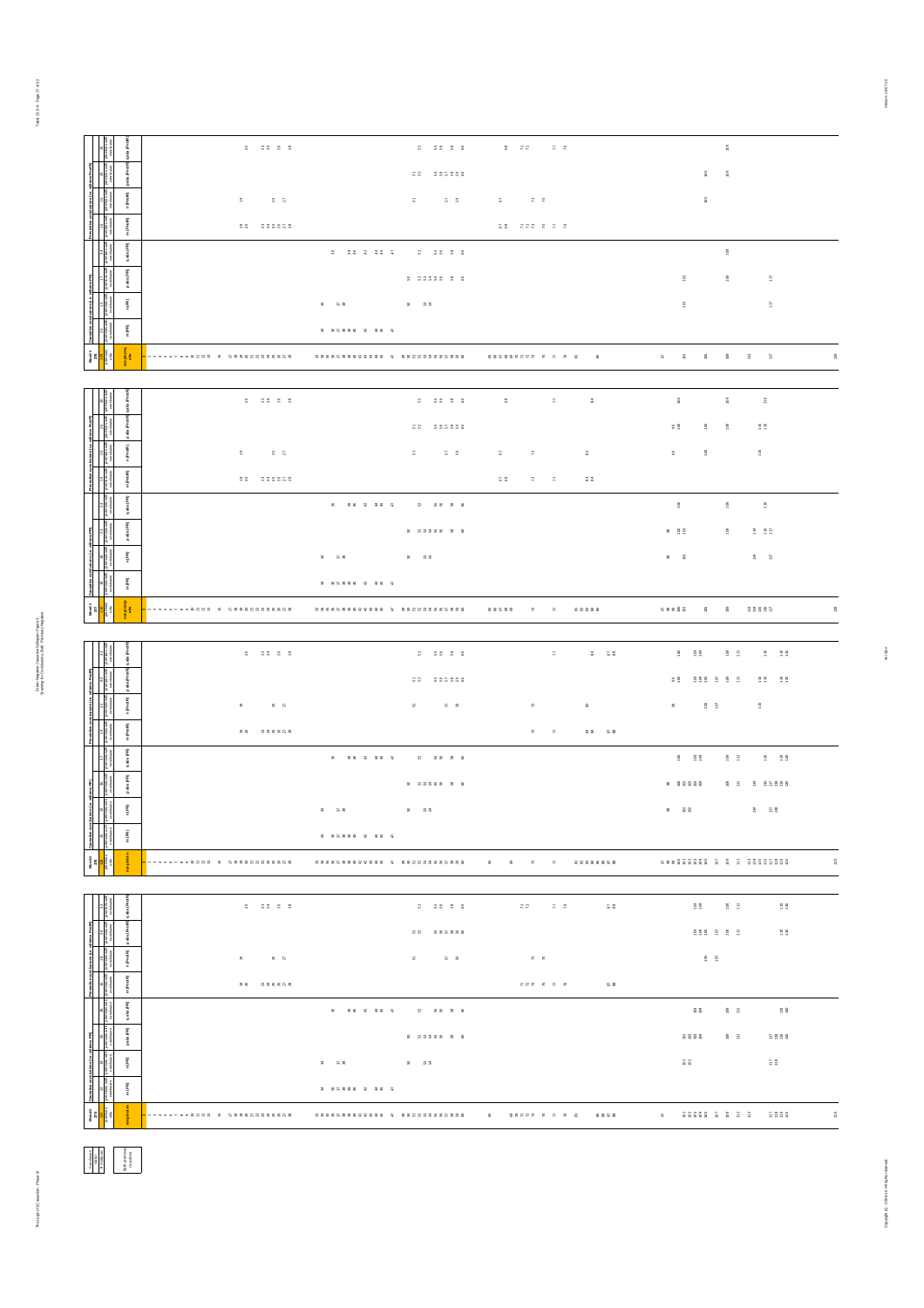| 3-llam Negative Causative Syllogiam Figure 3-<br>Scanning for Condusions, Both Premises Negative |  |
|--------------------------------------------------------------------------------------------------|--|
|                                                                                                  |  |
|                                                                                                  |  |
|                                                                                                  |  |
| o of EQuastion - Phase III<br>Sip.                                                               |  |

|                 |                                                         |                |                                              |                                                                                                                                                                                                                                                                                                                                                                                                                                             |                                                                                                                                                                                                                                                                                                                                                                                                                                       |                                                              |                               |                |                                                                                                                                                         | $\frac{36}{20}$ $\frac{36}{20}$                                                                                             |                                                                                                                                                                                                                                                                                                                                                                                                                                        |                                                                                                                                                                                                                                                    | $\Xi$                                                                                                  |  |
|-----------------|---------------------------------------------------------|----------------|----------------------------------------------|---------------------------------------------------------------------------------------------------------------------------------------------------------------------------------------------------------------------------------------------------------------------------------------------------------------------------------------------------------------------------------------------------------------------------------------------|---------------------------------------------------------------------------------------------------------------------------------------------------------------------------------------------------------------------------------------------------------------------------------------------------------------------------------------------------------------------------------------------------------------------------------------|--------------------------------------------------------------|-------------------------------|----------------|---------------------------------------------------------------------------------------------------------------------------------------------------------|-----------------------------------------------------------------------------------------------------------------------------|----------------------------------------------------------------------------------------------------------------------------------------------------------------------------------------------------------------------------------------------------------------------------------------------------------------------------------------------------------------------------------------------------------------------------------------|----------------------------------------------------------------------------------------------------------------------------------------------------------------------------------------------------------------------------------------------------|--------------------------------------------------------------------------------------------------------|--|
|                 |                                                         |                |                                              | $\frac{53}{24}$                                                                                                                                                                                                                                                                                                                                                                                                                             |                                                                                                                                                                                                                                                                                                                                                                                                                                       |                                                              |                               | <b>第二十一章</b>   |                                                                                                                                                         |                                                                                                                             |                                                                                                                                                                                                                                                                                                                                                                                                                                        |                                                                                                                                                                                                                                                    | $\mathbb{R}$ $\mathbb{R}$                                                                              |  |
|                 |                                                         |                |                                              | $\overline{\mathbf{B}}$                                                                                                                                                                                                                                                                                                                                                                                                                     |                                                                                                                                                                                                                                                                                                                                                                                                                                       |                                                              |                               |                | $\begin{array}{ccc} \mathbb{S}^1 & \mathbb{S}^1 & \mathbb{S}^1 & \mathbb{S}^1 \\ \mathbb{S}^1 & \mathbb{S}^1 & \mathbb{S}^1 & \mathbb{S}^1 \end{array}$ |                                                                                                                             |                                                                                                                                                                                                                                                                                                                                                                                                                                        | $\overline{\mathbf{a}}$                                                                                                                                                                                                                            |                                                                                                        |  |
|                 |                                                         |                |                                              |                                                                                                                                                                                                                                                                                                                                                                                                                                             |                                                                                                                                                                                                                                                                                                                                                                                                                                       |                                                              |                               |                |                                                                                                                                                         |                                                                                                                             |                                                                                                                                                                                                                                                                                                                                                                                                                                        |                                                                                                                                                                                                                                                    |                                                                                                        |  |
|                 |                                                         |                |                                              |                                                                                                                                                                                                                                                                                                                                                                                                                                             |                                                                                                                                                                                                                                                                                                                                                                                                                                       |                                                              |                               |                |                                                                                                                                                         |                                                                                                                             |                                                                                                                                                                                                                                                                                                                                                                                                                                        |                                                                                                                                                                                                                                                    |                                                                                                        |  |
| 3 abs (PR)<br>£ |                                                         |                |                                              |                                                                                                                                                                                                                                                                                                                                                                                                                                             |                                                                                                                                                                                                                                                                                                                                                                                                                                       |                                                              |                               |                | $\begin{array}{ccc}&&3\\3&&&&3\\&3&&&&3\end{array}$                                                                                                     |                                                                                                                             |                                                                                                                                                                                                                                                                                                                                                                                                                                        | $\mathbb{R}^n$ . The $\mathbb{R}^n$                                                                                                                                                                                                                |                                                                                                        |  |
|                 |                                                         |                |                                              |                                                                                                                                                                                                                                                                                                                                                                                                                                             |                                                                                                                                                                                                                                                                                                                                                                                                                                       |                                                              |                               |                |                                                                                                                                                         |                                                                                                                             |                                                                                                                                                                                                                                                                                                                                                                                                                                        | $\mathbb{R}$ and $\mathbb{R}$                                                                                                                                                                                                                      |                                                                                                        |  |
| Ga di           | $\frac{8}{2}$ $\frac{8}{2}$                             |                |                                              |                                                                                                                                                                                                                                                                                                                                                                                                                                             | 165                                                                                                                                                                                                                                                                                                                                                                                                                                   |                                                              |                               |                |                                                                                                                                                         |                                                                                                                             |                                                                                                                                                                                                                                                                                                                                                                                                                                        | $\mathbb{R}$                                                                                                                                                                                                                                       |                                                                                                        |  |
|                 |                                                         |                |                                              |                                                                                                                                                                                                                                                                                                                                                                                                                                             |                                                                                                                                                                                                                                                                                                                                                                                                                                       | 153                                                          |                               |                |                                                                                                                                                         |                                                                                                                             |                                                                                                                                                                                                                                                                                                                                                                                                                                        |                                                                                                                                                                                                                                                    |                                                                                                        |  |
|                 |                                                         |                |                                              |                                                                                                                                                                                                                                                                                                                                                                                                                                             |                                                                                                                                                                                                                                                                                                                                                                                                                                       |                                                              |                               |                | and a series and a series and a series and a series and a series and a series and a series and a series and a                                           |                                                                                                                             |                                                                                                                                                                                                                                                                                                                                                                                                                                        | $\begin{matrix} \ddot{\mathbf{a}} & \mathbf{a} & \mathbf{a} \\ \mathbf{a} & \mathbf{a} & \mathbf{a} \end{matrix}$                                                                                                                                  |                                                                                                        |  |
|                 |                                                         |                |                                              | $-24$                                                                                                                                                                                                                                                                                                                                                                                                                                       |                                                                                                                                                                                                                                                                                                                                                                                                                                       |                                                              | 180                           |                |                                                                                                                                                         | 26                                                                                                                          |                                                                                                                                                                                                                                                                                                                                                                                                                                        |                                                                                                                                                                                                                                                    | 237                                                                                                    |  |
|                 |                                                         |                |                                              | 原理                                                                                                                                                                                                                                                                                                                                                                                                                                          |                                                                                                                                                                                                                                                                                                                                                                                                                                       |                                                              | 280                           |                |                                                                                                                                                         | $201$ $205$                                                                                                                 |                                                                                                                                                                                                                                                                                                                                                                                                                                        | $\begin{matrix} \ddot{B} & \dot{B} & \dot{B} \\ \dot{B} & \dot{B} & \dot{B} \end{matrix}$                                                                                                                                                          |                                                                                                        |  |
|                 |                                                         |                |                                              | $\frac{53}{24}$                                                                                                                                                                                                                                                                                                                                                                                                                             |                                                                                                                                                                                                                                                                                                                                                                                                                                       |                                                              |                               | 185            | $-88$                                                                                                                                                   |                                                                                                                             |                                                                                                                                                                                                                                                                                                                                                                                                                                        |                                                                                                                                                                                                                                                    |                                                                                                        |  |
|                 |                                                         |                |                                              | $\overline{\mathfrak{m}}$ , $\overline{\mathfrak{m}}$ , $\overline{\mathfrak{m}}$ ,                                                                                                                                                                                                                                                                                                                                                         |                                                                                                                                                                                                                                                                                                                                                                                                                                       |                                                              |                               |                | 1.79 - 1.85<br>1.85 - 1.85 - 1.95 - 1.95 - 2.01                                                                                                         |                                                                                                                             |                                                                                                                                                                                                                                                                                                                                                                                                                                        | $\begin{array}{c} 23 \\ 23 \end{array}$                                                                                                                                                                                                            |                                                                                                        |  |
|                 |                                                         |                |                                              |                                                                                                                                                                                                                                                                                                                                                                                                                                             |                                                                                                                                                                                                                                                                                                                                                                                                                                       |                                                              |                               |                |                                                                                                                                                         |                                                                                                                             |                                                                                                                                                                                                                                                                                                                                                                                                                                        |                                                                                                                                                                                                                                                    |                                                                                                        |  |
| £               |                                                         |                | $\frac{1}{24}$                               |                                                                                                                                                                                                                                                                                                                                                                                                                                             |                                                                                                                                                                                                                                                                                                                                                                                                                                       |                                                              |                               |                |                                                                                                                                                         | $\sim$ $25$                                                                                                                 |                                                                                                                                                                                                                                                                                                                                                                                                                                        |                                                                                                                                                                                                                                                    | $\overline{\mathbf{a}}$                                                                                |  |
|                 |                                                         |                | 38.3                                         |                                                                                                                                                                                                                                                                                                                                                                                                                                             |                                                                                                                                                                                                                                                                                                                                                                                                                                       |                                                              | $\mathbb{R}^n$ . $\mathbb{R}$ |                |                                                                                                                                                         | $\begin{array}{ccc}\n\mathfrak{B} & \mathfrak{B} & \mathfrak{B} \\ \mathfrak{B} & \mathfrak{B} & \mathfrak{B}\n\end{array}$ |                                                                                                                                                                                                                                                                                                                                                                                                                                        | $\mathbb{R}$ and $\mathbb{R}$                                                                                                                                                                                                                      |                                                                                                        |  |
|                 | 8 8                                                     |                |                                              | $\mathbb{R}^{n} \times \mathbb{R}^{n} \times \mathbb{R}^{n} \times \mathbb{R}^{n} \times \mathbb{R}^{n} \times \mathbb{R}^{n} \times \mathbb{R}^{n}$                                                                                                                                                                                                                                                                                        | $\frac{63}{20}$ $\frac{63}{20}$                                                                                                                                                                                                                                                                                                                                                                                                       |                                                              | $\mathbb{R}$                  |                | $\frac{50}{20}$                                                                                                                                         |                                                                                                                             |                                                                                                                                                                                                                                                                                                                                                                                                                                        | $\mathbb{R}$                                                                                                                                                                                                                                       |                                                                                                        |  |
|                 | $\begin{array}{cc} 0 & 0 \\ 0 & 0 \\ 0 & 0 \end{array}$ | $\mathbb{R}^2$ |                                              |                                                                                                                                                                                                                                                                                                                                                                                                                                             |                                                                                                                                                                                                                                                                                                                                                                                                                                       | $\begin{array}{ccc}\n 3 & 3 & 6 \\  2 & 3 & 6\n \end{array}$ |                               |                |                                                                                                                                                         |                                                                                                                             |                                                                                                                                                                                                                                                                                                                                                                                                                                        |                                                                                                                                                                                                                                                    |                                                                                                        |  |
|                 |                                                         |                |                                              | 858 6 5 5 5 6 6                                                                                                                                                                                                                                                                                                                                                                                                                             |                                                                                                                                                                                                                                                                                                                                                                                                                                       |                                                              |                               |                |                                                                                                                                                         |                                                                                                                             |                                                                                                                                                                                                                                                                                                                                                                                                                                        |                                                                                                                                                                                                                                                    |                                                                                                        |  |
|                 |                                                         |                |                                              |                                                                                                                                                                                                                                                                                                                                                                                                                                             |                                                                                                                                                                                                                                                                                                                                                                                                                                       |                                                              |                               |                |                                                                                                                                                         |                                                                                                                             |                                                                                                                                                                                                                                                                                                                                                                                                                                        |                                                                                                                                                                                                                                                    |                                                                                                        |  |
|                 |                                                         |                |                                              |                                                                                                                                                                                                                                                                                                                                                                                                                                             |                                                                                                                                                                                                                                                                                                                                                                                                                                       |                                                              |                               |                |                                                                                                                                                         |                                                                                                                             |                                                                                                                                                                                                                                                                                                                                                                                                                                        |                                                                                                                                                                                                                                                    |                                                                                                        |  |
|                 |                                                         |                |                                              | $\frac{2}{3}$ $\frac{3}{2}$ $\frac{3}{2}$ $\frac{3}{2}$                                                                                                                                                                                                                                                                                                                                                                                     |                                                                                                                                                                                                                                                                                                                                                                                                                                       |                                                              |                               |                |                                                                                                                                                         | $\frac{1}{2}$                                                                                                               |                                                                                                                                                                                                                                                                                                                                                                                                                                        | $\begin{array}{ccc}\n\pi & \pi & \pi \\ \pi & \pi & \pi\n\end{array}$                                                                                                                                                                              |                                                                                                        |  |
|                 |                                                         |                |                                              | 原発<br>8388                                                                                                                                                                                                                                                                                                                                                                                                                                  |                                                                                                                                                                                                                                                                                                                                                                                                                                       |                                                              |                               | 8888           |                                                                                                                                                         | $\mathbb{R}^n$ .<br><br>:85                                                                                                 |                                                                                                                                                                                                                                                                                                                                                                                                                                        |                                                                                                                                                                                                                                                    |                                                                                                        |  |
|                 |                                                         |                |                                              | $\overline{\mathfrak{m}}$<br>153                                                                                                                                                                                                                                                                                                                                                                                                            |                                                                                                                                                                                                                                                                                                                                                                                                                                       |                                                              |                               |                |                                                                                                                                                         |                                                                                                                             |                                                                                                                                                                                                                                                                                                                                                                                                                                        | $\begin{array}{ccc}\n\ddots & \ddots & \ddots & \ddots & \ddots \\ \ddots & \ddots & \ddots & \ddots & \ddots & \ddots \\ \ddots & \ddots & \ddots & \ddots & \ddots & \ddots \\ \ddots & \ddots & \ddots & \ddots & \ddots & \ddots\n\end{array}$ |                                                                                                        |  |
|                 |                                                         |                |                                              |                                                                                                                                                                                                                                                                                                                                                                                                                                             |                                                                                                                                                                                                                                                                                                                                                                                                                                       |                                                              |                               |                |                                                                                                                                                         |                                                                                                                             |                                                                                                                                                                                                                                                                                                                                                                                                                                        |                                                                                                                                                                                                                                                    |                                                                                                        |  |
|                 |                                                         |                | $\frac{1}{25}$ $\frac{1}{25}$ $\frac{1}{25}$ |                                                                                                                                                                                                                                                                                                                                                                                                                                             | $\begin{array}{cccccccccccccc} \mathbb{S} & \mathbb{S} & \mathbb{S} & \mathbb{S} & \mathbb{S} & \mathbb{S} & \mathbb{S} & \mathbb{S} & \mathbb{S} & \mathbb{S} & \mathbb{S} & \mathbb{S} & \mathbb{S} & \mathbb{S} & \mathbb{S} & \mathbb{S} & \mathbb{S} & \mathbb{S} & \mathbb{S} & \mathbb{S} & \mathbb{S} & \mathbb{S} & \mathbb{S} & \mathbb{S} & \mathbb{S} & \mathbb{S} & \mathbb{S} & \mathbb{S} & \mathbb{S} & \mathbb{S} &$ |                                                              |                               | $\frac{6}{21}$ |                                                                                                                                                         | $\frac{3}{2}$                                                                                                               |                                                                                                                                                                                                                                                                                                                                                                                                                                        |                                                                                                                                                                                                                                                    |                                                                                                        |  |
|                 |                                                         |                |                                              | $\begin{array}{cccccccccccccc} \mathfrak{L} & \mathfrak{L} & \mathfrak{L} & \mathfrak{L} & \mathfrak{L} & \mathfrak{L} & \mathfrak{L} & \mathfrak{L} & \mathfrak{L} & \mathfrak{L} & \mathfrak{L} & \mathfrak{L} & \mathfrak{L} & \mathfrak{L} & \mathfrak{L} & \mathfrak{L} & \mathfrak{L} & \mathfrak{L} & \mathfrak{L} & \mathfrak{L} & \mathfrak{L} & \mathfrak{L} & \mathfrak{L} & \mathfrak{L} & \mathfrak{L} & \mathfrak{L} & \math$ |                                                                                                                                                                                                                                                                                                                                                                                                                                       |                                                              |                               |                | <b>たいのは、 あいのは、 あいのは、 あいのは、 あいのは、 あいのは、 あいのは、 あいのは、 あいのは、 あいのは、 あいのは、 あいのは、 あいのは、 あいのは、 あいのは、 あいのは、 あいのは</b>                                             |                                                                                                                             |                                                                                                                                                                                                                                                                                                                                                                                                                                        | $\begin{matrix} \mathfrak{A} & \mathfrak{A} & \mathfrak{A} & \mathfrak{A} \\ \mathfrak{A} & \mathfrak{A} & \mathfrak{A} & \mathfrak{A} \end{matrix}$                                                                                               |                                                                                                        |  |
|                 |                                                         |                | $\frac{36}{2}$                               |                                                                                                                                                                                                                                                                                                                                                                                                                                             | $9 - 98$                                                                                                                                                                                                                                                                                                                                                                                                                              |                                                              | 恩                             |                | $\frac{6}{2}$                                                                                                                                           |                                                                                                                             |                                                                                                                                                                                                                                                                                                                                                                                                                                        | $22 - 1$                                                                                                                                                                                                                                           |                                                                                                        |  |
|                 |                                                         |                | $\frac{33}{14}$                              |                                                                                                                                                                                                                                                                                                                                                                                                                                             |                                                                                                                                                                                                                                                                                                                                                                                                                                       |                                                              |                               |                |                                                                                                                                                         |                                                                                                                             |                                                                                                                                                                                                                                                                                                                                                                                                                                        |                                                                                                                                                                                                                                                    |                                                                                                        |  |
|                 |                                                         |                |                                              |                                                                                                                                                                                                                                                                                                                                                                                                                                             |                                                                                                                                                                                                                                                                                                                                                                                                                                       |                                                              |                               |                |                                                                                                                                                         |                                                                                                                             |                                                                                                                                                                                                                                                                                                                                                                                                                                        | R R R R R R R                                                                                                                                                                                                                                      |                                                                                                        |  |
|                 |                                                         |                |                                              | 38                                                                                                                                                                                                                                                                                                                                                                                                                                          |                                                                                                                                                                                                                                                                                                                                                                                                                                       |                                                              |                               |                |                                                                                                                                                         |                                                                                                                             |                                                                                                                                                                                                                                                                                                                                                                                                                                        | $\begin{array}{ccc} & B & B \\ & B & C \end{array}$                                                                                                                                                                                                |                                                                                                        |  |
|                 |                                                         |                |                                              | 8388                                                                                                                                                                                                                                                                                                                                                                                                                                        |                                                                                                                                                                                                                                                                                                                                                                                                                                       |                                                              |                               |                |                                                                                                                                                         |                                                                                                                             |                                                                                                                                                                                                                                                                                                                                                                                                                                        | 長 貫 貫 貫 貫 貫                                                                                                                                                                                                                                        |                                                                                                        |  |
|                 |                                                         |                |                                              |                                                                                                                                                                                                                                                                                                                                                                                                                                             |                                                                                                                                                                                                                                                                                                                                                                                                                                       |                                                              |                               |                |                                                                                                                                                         |                                                                                                                             |                                                                                                                                                                                                                                                                                                                                                                                                                                        |                                                                                                                                                                                                                                                    |                                                                                                        |  |
|                 |                                                         |                |                                              | $33 - 55$                                                                                                                                                                                                                                                                                                                                                                                                                                   |                                                                                                                                                                                                                                                                                                                                                                                                                                       |                                                              |                               |                | $\frac{1}{2}$                                                                                                                                           |                                                                                                                             |                                                                                                                                                                                                                                                                                                                                                                                                                                        |                                                                                                                                                                                                                                                    | 23.35                                                                                                  |  |
|                 |                                                         |                |                                              |                                                                                                                                                                                                                                                                                                                                                                                                                                             |                                                                                                                                                                                                                                                                                                                                                                                                                                       |                                                              |                               |                |                                                                                                                                                         |                                                                                                                             |                                                                                                                                                                                                                                                                                                                                                                                                                                        |                                                                                                                                                                                                                                                    |                                                                                                        |  |
|                 |                                                         |                |                                              |                                                                                                                                                                                                                                                                                                                                                                                                                                             |                                                                                                                                                                                                                                                                                                                                                                                                                                       |                                                              |                               |                |                                                                                                                                                         |                                                                                                                             |                                                                                                                                                                                                                                                                                                                                                                                                                                        |                                                                                                                                                                                                                                                    |                                                                                                        |  |
|                 |                                                         |                |                                              | $\frac{3}{21}$ $\frac{8}{21}$                                                                                                                                                                                                                                                                                                                                                                                                               |                                                                                                                                                                                                                                                                                                                                                                                                                                       |                                                              |                               |                |                                                                                                                                                         |                                                                                                                             | $\begin{array}{ccccccccccccccccc} \mathbb{R} & \mathbb{R} & \mathbb{R} & \mathbb{R} & \mathbb{R} & \mathbb{R} & \mathbb{R} & \mathbb{R} & \mathbb{R} & \mathbb{R} & \mathbb{R} & \mathbb{R} & \mathbb{R} & \mathbb{R} & \mathbb{R} & \mathbb{R} & \mathbb{R} & \mathbb{R} & \mathbb{R} & \mathbb{R} & \mathbb{R} & \mathbb{R} & \mathbb{R} & \mathbb{R} & \mathbb{R} & \mathbb{R} & \mathbb{R} & \mathbb{R} & \mathbb{R} & \mathbb{R}$ |                                                                                                                                                                                                                                                    | $\begin{array}{cccccccccc} \mathbf{R} & \mathbf{R} & \mathbf{R} & \mathbf{R} & \mathbf{R} \end{array}$ |  |
|                 | $\overline{a}$                                          |                |                                              |                                                                                                                                                                                                                                                                                                                                                                                                                                             | 165                                                                                                                                                                                                                                                                                                                                                                                                                                   |                                                              |                               |                |                                                                                                                                                         | $\frac{1}{2}$                                                                                                               |                                                                                                                                                                                                                                                                                                                                                                                                                                        | $\mathbb{R}$                                                                                                                                                                                                                                       |                                                                                                        |  |
|                 |                                                         |                | 田 担 田 田 田 田 田                                |                                                                                                                                                                                                                                                                                                                                                                                                                                             |                                                                                                                                                                                                                                                                                                                                                                                                                                       |                                                              |                               |                |                                                                                                                                                         |                                                                                                                             |                                                                                                                                                                                                                                                                                                                                                                                                                                        |                                                                                                                                                                                                                                                    |                                                                                                        |  |
|                 |                                                         |                |                                              |                                                                                                                                                                                                                                                                                                                                                                                                                                             |                                                                                                                                                                                                                                                                                                                                                                                                                                       |                                                              |                               |                |                                                                                                                                                         |                                                                                                                             |                                                                                                                                                                                                                                                                                                                                                                                                                                        |                                                                                                                                                                                                                                                    |                                                                                                        |  |

 $A \vee B$ on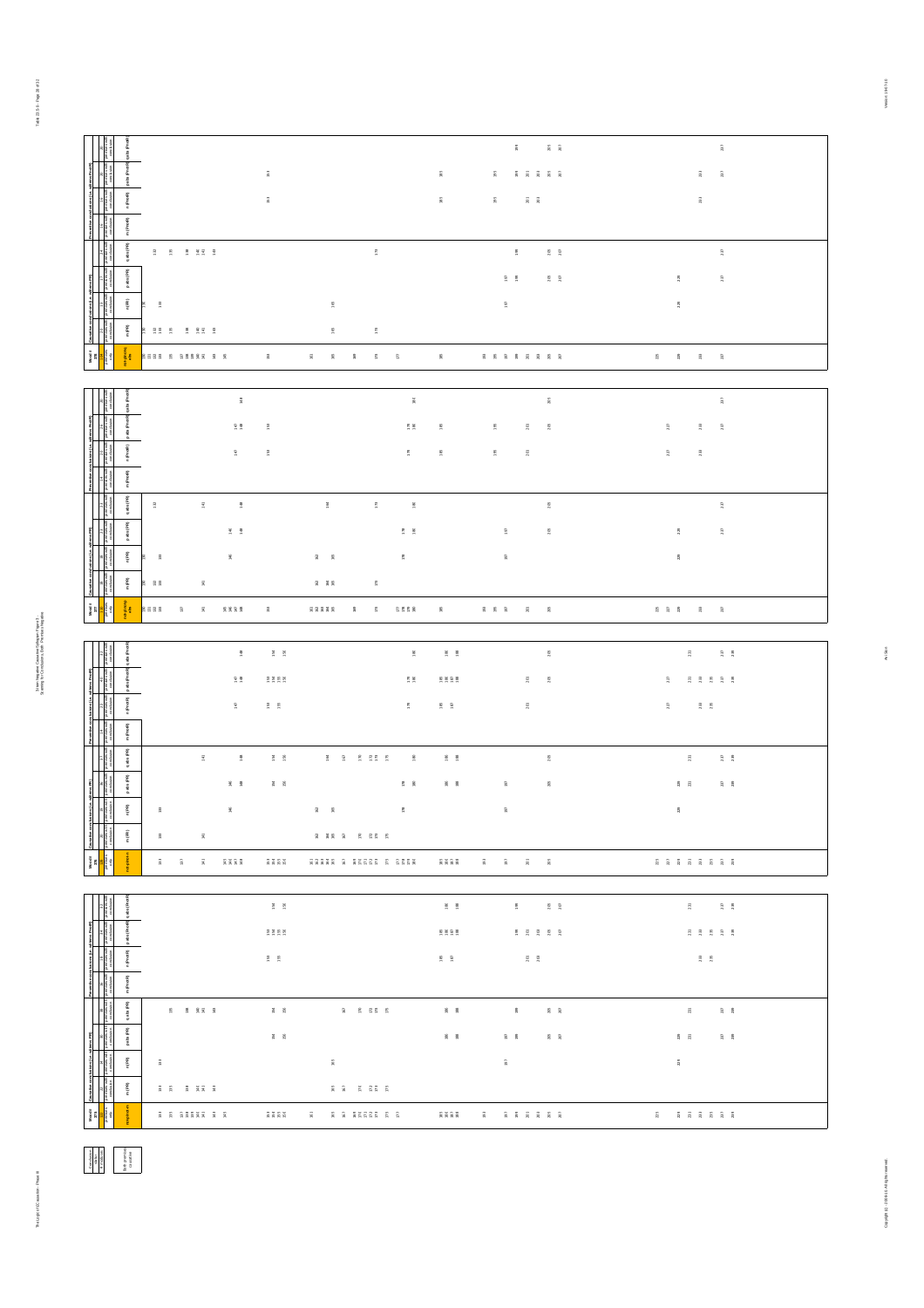

 $\frac{5}{6}$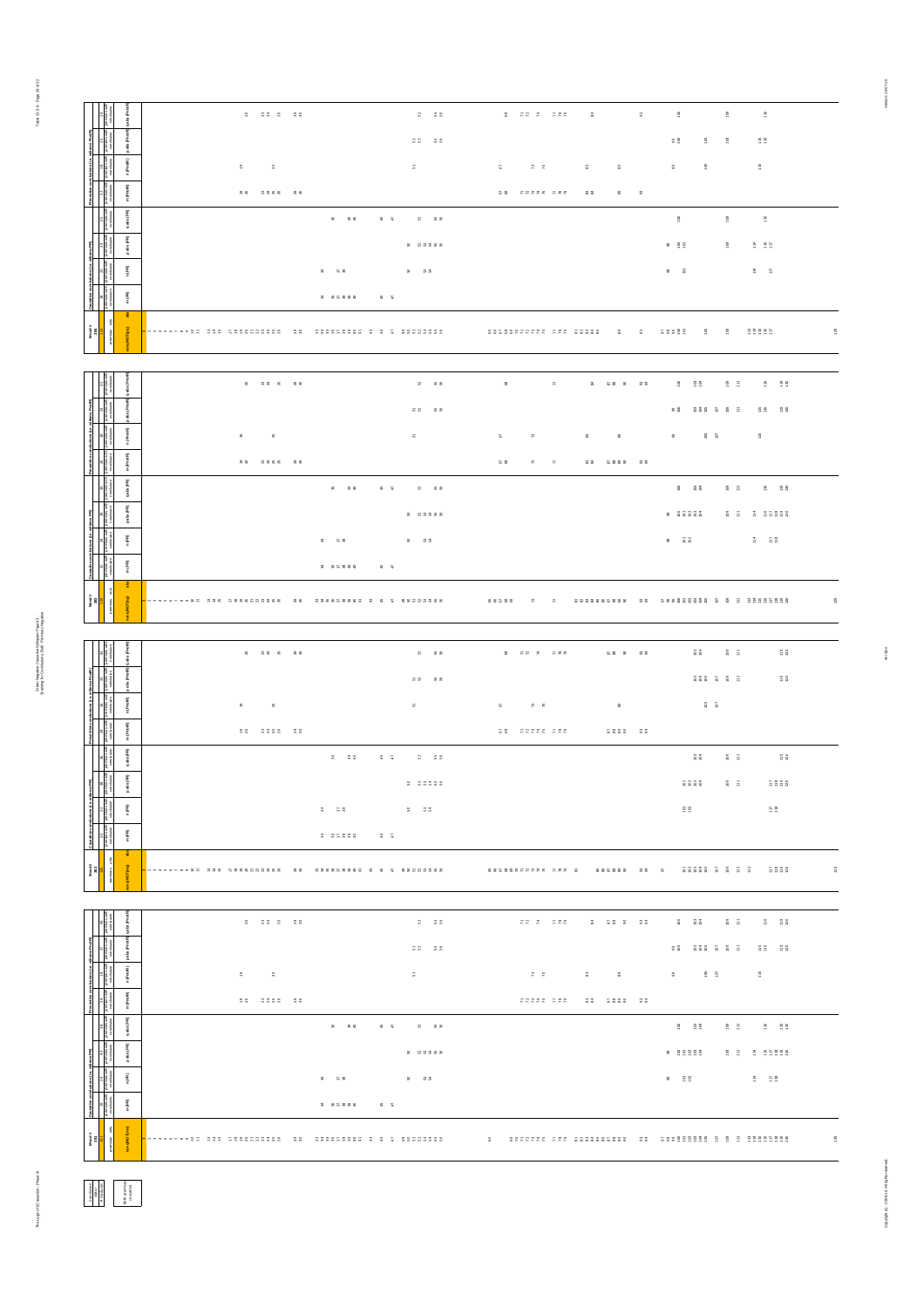|                             |   |    |                |                |  | $\begin{array}{c} 1.333 \\ 1.333 \end{array}$                                                                                                                                                                                                                                                                                                                                                             |                   |                                                                                                                                                                                                                                                                            |                  |                                                                                                                                           |                                                                                                                    | .<br>조형 19일 : 19월 19일 : 19월 19일 : 19월 19일 : 19월 19일 : 19월 19일 : 19월 19일 : 19월 19일 : 19월 19일 : 19월 19일 : 19월 19일 : 1                                                                                                                                                                                                                                                                                                                                                                                                                                 |  |                   |                                                                                                                                                |    | $237\,$ |  |
|-----------------------------|---|----|----------------|----------------|--|-----------------------------------------------------------------------------------------------------------------------------------------------------------------------------------------------------------------------------------------------------------------------------------------------------------------------------------------------------------------------------------------------------------|-------------------|----------------------------------------------------------------------------------------------------------------------------------------------------------------------------------------------------------------------------------------------------------------------------|------------------|-------------------------------------------------------------------------------------------------------------------------------------------|--------------------------------------------------------------------------------------------------------------------|-----------------------------------------------------------------------------------------------------------------------------------------------------------------------------------------------------------------------------------------------------------------------------------------------------------------------------------------------------------------------------------------------------------------------------------------------------------------------------------------------------------------------------------------------------|--|-------------------|------------------------------------------------------------------------------------------------------------------------------------------------|----|---------|--|
|                             |   |    |                |                |  | $15 - 15$                                                                                                                                                                                                                                                                                                                                                                                                 |                   |                                                                                                                                                                                                                                                                            |                  |                                                                                                                                           |                                                                                                                    | $\begin{array}{cccccccccccccc} \mathbb{S} & & & \mathbb{S} & & \mathbb{S} & \mathbb{S} & \mathbb{S} & \mathbb{S} & \mathbb{S} & \mathbb{S} & \mathbb{S} & \mathbb{S} & \mathbb{S} & \mathbb{S} & \mathbb{S} & \mathbb{S} & \mathbb{S} & \mathbb{S} & \mathbb{S} & \mathbb{S} & \mathbb{S} & \mathbb{S} & \mathbb{S} & \mathbb{S} & \mathbb{S} & \mathbb{S} & \mathbb{S} & \mathbb{S} & \mathbb{S} & \mathbb{S} & \mathbb{S} & \mathbb{$                                                                                                             |  |                   |                                                                                                                                                |    |         |  |
|                             |   |    |                |                |  | $\overline{\mathfrak{m}}$                                                                                                                                                                                                                                                                                                                                                                                 |                   |                                                                                                                                                                                                                                                                            |                  |                                                                                                                                           |                                                                                                                    | $\begin{matrix} \ddot{x} & \ddot{x} & \ddot{x} \\ \ddot{x} & \ddot{x} & \ddot{x} \end{matrix} \hspace{.5in} \begin{matrix} \ddot{x} & \ddot{x} \\ \ddot{x} & \ddot{x} \end{matrix} \hspace{.5in} \begin{matrix} \ddot{x} \\ \ddot{x} \\ \ddot{x} \end{matrix} \hspace{.5in} \begin{matrix} \ddot{x} \\ \ddot{x} \\ \ddot{x} \end{matrix}$                                                                                                                                                                                                           |  |                   |                                                                                                                                                |    |         |  |
|                             |   |    |                |                |  |                                                                                                                                                                                                                                                                                                                                                                                                           |                   |                                                                                                                                                                                                                                                                            |                  |                                                                                                                                           |                                                                                                                    |                                                                                                                                                                                                                                                                                                                                                                                                                                                                                                                                                     |  |                   |                                                                                                                                                |    |         |  |
|                             |   |    |                |                |  |                                                                                                                                                                                                                                                                                                                                                                                                           |                   |                                                                                                                                                                                                                                                                            |                  |                                                                                                                                           |                                                                                                                    |                                                                                                                                                                                                                                                                                                                                                                                                                                                                                                                                                     |  |                   |                                                                                                                                                |    |         |  |
|                             |   |    |                |                |  |                                                                                                                                                                                                                                                                                                                                                                                                           |                   |                                                                                                                                                                                                                                                                            | $\overline{1,2}$ |                                                                                                                                           |                                                                                                                    | $\begin{array}{ccccccccccccc} \mathbb{B} & & & \mathbb{B} & & \mathbb{B} & & \mathbb{B} & \mathbb{B} & \mathbb{B} & \mathbb{B} & \mathbb{B} & \mathbb{B} & \mathbb{B} & \mathbb{B} & \mathbb{B} & \mathbb{B} & \mathbb{B} & \mathbb{B} & \mathbb{B} & \mathbb{B} & \mathbb{B} & \mathbb{B} & \mathbb{B} & \mathbb{B} & \mathbb{B} & \mathbb{B} & \mathbb{B} & \mathbb{B} & \mathbb{B} & \mathbb{B} & \mathbb{B} & \mathbb{B} & \mathbb$                                                                                                             |  | $\sim$ 221 $\sim$ |                                                                                                                                                | 25 |         |  |
|                             |   |    |                |                |  |                                                                                                                                                                                                                                                                                                                                                                                                           |                   |                                                                                                                                                                                                                                                                            |                  |                                                                                                                                           |                                                                                                                    |                                                                                                                                                                                                                                                                                                                                                                                                                                                                                                                                                     |  |                   |                                                                                                                                                |    |         |  |
|                             |   |    |                |                |  |                                                                                                                                                                                                                                                                                                                                                                                                           |                   |                                                                                                                                                                                                                                                                            |                  |                                                                                                                                           |                                                                                                                    |                                                                                                                                                                                                                                                                                                                                                                                                                                                                                                                                                     |  |                   |                                                                                                                                                |    |         |  |
|                             |   |    |                |                |  |                                                                                                                                                                                                                                                                                                                                                                                                           |                   |                                                                                                                                                                                                                                                                            |                  |                                                                                                                                           |                                                                                                                    |                                                                                                                                                                                                                                                                                                                                                                                                                                                                                                                                                     |  |                   |                                                                                                                                                |    |         |  |
|                             |   | €  | 8 856 8 338    |                |  |                                                                                                                                                                                                                                                                                                                                                                                                           |                   | $\frac{35}{20}$                                                                                                                                                                                                                                                            |                  |                                                                                                                                           |                                                                                                                    |                                                                                                                                                                                                                                                                                                                                                                                                                                                                                                                                                     |  |                   |                                                                                                                                                |    |         |  |
| हुँ में                     |   |    |                |                |  |                                                                                                                                                                                                                                                                                                                                                                                                           |                   |                                                                                                                                                                                                                                                                            |                  |                                                                                                                                           |                                                                                                                    |                                                                                                                                                                                                                                                                                                                                                                                                                                                                                                                                                     |  |                   |                                                                                                                                                |    |         |  |
|                             |   |    |                |                |  |                                                                                                                                                                                                                                                                                                                                                                                                           |                   |                                                                                                                                                                                                                                                                            |                  |                                                                                                                                           |                                                                                                                    |                                                                                                                                                                                                                                                                                                                                                                                                                                                                                                                                                     |  |                   |                                                                                                                                                |    |         |  |
|                             |   |    |                |                |  |                                                                                                                                                                                                                                                                                                                                                                                                           |                   |                                                                                                                                                                                                                                                                            |                  |                                                                                                                                           |                                                                                                                    |                                                                                                                                                                                                                                                                                                                                                                                                                                                                                                                                                     |  |                   |                                                                                                                                                |    |         |  |
|                             |   |    |                |                |  | $\begin{array}{ccc} 25 & 0.23 & 0.23 \\ 0.23 & 0.23 & 0.23 \\ 0.23 & 0.23 & 0.23 \\ 0.23 & 0.23 & 0.23 \\ 0.23 & 0.23 & 0.23 \\ 0.23 & 0.23 & 0.23 \\ 0.23 & 0.23 & 0.23 \\ 0.23 & 0.23 & 0.23 \\ 0.23 & 0.23 & 0.23 \\ 0.23 & 0.23 & 0.23 \\ 0.23 & 0.23 & 0.23 \\ 0.23 & 0.23 & 0.23$                                                                                                                   |                   |                                                                                                                                                                                                                                                                            |                  |                                                                                                                                           |                                                                                                                    |                                                                                                                                                                                                                                                                                                                                                                                                                                                                                                                                                     |  |                   |                                                                                                                                                |    |         |  |
|                             |   |    |                |                |  |                                                                                                                                                                                                                                                                                                                                                                                                           | 語 語 の の 語 語 語 語 に |                                                                                                                                                                                                                                                                            |                  |                                                                                                                                           | - 그리고 아이는 그리고 있는 그리고 있다. 이 그리고 있는 것이 없는 것이 없는 것이 없는 것이 없는 것이 없는 것이 없는 것이 없는 것이 없는 것이 없는 것이 없는 것이 있다.               |                                                                                                                                                                                                                                                                                                                                                                                                                                                                                                                                                     |  |                   |                                                                                                                                                |    |         |  |
|                             |   |    |                |                |  | <u>. 이 대표 및 대표</u>                                                                                                                                                                                                                                                                                                                                                                                        |                   |                                                                                                                                                                                                                                                                            |                  |                                                                                                                                           |                                                                                                                    |                                                                                                                                                                                                                                                                                                                                                                                                                                                                                                                                                     |  |                   |                                                                                                                                                |    |         |  |
|                             |   |    |                |                |  |                                                                                                                                                                                                                                                                                                                                                                                                           |                   |                                                                                                                                                                                                                                                                            |                  |                                                                                                                                           |                                                                                                                    |                                                                                                                                                                                                                                                                                                                                                                                                                                                                                                                                                     |  |                   |                                                                                                                                                |    |         |  |
|                             |   |    |                |                |  |                                                                                                                                                                                                                                                                                                                                                                                                           |                   |                                                                                                                                                                                                                                                                            |                  |                                                                                                                                           |                                                                                                                    |                                                                                                                                                                                                                                                                                                                                                                                                                                                                                                                                                     |  |                   |                                                                                                                                                |    |         |  |
|                             |   |    |                |                |  |                                                                                                                                                                                                                                                                                                                                                                                                           |                   |                                                                                                                                                                                                                                                                            |                  |                                                                                                                                           |                                                                                                                    |                                                                                                                                                                                                                                                                                                                                                                                                                                                                                                                                                     |  |                   |                                                                                                                                                |    |         |  |
|                             |   |    |                |                |  |                                                                                                                                                                                                                                                                                                                                                                                                           |                   | <u>을 통의 좀 더</u> 또는 그 것이 좋아.                                                                                                                                                                                                                                                |                  |                                                                                                                                           |                                                                                                                    |                                                                                                                                                                                                                                                                                                                                                                                                                                                                                                                                                     |  |                   |                                                                                                                                                |    |         |  |
|                             |   |    | $\frac{8}{2}$  |                |  |                                                                                                                                                                                                                                                                                                                                                                                                           |                   | <u> 1988년 - 대한민국의 대한민국의 대한민국의 대한민국의 대한민국의 대한민국의 대한민국의 대한민</u> 국의 대한민국의 대한민국의 대한민국의 대한민국의 대한민국의 대한민국의 대한민국의 대한민국의 대한민국의                                                                                                                                                     |                  |                                                                                                                                           |                                                                                                                    |                                                                                                                                                                                                                                                                                                                                                                                                                                                                                                                                                     |  |                   |                                                                                                                                                |    |         |  |
|                             |   | Ê. |                |                |  |                                                                                                                                                                                                                                                                                                                                                                                                           |                   |                                                                                                                                                                                                                                                                            |                  |                                                                                                                                           |                                                                                                                    |                                                                                                                                                                                                                                                                                                                                                                                                                                                                                                                                                     |  |                   |                                                                                                                                                |    |         |  |
|                             |   |    | $\frac{6}{13}$ | $\mathbb{R}^n$ |  |                                                                                                                                                                                                                                                                                                                                                                                                           |                   | $\frac{1}{2}$ $\frac{1}{2}$ $\frac{1}{2}$ $\frac{1}{2}$ $\frac{1}{2}$ $\frac{1}{2}$                                                                                                                                                                                        |                  |                                                                                                                                           |                                                                                                                    |                                                                                                                                                                                                                                                                                                                                                                                                                                                                                                                                                     |  |                   |                                                                                                                                                |    |         |  |
| $\frac{3}{2}$ $\frac{3}{2}$ |   |    |                |                |  |                                                                                                                                                                                                                                                                                                                                                                                                           |                   |                                                                                                                                                                                                                                                                            |                  | <b>Anima di serie de la comunicación de la comunicación de la comunicación de la comunicación de la comunicación</b><br>A la comunicación |                                                                                                                    |                                                                                                                                                                                                                                                                                                                                                                                                                                                                                                                                                     |  |                   |                                                                                                                                                |    |         |  |
|                             |   |    |                |                |  |                                                                                                                                                                                                                                                                                                                                                                                                           |                   |                                                                                                                                                                                                                                                                            |                  |                                                                                                                                           |                                                                                                                    |                                                                                                                                                                                                                                                                                                                                                                                                                                                                                                                                                     |  |                   |                                                                                                                                                |    |         |  |
|                             |   |    |                |                |  |                                                                                                                                                                                                                                                                                                                                                                                                           |                   |                                                                                                                                                                                                                                                                            |                  |                                                                                                                                           |                                                                                                                    |                                                                                                                                                                                                                                                                                                                                                                                                                                                                                                                                                     |  |                   |                                                                                                                                                |    |         |  |
|                             |   |    |                |                |  |                                                                                                                                                                                                                                                                                                                                                                                                           |                   |                                                                                                                                                                                                                                                                            |                  |                                                                                                                                           |                                                                                                                    |                                                                                                                                                                                                                                                                                                                                                                                                                                                                                                                                                     |  |                   |                                                                                                                                                |    |         |  |
|                             |   |    |                |                |  | $\begin{array}{ccc}\n\frac{1}{2} & \frac{1}{2} & \frac{1}{2} & \frac{1}{2} & \frac{1}{2} & \frac{1}{2} & \frac{1}{2} & \frac{1}{2} & \frac{1}{2} & \frac{1}{2} & \frac{1}{2} & \frac{1}{2} & \frac{1}{2} & \frac{1}{2} & \frac{1}{2} & \frac{1}{2} & \frac{1}{2} & \frac{1}{2} & \frac{1}{2} & \frac{1}{2} & \frac{1}{2} & \frac{1}{2} & \frac{1}{2} & \frac{1}{2} & \frac{1}{2} & \frac{1}{2} & \frac{1$ |                   |                                                                                                                                                                                                                                                                            |                  |                                                                                                                                           | $\frac{1}{2}$ a matrix a matrix a matrix a matrix a matrix a matrix a matrix a matrix a matrix a matrix a matrix a |                                                                                                                                                                                                                                                                                                                                                                                                                                                                                                                                                     |  |                   |                                                                                                                                                |    |         |  |
|                             |   |    |                |                |  | 盛盛 一 監察                                                                                                                                                                                                                                                                                                                                                                                                   |                   |                                                                                                                                                                                                                                                                            |                  |                                                                                                                                           |                                                                                                                    |                                                                                                                                                                                                                                                                                                                                                                                                                                                                                                                                                     |  |                   |                                                                                                                                                |    |         |  |
|                             |   |    |                |                |  | $\frac{1}{2} \frac{1}{2} \frac{1}{2} \frac{1}{2} \frac{1}{2} \frac{1}{2} \frac{1}{2} \frac{1}{2} \frac{1}{2} \frac{1}{2} \frac{1}{2} \frac{1}{2} \frac{1}{2} \frac{1}{2} \frac{1}{2} \frac{1}{2} \frac{1}{2} \frac{1}{2} \frac{1}{2} \frac{1}{2} \frac{1}{2} \frac{1}{2} \frac{1}{2} \frac{1}{2} \frac{1}{2} \frac{1}{2} \frac{1}{2} \frac{1}{2} \frac{1}{2} \frac{1}{2} \frac{1}{2} \frac{$              |                   |                                                                                                                                                                                                                                                                            |                  |                                                                                                                                           |                                                                                                                    |                                                                                                                                                                                                                                                                                                                                                                                                                                                                                                                                                     |  |                   |                                                                                                                                                |    |         |  |
|                             |   |    |                |                |  |                                                                                                                                                                                                                                                                                                                                                                                                           |                   |                                                                                                                                                                                                                                                                            |                  |                                                                                                                                           |                                                                                                                    |                                                                                                                                                                                                                                                                                                                                                                                                                                                                                                                                                     |  |                   |                                                                                                                                                |    |         |  |
|                             |   |    |                |                |  |                                                                                                                                                                                                                                                                                                                                                                                                           |                   |                                                                                                                                                                                                                                                                            |                  |                                                                                                                                           |                                                                                                                    |                                                                                                                                                                                                                                                                                                                                                                                                                                                                                                                                                     |  |                   |                                                                                                                                                |    |         |  |
|                             |   |    |                |                |  |                                                                                                                                                                                                                                                                                                                                                                                                           |                   |                                                                                                                                                                                                                                                                            |                  |                                                                                                                                           |                                                                                                                    |                                                                                                                                                                                                                                                                                                                                                                                                                                                                                                                                                     |  |                   |                                                                                                                                                |    |         |  |
|                             |   |    |                |                |  |                                                                                                                                                                                                                                                                                                                                                                                                           |                   |                                                                                                                                                                                                                                                                            |                  |                                                                                                                                           | $\frac{3}{20}$ $\frac{333}{20}$ $\frac{33}{20}$ $\frac{33}{20}$ $\frac{33}{20}$ $\frac{33}{20}$                    |                                                                                                                                                                                                                                                                                                                                                                                                                                                                                                                                                     |  |                   | $\begin{matrix} \widehat{\mathbf{n}} & \widehat{\mathbf{n}} & \widehat{\mathbf{n}} & \widehat{\mathbf{n}} & \widehat{\mathbf{n}} \end{matrix}$ |    |         |  |
|                             |   |    |                |                |  |                                                                                                                                                                                                                                                                                                                                                                                                           |                   |                                                                                                                                                                                                                                                                            |                  |                                                                                                                                           |                                                                                                                    |                                                                                                                                                                                                                                                                                                                                                                                                                                                                                                                                                     |  |                   |                                                                                                                                                |    |         |  |
|                             |   |    |                |                |  |                                                                                                                                                                                                                                                                                                                                                                                                           |                   |                                                                                                                                                                                                                                                                            |                  |                                                                                                                                           |                                                                                                                    |                                                                                                                                                                                                                                                                                                                                                                                                                                                                                                                                                     |  |                   |                                                                                                                                                |    |         |  |
|                             |   |    | 8 838 8 339    |                |  |                                                                                                                                                                                                                                                                                                                                                                                                           |                   |                                                                                                                                                                                                                                                                            |                  |                                                                                                                                           |                                                                                                                    |                                                                                                                                                                                                                                                                                                                                                                                                                                                                                                                                                     |  |                   |                                                                                                                                                |    |         |  |
| <b>Sea</b>                  | ÷ |    |                |                |  |                                                                                                                                                                                                                                                                                                                                                                                                           |                   |                                                                                                                                                                                                                                                                            |                  | es san ban see se sa ba si si si si si si si si si san ban sen sen sen sen sen sen sen si si si si si si si si                            |                                                                                                                    |                                                                                                                                                                                                                                                                                                                                                                                                                                                                                                                                                     |  |                   |                                                                                                                                                |    |         |  |
|                             |   |    |                |                |  |                                                                                                                                                                                                                                                                                                                                                                                                           |                   |                                                                                                                                                                                                                                                                            |                  |                                                                                                                                           |                                                                                                                    |                                                                                                                                                                                                                                                                                                                                                                                                                                                                                                                                                     |  |                   |                                                                                                                                                |    |         |  |
|                             |   |    |                |                |  |                                                                                                                                                                                                                                                                                                                                                                                                           |                   |                                                                                                                                                                                                                                                                            |                  |                                                                                                                                           |                                                                                                                    |                                                                                                                                                                                                                                                                                                                                                                                                                                                                                                                                                     |  |                   |                                                                                                                                                |    |         |  |
|                             |   |    |                |                |  | $\begin{matrix} \frac{\partial}{\partial x} & \qquad \frac{\partial}{\partial x} & \frac{\partial}{\partial x} \\ 0 & \qquad \frac{\partial}{\partial x} & \frac{\partial}{\partial x} \end{matrix}$                                                                                                                                                                                                      |                   |                                                                                                                                                                                                                                                                            |                  |                                                                                                                                           |                                                                                                                    | $\begin{matrix} 2\end{matrix} \qquad \qquad \begin{matrix} 3\end{matrix} \qquad \qquad \begin{matrix} 3\end{matrix} \qquad \qquad \begin{matrix} 3\end{matrix} \qquad \qquad \begin{matrix} 3\end{matrix} \qquad \qquad \begin{matrix} 3\end{matrix} \qquad \qquad \begin{matrix} 3\end{matrix} \qquad \qquad \begin{matrix} 3\end{matrix} \qquad \qquad \begin{matrix} 3\end{matrix} \qquad \qquad \begin{matrix} 3\end{matrix} \qquad \qquad \begin{matrix} 3\end{matrix} \qquad \qquad \begin{matrix} 3\end{matrix} \qquad \qquad \begin{matrix$ |  |                   |                                                                                                                                                |    |         |  |
|                             |   |    |                |                |  | ជាងី ធំងឺ                                                                                                                                                                                                                                                                                                                                                                                                 |                   |                                                                                                                                                                                                                                                                            |                  |                                                                                                                                           |                                                                                                                    | $\begin{array}{cccccccccccccc} \text{B} & \text{B} & \text{B} & \text{B} & \text{B} & \text{B} & \text{B} & \text{B} & \text{B} & \text{B} & \text{B} & \text{B} & \text{B} & \text{B} & \text{B} & \text{B} & \text{B} & \text{B} & \text{B} & \text{B} & \text{B} & \text{B} & \text{B} & \text{B} & \text{B} & \text{B} & \text{B} & \text{B} & \text{B} & \text{B} & \text{B} & \text{B} & \text{B} & \text{B} & \text{B} &$                                                                                                                    |  |                   |                                                                                                                                                |    |         |  |
|                             |   |    |                |                |  | $\mathbb{Z}$                                                                                                                                                                                                                                                                                                                                                                                              |                   |                                                                                                                                                                                                                                                                            |                  |                                                                                                                                           |                                                                                                                    |                                                                                                                                                                                                                                                                                                                                                                                                                                                                                                                                                     |  |                   |                                                                                                                                                |    |         |  |
|                             |   |    |                |                |  |                                                                                                                                                                                                                                                                                                                                                                                                           |                   |                                                                                                                                                                                                                                                                            |                  |                                                                                                                                           |                                                                                                                    |                                                                                                                                                                                                                                                                                                                                                                                                                                                                                                                                                     |  |                   |                                                                                                                                                |    |         |  |
|                             |   |    |                |                |  |                                                                                                                                                                                                                                                                                                                                                                                                           |                   |                                                                                                                                                                                                                                                                            |                  |                                                                                                                                           |                                                                                                                    |                                                                                                                                                                                                                                                                                                                                                                                                                                                                                                                                                     |  |                   |                                                                                                                                                |    |         |  |
|                             |   |    |                |                |  |                                                                                                                                                                                                                                                                                                                                                                                                           |                   |                                                                                                                                                                                                                                                                            |                  |                                                                                                                                           |                                                                                                                    |                                                                                                                                                                                                                                                                                                                                                                                                                                                                                                                                                     |  |                   |                                                                                                                                                |    |         |  |
|                             |   |    |                |                |  |                                                                                                                                                                                                                                                                                                                                                                                                           |                   |                                                                                                                                                                                                                                                                            |                  |                                                                                                                                           |                                                                                                                    |                                                                                                                                                                                                                                                                                                                                                                                                                                                                                                                                                     |  |                   |                                                                                                                                                |    |         |  |
|                             |   |    |                |                |  |                                                                                                                                                                                                                                                                                                                                                                                                           |                   | $\begin{matrix} 0.05 & 0.05 & 0.05 & 0.05 & 0.05 & 0.05 & 0.05 & 0.05 & 0.05 & 0.05 & 0.05 & 0.05 & 0.05 & 0.05 & 0.05 & 0.05 & 0.05 & 0.05 & 0.05 & 0.05 & 0.05 & 0.05 & 0.05 & 0.05 & 0.05 & 0.05 & 0.05 & 0.05 & 0.05 & 0.05 & 0.05 & 0.05 & 0.05 & 0.05 & 0.05 & 0.05$ |                  |                                                                                                                                           |                                                                                                                    | $\begin{array}{ccc}\n\circ & \circ & \circ & \circ & \circ \\ \circ & \circ & \circ & \circ & \circ \\ \circ & \circ & \circ & \circ & \circ\n\end{array}$                                                                                                                                                                                                                                                                                                                                                                                          |  |                   |                                                                                                                                                |    |         |  |
|                             |   |    |                | 표표표 좀 표표표      |  |                                                                                                                                                                                                                                                                                                                                                                                                           |                   |                                                                                                                                                                                                                                                                            |                  |                                                                                                                                           |                                                                                                                    |                                                                                                                                                                                                                                                                                                                                                                                                                                                                                                                                                     |  |                   |                                                                                                                                                |    |         |  |
|                             |   |    |                |                |  |                                                                                                                                                                                                                                                                                                                                                                                                           |                   |                                                                                                                                                                                                                                                                            |                  |                                                                                                                                           |                                                                                                                    |                                                                                                                                                                                                                                                                                                                                                                                                                                                                                                                                                     |  |                   |                                                                                                                                                |    |         |  |
|                             |   |    |                |                |  |                                                                                                                                                                                                                                                                                                                                                                                                           |                   |                                                                                                                                                                                                                                                                            |                  | <b>금급을 들었다. 그리고 있는</b> 그리고 있는 그리고 있는 그리고 있는 그리고 있는 그리고 있는 그리고 있는 그리고 있는 그리고 있는 것은 그리고 있다. 그리고 있는 그리고 있는 그리고 있는 것은 그리고 있                   |                                                                                                                    |                                                                                                                                                                                                                                                                                                                                                                                                                                                                                                                                                     |  |                   |                                                                                                                                                |    |         |  |

 $\lambda$ vi Sion

Copyright (c) - 2008-10. All rights reserved.

Vasion: 19-07-10

Table 23.5-9 - Page 30 of 32

-<br>2010/06/06/19 - 6:07/04/18

The Logic of ECausation - Phase III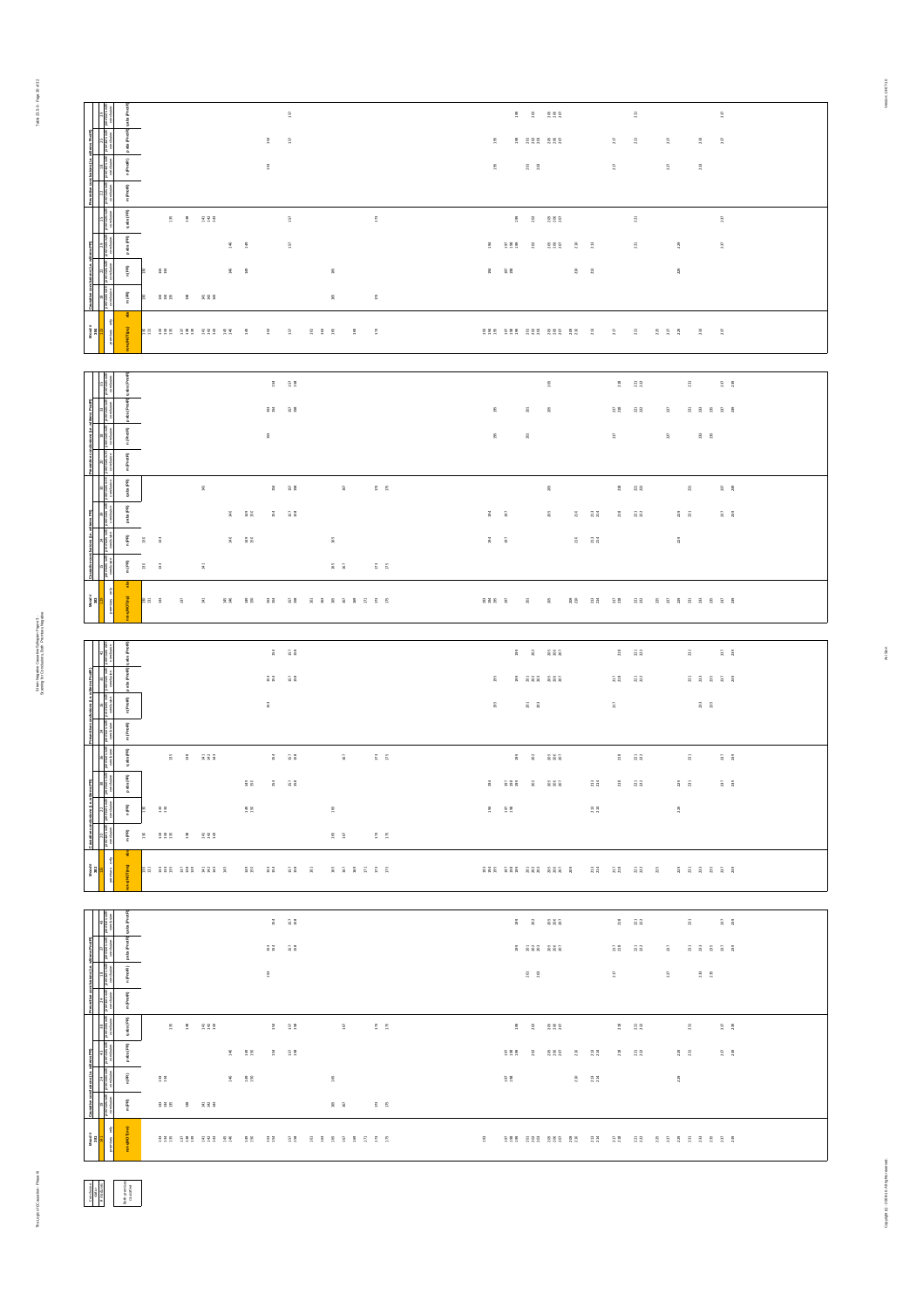| ś<br><b>Sim</b><br>3-lam Negative Causative Sylbor<br>Scanning for Condusions, Both P | š<br>J<br>š<br>i |  |
|---------------------------------------------------------------------------------------|------------------|--|
|                                                                                       |                  |  |
|                                                                                       |                  |  |
|                                                                                       |                  |  |
|                                                                                       |                  |  |
| E Causation - Phase II<br>ь<br>$\frac{8}{8}$<br>i                                     |                  |  |

|                                                   | $\begin{matrix} 8 & \text{R} & \text{R} & \text{R} & \text{R} \\ \text{R} & \text{R} & \text{R} & \text{R} & \text{R} \\ \end{matrix}$ | $\begin{array}{ccc} \hbox{S} & \hbox{S} & \hbox{S} \end{array}$                                                                                                                                                                                                                                                                                                                                                                                                      | $\qquad \qquad \otimes$<br>$\frac{8}{2}$                                                                                                                                                                                                                                                                                                                                                                                                                                                                |
|---------------------------------------------------|----------------------------------------------------------------------------------------------------------------------------------------|----------------------------------------------------------------------------------------------------------------------------------------------------------------------------------------------------------------------------------------------------------------------------------------------------------------------------------------------------------------------------------------------------------------------------------------------------------------------|---------------------------------------------------------------------------------------------------------------------------------------------------------------------------------------------------------------------------------------------------------------------------------------------------------------------------------------------------------------------------------------------------------------------------------------------------------------------------------------------------------|
|                                                   |                                                                                                                                        | ದೆ.ಡಿ ಬಿ.ಜಿ                                                                                                                                                                                                                                                                                                                                                                                                                                                          | 5 5                                                                                                                                                                                                                                                                                                                                                                                                                                                                                                     |
|                                                   | $\begin{array}{ccc} 23 & 23 \\ 23 & 23 \end{array}$                                                                                    | $\frac{1}{20}$                                                                                                                                                                                                                                                                                                                                                                                                                                                       | $\mathbb{S}^2$<br>$\begin{array}{ccc} G & \cdot & \cdot & G & G \\ \end{array}$<br>$\frac{9}{60}$                                                                                                                                                                                                                                                                                                                                                                                                       |
| 흩                                                 | $22$ $2222$ $25$                                                                                                                       |                                                                                                                                                                                                                                                                                                                                                                                                                                                                      |                                                                                                                                                                                                                                                                                                                                                                                                                                                                                                         |
| €<br>$\frac{3}{2}$                                |                                                                                                                                        | $8 - 89$<br>$\begin{array}{cc} \widetilde{w} & \widetilde{w} \end{array}$<br>$28$ $28$                                                                                                                                                                                                                                                                                                                                                                               | $^{50}$                                                                                                                                                                                                                                                                                                                                                                                                                                                                                                 |
| Ê<br>i                                            |                                                                                                                                        | 8 7 7 7 8                                                                                                                                                                                                                                                                                                                                                                                                                                                            | $\overline{\mathbf{S}}$<br>$\frac{8}{10}$<br>$\mathbb{R}$                                                                                                                                                                                                                                                                                                                                                                                                                                               |
| $n \in \mathbb{R}$                                |                                                                                                                                        | $\overline{a}$ $\overline{a}$                                                                                                                                                                                                                                                                                                                                                                                                                                        | $\frac{8}{14}$<br>$\Xi$                                                                                                                                                                                                                                                                                                                                                                                                                                                                                 |
| $\frac{\partial \mathbf{E}}{\partial \mathbf{r}}$ |                                                                                                                                        | $\begin{array}{ccccccccc} \mathbb{I} & \mathbb{I} & \mathbb{I} & \mathbb{I} & \mathbb{I} & \mathbb{I} & \mathbb{I} & \mathbb{I} & \mathbb{I} & \mathbb{I} & \mathbb{I} & \mathbb{I} & \mathbb{I} & \mathbb{I} & \mathbb{I} & \mathbb{I} & \mathbb{I} & \mathbb{I} & \mathbb{I} & \mathbb{I} & \mathbb{I} & \mathbb{I} & \mathbb{I} & \mathbb{I} & \mathbb{I} & \mathbb{I} & \mathbb{I} & \mathbb{I} & \mathbb{I} & \mathbb{I} & \$<br>x xxxxx                        |                                                                                                                                                                                                                                                                                                                                                                                                                                                                                                         |
|                                                   |                                                                                                                                        |                                                                                                                                                                                                                                                                                                                                                                                                                                                                      | nntnentner och bordesagestar de samerener vir verskades i i versenerer har sil alle i sil å å å å å å å                                                                                                                                                                                                                                                                                                                                                                                                 |
|                                                   |                                                                                                                                        |                                                                                                                                                                                                                                                                                                                                                                                                                                                                      |                                                                                                                                                                                                                                                                                                                                                                                                                                                                                                         |
| 횰                                                 | $R$ $R$ $R$ $R$ $R$ $R$                                                                                                                | $x \approx$                                                                                                                                                                                                                                                                                                                                                                                                                                                          | $\frac{8}{10}$<br><u>. 1989</u><br>$\begin{array}{cccccccccccccc} 8 & & & & & & & \mathbb{R} & & & & \mathbb{R} & & & \mathbb{R} & & \mathbb{R} & \mathbb{R} & \mathbb{R} & \mathbb{R} & \mathbb{R} & \mathbb{R} & \mathbb{R} & \mathbb{R} & \mathbb{R} & \mathbb{R} & \mathbb{R} & \mathbb{R} & \mathbb{R} & \mathbb{R} & \mathbb{R} & \mathbb{R} & \mathbb{R} & \mathbb{R} & \mathbb{R} & \mathbb{R} & \mathbb{R} & \mathbb{R} & \mathbb{R} & \mathbb{R} & \mathbb{R}$<br>$\,$ $\,$<br>$\frac{8}{11}$ |
|                                                   |                                                                                                                                        | $\begin{array}{ccccc} \pi & \alpha & & & \pi & \varpi & \varpi \ 0 & \varpi & & & \varpi & \varpi \end{array}$                                                                                                                                                                                                                                                                                                                                                       | 380<br>$\frac{16}{16}$<br>10 <sup>o</sup><br>- 118                                                                                                                                                                                                                                                                                                                                                                                                                                                      |
|                                                   | $25 - 25$                                                                                                                              | $\frac{1}{2}$                                                                                                                                                                                                                                                                                                                                                                                                                                                        | $-22$<br>$\overline{\phantom{a}}$<br>99<br>$\frac{8}{10}$<br>5 <sup>7</sup><br>$\mathbb{R}$<br>$\frac{8}{2}$                                                                                                                                                                                                                                                                                                                                                                                            |
| $\widehat{\mathbf{g}}$<br>흩                       | $22$ $2222$ $252$                                                                                                                      |                                                                                                                                                                                                                                                                                                                                                                                                                                                                      | 58<br>22<br>$\begin{array}{ccc} & 0 & 0 & 0 \\ & 0 & 0 & 0 \\ & 0 & 0 & 0 \\ & 0 & 0 & 0 \\ & 0 & 0 & 0 \\ & 0 & 0 & 0 \\ & 0 & 0 & 0 \\ & 0 & 0 & 0 \\ & 0 & 0 & 0 \\ & 0 & 0 & 0 \\ & 0 & 0 & 0 \\ & 0 & 0 & 0 \\ & 0 & 0 & 0 \\ & 0 & 0 & 0 \\ & 0 & 0 & 0 & 0 \\ & 0 & 0 & 0 & 0 \\ & 0 & 0 & 0 & 0 \\ & 0 & 0 & 0 & 0 \\ & 0 & 0 & 0 & 0 & 0 \\ & 0 & $<br>$R = R$                                                                                                                                 |
| g<br>횰                                            |                                                                                                                                        | $\begin{array}{ccccccccccccccccc} \mathcal{R} & \mathcal{R} & \mathcal{R} & \mathcal{R} & \mathcal{R} & \mathcal{R} & \mathcal{R} & \mathcal{R} & \mathcal{R} & \mathcal{R} & \mathcal{R} & \mathcal{R} & \mathcal{R} & \mathcal{R} & \mathcal{R} & \mathcal{R} & \mathcal{R} & \mathcal{R} & \mathcal{R} & \mathcal{R} & \mathcal{R} & \mathcal{R} & \mathcal{R} & \mathcal{R} & \mathcal{R} & \mathcal{R} & \mathcal{R} & \mathcal{R} & \mathcal{R} & \mathcal{R}$ | $\frac{8}{10}$<br>$\begin{array}{ccc}\n\bullet & \bullet & \bullet & \bullet \\ \bullet & \bullet & \bullet & \bullet\n\end{array}$                                                                                                                                                                                                                                                                                                                                                                     |
| €<br>å.                                           |                                                                                                                                        | 8 27 7 8                                                                                                                                                                                                                                                                                                                                                                                                                                                             | <b># 요즘</b>                                                                                                                                                                                                                                                                                                                                                                                                                                                                                             |
| nPR                                               |                                                                                                                                        | 3.52                                                                                                                                                                                                                                                                                                                                                                                                                                                                 | - 青 白<br>$30 - 50$                                                                                                                                                                                                                                                                                                                                                                                                                                                                                      |
| $\frac{1}{n}$ (PR)                                |                                                                                                                                        | 787772<br>$\begin{array}{ccccc}\n\mathbb{S}^1&\mathbb{S}^1&\mathbb{S}^1&\mathbb{S}^1&\mathbb{S}^1&\mathbb{S}^1&\mathbb{S}^1&\mathbb{S}^1&\mathbb{S}^1&\mathbb{S}^1&\mathbb{S}^1&\mathbb{S}^1&\mathbb{S}^1&\mathbb{S}^1&\mathbb{S}^1&\mathbb{S}^1&\mathbb{S}^1&\mathbb{S}^1&\mathbb{S}^1&\mathbb{S}^1&\mathbb{S}^1&\mathbb{S}^1&\mathbb{S}^1&\mathbb{$                                                                                                                |                                                                                                                                                                                                                                                                                                                                                                                                                                                                                                         |
|                                                   |                                                                                                                                        |                                                                                                                                                                                                                                                                                                                                                                                                                                                                      | 11111111日 日本語 おおきかい かいきん きょう かいきゅう かいきょう しゅうしゅう しゅうしゅう きょうしゅ きんしゅう きんじゅう きんしゅう きんしゅう きょうかい きょうきょう おもの あいきょう                                                                                                                                                                                                                                                                                                                                                                                             |
|                                                   |                                                                                                                                        |                                                                                                                                                                                                                                                                                                                                                                                                                                                                      |                                                                                                                                                                                                                                                                                                                                                                                                                                                                                                         |
| 죞                                                 | $R$ $R$ $R$ $R$ $R$ $R$                                                                                                                | 28.38                                                                                                                                                                                                                                                                                                                                                                                                                                                                | $\begin{array}{cccccccccccccc} \mathbf{8} & \mathbf{8} & \mathbf{8} & \mathbf{8} & \mathbf{8} & \mathbf{8} & \mathbf{8} & \mathbf{8} & \mathbf{8} & \mathbf{8} & \mathbf{8} & \mathbf{8} & \mathbf{8} & \mathbf{8} & \mathbf{8} & \mathbf{8} & \mathbf{8} & \mathbf{8} & \mathbf{8} & \mathbf{8} & \mathbf{8} & \mathbf{8} & \mathbf{8} & \mathbf{8} & \mathbf{8} & \mathbf{8} & \mathbf{8} & \mathbf{8} & \mathbf{8} & \mathbf{8} &$<br><b>Research</b>                                                |
|                                                   |                                                                                                                                        | $28 - 28$                                                                                                                                                                                                                                                                                                                                                                                                                                                            | #8 888 888 888                                                                                                                                                                                                                                                                                                                                                                                                                                                                                          |
|                                                   | $22 - 22$                                                                                                                              | $\frac{44}{50}$                                                                                                                                                                                                                                                                                                                                                                                                                                                      | $\mathbb{R}^-$<br>$\mathfrak{D}$<br>$\frac{8}{3}$                                                                                                                                                                                                                                                                                                                                                                                                                                                       |
| ç<br>틀                                            | $22$ $2222$ $25$                                                                                                                       |                                                                                                                                                                                                                                                                                                                                                                                                                                                                      | $R = -R$<br>$22$ $22$ $22$ $22$                                                                                                                                                                                                                                                                                                                                                                                                                                                                         |
| $\mathfrak{g}_\mathfrak{g}$<br>š                  |                                                                                                                                        | $8 - R$<br>$\mathfrak{P}=\mathfrak{P}$<br>28.38                                                                                                                                                                                                                                                                                                                                                                                                                      | $\begin{matrix} 0 & 0 & 0 \\ 0 & 0 & 0 \\ 0 & 0 & 0 \end{matrix}$<br>$\begin{matrix} 2 & 1 & 1 & 2 \\ 3 & 1 & 1 & 1 \end{matrix}$                                                                                                                                                                                                                                                                                                                                                                       |
| $\widehat{\mathsf{g}}$<br>i                       |                                                                                                                                        | 8 9 7 7 8 8                                                                                                                                                                                                                                                                                                                                                                                                                                                          | * 85885<br>$9 \t{1} \t{3} \t{3} \t{2} \t{3} \t{3}$                                                                                                                                                                                                                                                                                                                                                                                                                                                      |
| own                                               |                                                                                                                                        | $\overline{z}$ $\overline{z}$ $\overline{z}$<br>$\begin{matrix} 0 & 0 & 0 \\ 0 & 0 & 0 \\ 0 & 0 & 0 \end{matrix}$                                                                                                                                                                                                                                                                                                                                                    |                                                                                                                                                                                                                                                                                                                                                                                                                                                                                                         |
| $\frac{\partial}{\partial t}$                     |                                                                                                                                        | a sasse i i e                                                                                                                                                                                                                                                                                                                                                                                                                                                        |                                                                                                                                                                                                                                                                                                                                                                                                                                                                                                         |
|                                                   |                                                                                                                                        |                                                                                                                                                                                                                                                                                                                                                                                                                                                                      |                                                                                                                                                                                                                                                                                                                                                                                                                                                                                                         |
|                                                   |                                                                                                                                        |                                                                                                                                                                                                                                                                                                                                                                                                                                                                      |                                                                                                                                                                                                                                                                                                                                                                                                                                                                                                         |
| 죨                                                 | 8 83 8 88                                                                                                                              | $\boxtimes$ $\boxtimes$ $\boxtimes$                                                                                                                                                                                                                                                                                                                                                                                                                                  | ER E RER<br>$\begin{array}{ccccccccccccccccc} \mathbb{G} & \mathbb{R} & \mathbb{R} & \mathbb{R} & \mathbb{R} & \mathbb{R} & \mathbb{R} & \mathbb{R} & \mathbb{R} & \mathbb{R} & \mathbb{R} & \mathbb{R} & \mathbb{R} & \mathbb{R} & \mathbb{R} & \mathbb{R} & \mathbb{R} & \mathbb{R} & \mathbb{R} & \mathbb{R} & \mathbb{R} & \mathbb{R} & \mathbb{R} & \mathbb{R} & \mathbb{R} & \mathbb{R} & \mathbb{R} & \mathbb{R} & \mathbb{R} & \mathbb{R}$                                                      |
|                                                   |                                                                                                                                        | 22.2                                                                                                                                                                                                                                                                                                                                                                                                                                                                 |                                                                                                                                                                                                                                                                                                                                                                                                                                                                                                         |
|                                                   | $\mathfrak{B}$ and $\mathfrak{B}$                                                                                                      | $\sim 10^{11}$ km s $^{-1}$                                                                                                                                                                                                                                                                                                                                                                                                                                          | 105<br>$\mathbb{R}^n$ , $\mathbb{R}^n$ , and $\mathbb{R}^n$<br>$\frac{30}{20}$                                                                                                                                                                                                                                                                                                                                                                                                                          |
| e<br>E                                            | $22$ $2222$ $222$                                                                                                                      |                                                                                                                                                                                                                                                                                                                                                                                                                                                                      | EREER EER                                                                                                                                                                                                                                                                                                                                                                                                                                                                                               |
|                                                   |                                                                                                                                        | $\begin{array}{ccccccccccccccccc} \mathcal{R} & \mathcal{R} & \mathcal{R} & \mathcal{R} & \mathcal{R} & \mathcal{R} & \mathcal{R} & \mathcal{R} & \mathcal{R} & \mathcal{R} & \mathcal{R} & \mathcal{R} & \mathcal{R} & \mathcal{R} & \mathcal{R} & \mathcal{R} & \mathcal{R} & \mathcal{R} & \mathcal{R} & \mathcal{R} & \mathcal{R} & \mathcal{R} & \mathcal{R} & \mathcal{R} & \mathcal{R} & \mathcal{R} & \mathcal{R} & \mathcal{R} & \mathcal{R} & \mathcal{R}$ |                                                                                                                                                                                                                                                                                                                                                                                                                                                                                                         |
| qato (PR)                                         |                                                                                                                                        |                                                                                                                                                                                                                                                                                                                                                                                                                                                                      | 5355                                                                                                                                                                                                                                                                                                                                                                                                                                                                                                    |
| €<br>휲                                            |                                                                                                                                        | $8\quad 2\ 3\ 3\ 4\ 8\ 8$                                                                                                                                                                                                                                                                                                                                                                                                                                            |                                                                                                                                                                                                                                                                                                                                                                                                                                                                                                         |
| nPR                                               |                                                                                                                                        | $\begin{array}{ccccc} \pi & & \pi \pi \end{array}$<br>8 3.3                                                                                                                                                                                                                                                                                                                                                                                                          | $\frac{5}{2}$ $\frac{3}{2}$                                                                                                                                                                                                                                                                                                                                                                                                                                                                             |
| $\mathfrak{m}$ (PR)                               |                                                                                                                                        | 7.85889<br>$\begin{array}{ccccc}\n\mathbb{I}^m & & \mathbb{I}^m_{\mathbb{R}} & \mathbb{I}^m_{\mathbb{R}}\n\end{array}$                                                                                                                                                                                                                                                                                                                                               |                                                                                                                                                                                                                                                                                                                                                                                                                                                                                                         |

Variant 19-07-10